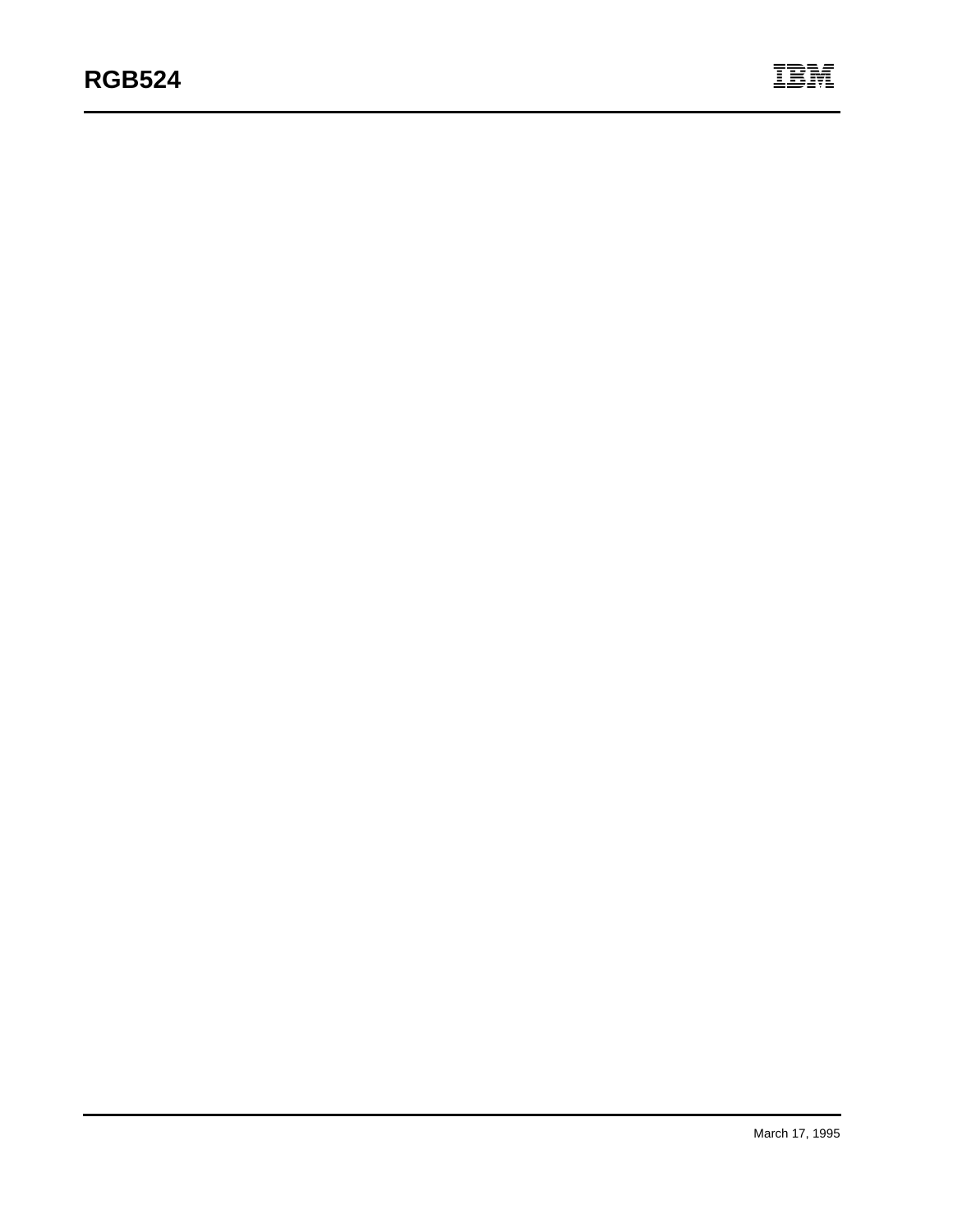# **Table of Contents**

| 1.0 |      | Microprocessor Access            |
|-----|------|----------------------------------|
|     | 1.1  | 1                                |
|     |      | 1.1.1<br>1                       |
|     |      |                                  |
|     |      | 1.1.3                            |
|     |      |                                  |
|     |      |                                  |
|     |      | 1.1.6                            |
|     |      |                                  |
|     | 1.2  |                                  |
|     |      |                                  |
| 2.0 |      |                                  |
|     | 2.1  |                                  |
|     | 2.2  |                                  |
|     |      |                                  |
|     | 2.3  |                                  |
|     | 2.4  |                                  |
|     | 2.5  |                                  |
|     |      |                                  |
|     | 2.6  |                                  |
|     |      | 2.6.2 Pixel Clock (Dot Clock)  5 |
|     | 2.7  |                                  |
|     |      | 2.7.1                            |
|     |      |                                  |
|     | 2.8  |                                  |
|     | 2.9  |                                  |
|     | 2.10 |                                  |
|     | 2.11 |                                  |
|     | 2.12 |                                  |
|     | 2.13 |                                  |
|     | 2.14 | Glitching on Frequency Change  9 |
|     | 2.15 |                                  |
| 3.0 |      |                                  |
|     | 3.1  |                                  |
|     | 3.2  |                                  |
|     | 3.3  |                                  |
|     |      | 3.3.1                            |
|     |      | 3.3.2                            |
|     |      | 3.3.3                            |
|     |      |                                  |
|     |      | 3.3.5                            |
|     | 3.4  | 6 Bit Linear Palette Output  13  |
|     | 3.5  |                                  |

| 4.0 |     |                                        |  |
|-----|-----|----------------------------------------|--|
|     | 4.1 | Blank and Border Control  16           |  |
|     | 4.2 |                                        |  |
|     | 4.3 |                                        |  |
|     | 4.4 |                                        |  |
|     | 4.5 |                                        |  |
|     | 4.6 | Clocking and Pipeline Delay  17        |  |
|     |     | 4.6.1 Horizontal Sync  17              |  |
|     |     |                                        |  |
|     |     | 4.6.3 Composite Sync  17               |  |
|     |     | 4.6.4 Horizontal Position Control  17  |  |
|     | 4.7 | Additional Sync Control  17            |  |
|     | 4.8 | 24 Bit Packed Pixel Control  18        |  |
| 5.0 |     |                                        |  |
|     | 5.1 |                                        |  |
|     | 5.2 |                                        |  |
|     |     | 5.2.1 Cursor Array Access  18          |  |
|     |     | 5.2.2 Cursor Array Writes  19          |  |
|     |     | 5.2.3 Cursor Array Reads  19           |  |
|     | 5.3 |                                        |  |
|     | 5.4 |                                        |  |
|     | 5.5 |                                        |  |
|     | 5.6 |                                        |  |
|     | 5.7 | Cursor Update and Display  20          |  |
|     |     |                                        |  |
|     |     |                                        |  |
|     |     |                                        |  |
| 6.0 |     |                                        |  |
|     | 6.1 | SOG - Composite Sync-On-Green  21      |  |
|     | 6.2 | BRB - Blank Red and Blue DACs  21      |  |
|     | 6.3 | DSR - DAC Slew Rate  21                |  |
|     | 6.4 | DPE - DAC Blanking Pedestal Enable  21 |  |
| 7.0 |     | Power Management  22                   |  |
|     | 7.1 |                                        |  |
|     | 7.2 |                                        |  |
|     | 7.3 |                                        |  |
|     | 74  |                                        |  |
| 8.0 |     |                                        |  |
|     | 8.1 |                                        |  |
|     | 8.2 |                                        |  |
|     | 8.3 |                                        |  |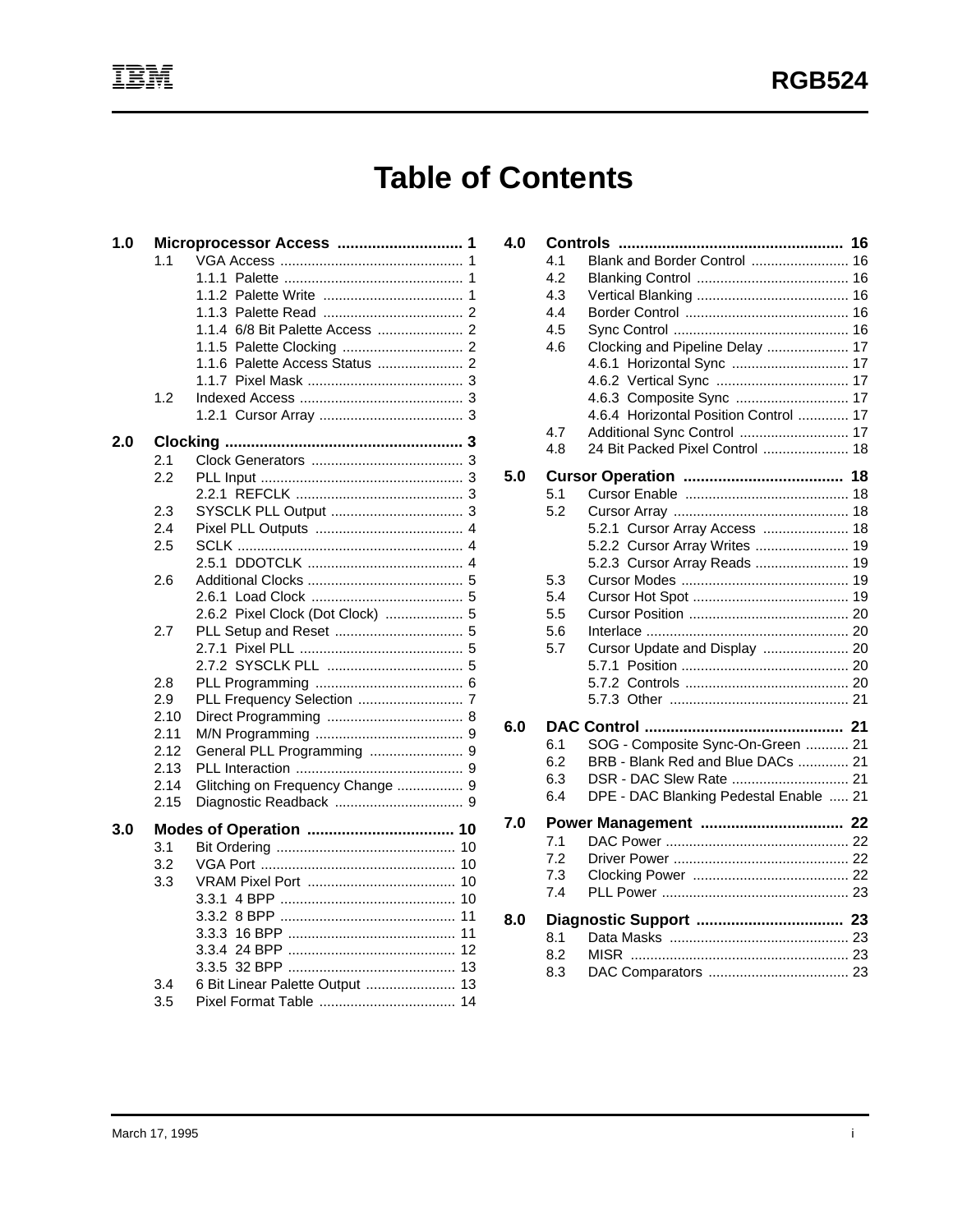| 9.0  | Internal Register - Summary  24             |  |
|------|---------------------------------------------|--|
| 10.0 | Register Descriptions  26                   |  |
|      | Direct Access Registers  26<br>10.1         |  |
|      | Palette Address (Write Mode)  26            |  |
|      |                                             |  |
|      |                                             |  |
|      | Palette Address (Read Mode) / Palette Ac-   |  |
|      |                                             |  |
|      |                                             |  |
|      |                                             |  |
|      |                                             |  |
|      |                                             |  |
|      | 10.2                                        |  |
|      | 10.2.1 Miscellaneous Control  28            |  |
|      | Miscellaneous Control 1 28                  |  |
|      | Miscellaneous Control 2 29                  |  |
|      | Miscellaneous Control 3 30                  |  |
|      | Miscellaneous Clock Control 30              |  |
|      |                                             |  |
|      | Horizontal Sync Control 31                  |  |
|      |                                             |  |
|      |                                             |  |
|      |                                             |  |
|      | System Clock Control 34                     |  |
|      | 10.2.2 Pixel Representation  34             |  |
|      |                                             |  |
|      |                                             |  |
|      |                                             |  |
|      | 24 Bit Packed Pixel Control 36              |  |
|      |                                             |  |
|      | 10.2.3 Pixel Clock Frequency Selection  38  |  |
|      |                                             |  |
|      |                                             |  |
|      | Fixed Pixel PLL Reference Divider 39        |  |
|      | F0-F15: Pixel Frequency 0 to                |  |
|      |                                             |  |
|      |                                             |  |
|      | 10.2.4 System Clock Frequency Selection  41 |  |
|      | System PLL Reference Divider  41            |  |
|      | System PLL VCO Divider 41                   |  |
|      |                                             |  |

|      |                                                 | 45       |  |  |
|------|-------------------------------------------------|----------|--|--|
|      |                                                 |          |  |  |
|      |                                                 |          |  |  |
|      | Cursor Color 2 Green  45                        |          |  |  |
|      |                                                 |          |  |  |
|      |                                                 |          |  |  |
|      |                                                 |          |  |  |
|      |                                                 |          |  |  |
|      |                                                 |          |  |  |
|      |                                                 |          |  |  |
|      |                                                 | 46<br>46 |  |  |
|      |                                                 |          |  |  |
|      |                                                 |          |  |  |
|      |                                                 |          |  |  |
|      |                                                 |          |  |  |
|      |                                                 |          |  |  |
|      |                                                 |          |  |  |
|      | PLL VCO Divider Input  48                       |          |  |  |
|      | PLL Reference Divider Input  48                 |          |  |  |
|      |                                                 |          |  |  |
|      |                                                 |          |  |  |
| 11.0 |                                                 |          |  |  |
| 12.0 | <b>Electrical and Timing Specifications  56</b> |          |  |  |
| 13.0 |                                                 |          |  |  |
| 14.0 | Package Information  60                         |          |  |  |
|      |                                                 |          |  |  |
| 15.0 | Ordering Information  60                        |          |  |  |
|      |                                                 |          |  |  |
|      |                                                 |          |  |  |
| A.0  | Relationship to RGB624 62                       |          |  |  |
| B.0  | <b>Relationship to Previous Generation</b>      |          |  |  |
| C.0  | Switching Into VGA Mode  64                     |          |  |  |
| D.O  |                                                 |          |  |  |
|      |                                                 |          |  |  |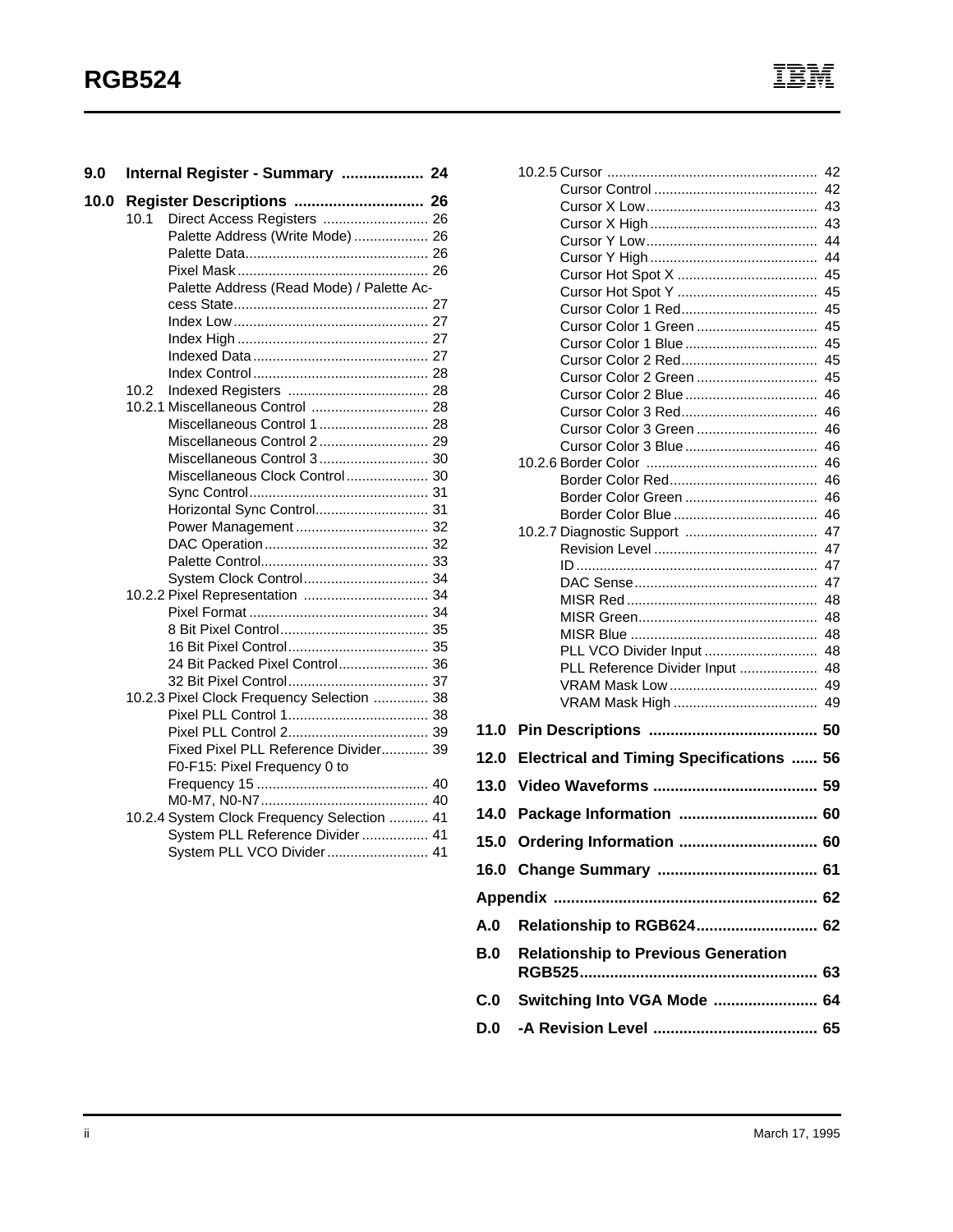# **List of Tables**

| Table 1.  |                                    |  |
|-----------|------------------------------------|--|
| Table 2.  |                                    |  |
| Table 3.  |                                    |  |
| Table 4.  | Pixel PLL Control 1 EXT/INT        |  |
|           |                                    |  |
| Table 5.  | Direct Programming Reference       |  |
|           |                                    |  |
| Table 6.  | PLL Direct Programming Equations8  |  |
| Table 7.  |                                    |  |
| Table 8.  |                                    |  |
| Table 9.  | Internal Register Summary24        |  |
| Table 10. |                                    |  |
| Table 11. | Signal List by Pin Number55        |  |
| Table 12. | Recommended Operating Conditions56 |  |
| Table 13. | Absolute Maximum Ratings 56        |  |
| Table 14. |                                    |  |
| Table 15. |                                    |  |
| Table 16. | Composite Video Output Waveform59  |  |
| Table 17. | Composite Video Output Waveform59  |  |
| Table 18. |                                    |  |
| Table 19. |                                    |  |

# **List of Figures**

| Figure 1. |                                         |  |
|-----------|-----------------------------------------|--|
| Figure 2. | 24 BPP Packed Pixel Input from VRAM  12 |  |
| Figure 3. | Microprocessor Interface Timing58       |  |
| Figure 4. | Pixel Data and Video Control Interface  |  |
|           |                                         |  |
| Figure 5. |                                         |  |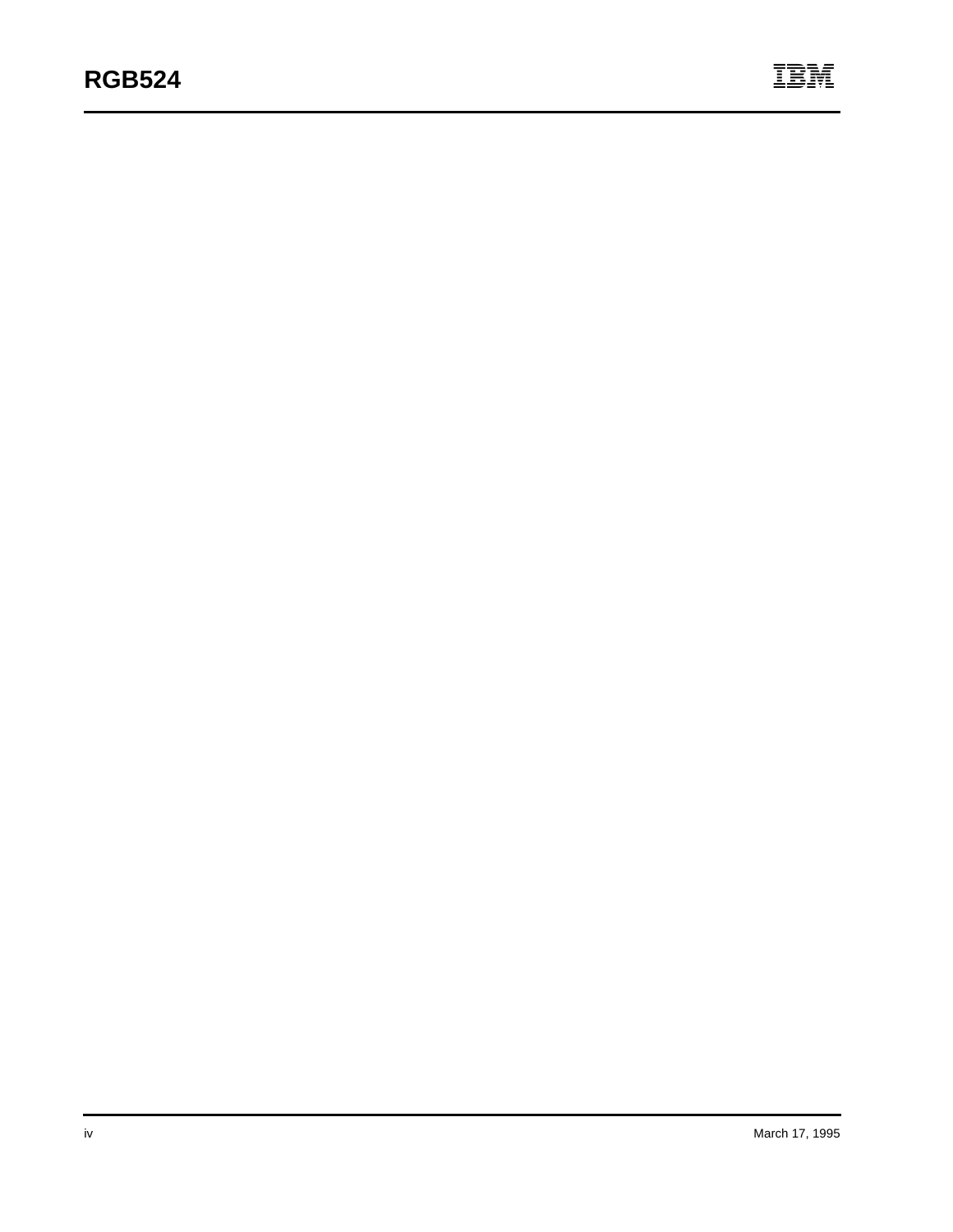# <span id="page-6-0"></span>**1.0 Microprocessor Access**

As seen on the microprocessor bus there are eight I/O addresses, selected by RS[2:0]. Two indirect schemes are used to access all of the internal registers and arrays through these eight primary I/O addresses.

The first scheme is standard VGA, and operates when RS[2] = 0. Of the four I/O addresses then available with RS[1:0], only one address directly accesses a register, the Pixel Mask. The other three addresses are used to indirectly access the three 256x8 palettes.

The second scheme is an indexed scheme and is used to access all of the remaining registers including the cursor array. This scheme operates when RS[2] =1. Of the four I/O addresses then available using RS[1:0], two are used to load an index register (Low and High). The third address is used to write or read the register or array position pointed to by the index register. The fourth address is used to directly access a register which controls whether the index register automatically increments following an indexed register access.

The eight I/O addresses selected by RS[2:0] are listed in Table 1 below:

| RS[2:0] | Register                       |
|---------|--------------------------------|
| 000     | Palette Address (Write Mode)   |
| 001     | Palette Data                   |
| 010     | <b>Pixel Mask</b>              |
| 011     | Palette Address (Read Mode)    |
| 100     | <b>Index Low</b>               |
| 101     | Index High                     |
| 110     | Index Data (Indexed Registers) |
| 111     | <b>Index Control</b>           |

|  | Table 1. I/O Addresses |  |
|--|------------------------|--|
|  |                        |  |

## **1.1 VGA Access**

#### **1.1.1 Palette**

Internally the three 256x8 palettes are accessed by the microprocessor as a single 256x24 palette, with all 24 bits written or read in one operation.

A single Palette Address register points to 1 of 256 locations for writing or reading the 24 bits. Two different Register Select addresses are used to access the Palette Address register.

A write to RS[2:0] = 000 (Palette Address Write Mode) initializes the palette logic for write operations. Subsequent writes to Palette Data  $(RS[2:0] = 001)$  will load internal palette color registers and cause these register contents to be written into the palettes.

A write to RS[2:0] = 011 (Palette Address Read Mode) initializes the palette logic for read operations. Data from the palettes will be loaded into internal palette color registers. Subsequent reads from Palette Data  $(RS[2:0] = 001)$  will read these palette color registers.

Every three accesses of Palette Data (RS[2:0] = 001) will cause the Palette Address register to be incremented. An increment past 0xff will "wrap around" to 0x00.

A read from either Palette Address (Write Mode) or Palette Address (Read Mode) will read the Palette Address register. The same register is used for writing and reading, thus, changing modes destroys the contents of the previous mode's palette address. For example, if some reads are performed and then Palette Address (Write mode) is written, the read address will be lost and a read of either Palette Address (Write Mode) or Palette Address (Read Mode) will produce the same result: the address that was written into Palette Address (Write Mode).

#### **1.1.2 Palette Write**

Palette writes must be initialized by writing the Palette Address (Write Mode) register. This provides a starting address for writes and initializes the internal circuitry for palette write operations.

Palette writes are then performed by writing to Palette Data in a red, green, blue... sequence. These writes will load internal palette data registers in sequence. Immediately following every third write, an internal write will be triggered to the palette of the 24 bits contained in the internal palette data registers, at the address contained in the Palette Address register.

Immediately following the internal palette write triggered by the third write to Palette Data, the Palette Address register will be incremented. Thus, continuous writes to Palette Data will load the palette, stepping through the palette addresses in ascending order.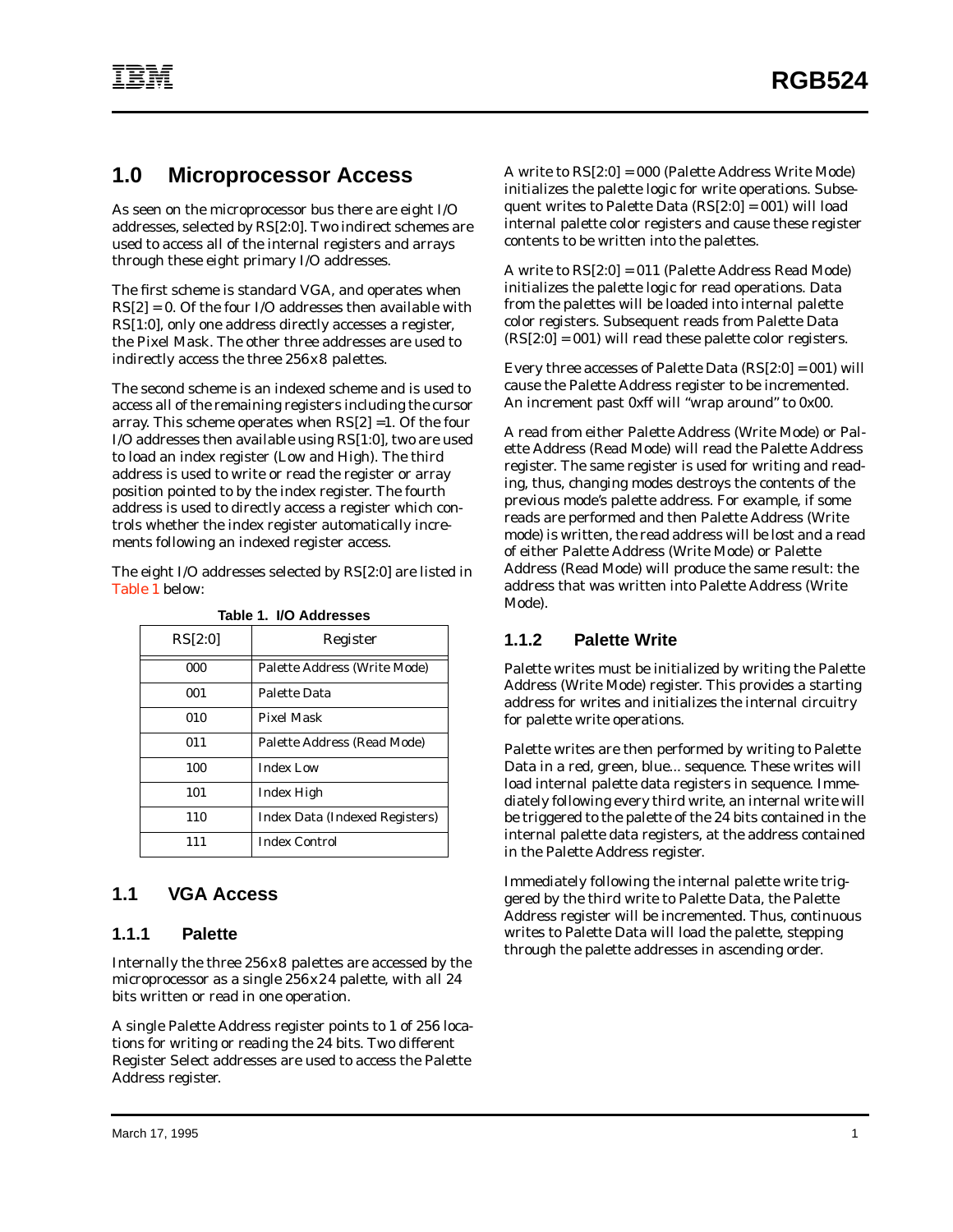#### **1.1.3 Palette Read**

Palette reads must be initialized by writing the Palette Address (Read Mode) register. This provides a starting address for reads and initializes the internal circuitry for palette read operations.

Immediately following the writing of Palette Address (Read Mode), a read of the palette will be performed at the address just written. Internal palette data registers are loaded with the read data, and the Palette Address register is incremented.

Palette reads are then performed by reading from Palette Data. Red, green, blue... data from the preloaded internal registers will be presented in sequence. Immediately following every third read, an internal read of the palette to the 24 bits contained in the internal registers will be performed at the address contained in the Palette Address register.

Immediately following the internal palette read triggered by the third read of Palette Data, the Palette Address register will be incremented. Thus, continuous reads of Palette Data will read the palette, stepping through the palette addresses in ascending order.

#### **1.1.4 6/8 Bit Palette Access**

The original VGA had 6-bit DACs and 6-bit palette entries, and the low order 6 bits from/to the microprocessor port were written/read into the palette.

For RGB524, the DACs and palette entries are 8 bits. For non-VGA emulation all 8 bits are used. To emulate 6-bit VGA operation the upper 6 bits of the palette hold the VGA 6-bit color and the two low order bits are set to 00. The COL RES bit (color resolution) of the Miscellaneous Control 2 register determines if the access is 6-bit or 8-bit.

The reset condition is to emulate VGA using the 6 low order microprocessor data bits. COL RES is set to 6 bits. In this mode, for writing, microprocessor bits [7:6] are discarded, bits [5:0] are shifted to bits [7:2], and bits [1:0] are set to 00 before being written into the internal data registers. For reading, the internal data register bits [7:2] are shifted to bits [5:0], and bits [7:6] are set to 00 before being presented on the microprocessor data signals.

If COL RES is set to 8 bits then all 8 bits from/to the microprocessor will be written to and read from the color palette registers.

Note that the 6-to-8 bit translation is only done between the microprocessor port and the internal data registers. Internally, on writes, all 8 bits of the internal registers are written to the palette, and on reads, the internal registers retain all 8 bits read from the palette. Thus, if the palette is loaded with 8-bit values with COL RES set to 8 bits, and then the palette is read with COL RES set to 6 bits, the internal palette color registers will still be loaded with the 8 bits that were written into the palette. But the data read on the microprocessor data lines will be 6 bits.

#### **1.1.5 Palette Clocking**

Palette accesses are synchronized internally with the pixel clock. On writes, the pixel values of the previous cycle are held and displayed during the write cycle. Both of these features minimize disturbance of displayed pixels when the palette is accessed (anti-sparkle).

The pixel clock (as selected by the PCLK SEL bits in Miscellaneous Control 2) must be running for palette access to be valid.

The timings for the microprocessor signals are specified in units of pixel clocks. These specifications are derived from the requirement for the pixel clock to be running for palette access, as well as to allow time for the Palette Accesses and Palette Address increments to occur internally following a palette access.

#### **1.1.6 Palette Access Status**

The original VGA logic had an override for read accesses of the Palette Address (Read Mode) register. Instead of reading the Palette Address register, a value was returned that indicates the status of the last palette access, write or read.

The reset condition of RGB524 is to return the address value for a read of Palette Address (Read Mode). The VGA logic may be emulated by setting the RADR RFMT bit in Miscellaneous Control 1. This causes the status of the last palette access to be returned.

The value of the status returned is 0x00 if the last write to Palette Address was Write Mode, and 0x03 if the last write to Palette Address was Read Mode.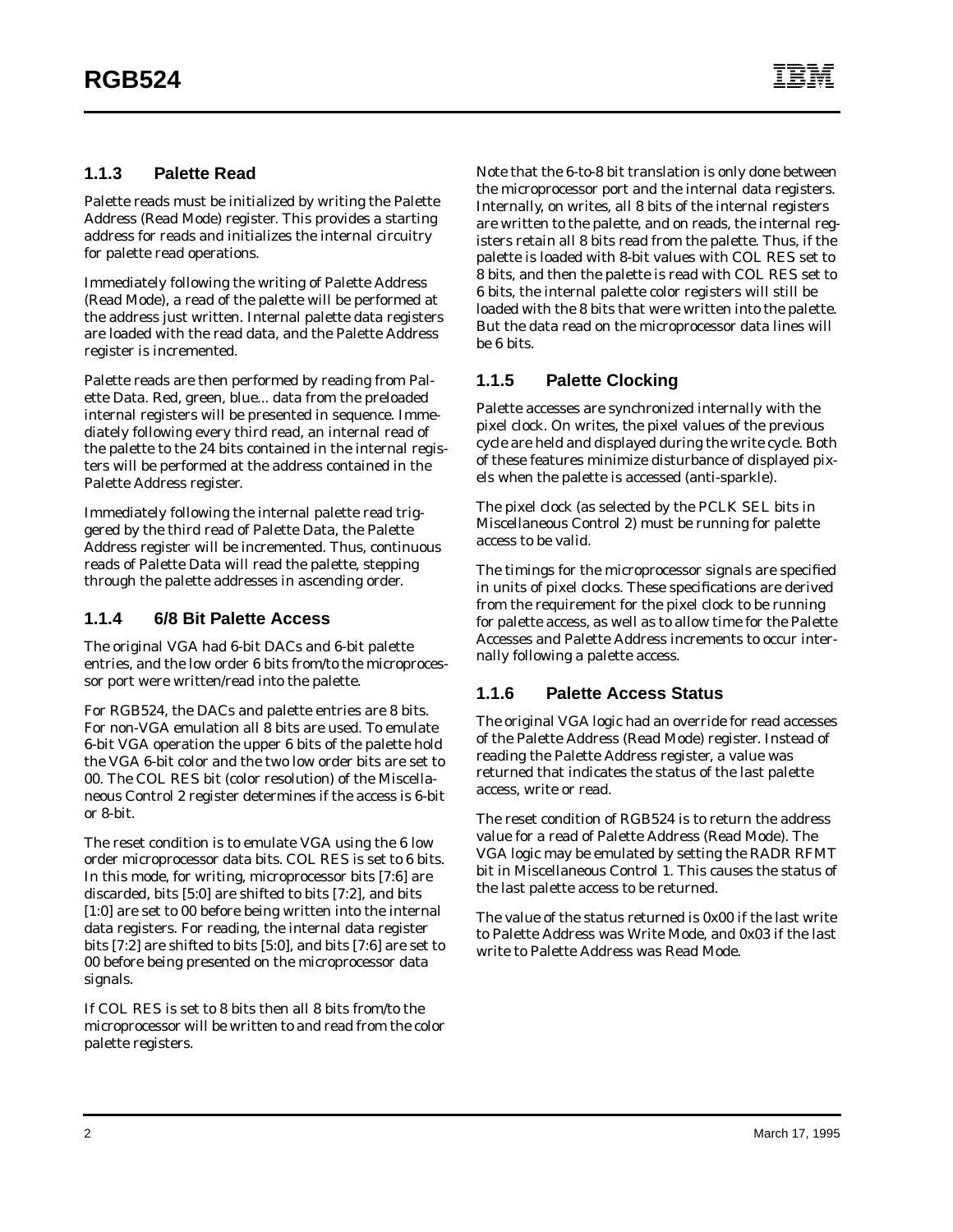#### **1.1.7 Pixel Mask**

The pixel mask is an 8-bit register addressed with  $RS[2:0] = 010$ . It can be accessed at any time without disturbing a palette write or read sequence.

Accesses to the pixel mask are asynchronous to the pixel clock. Temporary color disturbances can be expected if the mask is changed while displaying pixels through the palette.

#### **1.2 Indexed Access**

The cursor array and a number of control registers are addressed with an internal 11-bit index register. The microprocessor accesses this as Index High (RS[2:0] = 101) and Index Low (RS[2:0] = 100).

A write or read to Index Data (RS[2:0] = 110) actually writes or reads the register/cursor array location addressed by the Index register.

Following a write or read of Index Data, the index register will increment if the INDX CNTL bit is set. The Index Control register (RS[2:0] = 111) contains this bit. To allow for future expansion, wraparound from 0x07ff to 0x0000 is **not** supported.

In general, access of Index Low, Index High, Index Control, or any of the Indexed registers is independent of the palette access and will not disturb a palette write or read sequence. However, as described above the PADR RFMT bit in Miscellaneous Control 1, the COL RES bit in Miscellaneous Control 2, and the 6BIT ACC bit in Palette Control all affect palette access.

Also, as described above, the pixel clock must be running for valid access of the palette, and the pixel clock is affected by a number of indexed registers.

#### **1.2.1 Cursor Array**

In general, the indexed registers may be written or read at any time, using the address held in Index High and Index Low. This address may be set by writing to Index High or Index Low, or the value may result from the auto-increment action of a previous access.

However, as described in [section 5.2.3 Cursor Array](#page-24-0) [Reads on page 19](#page-24-0), to access the cursor array a write to Index High or Index Low must be performed first. That is, the cursor array cannot be accessed by auto-increment from address 0x00ff to 0x0100.

Also, as with the palette, the pixel clock must be running to access the cursor array.

# **2.0 Clocking**

#### **2.1 Clock Generators**

There are two on-board clock generators: pixel clock and system clock (SYSCLK). Each clock generator uses a separate programmable phase locked loop (PLL).

The pixel clock generator provides the fundamental "dot" timings; it serves generally as the clock both for internal chip clocking and for on-card CRT timings.

The system clock generator is provided for the convenience of the graphics subsystem design. No internal use is made of this clock; the clock generator simply drives the SYSCLK output of the chip.

# **2.2 PLL Input**

#### **2.2.1 REFCLK**

The REFCLK input is a reference clock that the PLLs use in conjunction with programming registers to produce a wide variety of frequencies.

In general, REFCLK can be any frequency from 2 MHz through 100 MHz.

As discussed below, following a reset the PLL driving the SYSCLK output is enabled with the start-up frequency:

*SYSCLK frequency = (33/16)* × *REFCLK frequency*

If it is important to have a particular frequency on SYSCLK following a reset, then the REFCLK frequency must be chosen that produces the desired SYSCLK frequency.

Also, when the "direct programming" method is used to program the PLL frequencies (see below), then REFCLK must lie on a 2 MHz boundary in the range of 4 MHz through 62 MHz (4 MHz, 6 MHz, 8 MHz,... 62 MHz).

# **2.3 SYSCLK PLL Output**

The system clock PLL drives the SYSCLK output. Two bits in the System Clock Control register affect this output. Bit 6, SYSC DSAB, is used to 3-state the driver. Bit 1, SYSC SRC, is used to bypass the SYSCLK PLL (the incoming REFCLK is steered to the SYSCLK output).

The supported frequency range for SYSCLK is 16.25 MHz to 100 MHz.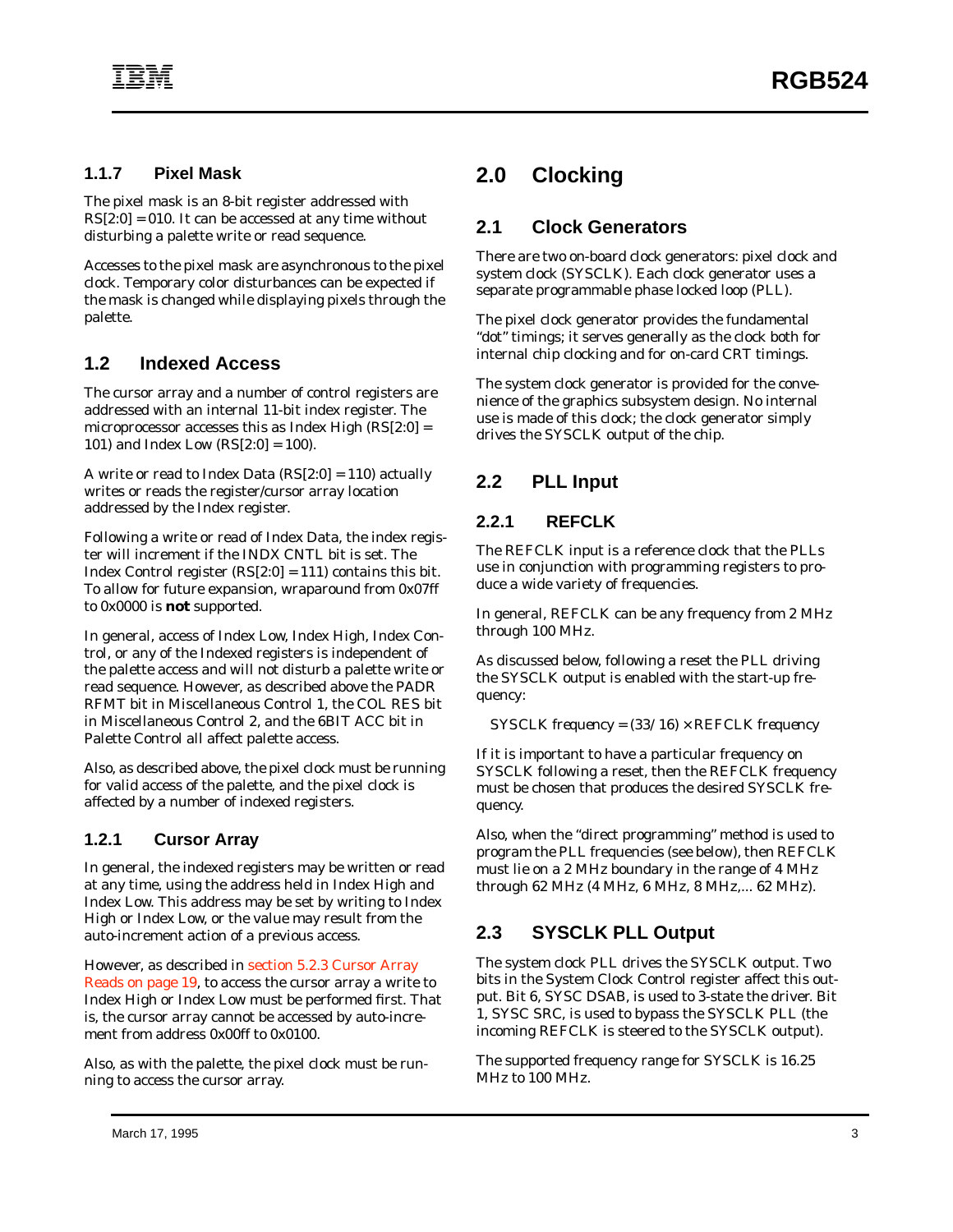#### **2.4 Pixel PLL Outputs**

The pixel PLL is used internally as the pixel clock. The maximum allowed generated frequency is 170/220 MHz, dependent on the product version.

The pixel PLL Output is not available directly. However, two divided versions are provided as output signals:

- ❑ SCLK
- ❑ DDOTCLK

#### **2.5 SCLK**

SCLK (Serial Clock) is intended for clocking of the serial outputs of the VRAMs to the pixel port inputs. As such, the divide factor is a function of the VRAM pixel port width (64 or 32 bits), and the number of pixels contained in an access. For example, with a VRAM width of 64 and operating at 16 bits-per-pixel, there will be  $64/16 = 4$ pixels brought in with each VRAM access, and SCLK will operate at 1/4 the frequency of the pixel PLL output.

If the VGA port is selected SCLK will simply be the output of the pixel PLL. Table 2, "SCLK Frequencies," is a table of all the SCLK frequencies that are produced.

| Table 2. SULK Frequencies |           |             |  |  |  |
|---------------------------|-----------|-------------|--|--|--|
| <b>BPP</b>                | $VRAM=32$ | VRAM=64     |  |  |  |
| 4                         | $\div 8$  | $\div 16$   |  |  |  |
| 8                         | $\div$ 4  | $\div 8$    |  |  |  |
| 15/16                     | $\div 2$  | $\div$ 4    |  |  |  |
| 32                        | $\div$ 1  | $\div$ 2    |  |  |  |
| 24 Packed                 | Invalid   | $\div(8/3)$ |  |  |  |
| <b>VGA</b><br>$\div$ 1    |           |             |  |  |  |

**Table 2. SCLK Frequencies**

"24 Packed" is a special case. It is only valid with a VRAM width of 64, and it produces 3 SCLKs for every 8 internal pixel clocks as shown in Figure 1.



*Figure 1. SCLK for 24 BPP Packed*

The SCLK output can be inverted with the SCLK INVT bit of the Miscellaneous Clock Control register. This allows either polarity to be used, as desired, to aid in meeting critical timings at the card level.

The SCLK DSAB bit of the Miscellaneous Clock Control register can be used to 3-state the SCLK output if desired.

#### **2.5.1 DDOTCLK**

DDOTCLK (Divided Dot Clock) is simply the pixel PLL output divided by 1, 2, 4, 8 or 16 as determined by the DDOT DIV bits of the Miscellaneous Clock Control register.

Note that the maximum supported output frequency of DDOTCLK is 100 MHz, so some values of the DDOT DIV bits will become illegal when the pixel PLL is programmed to operate beyond this frequency.

When a pixel format of 24 BPP Packed is selected, the SCLK output may be driven on DDOTCLK instead of the divided pixel PLL output, under control of the B24P DDOT bit of the Miscellaneous Clock Control register.

DDOTCLK is similar to the SYSCLK output in that it is provided for general card use and is not used internally. However, its frequency is slaved to the pixel clock, whereas SYSCLK is independent. The DDOTCLK may be 3-stated with the DDOT DSAB bit of the Miscellaneous Clock Control register if desired.

**Note:** Although DDOTCLK and SCLK are both derived from the pixel clock. there is otherwise no particular relationship between the two clocks. In particular, the two clocks do not have any associated phase relationship.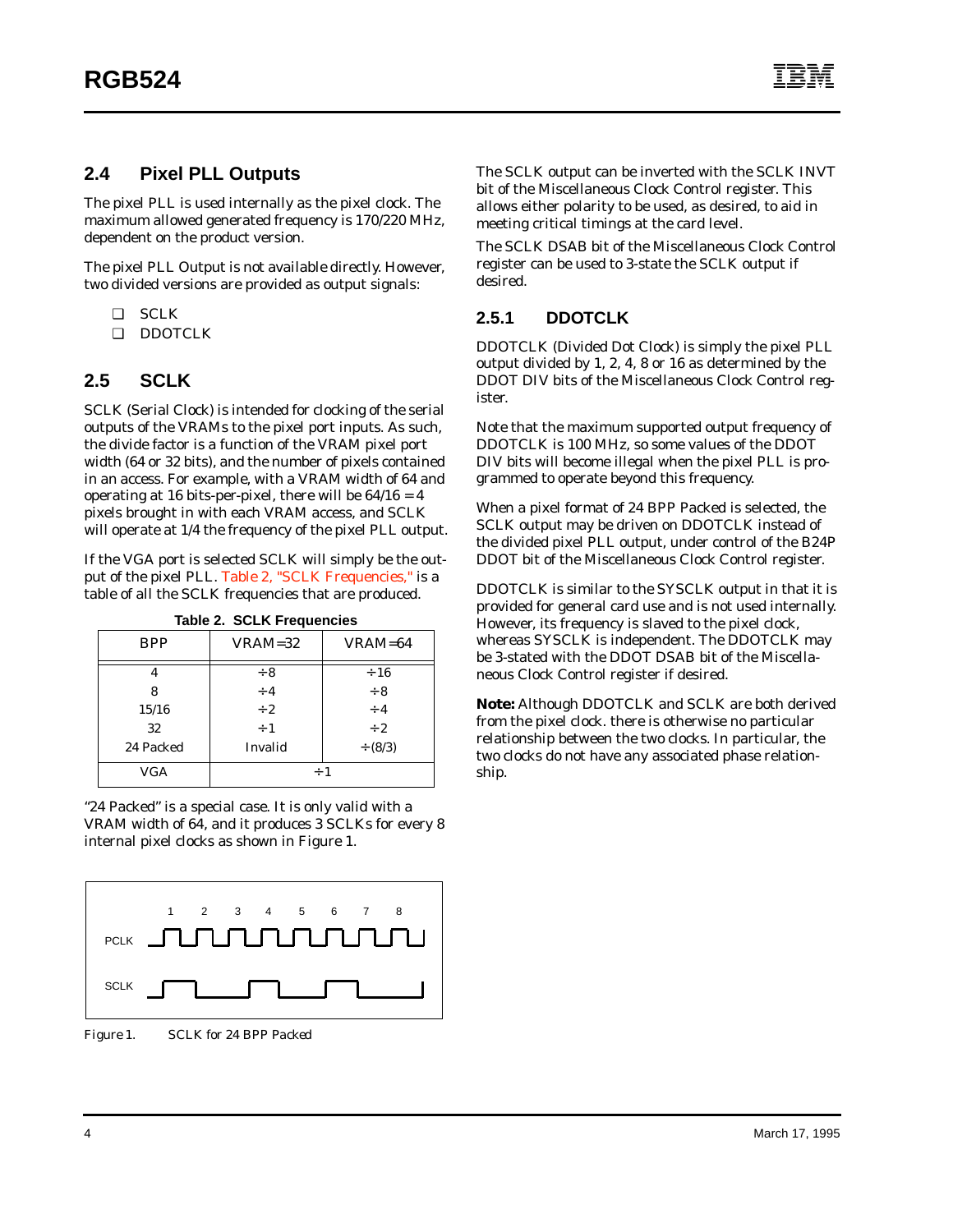#### **2.6 Additional Clocks**

#### **2.6.1 Load Clock**

The LCLK input (Load Clock) is used to latch up all incoming pixel data and video controls. The maximum frequency of this input is 100 MHz.

#### **2.6.2 Pixel Clock (Dot Clock)**

The pixel clock, or dot clock, is the internal clock used to clock pixel data up through the DACs. It is also required to be running to access the palette and the cursor. The maximum frequency of this clock is 170/220 MHz (depending on the chip version).

There are several sources of the pixel clock, as selected by the PCLK SEL bits in the Miscellaneous Control 2 register:

- **LCLK input** This is the reset default. It is intended to be used when the VGA port is selected as the pixel source.
- **Pixel PLL output** This is intended to be used when the VRAM pixel port is selected as the pixel source. It provides the highest pixel clock operation.
- **REFCLK input** This is intended for laboratory bringup.

When LCLK is selected as the pixel clock all internal pixel operations are synchronous with LCLK. If the pixel clock is sourced by the pixel PLL output or REF-CLK, then the incoming pixels and video controls are expected to be derived from SCLK. After latching the signals with LCLK, the signals are clocked with an internal SCLK, and then clocked with the internal pixel clock. LCLK must maintain a specified relationship to SCLK to achieve the internal transfer of the clocking from LCLK to SCLK.

#### **2.7 PLL Setup and Reset**

#### **2.7.1 Pixel PLL**

The PLL is enabled for running at a programmed frequency by setting the REF DIV COUNT, VCO DIV COUNT, and DF bits (as described in the following sections), and then setting the PLL ENAB bit of the Miscellaneous Clock Control register.

When the PLL ENAB bit is 0 (off), the PLL will continue to run but the frequency will not be determined by programming values. The PLL will drive to its lowest frequency of operation, in the range of 5 KHz to 250 KHz.

The pixel clock frequency is determined by the DF programming bits. When  $DF = 00$ , the pixel clock is equal to the PLL clock divided by 4 (1.25 KHz to 62.5 KHz). When  $DF = 01$  the pixel clock equals the PLL clock divided by 2 (2.25 KHz to 125 KHz), and when  $DF = 10$ or 11, the pixel clocks equals the PLL clock (5 KHz to 250 KHz.)

Following a reset, the PLL ENAB bit is off and the DF bits of all programming registers are set to 00, so the pixel clock will be PLL clock/4 = 1.25 KHz to 64.25 KHz.) The PORT SEL bit of Miscellaneous Control 2 register will be 0 (VGA port), which will cause the SCLK output to be the same as the pixel clock (1.25 KHz to 64.25 KHz.) The DDOT DIV bits of the Miscellaneous Clock Control register will be zero, which will cause DDOT-CLK to also be the same frequency as the pixel clock.

## **2.7.2 SYSCLK PLL**

The SYSCLK PLL is enabled with the SPLL ENAB bit of the System Clock Control register. Unlike the pixel PLL, following a reset, this ENAB bit will be set, and the SYSCLK PLL will be running and driving the SYSCLK driver. The output frequency will be  $(33/16) \times$ REFCLK.

When the SPLL bit is 0 (disabled) the SYSCLK PLL will run in the 5 KHz to 250 KHz range similar to the pixel PLL. The frequency driven on the SYSCLK output will be determined by the value of the DF bits in the System PLL VCO Divider register), using the same divide factors as described above for the pixel PLL.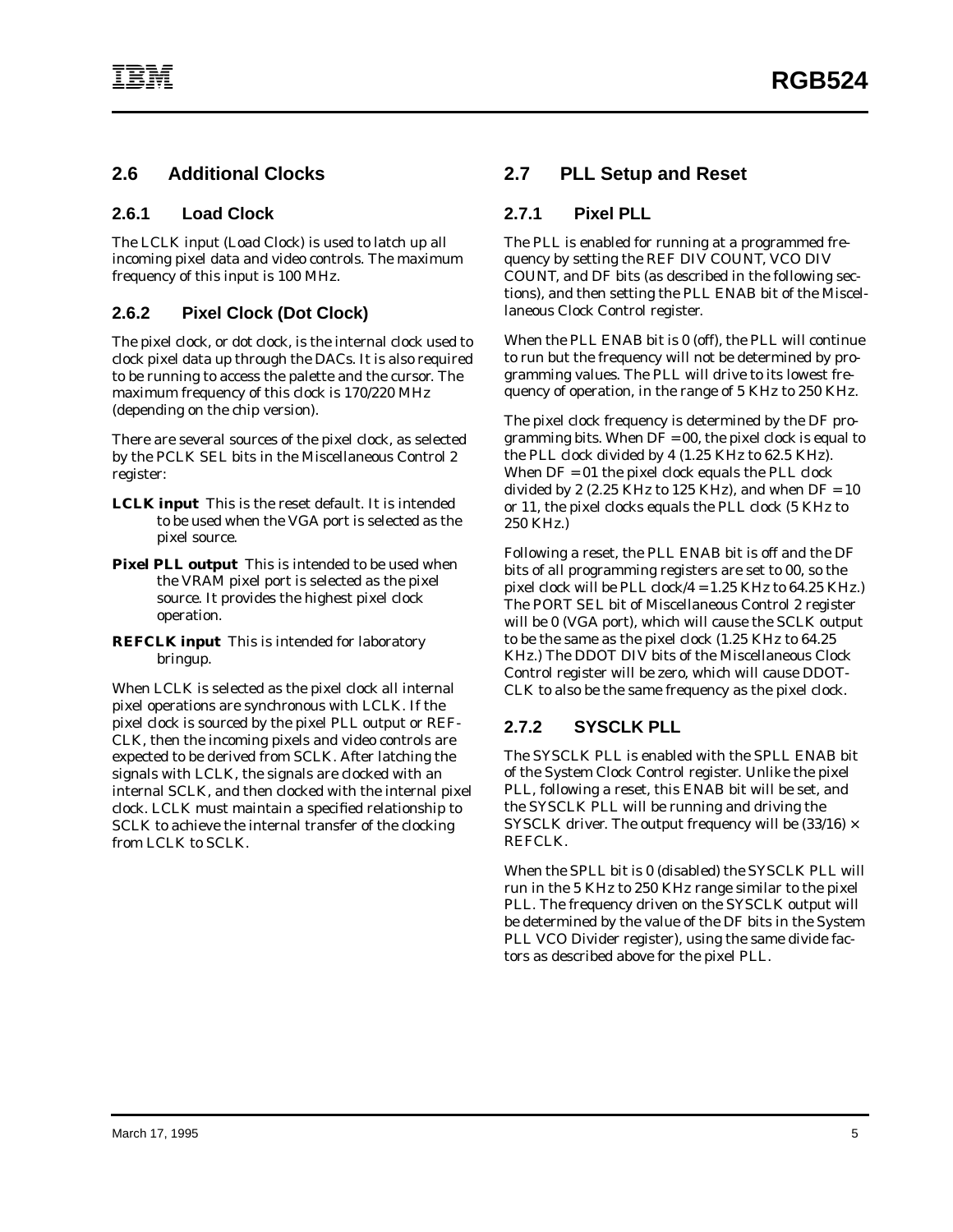<span id="page-11-0"></span>

| DF | <b>Output Frequency</b>            | <b>Internal VRF</b><br><b>FREF</b><br>(REF DIV COUNT) $\times 2$<br><b>FREF</b><br>(REF DIV COUNT) $\times 2$<br><b>FREF</b><br>(REF DIV COUNT) $\times 2$<br><b>FREF</b><br><b>REF DIV COUNT</b> | Max Output Freq. (MHz) |           |  |  |  |
|----|------------------------------------|---------------------------------------------------------------------------------------------------------------------------------------------------------------------------------------------------|------------------------|-----------|--|--|--|
|    |                                    |                                                                                                                                                                                                   | 170                    | 220       |  |  |  |
| 00 | $FREF \times (VCO DIV COUNT + 65)$ |                                                                                                                                                                                                   | 42.5                   | 55.0      |  |  |  |
|    | (REF DIV COUNT) $\times$ 8         |                                                                                                                                                                                                   |                        |           |  |  |  |
| 01 | $FREF \times (VCO DIV COUNT + 65)$ |                                                                                                                                                                                                   | 85                     | $110(*)$  |  |  |  |
|    | (REF DIV COUNT) $\times$ 4         | 2. Frequencies marked with (*) are maximum pixel PLL frequencies. The SYSCLK PLL maximum output frequency is 100 MHz.                                                                             |                        |           |  |  |  |
| 10 | $FREF \times (VCO DIV COUNT + 65)$ |                                                                                                                                                                                                   | $170(*)$               | $220 (*)$ |  |  |  |
|    | (REF DIV COUNT) $\times 2$         |                                                                                                                                                                                                   |                        |           |  |  |  |
| 11 | $FREF \times (VCO DIV COUNT + 65)$ |                                                                                                                                                                                                   | $170(*)$               | $220 (*)$ |  |  |  |
|    | <b>REF DIV COUNT</b>               |                                                                                                                                                                                                   |                        |           |  |  |  |
|    | 1. FREF = REFCLK frequency         |                                                                                                                                                                                                   |                        |           |  |  |  |
|    |                                    |                                                                                                                                                                                                   |                        |           |  |  |  |

**Table 3. PLL Equations**

#### **2.8 PLL Programming**

The two PLLs are programmed identically. Three values are used:

- **REF DIV COUNT (Reference Divide Count)** This number provides a count value for dividing down the incoming REFCLK. It must be between 2 and 31. Operation of the PLL is indeterminate if this number is 0 or 1.
- **VCO DIV COUNT (VCO Divide Count)** This number provides a count value for the divider in the PLL feedback loop. The value can range from 0 through 63. Internally, 65 is added to VCO DIV COUNT, so that the PLL feedback divider value ranges from 65 through 128.
- **DF (Desired Frequency)** These are two bits with values of 00, 01, 10, and 11. The intent of these bits is to divide the operation of the PLL into four frequency ranges. Following the divide of the REFCLK provided by the REF DIV COUNT there is an additional divide-by-two which is selected or bypassed with the DF bits. Also, the output of the PLL has a divider stage, or postscaler, that is controlled by the DF bits.

Table 3, "PLL Equations," gives the general formulas for programming the PLLs. Because of the action of the DF bits there are four equations, one for each DF bit setting. It is possible to program the PLLs with values that generate illegal operating conditions:

- 1. The reference frequency VRF (Video Reference Frequency), which is internal to the PLL, cannot be less than 1 MHz.
- 2. The internal VCO (Voltage Controlled Oscillator) cannot exceed the rated speed of the product (170/220 MHz).
- 3. The SYSCLK output driven by the SYSCLK PLL cannot exceed 100 MHz.
- 4. The DDOTCLK output driven by the pixel PLL cannot exceed 100 MHz.

Table 3, "PLL Equations," gives the equations for calculating the internal VRF. Table 3 also gives the maximum allowable output frequency for each setting of DF. This reflects the action of the VCO postscaler. If the PLLs are programmed so that these maximum dot clock frequencies are not exceeded then the maximum VCO frequency will not be exceeded.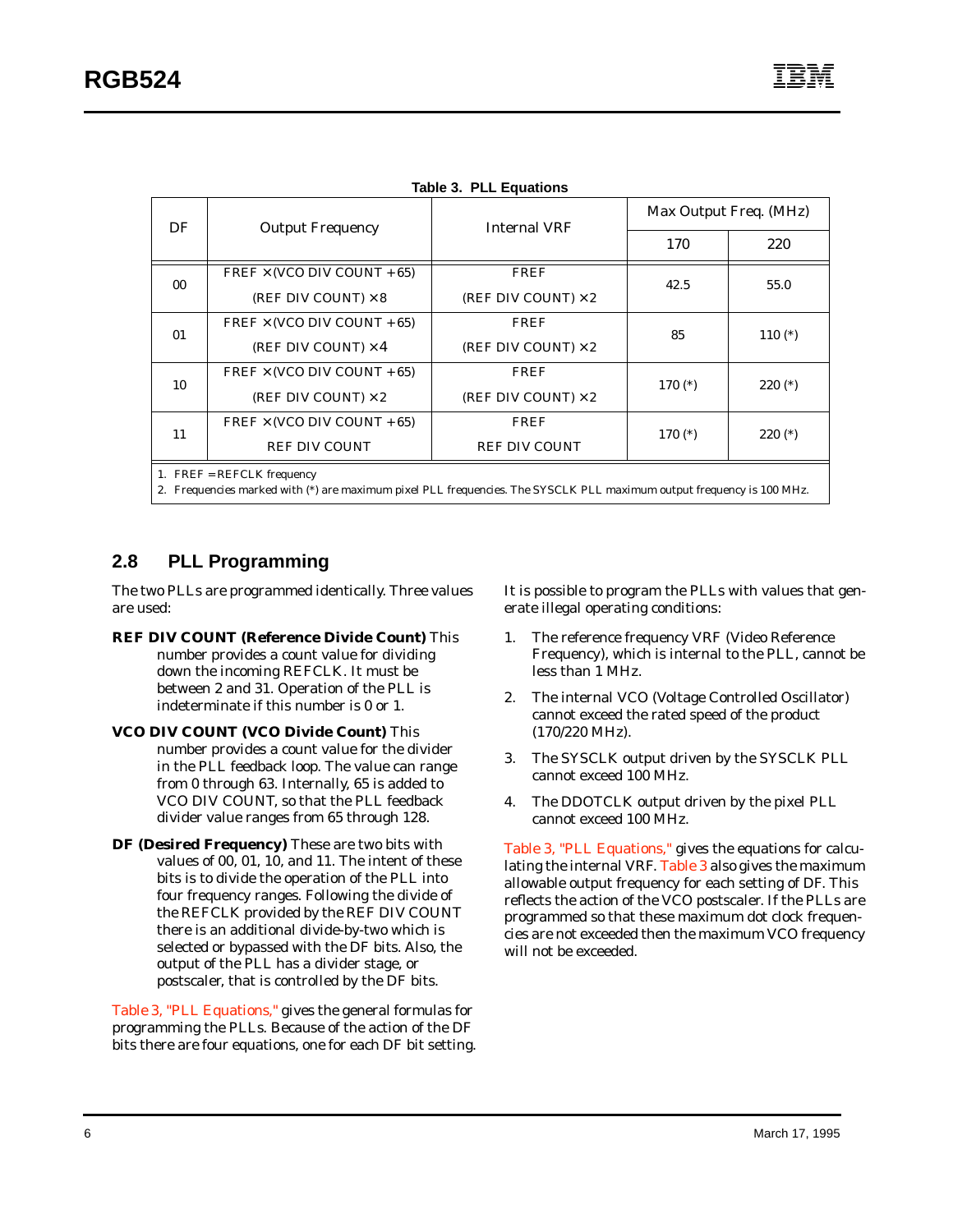## **2.9 PLL Frequency Selection**

The REF DIV COUNT, VCO DIV COUNT, and DF bits are provided to the PLLs in a pair of 8-bit registers. REF DIV COUNT is 5 bits and occupies one register, with the 3 high order bits unused. The 6 VCO DIV COUNT bits occupy the second register, with the 2 high order bits used by DF.

For the SYSCLK PLL, the two programming registers are the System PLL Reference Frequency, which holds REF DIV COUNT, and the System PLL VCO Divider, which holds VCO DIV COUNT and the DF bits.

For the pixel PLL, there are actually 17 registers which can be used to hold the programming values: Fixed Pixel PLL Reference Divider and F0 - F15. A pair of registers is selected from this group to provide the pixel PLL programming values. This selection is controlled by the pixel PLL Control 1 and pixel PLL Control 2 registers.

Two different programming styles are supported:

**Direct Programming** In this scheme only the register holding VCO DIV COUNT and DF is altered to change the frequencies. The register for REF DIV COUNT holds a value that is constant for all frequencies. This method is discussed in more detail below.

**M over N** In this scheme both register values are changed to program a new frequency. The name refers to the general PLL concept in which

*Output frequency = Input reference* × *(M/N)*

where VCO DIV COUNT serves as M and REF DIV COUNT serves as N, with modifications to the equation as shown in [Table 3, "PLL](#page-11-0) [Equations."](#page-11-0)

For the SYSCLK PLL there is not much distinction between the two programming styles. Both registers are written to provide an initial operating frequency. Then to change frequency either one register is changed (System PLL VCO Divider), or both registers are changed, depending on the programming style.

For the pixel PLL, a set of preprogrammed frequencies can be stored in the F0 - F15 registers, and the number of stored frequencies depends on the programming style.

When the direct programming style is used a single REF DIV COUNT is stored in the Fixed PLL Reference Divider register. Up to 16 values of VCO DIV COUNT and DF can be stored in the F0 - F15 registers, allowing 16 preprogrammed pixel clock frequencies.

With the M/N style the Fixed Pixel PLL Reference Divider register is not used. The F0 - F15 are reconfigured as 8 pairs of M and N values  $(M0,N0,M1,N1,...)$ M7,N7). This allows 8 preprogrammed pixel clock frequencies.

The selection of the programming registers, either 1 of the 16 F0 - F15 registers or 1 of the 8 M/N pairs, is done either externally with the FS[1:0] inputs to the module, or internally with the INT FS[3:0] bits of Pixel PLL Control 2 register. When the M/N style is used INT FS[3] is ignored.

The programming style and selection source is chosen with the EXT/INT bits of the Pixel PLL Control 1 register, as shown in Table 4, "Pixel PLL Control 1 EXT/INT Freq. Selection."

|  |  | Table 4. Pixel PLL Control 1 EXT/INT Freq. Selection |  |
|--|--|------------------------------------------------------|--|
|  |  |                                                      |  |

| <b>EXT</b><br>/INT | Frequency<br><b>Selection</b>     | <b>REF DIV</b><br><b>COUNT</b>    | VCO DIV<br>COUNT, DF |
|--------------------|-----------------------------------|-----------------------------------|----------------------|
| 000                | External<br>FS[1:0]               | <b>Fixed Reference</b><br>Divider | $F0-F3$              |
| 001                | External<br>FS[1:0]               | $N0-N3$                           | $M0-M3$              |
| 010                | <b>Internal</b><br><b>FS[3:0]</b> | <b>Fixed Reference</b><br>Divider | $F0-F15$             |
| 011                | Internal<br><b>FS[2:0]</b>        | $N0-N7$                           | $M0-M7$              |

Note that there are more selections available with the internal register INT FS[3:0} than using the external FS[1:0] inputs. With the external inputs, only 4 frequencies can be chosen, using either direct programming or M/N. With the INT FS[3:0} bits 8 frequencies can be chosen using M/N or 16 frequencies can be chosen using direct programming.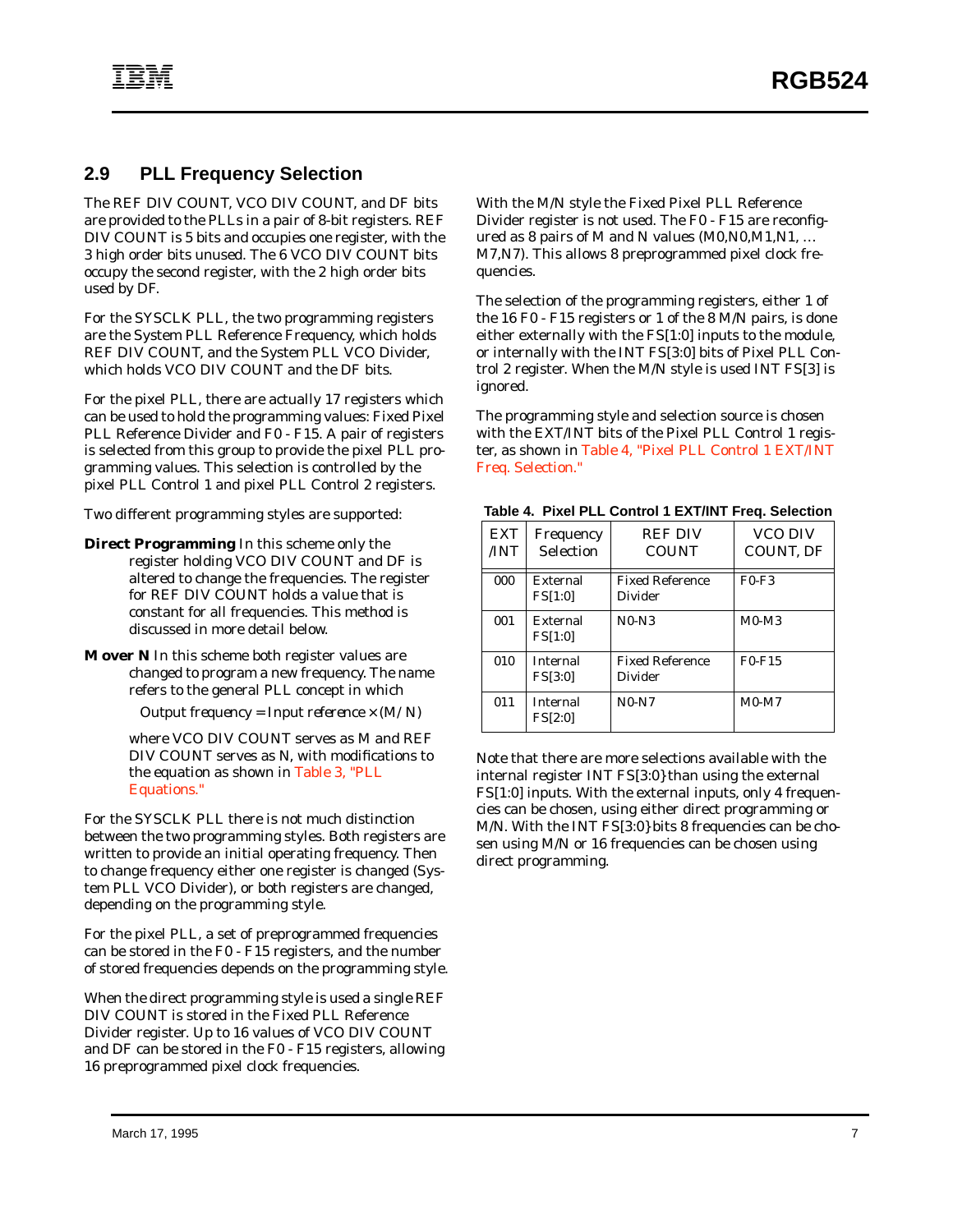| <b>REFCLK (MHz)</b> | <b>Fixed PLL Reference Divider</b> |
|---------------------|------------------------------------|
|                     | <b>Register Value</b>              |
| 4                   | 0x0002                             |
| 6                   | 0x0003                             |
| 8                   | 0x0004                             |
| 10                  | 0x0005                             |
| 12                  | 0x0006                             |
| 14                  | 0x0007                             |
| 16                  | 0x0008                             |
| 18                  | 0x0009                             |
| 20                  | 0x000a                             |
| 22                  | 0x000b                             |
| 24                  | 0x000c                             |
| 26                  | 0x000d                             |
| 28                  | 0x000e                             |
| 30                  | 0x000f                             |
| 32                  | 0x0010                             |
| 34                  | 0x0011                             |
| 36                  | 0x0012                             |
| 38                  | 0x0013                             |
| 40                  | 0x0014                             |
| 42                  | 0x0015                             |
| 44                  | 0x0016                             |
| 46                  | 0x0017                             |
| 48                  | 0x0018                             |
| 50                  | 0x0019                             |
| 52                  | 0x001a                             |
| 54                  | 0x001b                             |
| 56                  | 0x001c                             |
| 58                  | 0x001d                             |
| 60                  | 0x001e                             |
| 62                  | 0x001f                             |

#### <span id="page-13-0"></span>**Table 5. Direct Programming Reference Divider Values**

#### **2.10 Direct Programming**

Use the following steps to calculate the values used with direct programming:

- 1. Look up the REFCLK frequency in Table 5, "Direct Programming Reference Divider Values," and write the given programming value into the PLL Reference Divider register (System PLL Reference Divider for the SYSCLK PLL, Fixed Pixel PLL Reference Divider for the pixel PLL). If the incoming REFCLK frequency does not appear in this table, then the direct programming method cannot be used.
- 2. Use Table 6, "PLL Direct Programming Equations," to determine the values to write into the VCO Divider register (System PLL VCO Divider for the SYSCLK PLL, F0 - F15 for the pixel PLL). First, pick the row of the table whose frequency range covers the frequency of interest. This will determine the value of the DF bits to write. Next, use the given equation to calculate the value of the VCO DIV BITS. Write these two values together to the appropriate register.

The generated pixel clock frequency is designated in this table as VF, for Video Frequency. Note that within each range the desired VF frequency must lie on a given step value (e.g., with  $DF = 11$  a frequency of 159 MHz is invalid because it does not lie on a 2 MHz step; but either 158 MHz or 160 MHz is valid).

| DF                           | <b>VCO Divide</b><br>Count | <b>Frequency Range</b>   | Step (MHz) |  |  |
|------------------------------|----------------------------|--------------------------|------------|--|--|
| 0 <sub>0</sub>               | $(4 \times VF) - 65$       | $16.25 - 32 \text{ MHz}$ | 0.25       |  |  |
| 01                           | $(2 \times VF) - 65$       | $32.5 - 64 \text{ MHz}$  | 0.5        |  |  |
| 10                           | VF - 65                    | $65.0 - 128 \text{ MHz}$ | 1.0        |  |  |
| 11                           | $(VF / 2) - 65$            | 130.0 - 220 MHz          | 2.0        |  |  |
| VF = Desired Video Frequency |                            |                          |            |  |  |

**Table 6. PLL Direct Programming Equations**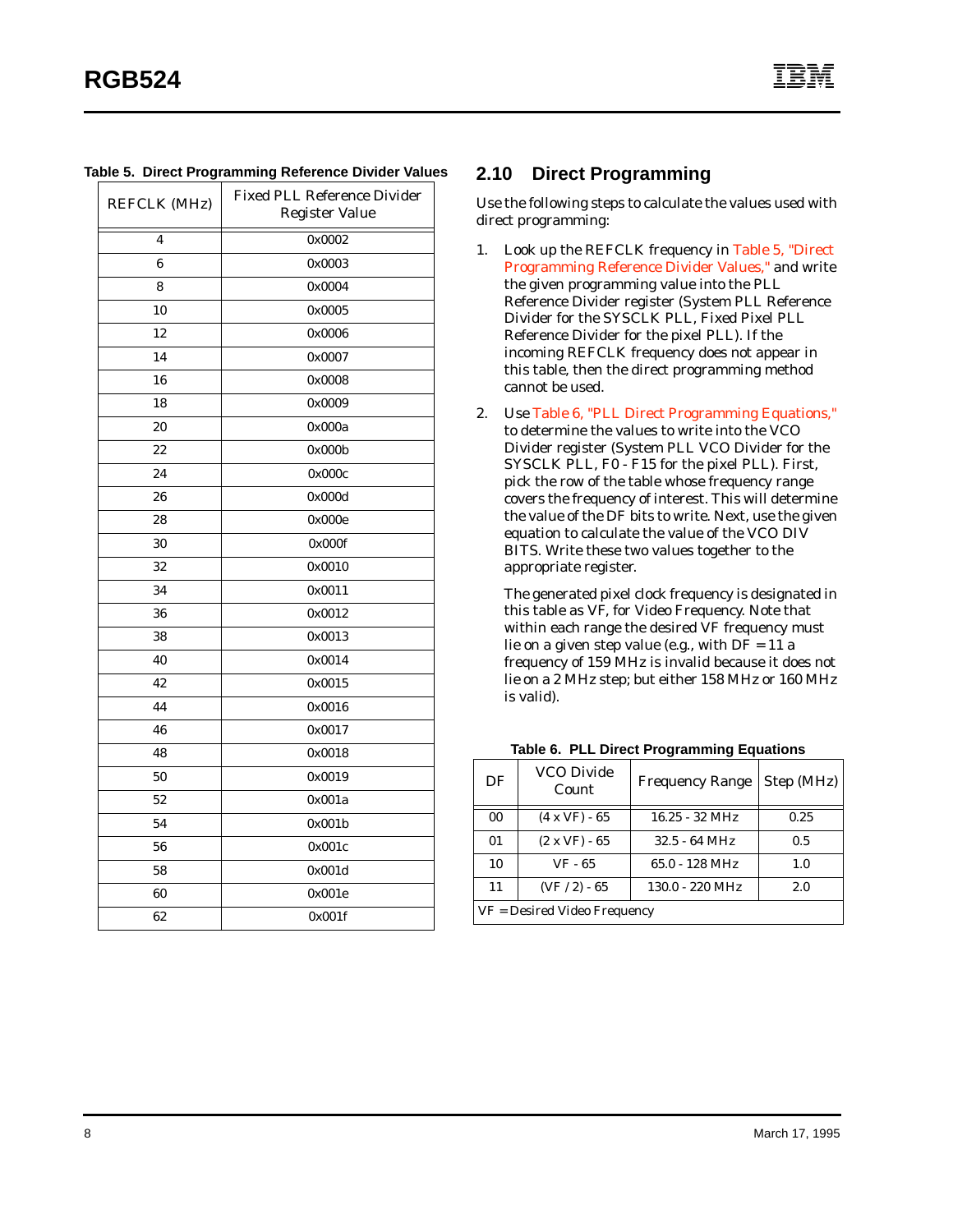#### **2.11 M/N Programming**

For the "M over N" programming style use [Table 3, "PLL](#page-11-0) [Equations,"](#page-11-0) in the following steps:

- 1. Select values for REF DIV COUNT, VCO DIV COUNT, and DF that generate the desired frequency (or come close enough). Note that the values 0 and 1 are illegal for REF DIV COUNT under all conditions.
- 2. Calculate the internal reference frequency VRF. Verify that this frequency is not less than 1 MHz.
- 3. Verify that the dot clock frequency does not exceed the maximum value specified in the table.
- 4. If conditions 2 and 3 are not met then the selected values cannot be used.

## **2.12 General PLL Programming**

Fundamentally the only differences between the two programming styles are these:

- 1. Direct programming can be used only if the REFCLK frequency falls on a 2 MHz boundary from 4 MHz through 62 MHz.
- 2. With direct programming, for a given pixel clock frequency there is only one set of programming values. These values are obtained from [Table 5,](#page-13-0) ["Direct Programming Reference Divider Values,"](#page-13-0) and [Table 6, "PLL Direct Programming Equations."](#page-13-0) Illegal conditions cannot be generated as long as the correct value from [Table 5, "Direct Programming](#page-13-0) [Reference Divider Values,"](#page-13-0) is used.
- 3. M/N can be used with any REFCLK frequency from 2 MHz through 100 MHz
- 4. A given pixel clock can be generated with multiple combinations of programming values. Some of these values can produce illegal internal conditions. [Table](#page-11-0) [3, "PLL Equations,"](#page-11-0) is used to calculate the resulting pixel clock and to determine if conditions are violated.

If the incoming REFCLK does not meet the requirements for direct programming, then M/N programming must be used for both PLLs.

If REFCLK is suitable for direct programming, then the programming style for the SYSCLK PLL is generally a matter of convenience.

For the pixel PLL, the use of preprogrammed frequencies, and the number required, 8 or 16, can affect the choice of programming styles.

However, the register selection specified with the EXT/INT bits of the Pixel PLL Control 1 register does not necessarily force the selection of programming style, direct or M/N. For example, there is nothing to prevent an arbitrary value from being written into the Fixed Pixel PLL Reference Divider and writing an appropriate value into one of the F0 - F15 registers as calculated with the M/N method. Of course, if multiple "N" values are used and they have to be re-written to the Fixed Pixel PLL Reference Divider every time the FS[3:0] value changes, this defeats the purpose of the FS[3:0] selection mechanism.

Likewise, when the 1-of-8 M/N register selection is used there is nothing to prevent using the direct programming equations from being used for the values. The same value will wind up being used for all of the "N" values.

## **2.13 PLL Interaction**

The Pixel PLL and the SYSCLK PLL will interfere with each other (they will modulate the output frequency of the other PLL) if the higher frequency falls within 3 MHz of an integer multiple of the lower frequency. That is, if f<sub>higher</sub> is the higher of the two frequencies and f<sub>lower</sub> is the lower frequency, then the following equation must be satisfied:

$$
f_{higher} \neq (n \times f_{lower}) \pm 3 \text{ MHz}; n = 1, 2, 3...
$$

## **2.14 Glitching on Frequency Change**

When the operating frequency of either PLL is changed by changing one of the programming register values, the transition from the original frequency to the new frequency can either occur smoothly or can glitch, depending upon the following:

- 1. If the DF bits are not changed, then changing the REF DIV COUNT and VCO DIV COUNT bits will not cause a glitch.
- 2. If the DF bits are changed, then the PLL output can glitch.

## **2.15 Diagnostic Readback**

The read-only registers Pixel PLL VCO Divider Input and Pixel PLL Reference Divider Input contain the programming values actually used by the pixel PLL. These registers can be used to verify that the desired programming registers are the ones actually selected.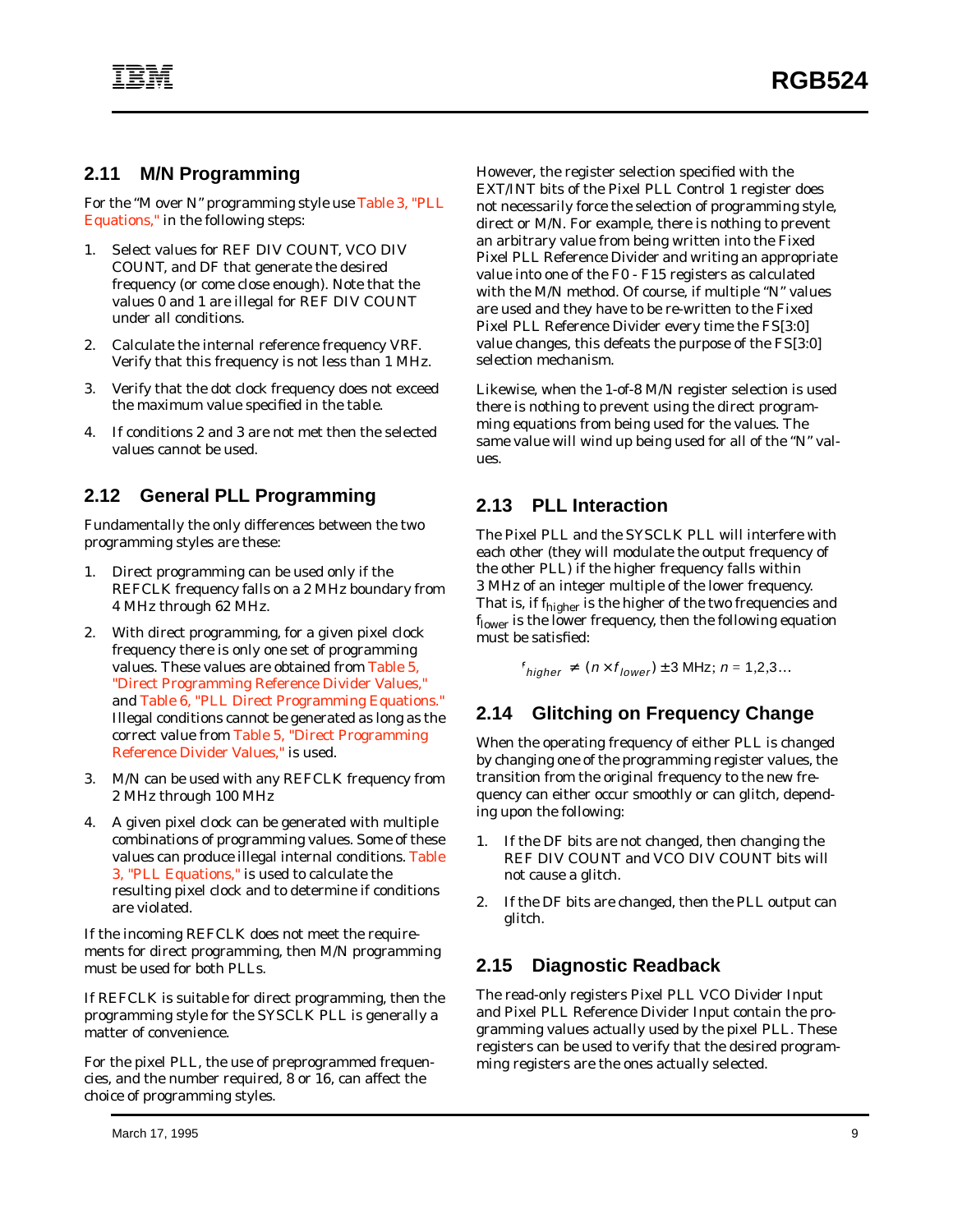# **3.0 Modes of Operation**

Pixel data can come from the VGA port or the VRAM pixel port, as selected by the PORT SEL bit of the Miscellaneous Control 2 register.

If the VRAM pixel port is selected, the pixel format can be 4 BPP (bits per pixel), 8 BPP, 15/16 BPP, 24 BPP Packed, or 32 BPP, selected by the Format bits of the Pixel Format register. [Table 7, "Pixel Format Table," on](#page-20-0) [page 15](#page-20-0) shows how the input bits are selected as a function of Pixel Format.

VGA data and 4 BPP data are always used to indirectly generate 24 bits of color by indexing into the 256 entry palettes. The Pixel Mask register is used to selectively mask off the index bits as desired.

8 BPP, 15/16 BPP, 24 BPP Packed, and 32 BPP from the VRAM pixel port can either be indirect (through the palettes) or direct (bypassing the palettes).

Each of these formats has an associated control register with bits to select indirect or direct color. Additionally 15/16 BPP and 32 BPP formats allow a bit within the incoming data to dynamically select indirect or direct color.

As with VGA and 4 BPP, the Pixel Mask is used to mask off palette address bits with indirect color access for 8, 15/16, 24 Packed, and 32 BPP.

# **3.1 Bit Ordering**

Bit order is high-to-low. For 8 BPP, the MSB is '7' and the LSB is '0'; for 16 BPP the MSB is '15' and the LSB is '0', and so on.

When the VRAM pixel port is selected the default condition is to access the pixels from low to high. For each LCLK, the first pixel used is at the end with bit PIX[00], and the last pixel used is at the end with bit PIX[63] (bit PIX[31] for VRAM width = 32). For example, for 8 BPP, the first pixel is PIX[07:00], the second pixel is PIX[15:08], and so on.

4 BPP is a special case. Within a byte, the default condition is to select first the high nibble (e.g., PIX[07:04]), then the low nibble (PIX[03:00]). The SWAP NIB bit of the Miscellaneous Control 3 register may be used to swap the order the two nibbles are used. This swap is applied to every byte that is read in, and is only active, when set, for 4 BPP.

# **3.2 VGA Port**

VGA uses 8 bits per pixel. When the VGA port is selected only indirect mode is used. The 8 bits are masked with the Pixel Mask register and presented to the red, green, and blue palettes as indices into the 256 entries of each palette. The masked data is used as the same index into each of the three color palettes.

## **3.3 VRAM Pixel Port**

#### **3.3.1 4 BPP**

With 4 BPP format 8 pixels (32 bit VRAM width) or 16 pixels (64 bit VRAM width) are obtained for each pixel port data access. As noted above the default access of the two pixels within each byte are high-to-low:

 $PIX[7:4] = pixel$  one

 $PIX[3:0] = pixel two,$ 

but this can be reversed with the SWAP NIB bit of the Miscellaneous Control 3 register.

4 BPP is only used in indirect color mode. The 4 bits are masked with the 4 low order bits [3:0] of the Pixel Mask. The resultant masked 4 bits are then used to index into each of the red, green, and blue palettes.

With 4 BPP the 256 entry palettes are divided into 16 partitions of 16 entries per partition. The upper 4 bits of the Pixel Mask register are ignored. The PARTITION bits of the Palette Control register are used as the upper 4 bits of the palette address to select the desired partition. The 4 masked pixel bits are used to index to 1-of-16 entries within the selected partition.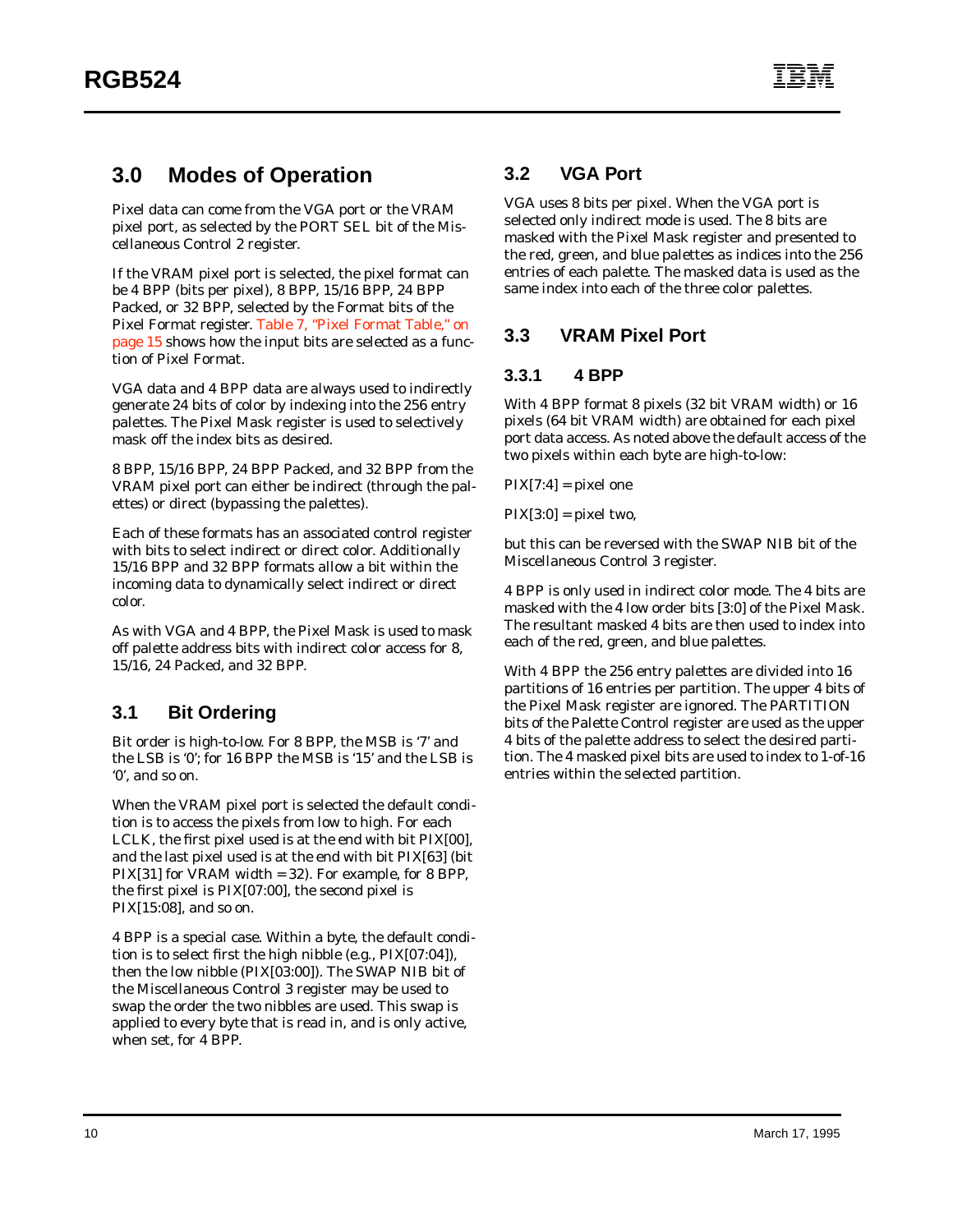#### **3.3.2 8 BPP**

With 8 BPP format 4 pixels (32 bit VRAM width) or 8 pixels (64 bit VRAM width) are obtained for each pixel port data access.

8 BPP can be indirect or direct, under control of the B8 DCOL bit of the 8 BPP Control register. If indirect, the 8 bits are masked with the Pixel Mask register and presented to the red, green, and blue palettes as indices into the 256 entries of each palette.

If direct, the 8 bits are presented to the red, green, and blue DACs. Note that since the red, green, and blue colors are identical the displayed image will be monochrome.

#### **3.3.3 16 BPP**

With 15 BPP or 16 BPP format 2 pixels (32-bit VRAM width) or 4 pixels (64-bit VRAM width) are obtained for each pixel port data access. The 15 or 16 bits are expanded to 24 bits, under control of the 16 BPP Control register.

The 16 BPP Control register provides a number of options for using the 16 BPP format:

- 1. The incoming pixel can be 15 bits (555 format) or 16 bits (565 format).
- 2. The color path can be indirect (through the palettes) or direct (bypassing the palettes). Also, with 555 format, the 16th bit can be used to dynamically switch on a pixel-by-pixel basis between indirect and direct color.
- 3. If indirect color is selected, the addressing of the palettes can be "sparse" (pixel bits used as high order palette address bits) or "contiguous" (pixel bits used as low order palette address bits).
- 4. If indirect color with contiguous addressing is selected, the palettes can be divided into partitions. The PARTITION bits of the Palette Control register are used to select the partition by filling in the upper palette address bits. With 555 format 8 partitions are available; with 565 format there are 4 partitions.
- 5. If direct color is used the pixel bits are sent to the DAC high order bits. The low order bits can be zero filled, or the low order bits can be filled with the high order bits of the pixel data. (See description of ZIB/LIN bit below.)

If dynamic bypass is selected the following conditions will apply:

- 1. The format will be forced to 15 bit (555), with the unused 16th bit now used to control indirect/direct color selection.
- 2. The indirect color path will be forced to use sparse addressing of the palettes. Partitions cannot be used.
- 3. The direct color path will force the low order bits to the DACs to be zero filled (ZIB). LIN format cannot be used.
- 4. The Pixel Mask will mask the pixel data regardless of whether or not the palette is bypassed.

#### **3.3.3.1 555/565 Formats**

The 555/565 bit determines if the pixel is 15 bits (5:5:5 format) or 16 bits (5:6:5 format). The format designator, 5:5:5 or 5:6:5, refer to the bit allocations, high-to-low, for red:green:blue.

With 15 BPP the high order bit of each two bytes (PIX[15], PIX[31], PIX[47], PIX[63]) is discarded unless dynamic bypass is specified (B16 DCOL bits  $= 01$ ). With dynamic bypass, this bit is used for indirect/direct color selection.

As noted above setting the mode to dynamic bypass will force the format to 555 regardless of the setting of the 555/565 bit.

#### **3.3.3.2 Color Path Selection**

The B16 DCOL bits are used to select one of:

- 1. Indirect color always (00).
- 2. Direct color always (11).
- 3. Dynamic selection of indirect or direct color (01).

The expansion to 24 bits varies depending on whether the color path is indirect or direct.

**Indirect Color:** The palette addressing can be sparse or contiguous and is controlled by the SPR/CNT bit. With sparse addressing the pixels will address 32 locations each for the red and blue palettes, and 32 locations for green in 555 format or 64 locations for green in 565 format. With the lower address bits set to zeroes the locations accessed will be "scattered" through the palettes, with the intermediate locations unused.

With contiguous addressing the PARTITION bits of the Palette Control register are used for the high order palette address bits, and the access within each palette is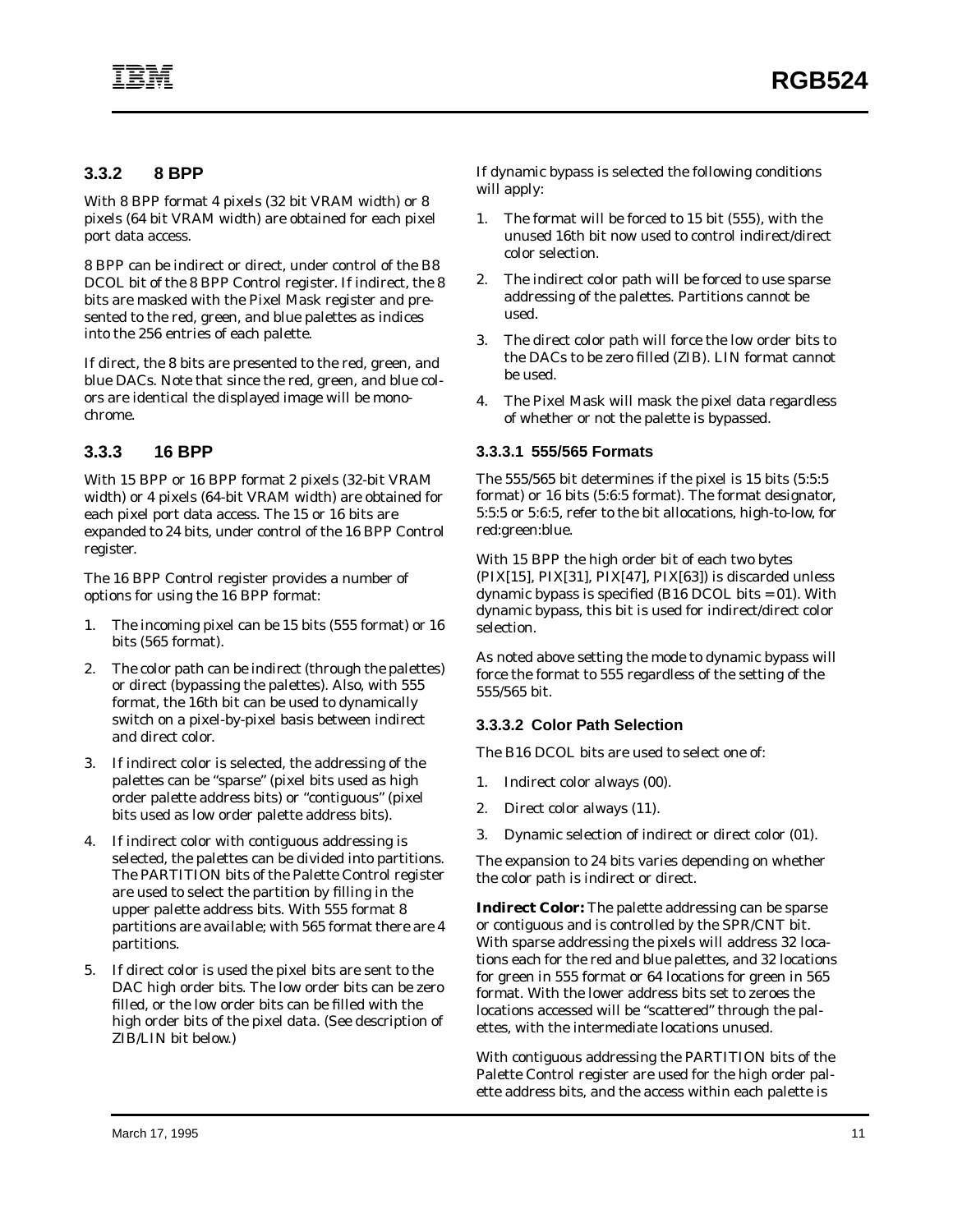contiguous. For 555 format there are 8 partitions and 32 entries within each partition. For 565 format there are 4 partitions. All 64 entries in the green palette are addressed. Only the lower 32 entries of the red and blue palettes are used; the high 32 entries are not used.

For sparse addressing the low order bits are dependent on the ZIB/LIN bit. This bit *must* be set to 0 (ZIB). This will force the low order bits to zeros. If ZIB/LIN is 1 (LIN) then the values of the low order bits presented to the palettes are undefined.

For sparse addressing the low order Pixel Mask bits have no effect.

For contiguous addressing the high order bits are always supplied by the PARTITION bits and the high order Pixel Mask bits have no effect.

As noted above for dynamic bypass mode the format is forced to 555 mode and addressing is forced to be sparse regardless of the setting of the SPR/CNT bit.

**Direct Color:** To expand the 5 or 6 bits of color from the pixel data to 8 bits, the ZIB/LIN bit of the 16 BPP Control register specifies the generation of the low order 3 or 2 bits. If ZIB (Zero Intensity Black), the low order bits are made 0. If LIN (Linear), the low order bits are made equal to the high order bits. This causes the 5 or 6 bits to expand to 8 bits in a linear fashion, with both zero scale and full scale values used. With Zero Intensity Black, full scale cannot be achieved.

As noted above for dynamic bypass mode the format is forced to 555 mode and the low order fill is forced as ZIB, regardless of the setting of the ZIB/LIN bit.

#### **3.3.3.3 Dynamic Bypass**

As described above the selection of "dynamic bypass" mode forces the 555 format and uses the high order bit of the incoming 16-bit pixels as a control bit to select, on a pixel-by-pixel basis, the indirect (color lookup) or direct (lookup bypass) path.

The meaning of this bit depends on the BY16 bit in the 16 BPP Control register. When  $BY16 = 0$  the incoming control bit forces the bypass. That is, when the control bit is 1 the palette is bypassed (direct color), and when 0 the palette is not bypassed (indirect color).

When  $BY16 = 1$  the meaning of the incoming control bit is reversed; it now forces a lookup. That is, when the control bit is 1 the palette is used (color lookup), but when 0 the palette is bypassed (direct color).

#### **3.3.4 24 BPP**

24 BPP Packed can only be selected when the VRAM width is 64 bits. If 24 BPP Packed format is selected with the Pixel Format register, but the VRAM SIZE bit in the Miscellaneous Control 1 register is set for 32 bits, then the product operation is undefined.

With 24 BPP Packed format each 64-bit pixel port data access contains 2+2/3 pixels. Every 3 consecutive pixel port data accesses  $(3 \times 8 = 24$  bytes) contains 8 pixels of 3 bytes each. The assignment of the bytes for each of the three accesses is shown in Figure 2 on page 12. Each byte contains 8 bits of red, green, or blue color. Color access can be indirect or direct, and is selected with the B24P DCOL bit of the 24 BPP Packed Control register.

For indirect color, the 8 bits of red, green, and blue are each masked by the Pixel mask, and then presented to the red, green, and blue palettes as indices into the 256 entries of each palette.

For direct color, the 8 bits of red, green, and blue are presented to the DACs.



*Figure 2. 24 BPP Packed Pixel Input from VRAM*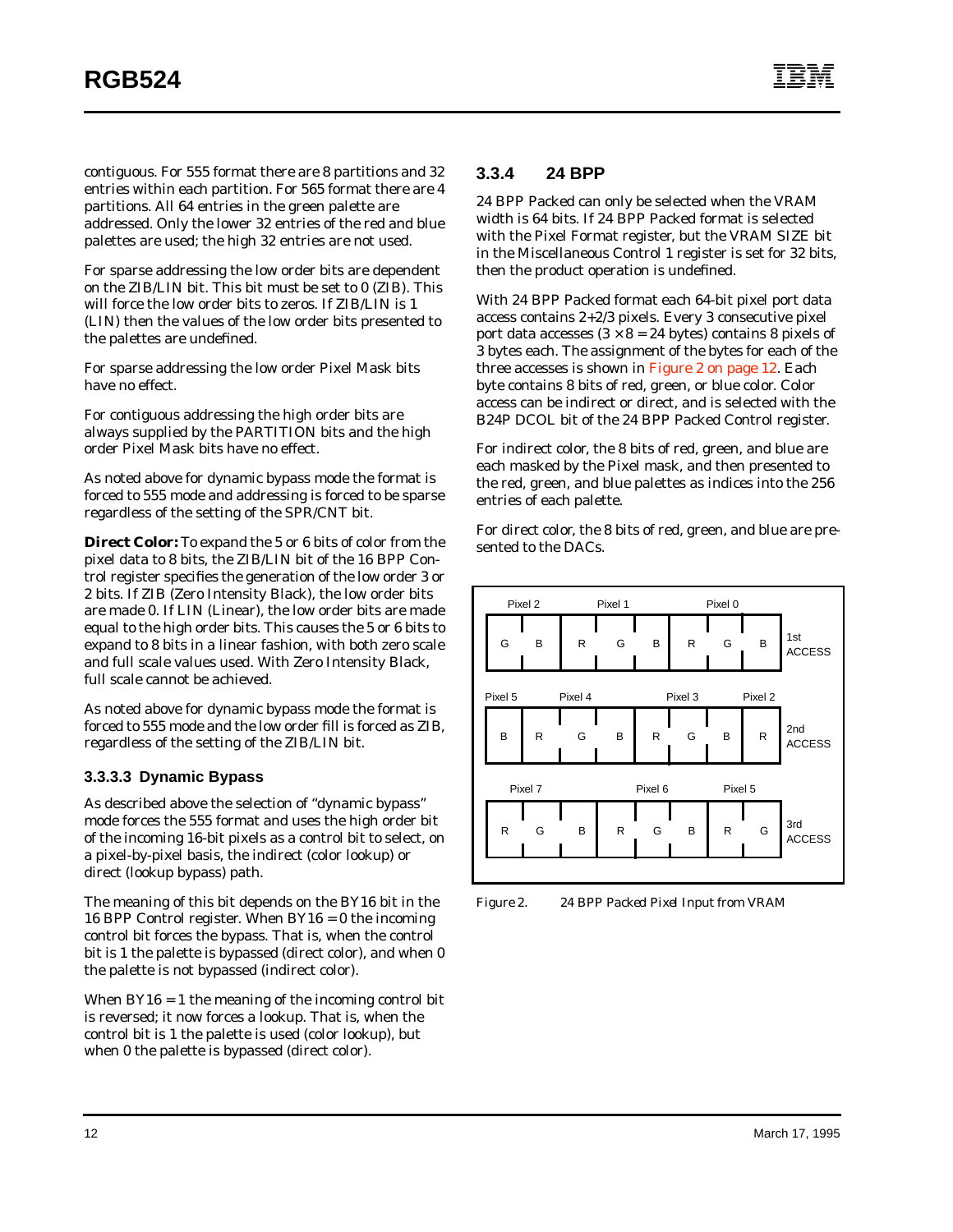#### **3.3.5 32 BPP**

With 32 BPP format 1 pixel (32-bit VRAM width) or 2 pixels (64-bit VRAM width) are obtained for each pixel port data access. For each 32 bits accessed, the low three bytes (24 bits) are used for the three colors, with 8 bits each for red, green, and blue.

32 BPP mode is controlled with the 32 BPP Control register. This register has the B32 DCOL bits, which are used to select one of:

- 1. Indirect color always (00).
- 2. Direct color always (11).
- 3. Dynamic selection of indirect or direct color (01).

With indirect color always or direct color always the high order byte is unused. (PIX[31:24] and PIX[63:56])

With dynamic selection (dynamic bypass), the "25th" bit is used as the indirect/direct control bit (PIX[24], PIX[56]) and the remaining bits of the high order byte are unused. (PIX[31:25] and PIX[63:57].) The pixel data in this mode is masked by the Pixel Mask regardless of whether or not the palette is bypassed.

For indirect color, the 8 bits of red, green, and blue are each masked by the Pixel mask, and then presented to the red, green, and blue palettes as indices into the 256 entries of each palette.

For direct color, the 8 bits of red, green, and blue are presented to the DACs.

#### **3.3.5.1 Dynamic Bypass**

As described above the selection of "dynamic bypass" mode uses the "25th" bit of the incoming 32-bit pixels as a control bit to select, on a pixel-by-pixel basis, the indirect (color lookup) or direct (lookup bypass) path.

The meaning of this bit depends on the BY32 bit in the 32 BPP Control register. When BY32 = 0 the incoming control bit forces the bypass. That is, when the control bit is 1 the palette is bypassed (direct color), and when 0 the palette is not bypassed (indirect color).

When BY32 = 1 the meaning of the incoming control bit is reversed; it now forces a lookup. That is, when the control bit is 1 the palette is used (color lookup), but when 0 the palette is bypassed (direct color).

## **3.4 6 Bit Linear Palette Output**

The 6BIT LIN (6 bit linear) bit of the Palette Control register affects the format of the color data read from the palettes and presented to the DACs in indirect color mode. It only has effect when the color resolution is set to 6 bits with the COL RES bit of the Miscellaneous Control 2 register and DCOL CNTL is set to indirect color.

If the palettes contain data with the two low order bits set to 00 (which will be the case when the palettes are loaded with COL RES set to 6 bits), without special processing the data values presented to the DACs will range from 0x00 through 0xfd. The maximum output of the DACs will be approximately 1.5% less than full scale (0xff). This will occur when 6BIT LIN is set to 1.

When 6BIT LIN is set to 0 (the default), then the outputs of the palettes will be modified to allow the DACs to reach full scale output. The modification consists of discarding the two low order bits from the palettes, and substituting the two high order bits for the two low order bits presented to the DACs. (i.e., the palette bits presented to a DAC will be bits 7 6 5 4 3 2 7 6).

With this bit substitution there will be a "linear" mapping of the palette data range (0x00 – 0xfd) to the DAC data range (0x00 – 0xff), and the DACs will operate over their full range.

If COL RES = 1 (8-bit color resolution) the palette outputs are presented to the DACs unchanged, and 6BIT LIN has no effect. The DACs will operate over the 8-bit range from completely off to full scale on.

Palette linear output is intended for emulation of the VGA 6-bit DACs in which the palette is loaded with 6-bit colors in the 6 high-order bits by setting COL RES to 6 bits. However, regardless of how the palette was loaded or what the pixel format is (VGA, 4, 8, 15/16, 24, 32 BPP), if enabled (DCOL = indirect, COL RES = 6 bit,  $6BIT$  LIN = 0) the palette outputs will be affected as discussed above.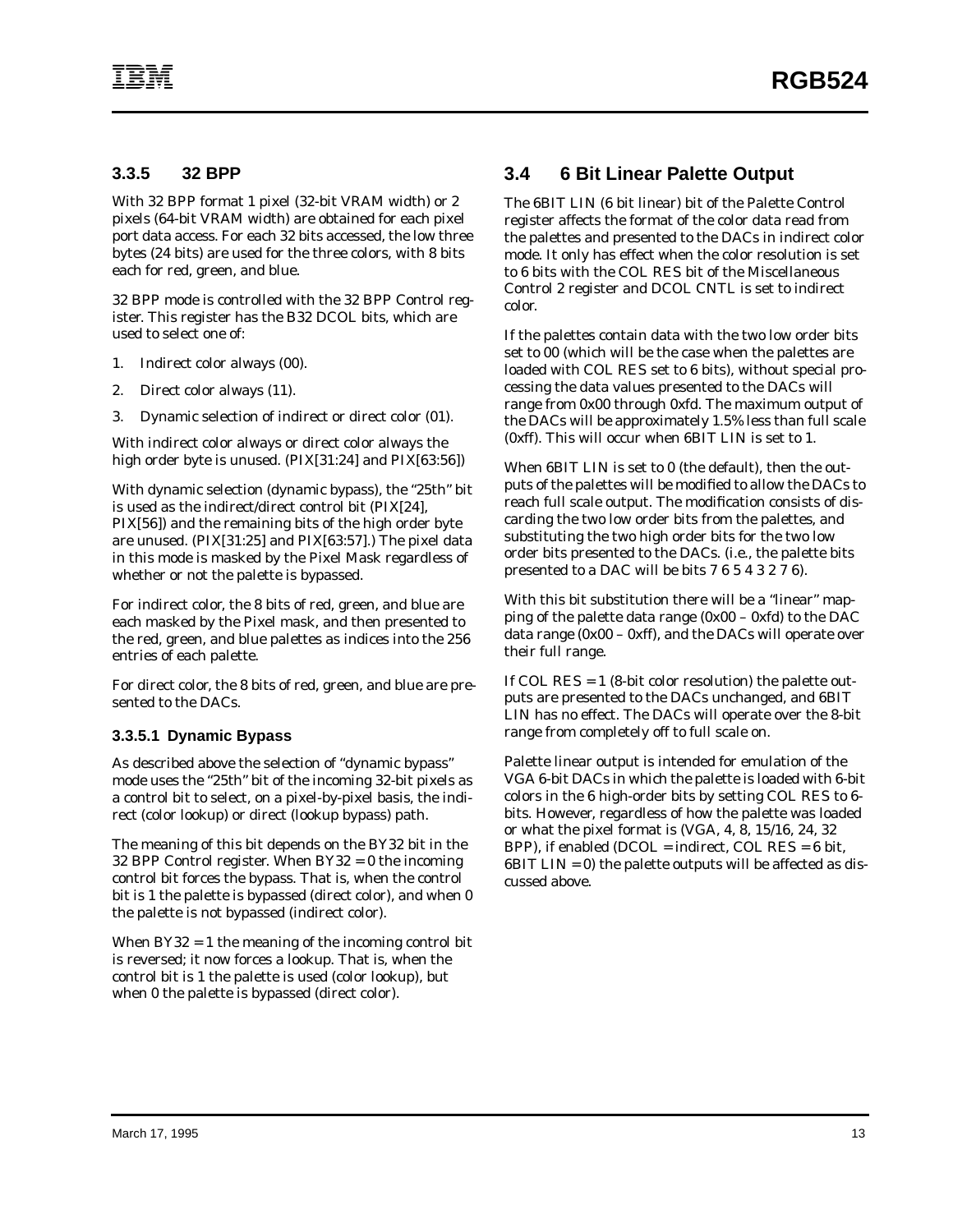In summary, with the default conditions for VGA mode (indirect color, 6-bit color resolution,  $6BIT$  LIN = 0), there will be a linear mapping of the 6-bit VGA palette data to the DACs, and the DACs will operate over their full range. The mapping can be turned off by setting 6BIT LIN to 1, in which case the 8 bits from the palettes are presented to the DACs unmodified. With 00 in the two low order bits of the palettes the DACs will not reach full scale output.

With 8-bit color resolution (indirect color), or with direct color, the setting of 6BIT LIN has no effect.

#### **3.5 Pixel Format Table**

[Table 7](#page-20-0) shows the bit assignments of the pixel data port for each supported pixel format. Prefixes A - P identify individual pixels, and numbers 0 - 7 identify the bit within the pixel. For 4 bit pixels, this information is the data seen by the three color palettes. For 8 bit pixels, it is the data seen by the three color palettes in indirect color mode, and it is the data seen by the three DACs in direct color mode. The suffixes (blu, grn, red) identify the data seen by each of the color palettes (indirect mode) or each of the DACs (direct mode) for 16, 24, and 32 bit pixels.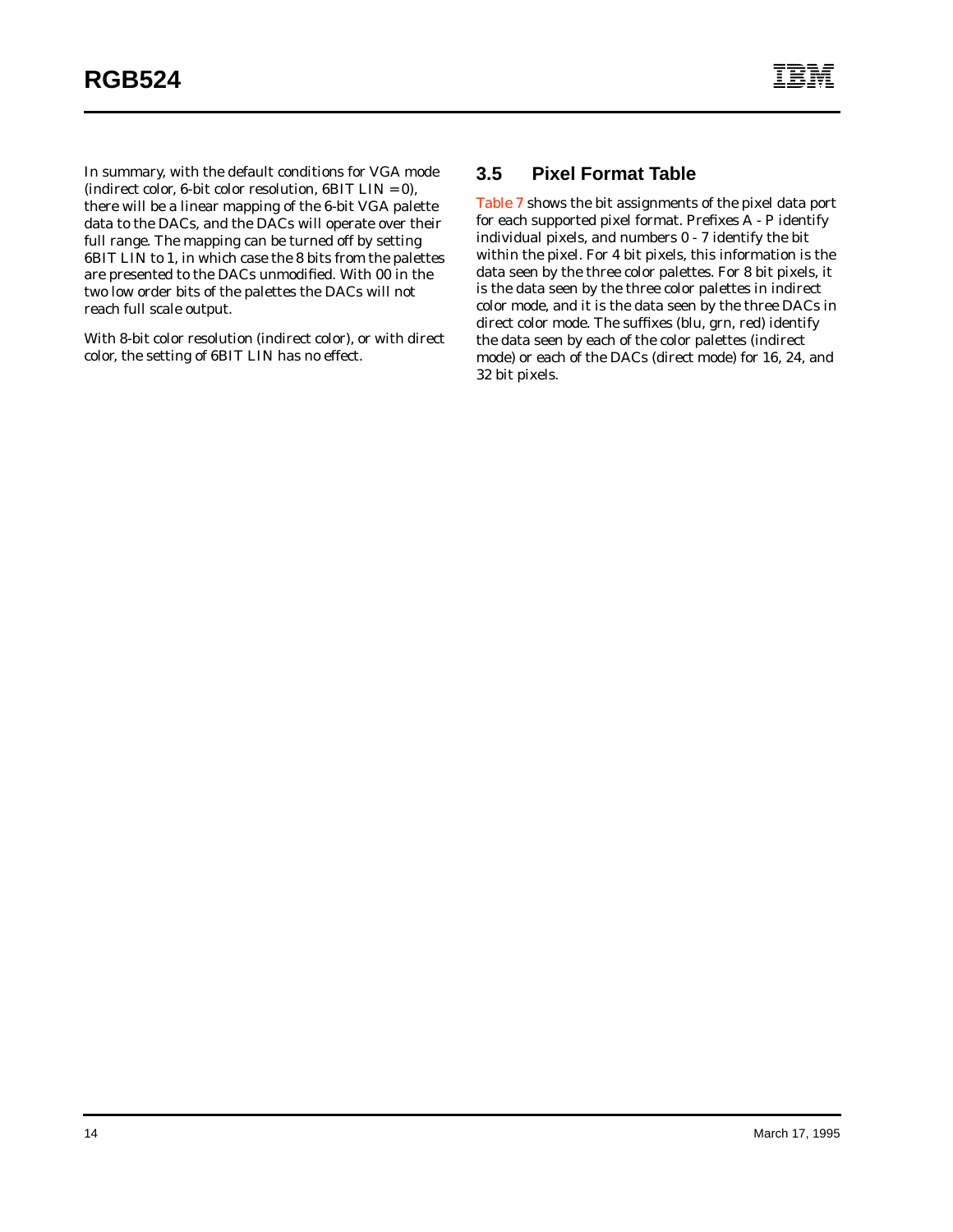<span id="page-20-0"></span>

| <b>Table 7. Pixel Format Table</b> |                      |                         |                                                           |                       |                              |                             |                             |                                    |                             |                       |                                |
|------------------------------------|----------------------|-------------------------|-----------------------------------------------------------|-----------------------|------------------------------|-----------------------------|-----------------------------|------------------------------------|-----------------------------|-----------------------|--------------------------------|
|                                    |                      | $4$ BPP <sup>1</sup>    |                                                           |                       |                              | 15/16 BPP <sup>2,3</sup>    |                             |                                    | 24 BPP Packed               |                       |                                |
| Pixel<br>Port                      | <b>SWAP</b>          | <b>SWAP</b>             | 8 BPP                                                     | 555 Sparse            | 555 CON-                     | 565 Sparse                  |                             |                                    |                             |                       | 32 BPP                         |
| Bit                                | $NIB=0$              | $NIB=1$                 |                                                           | or Direct             | <b>TIG</b>                   | or Direct                   | 565 Contig                  | 1st Access                         | 2nd Access                  | 3rd Access            |                                |
|                                    |                      |                         |                                                           | Color                 |                              | Color                       |                             |                                    |                             |                       |                                |
| $\bf{0}$                           | ${\bf B0}$           | ${\bf A0}$              | ${\bf A0}$                                                | A3BLU                 | <b>A0BLU</b>                 | A3BLU                       | <b>A0BLU</b>                | <b>A0BLU</b>                       | <b>CORED</b>                | <b>F0GRN</b>          | <b>A0BLU</b>                   |
| $\mathbf{1}$                       | B1                   | A1                      | A1                                                        | A4BLU                 | A1BLU                        | A4BLU                       | A1BLU                       | A1BLU                              | C1RED                       | F1GRN                 | A1BLU                          |
| $\boldsymbol{2}$                   | $\mathbf{B2}$        | $\mathbf{A2}$           | $\mathbf{A2}$                                             | A5BLU                 | A <sub>2</sub> BLU           | A5BLU                       | A2BLU                       | A <sub>2</sub> BLU                 | C <sub>2</sub> RED          | F <sub>2</sub> GRN    | A2BLU                          |
| 3                                  | B <sub>3</sub>       | A3<br>B <sub>0</sub>    | $_{\rm A3}$                                               | A6BLU                 | A3BLU                        | A6BLU                       | A3BLU                       | A3BLU                              | C3RED                       | F3GRN                 | A3BLU                          |
| $\overline{\bf 4}$<br>$\mathbf 5$  | A <sub>0</sub><br>A1 | B1                      | A4<br>A5                                                  | A7BLU<br>A3GRN        | A4BLU<br><b>A0GRN</b>        | A7BLU<br>A <sub>2</sub> GRN | A4BLU<br><b>A0GRN</b>       | A4BLU<br>A5BLU                     | C <sub>4</sub> RED<br>C5RED | F4GRN<br>F5GRN        | A4BLU<br>A5BLU                 |
| 6                                  | A2                   | $_{\rm B2}$             | A <sub>6</sub>                                            | A4GRN                 | A1GRN                        | A3GRN                       | A1GRN                       | A6BLU                              | C6RED                       | F6GRN                 | A6BLU                          |
| $\boldsymbol{7}$                   | A <sub>3</sub>       | B <sub>3</sub>          | A7                                                        | A5GRN                 | A <sub>2</sub> GRN           | A4GRN                       | A <sub>2</sub> GRN          | A7BLU                              | C7RED                       | F7GRN                 | A7BLU                          |
| 8                                  | D <sub>0</sub>       | $\overline{C}0$         | B <sub>0</sub>                                            | A6GRN                 | A3GRN                        | A5GRN                       | A3GRN                       | <b>A0GRN</b>                       | <b>D0BLU</b>                | <b>F0RED</b>          | <b>A0GRN</b>                   |
| 9                                  | D1                   | C1                      | B1                                                        | A7GRN                 | A4GRN                        | A6GRN                       | A4GRN                       | A1GRN                              | D1BLU                       | F1RED                 | A1GRN                          |
| 10                                 | D <sub>2</sub>       | C2                      | $_{\rm B2}$                                               | A3RED                 | <b>A0RED</b>                 | A7GRN                       | A5GRN                       | A <sub>2</sub> GRN                 | D <sub>2</sub> BLU          | F <sub>2</sub> RED    | A <sub>2</sub> GRN             |
| 11                                 | D <sub>3</sub>       | C <sub>3</sub>          | $_{\rm B3}$                                               | A4RED                 | A1RED                        | A3RED                       | <b>A0RED</b>                | A3GRN                              | D3BLU                       | F3RED                 | A3GRN                          |
| 12                                 | $\overline{c}$       | $\overline{D0}$         | $_{\rm B4}$                                               | A5RED                 | A2RED                        | A4RED                       | A1RED                       | A4GRN                              | D <sub>4</sub> BLU          | F4RED                 | A4GRN                          |
| 13                                 | C1<br>$\rm C2$       | D1<br>$\mathbf{D2}$     | $_{\rm B5}$<br>$_{\rm B6}$                                | A6RED<br>A7RED        | A3RED                        | A5RED                       | A2RED                       | A5GRN<br>A6GRN                     | D5BLU                       | F5RED                 | A5GRN<br>A6GRN                 |
| 14<br>15                           | C <sub>3</sub>       | D <sub>3</sub>          | B7                                                        | (NOTE 4)              | A4RED<br><b>UNUSED</b>       | A6RED<br>A7RED              | A3RED<br>A4RED              | A7GRN                              | D6BLU<br>D7BLU              | F6RED<br>F7RED        | A7GRN                          |
| 16                                 | F <sub>0</sub>       | E <sub>0</sub>          | C <sub>0</sub>                                            | <b>B3BLU</b>          | <b>B0BLU</b>                 | <b>B3BLU</b>                | <b>B0BLU</b>                | <b>A0RED</b>                       | <b>D0GRN</b>                | <b>G0BLU</b>          | <b>A0RED</b>                   |
| 17                                 | F1                   | E1                      | C1                                                        | B4BLU                 | B1BLU                        | B4BLU                       | B1BLU                       | A1RED                              | D1GRN                       | G1BLU                 | A1RED                          |
| 18                                 | ${\rm F}2$           | $\mathop{\rm E{2}}$     | $\rm C2$                                                  | B5BLU                 | B <sub>2</sub> BLU           | B5BLU                       | B <sub>2</sub> BLU          | A2RED                              | D <sub>2</sub> GRN          | G2BLU                 | A2RED                          |
| 19                                 | F3                   | E <sub>3</sub>          | C <sub>3</sub>                                            | B6BLU                 | B3BLU                        | B6BLU                       | B3BLU                       | A3RED                              | D3GRN                       | G3BLU                 | A3RED                          |
| 20                                 | E <sub>0</sub>       | F <sub>0</sub>          | C <sub>4</sub>                                            | <b>B7BLU</b>          | <b>B4BLU</b>                 | B7BLU                       | <b>B4BLU</b>                | A4RED                              | D4GRN                       | G4BLU                 | A4RED                          |
| 21                                 | E1                   | ${\rm F1}$              | C <sub>5</sub>                                            | <b>B3GRN</b>          | <b>B0GRN</b>                 | B <sub>2</sub> GRN          | <b>B0GRN</b>                | A5RED                              | D5GRN                       | G5BLU                 | A5RED                          |
| $2\sqrt{2}$                        | $\rm E2$             | $_{\rm F2}$             | C6                                                        | B4GRN                 | <b>B1GRN</b>                 | B3GRN                       | B1GRN                       | A6RED                              | D6GRN                       | G6BLU                 | A6RED                          |
| 23                                 | E <sub>3</sub>       | F3                      | C7                                                        | <b>B5GRN</b>          | <b>B2GRN</b>                 | B4GRN                       | B <sub>2</sub> GRN          | A7RED                              | D7GRN                       | G7BLU                 | A7RED                          |
| 24                                 | H <sub>0</sub>       | G0                      | $\overline{D0}$                                           | B6GRN                 | <b>B3GRN</b>                 | <b>B5GRN</b>                | B3GRN                       | <b>B0BLU</b>                       | <b>D0RED</b>                | <b>G0GRN</b>          | (NOTE 4)                       |
| 25<br>26                           | H1<br>$_{\rm H2}$    | G1<br>${\bf G2}$        | D1<br>D <sub>2</sub>                                      | B7GRN<br><b>B3RED</b> | <b>B4GRN</b><br><b>B0RED</b> | B6GRN<br>B7GRN              | B4GRN<br><b>B5GRN</b>       | B1BLU<br>B <sub>2</sub> BLU        | D1RED<br>D <sub>2</sub> RED | G1GRN<br>G2GRN        | <b>UNUSED</b><br><b>UNUSED</b> |
| 27                                 | H3                   | G3                      | D <sub>3</sub>                                            | B4RED                 | B1RED                        | <b>B3RED</b>                | <b>B0RED</b>                | B3BLU                              | D3RED                       | G3GRN                 | <b>UNUSED</b>                  |
| 28                                 | G <sub>0</sub>       | H <sub>0</sub>          | D4                                                        | <b>B5RED</b>          | B <sub>2</sub> RED           | B4RED                       | B1RED                       | B <sub>4</sub> BLU                 | D <sub>4</sub> RED          | G4GRN                 | <b>UNUSED</b>                  |
| 29                                 | G1                   | H1                      | D <sub>5</sub>                                            | B6RED                 | <b>B3RED</b>                 | B5RED                       | B <sub>2</sub> RED          | <b>B5BLU</b>                       | D5RED                       | G5GRN                 | <b>UNUSED</b>                  |
| 30                                 | ${\bf G2}$           | H2                      | $\mathbf{D6}$                                             | <b>B7RED</b>          | B4RED                        | B6RED                       | <b>B3RED</b>                | B6BLU                              | D6RED                       | G6GRN                 | <b>UNUSED</b>                  |
| 31                                 | G3                   | H3                      | D7                                                        | (NOTE 4)              | <b>UNUSED</b>                | B7RED                       | B4RED                       | <b>B7BLU</b>                       | D7RED                       | G7GRN                 | <b>UNUSED</b>                  |
| 32                                 | $_{\rm J0}$          | $\overline{10}$         | E <sub>0</sub>                                            | C3BLU                 | <b>CORED</b>                 | C3BLU                       | <b>COBLU</b>                | <b>B0GRN</b>                       | <b>E0BLU</b>                | <b>GORED</b>          | <b>B0BLU</b>                   |
| 33                                 | J1                   | $_{\rm I1}$             | E1                                                        | C <sub>4</sub> BLU    | C1BLU                        | C <sub>4</sub> BLU          | C1BLU                       | B1GRN                              | E1BLU                       | G1RED                 | B1BLU                          |
| 34<br>35                           | J2<br>J3             | ${\rm I2}$<br><b>I3</b> | $\mathop{\rm E{2}}$<br>$\mathop{\hbox{\rm E}}\nolimits 3$ | C5BLU<br>C6BLU        | C <sub>2</sub> BLU<br>C3BLU  | C5BLU<br>C6BLU              | C <sub>2</sub> BLU<br>C3BLU | B <sub>2</sub> GRN<br><b>B3GRN</b> | E2BLU<br>E3BLU              | G2RED<br>G3RED        | B <sub>2</sub> BLU<br>B3BLU    |
| 36                                 | $\overline{10}$      | $\overline{J0}$         | $\rm E4$                                                  | C7BLU                 | C <sub>4</sub> BLU           | C7BLU                       | C <sub>4</sub> BLU          | B4GRN                              | E4BLU                       | G4RED                 | B4BLU                          |
| 37                                 | $_{\rm I1}$          | $_{\rm J1}$             | $\rm E5$                                                  | C3GRN                 | <b>COGRN</b>                 | C <sub>2</sub> GRN          | <b>C0GRN</b>                | <b>B5GRN</b>                       | E5BLU                       | G5RED                 | B5BLU                          |
| 38                                 | $\mathbf{I2}$        | $_{\rm J2}$             | ${\rm E}6$                                                | C4GRN                 | $C1$ GRN                     | C3GRN                       | C1GRN                       | B6GRN                              | E6BLU                       | G6RED                 | B6BLU                          |
| 39                                 | <b>I3</b>            | J3                      | E7                                                        | C5GRN                 | C <sub>2</sub> GRN           | C4GRN                       | C <sub>2</sub> GRN          | <b>B7GRN</b>                       | E7BLU                       | G7RED                 | B7BLU                          |
| 40                                 | L <sub>0</sub>       | K <sub>0</sub>          | F <sub>0</sub>                                            | C6GRN                 | C3GRN                        | C5GRN                       | C3GRN                       | <b>B0RED</b>                       | <b>E0GRN</b>                | <b>H0BLU</b>          | <b>B0GRN</b>                   |
| 41                                 | L1                   | K1                      | $_{\rm F1}$                                               | C7GRN                 | C4GRN                        | C6GRN                       | C4GRN                       | B1RED                              | E1GRN                       | H1BLU                 | B1GRN                          |
| 42                                 | $_{\rm L2}$          | $\rm K2$                | $_{\rm F2}$                                               | C3RED                 | <b>CORED</b>                 | C7GRN                       | C5GRN                       | B <sub>2</sub> RED                 | E2GRN                       | H <sub>2</sub> BLU    | B <sub>2</sub> GRN             |
| 43                                 | L <sub>3</sub>       | K3                      | $_{\rm F3}$                                               | C <sub>4</sub> RED    | C1RED                        | C3RED                       | <b>CORED</b>                | <b>B3RED</b>                       | E3GRN                       | H3BLU                 | B3GRN                          |
| 44                                 | K <sub>0</sub><br>K1 | L <sub>0</sub><br>L1    | F <sub>4</sub><br>${\rm F}5$                              | C5RED<br>C6RED        | C <sub>2</sub> RED<br>C3RED  | C <sub>4</sub> RED<br>C5RED | C1RED<br>C <sub>2</sub> RED | B4RED<br><b>B5RED</b>              | E4GRN<br>E5GRN              | H4BLU<br>H5BLU        | B4GRN<br>B5GRN                 |
| 45<br>46                           | $\rm K2$             | $_{\rm L2}$             | $_{\rm F6}$                                               | C7RED                 | C <sub>4</sub> RED           | C6RED                       | C3RED                       | B6RED                              | E6GRN                       | H6BLU                 | B6GRN                          |
| 47                                 | K3                   | L <sub>3</sub>          | F7                                                        | (NOTE 4)              | <b>UNUSED</b>                | C7RED                       | C <sub>4</sub> RED          | <b>B7RED</b>                       | E7GRN                       | H7BLU                 | B7GRN                          |
| 48                                 | N <sub>0</sub>       | M <sub>0</sub>          | G0                                                        | D3BLU                 | <b>D0BLU</b>                 | D3BLU                       | <b>D0BLU</b>                | <b>COBLU</b>                       | <b>E0RED</b>                | H0GRN                 | <b>B0RED</b>                   |
| 49                                 | N1                   | M1                      | G1                                                        | D4BLU                 | D1BLU                        | D <sub>4</sub> BLU          | D1BLU                       | C1BLU                              | E1RED                       | H1GRN                 | B1RED                          |
| 50                                 | N <sub>2</sub>       | M2                      | G2                                                        | D5BLU                 | D2BLU                        | D5BLU                       | D <sub>2</sub> BLU          | C <sub>2</sub> BLU                 | E2RED                       | H <sub>2</sub> GRN    | B2RED                          |
| 51                                 | N3                   | M3                      | G3                                                        | D6BLU                 | D3BLU                        | D6BLU                       | D3BLU                       | C3BLU                              | E3RED                       | H3GRN                 | B3RED                          |
| 52                                 | M <sub>0</sub>       | N <sub>0</sub>          | G4                                                        | D7BLU                 | D <sub>4</sub> BLU           | D7BLU                       | D <sub>4</sub> BLU          | C <sub>4</sub> BLU                 | E4RED                       | H4GRN                 | B4RED                          |
| 53                                 | M1                   | N1                      | G5                                                        | D3GRN                 | <b>D0GRN</b>                 | D <sub>2</sub> GRN          | <b>D0GRN</b>                | C5BLU                              | E5RED                       | H5GRN                 | B5RED                          |
| 54                                 | M2                   | N2                      | G6                                                        | D4GRN                 | D1GRN                        | D3GRN                       | D1GRN                       | C6BLU                              | E6RED                       | H6GRN                 | B6RED                          |
| 55                                 | M3<br>P <sub>0</sub> | N3<br>$\overline{00}$   | G7<br>H <sub>0</sub>                                      | D5GRN<br>D6GRN        | D <sub>2</sub> GRN<br>D3GRN  | D4GRN<br>D5GRN              | D <sub>2</sub> GRN          | C7BLU<br><b>C0GRN</b>              | E7RED<br><b>F0BLU</b>       | H7GRN<br><b>H0RED</b> | B7RED                          |
| 56<br>57                           | P <sub>1</sub>       | 01                      | H1                                                        | D7GRN                 | D4GRN                        | D6GRN                       | D3GRN<br>D4GRN              | C1GRN                              | F1BLU                       | H1RED                 | (NOTE 4)<br><b>UNUSED</b>      |
| 58                                 | $\mathbf{P2}$        | O <sub>2</sub>          | H2                                                        | D3RED                 | <b>D0RED</b>                 | D7GRN                       | D5GRN                       | C <sub>2</sub> GRN                 | F <sub>2</sub> BLU          | H <sub>2</sub> RED    | <b>UNUSED</b>                  |
| 59                                 | P3                   | O <sub>3</sub>          | H <sub>3</sub>                                            | D4RED                 | D1RED                        | D3RED                       | <b>DORED</b>                | C3GRN                              | F3BLU                       | H3RED                 | <b>UNUSED</b>                  |
| 60                                 | 00                   | P <sub>0</sub>          | H4                                                        | D5RED                 | D <sub>2</sub> RED           | D4RED                       | D1RED                       | C4GRN                              | F4BLU                       | H4RED                 | <b>UNUSED</b>                  |
| 61                                 | 01                   | P <sub>1</sub>          | H <sub>5</sub>                                            | D6RED                 | D3RED                        | D5RED                       | D <sub>2</sub> RED          | C5GRN                              | F5BLU                       | H5RED                 | <b>UNUSED</b>                  |
| 62                                 | O <sub>2</sub>       | $\mathbf{P2}$           | H <sub>6</sub>                                            | D7RED                 | D4RED                        | D6RED                       | D3RED                       | C6GRN                              | F6BLU                       | H6RED                 | <b>UNUSED</b>                  |
| 63                                 | O <sub>3</sub>       | P <sub>3</sub>          | H7                                                        | (NOTE 4)              | <b>UNUSED</b>                | D7RED                       | D4RED                       | C7GRN                              | F7BLU                       | H7RED                 | <b>UNUSED</b>                  |

Note 1: In 4 BPP mode the 4 most significant bits of each pixel come from the partition bits of the palette control register.

Note 2: For 15/16 BPP Direct Color the low order bits for each color component are determined by the ZIB/LIN Bit of the 16 BPP Control register. For 15/16 BPP sparse format (indirect color), the ZIB/LIN bit must be set

Note 3: In CONTIGUOUS format for 15/16 BPP the most significant bits of each pixel come from the partition bits of the palette control register.

Note 4: These bits are used for DYNAMIC BYPASS when that mode is enabled, otherwise they are unused.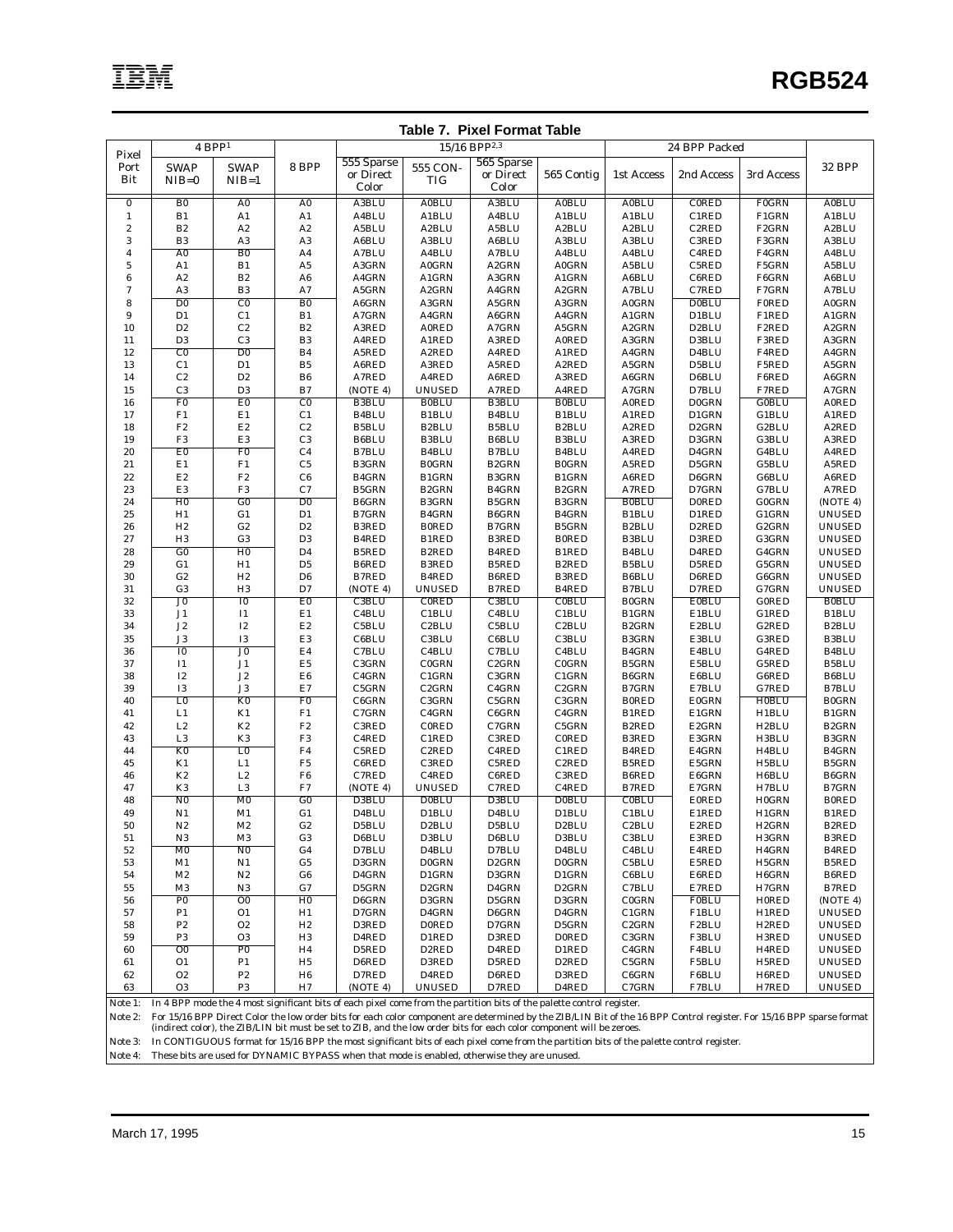# <span id="page-21-0"></span>**4.0 Controls**

## **4.1 Blank and Border Control**

The BLANK and BORDER/OE signals control the way in which data is presented to the DACs. These control signals are used to determine when pixel data is valid, when the border color is to be displayed, where the cursor should be located on the screen, and how the MISR will accumulate its signature.

# **4.2 Blanking Control**

BLANK is latched by the rising edge of LCLK. When BLANK is active (low), the data presented to the DACs is forced to zeroes. When  $\overline{\text{BLANK}}$  is inactive (high), the pixel data or VGA data is considered valid (unless BOR-DER is active), and the data is presented to the DACs as determined by the current mode of operation. Cursor data will override pixel data when the cursor is to be displayed.

# **4.3 Vertical Blanking**

When BLANK is active (low) an internal counter is used to determine whether or not the current blanking interval is vertical blanking. If the counter reaches its maximum count of 2048 pixels, an internal signal will become active to indicate that the end of the current frame has been reached. This internal signal will remain active until BLANK becomes inactive (high). This vertical blanking detection is used by the cursor logic to position the cursor (if enabled) in the following frame. It is also used by the MISR (if enabled) to control the accumulation of a signature for one complete frame of pixel data.

## **4.4 Border Control**

 $\overline{BORDER}/\overline{OE}$  is a shared function input. It can indicate either "Border" time, for displaying a border, or "Odd/Even" for use with interlace mode. The usage of this pin is determined by the BRDR/INTL of the Miscellaneous Control 2 register. When used as a border control interlace mode is not supported with display of the hardware cursor.

When used as BORDER, the input is latched by the rising edge of LCLK. When  $\overline{\text{BLANK}}$  is active (low),  $\overline{\text{BOR-}}$ DER must also be active (low). When BLANK is inactive (high), the state of BORDER will determine whether or not the color in the Border Color registers is displayed.

If BORDER is active (low), the border color is displayed, and if BORDER is inactive (high), the pixel data or cursor data is displayed. For cursor positioning, the active display area is considered valid when BORDER and BLANK are both inactive (high). The MISR signature is accumulated when  $\overline{\text{BLANK}}$  alone is inactive (high), thus the border area is included in the MISR accumulation. If no border is required, the BORDER input should be tied to BLANK.

The intent of the BORDER signal is to create a "picture" frame" around the active display area. BORDER can remain active (low) for entire scan lines at the top and bottom of the active display area, or it can be active at the beginning and end of each scan line to create this effect. Other changes in the BORDER signal within the active display area are not allowed.

If the BRDR/INTL bit in Miscellaneous Control 2 is set to "INTL" operation, no border will be displayed.

# **4.5 Sync Control**

Three sync signals are brought into the device on two pins, HCSYNCIN and VSYNCIN.

Four registers control what is done with these signals:

- ❑ Sync Control (index 0x0003)
- ❑ Horizontal Sync Position (index 0x0004)
- ❑ DAC Operation (index 0x0006)
- ❑ Power Management (index 0x0005)

Horizontal sync on  $\overline{\text{HCSYNCIN}}$  is processed and sent out on HSYNCOUT. Vertical sync on VSYNCIN is processed and sent out on VSYNCOUT.

The intent of processing horizontal sync is to delay it to match the delay seen by the pixel data from the inputs (VGA[7:0] or PIX[63:0]) to the DAC outputs. In addition, the signal may be inverted, forced low or high, or 3 stated.

A mismatch between pixel delay and horizontal sync delay can cause a visible effect, that is, the display may not be centered horizontally on the screen. The vertical display timings are generally such that mismatches are not visible. Vertical sync is brought in on  $\overline{\text{VSYNCIN}}$  and sent out on  $\overline{\text{VSYNCOUT}}$  to provide the same invert, force low or high, and 3-state controls as provided for horizontal sync.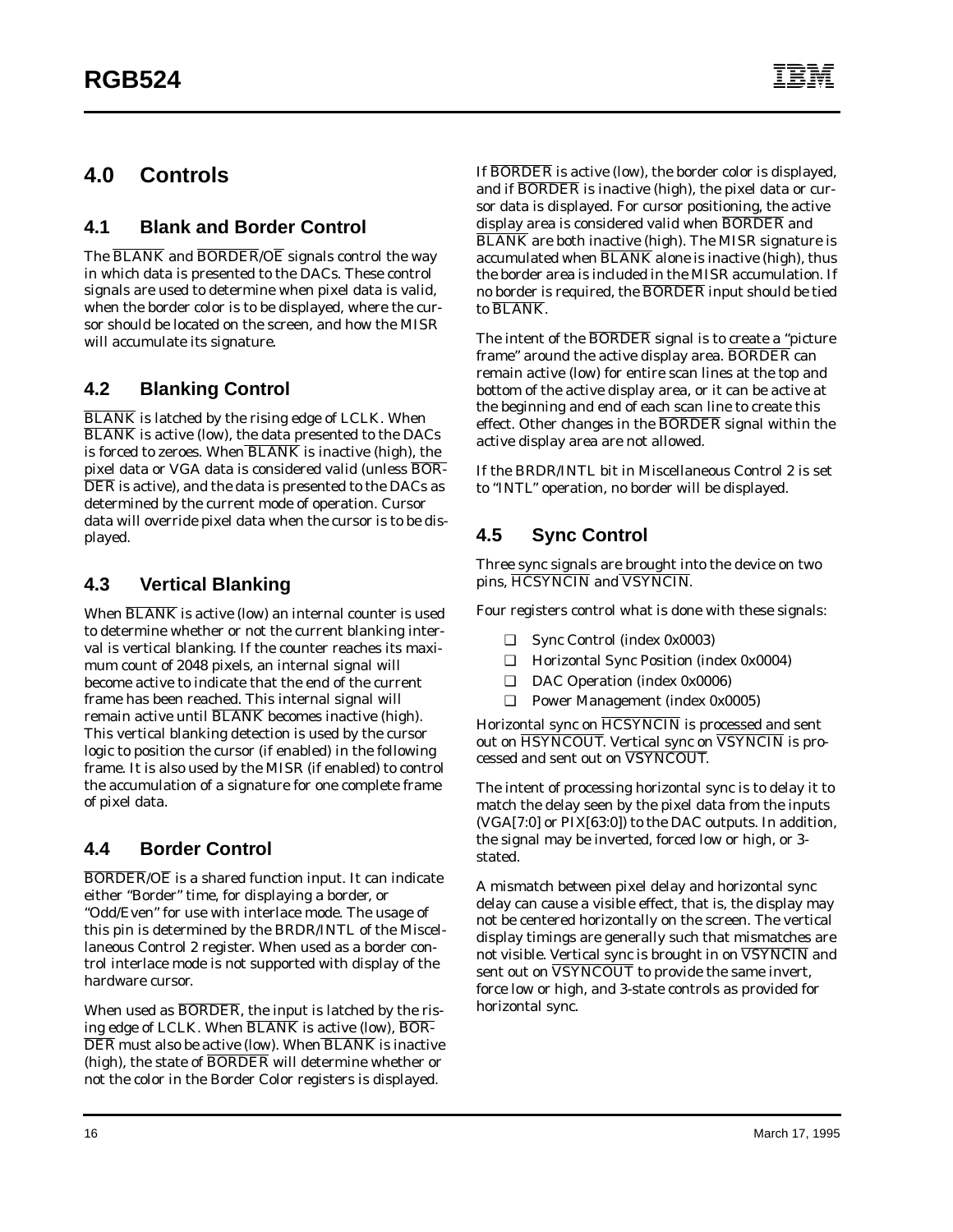Composite sync on HCSYNCIN may be injected onto the Green DAC output for composite-sync-on-green. This function is enabled by setting the SOG bit of the DAC Operation register. If this bit is off HCSYNCIN is not used for composite sync.

The composite sync is delayed internally to match the pixel pipeline delay.

Since horizontal and composite sync are shared, only one of them should be enabled at a given time. For example, if the signal on HCSYNCIN is horizontal sync, then the SOG bit on the DAC control register should be off. Or, if SOG is on to inject composite sync on HCSYN-CIN onto the green DAC output, some decision must be made on how to handle the HSYNCOUT output (force low, high, 3-state, or leave unconnected).

# **4.6 Clocking and Pipeline Delay**

#### **4.6.1 Horizontal Sync**

The clocking and delay of HCSYNCIN to HSYNCOUT depends on the DLY CNTL bit of the Sync Control register. If this bit is set to 1,  $\overline{\text{HCSYNCIN}}$  is passed directly to HSYNCOUT without latching and without pipeline delay matching.

If DLY CNTL is set to 0 and SOG is off (no composite sync), then HCSYNCIN is latched on the rising edge of LCLK and delayed internally to match the pixel pipeline delay before being sent out on HSYNCOUT. Also, additional delay may be added with the Horizontal Position register (see section below).

If SOG is on (composite sync) then DLY CNTL has no effect and HCSYNCIN is passed directly to HSYNCOUT without latching and without pipeline delay matching. (This is not a typical use for this input, it is just a byproduct of sharing horizontal sync with composite sync.)

#### **4.6.2 Vertical Sync**

VSYNCIN is passed directly to VSYNCOUT without latching and without pipeline delay matching.

#### **4.6.3 Composite Sync**

The  $\overline{\text{HCSYNCIN}}$  input is always latched on the rising edge of LCLK for use as composite sync. When enabled with the SOG bit, it is delayed internally to match the pipeline delay of the pixel data, and then is injected onto the Green DAC output. As with horizontal sync, additional delay can be added with the Horizontal Sync Position register.

#### **4.6.4 Horizontal Position Control**

Additional delay of 0 to 15 pixel clock periods may be added to the horizontal sync and composite sync signals with the Horizontal Sync Position register.

The intent of this additional delay is to provide a "fine tune" control of the horizontal screen position. Typically the incoming sync signals can only be adjusted in multiples of the pixel clock. The additional delay added with the Horizontal Position Control register adjusts the screen position with pixel increments.

The Horizontal Position register can be used on horizontal sync when DLY CNTL is set to 0 and SOG is off. The register can be used with composite sync when SOG is on.

# **4.7 Additional Sync Control**

The polarity of the received HCSYNCIN input may be inverted before it is applied to the green DAC using the CSYN INVT bit of the Sync Control register.

The polarity may be inverted between HCSYNCIN and HSYNCOUT using the HSYN INVT bit, and the polarity may be inverted between  $\overline{\text{VSYNCIN}}$  and  $\overline{\text{VSYN}}$ -COUT using the VSYN INVT bit.

The **HSYNCOUT** and **VSYNCOUT** signals may be individually forced low, forced high, or forced to high impedance using the HSYN CNTL and VSYN CNTL bits of the Sync Control register.

As discussed in [7.3 "Clocking Power" on page 22,](#page-27-0) the clocks to the sync delay circuits can be shut off with the SYNC PWR bit of the Power Management register.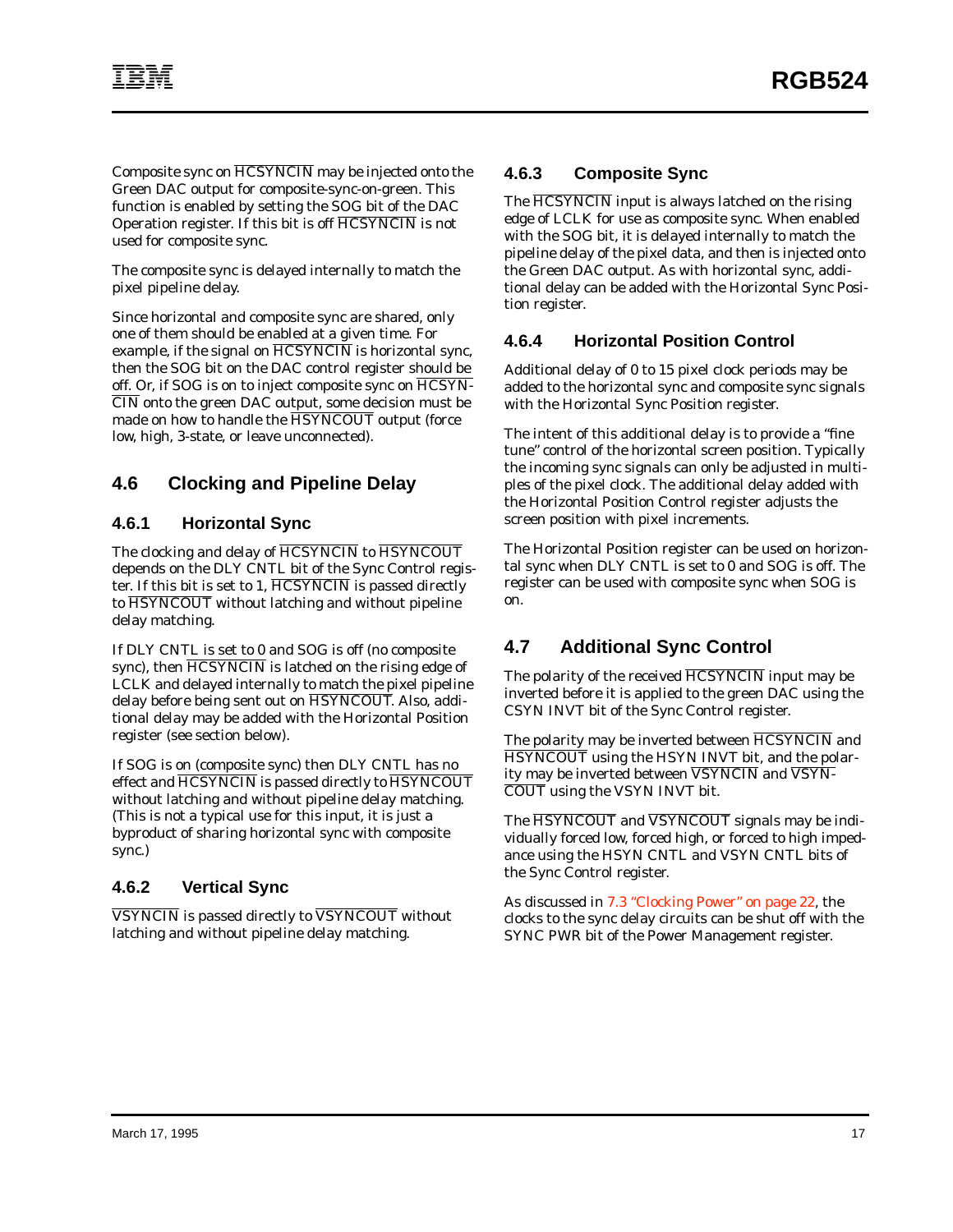## **4.8 24 Bit Packed Pixel Control**

The 24 bit packed pixel format requires special consideration. In this mode the pixel data at the beginning of a line must be aligned on an eight pixel boundary as shown in Figure 2, "24 BPP Packed Pixel Input from VRAM" on page 12. These eight pixels correspond to three 64-bit pixel port loads or three SCLK cycles. In order to keep pixel data and control signals properly aligned, all control signals (BLANK, BORDER/OE and HCSYNCIN) are required to change in increments of eight pixels (3 SCLKS). When either BLANK or BOR- $\overline{\text{DER}}$ /O $\overline{\text{E}}$  changes to indicate the beginning of an active display line, it is assumed that the pixel data which begins that line is aligned on the proper eight pixel boundary.

# **5.0 Cursor Operation**

The cursor is a 32x32 or 64x64 pixel pattern that is overlaid on the display pixels just before presentation to the DACs. The cursor size, 32x32 or 64x64 is set with the CURS SIZE bit of the Cursor Control register.

Pixel columns are numbered left to right starting with 0. Pixel rows are numbered top to bottom starting with 0.

## **5.1 Cursor Enable**

The cursor is enabled when the CURSOR MODE bits of the Cursor Control register are not 00. When enabled, the cursor will display if it has not been moved offscreen. If disabled (CURSOR MODE = 00), the cursor will not be displayed.

The cursor may be used with either pixel port (VGA or PIX), with any of the pixel formats (VGA, 4, 8, 15/16, 24, 32 BPP), and with indirect or direct color.

#### **5.2 Cursor Array**

The cursor image is stored in the Cursor Array. The array is organized 1024x8 (1024 bytes). It is accessed as Indexed Data using index addresses 0x0100 through 0x04ff.

Each pixel of the cursor uses 2 bits, thus 4 cursor pixels are stored in each byte of the array. The entire array is used to contain the  $64x64$  cursor image (4 pixels/byte  $\times$ 1024 bytes =  $4096$  pixels =  $64 \times 64$ ).

For the 32x32 cursor only 256 bytes are required (4 pixels/byte  $\times$  256 bytes = 1024 pixels = 32x32.) The cursor array is divided into four contiguous slots to allow the storage of four cursor images. The SMLC SLOT bits of the Cursor Control register are used to select one of the four slots for display. The SMLC SLOT bits have no effect when the cursor size is 64x64.

Storage of the cursor within the array starts with the top row. For the 64x64 cursor the first 16 bytes hold row 0, the next 16 bytes hold row 1, and so on, starting with the first byte in the array at index address 0x0100.

For the 32x32 cursor the first 8 bytes hold row 0, the next 8 bytes hold row 1, and so on, starting with the first byte in a slot (index addresses 0x0100, 0x0200, 0x0300 or 0x0400).

Within a row the pixels are stored left to right in groups of four. The first byte holds pixels 0, 1, 2, 3, the next byte holds pixels 4, 5, 6, 7, and so on.

Within a byte the four pixels may be stored right to left or left to right, depending on the PIX ORDR bit of the Cursor Control register. If PIX ORDR = 0 the pixels are stored right to left (3, 2, 1, 0); if PIX ORDR = 1 the pixels are stored left to right (0, 1, 2, 3).

#### **5.2.1 Cursor Array Access**

Cursor Array writes and reads are synchronized with the internal pixel clock, so the pixel clock must be running for microprocessor accesses to be valid. If this condition is met, the cursor array may be written or read at any time.

Microprocessor read accesses of the cursor array may disturb the cursor image if it is being displayed at that time. However, no more than one cursor pixel will be disturbed per cursor read access. Microprocessor write accesses of the cursor array will not disturb the cursor.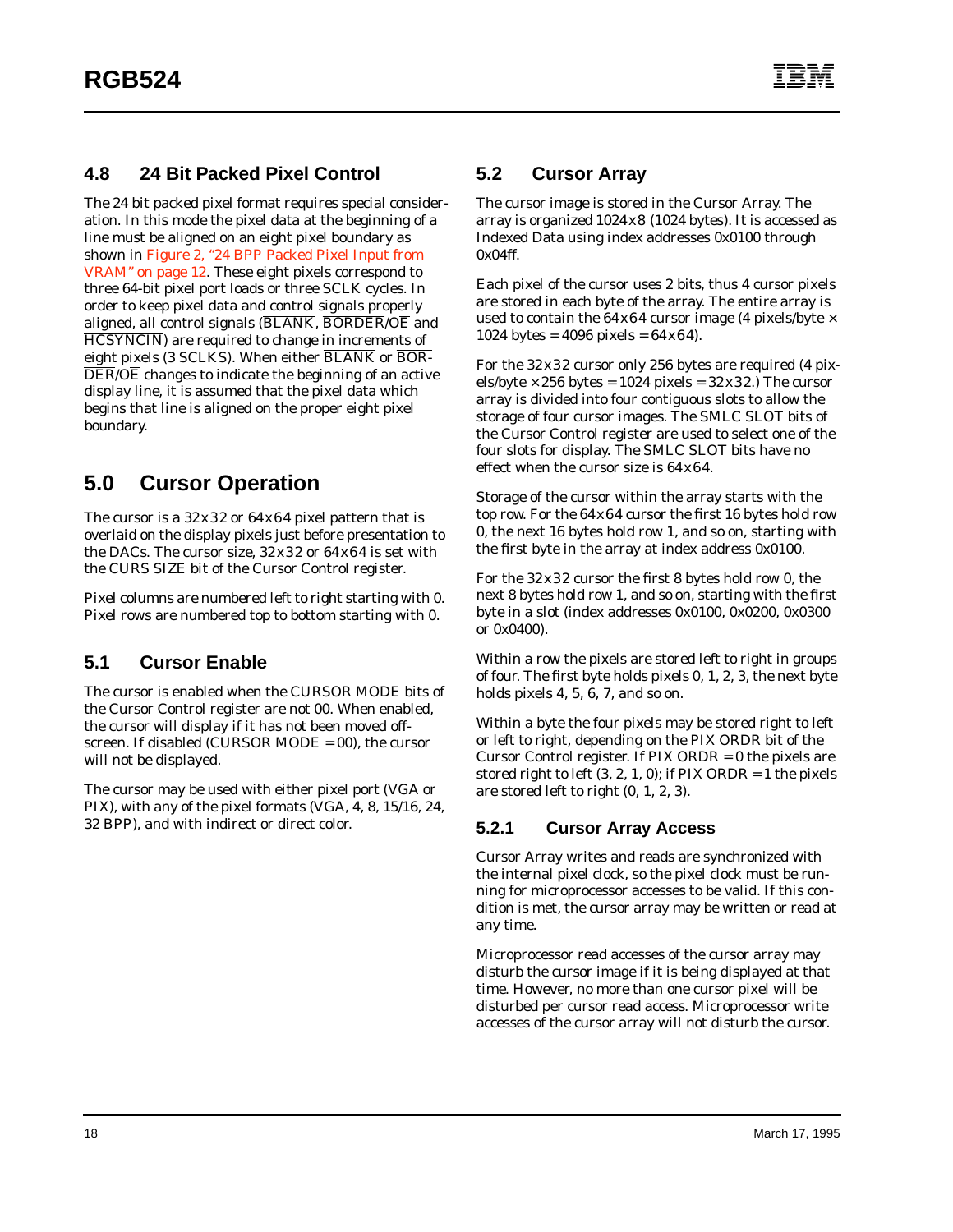#### <span id="page-24-0"></span>**5.2.2 Cursor Array Writes**

A write to the cursor array is accomplished by writing the Index High and Index Low registers with an index address for the array  $(0x0100 - 0x04$ ff), followed by a write of the desired data to Index Data. If auto-increment is turned on, the entire array may be written sequentially by repeated writes to Index Data.

## **5.2.3 Cursor Array Reads**

To meet the bus timings for reads, the cursor array read data is pre-fetched. A pre-fetch is triggered by writing the Index High or Index Low register such that the resulting index address is for an entry in the array (0x0100 -- 0x04ff). At the end of the write cycle the cursor array will be read at the address held in the index address registers, and the read data will be held in an internal register. A subsequent read of Index Data will read this pre-fetched data. At the end of the read another pre-fetch will be triggered. If auto-increment is turned on, this pre-fetch will be for the next address in the array. Thus, the entire array can be read by repeated reads from Index Data.

The pre-fetching of cursor array data will stop if

- 1. The index register auto-increments beyond 0x04ff OR
- 2. A write is done to Index Data

#### **5.3 Cursor Modes**

Each pixel of the cursor is specified with 2 bits. There are three ways that these 2 bits can be used, as specified by the CURSOR MODE bits of the Cursor Control register. These are shown in [Table 8, "Cursor Modes," on](#page-26-0) [page 21](#page-26-0).

There are three cursor colors that may be displayed. The colors are stored in the Cursor Color 1 Red, Green, Blue, Cursor Color 2 Red, Green, Blue, and Cursor Color 3 Red, Green, Blue registers. Each red, green, and blue register is 8 bits, yielding a full 24-bit color for each of the three cursor colors. The cursor color is always 24 bits, and is not affected by the COL RES or 6BIT LIN control bits, or any of the pixel formats (VGA, 4, 8, 15/16, 24, 32 BPP).

Cursor Mode 0 allows selection of any of the three colors while Modes 1 and 2 allow selection between colors 1 and 2.

All modes can specify that the cursor pixel be transparent, to allow the underlying display pixel to be displayed. This pixel will either be a palette output or a formatted VRAM pixel, depending on whether the pixel format is VGA or indirect color, or direct color.

Mode 1 can also specify that the complement of the underlying display pixel be displayed. The intent is to highlight the cursor by "reversing" the color of the background pixels.

## **5.4 Cursor Hot Spot**

The hot spot is the point within the cursor that is used to locate the cursor's position on the screen. Any pixel within the cursor may be identified as the hot spot.

The Cursor Hot Spot X and Cursor Hot Spot Y registers hold the unsigned cursor pixel X (column) and Y (row) coordinates for the hot spot. The range for the X and Y values is 0 to 31 for the 32x32 cursor and 0 to 63 for the 64x64 cursor.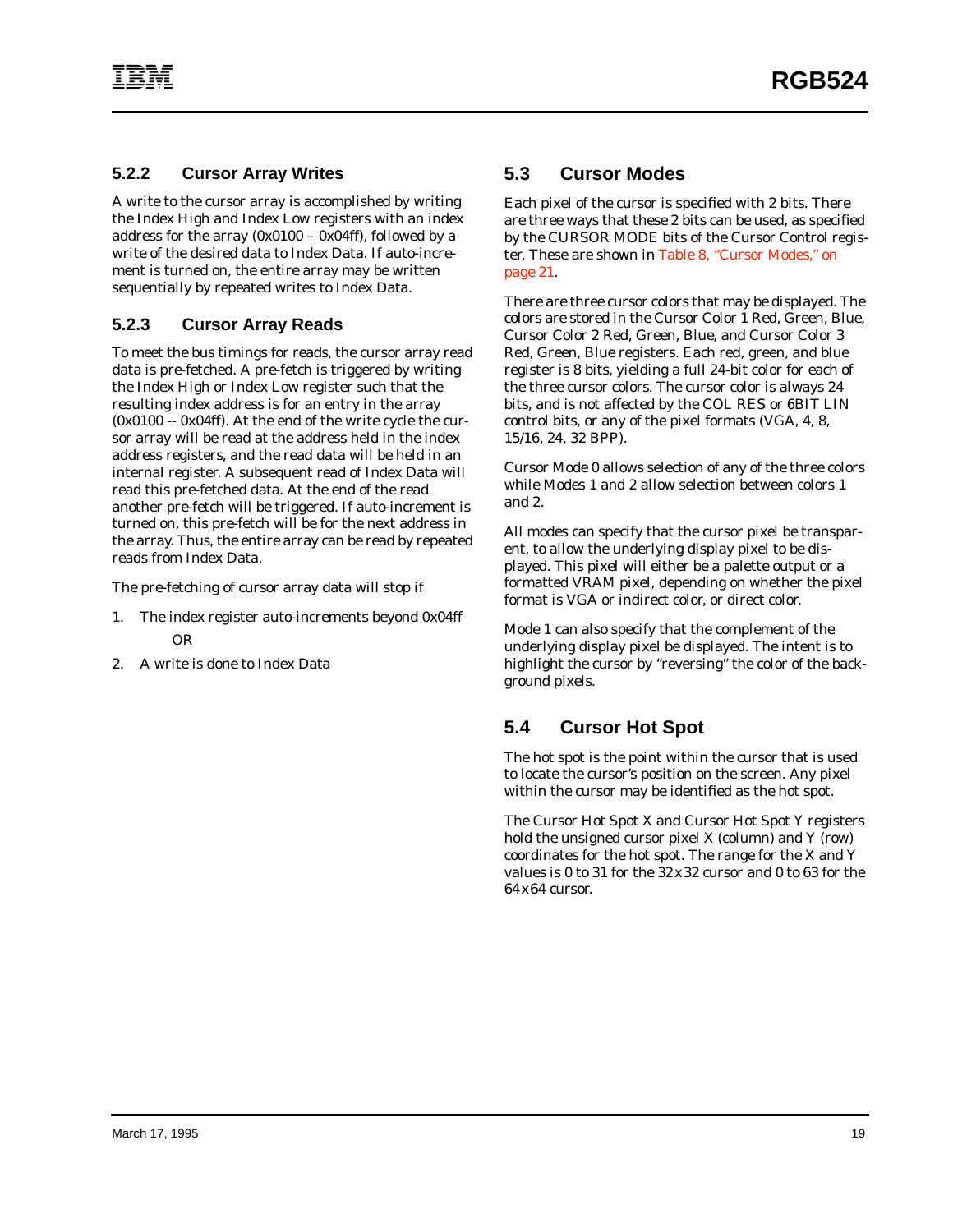#### **5.5 Cursor Position**

The Cursor X Low, Cursor X High, Cursor Y Low, and Cursor Y High registers specify the position of the cursor (the cursor hot spot) on the screen.

The X and Y positions are specified as *signed* numbers in two's complement format. The High and Low pairs yield 16-bit position registers, of which 12 bits plus a sign bit are used.

The hardware automatically extends the sign bit into the unused bit positions of the position registers. The valid X and Y ranges are -4096 to +4095.

The X and Y screen coordinates are for non-border display pixels. (0,0) is the upper left corner pixel of the screen that is not in the border area. The X value increases positively left-to-right, and the Y value increases positively top-to-bottom. Negative X values are to the left of the non-border display area and negative Y values are above the top of the non-border display area.

The cursor is clipped by the edges of the screen if there is no border, or by the border if a border is used. For example, if the hot spot is (0,0) the full cursor will be displayed in the upper left corner if the X position is +0 and the Y position is  $+0$ . If the X value is changed to  $-1$ (0xffff) only columns 1 through 31 of the cursor will be displayed. If the X value is -31 (0xffe1) only column 31 of the cursor will be displayed. If the X value is more negative than -31 the cursor will not be displayed.

#### **5.6 Interlace**

The selection of cursor rows for display is changed if interlace mode is specified. This is controlled with the INTL MODE bit of the Miscellaneous Control 2 register.

In non-interlaced mode, the cursor rows are displayed sequentially, starting with the first non-clipped row to be displayed based on the Y position and Y Hot Spot register contents.

When interlaced mode is specified, the ODD/EVEN signal (actually  $\overline{BORDER}/O\overline{E}$ , see below) is used to determine if odd or even scan lines are being displayed. If ODD/EVEN is low (even field), the first non-clipped cursor row that falls on an even scan line is displayed. Similarly if  $ODD/$ *EVEN* is high (odd field), the first nonclipped cursor row that falls on an odd scan line is displayed. In either case, if the first cursor line displayed is an even-numbered cursor row (as determined by Y Position and Y Hot Spot) then successive even-numbered

cursor rows will be displayed during that field. If the first cursor line displayed is an odd-numbered cursor row then successive odd-numbered cursor rows will be displayed during that field.

ODD/EVEN should only change during vertical blanking time for proper cursor display.

The ODD/EVEN input is actually the shared input pin BORDER/OE, where the usage of the pin is determined by the BRDR/INTL of the Miscellaneous Control 2 register. BRDR/INTL must be set to INTL for using the cursor with interlaced mode. If BRDR/INT is set as BRDR then the INTL MODE bit will be ignored (non-interlaced mode will be used).

# **5.7 Cursor Update and Display**

#### **5.7.1 Position**

Writing any of the Cursor X Low, Cursor X High, or Cursor Y Low registers will not affect the position of the cursor on the screen. When the Cursor Y High register is written, the X and Y positions are captured in a second set of registers.

When vertical blanking is detected (see [4.3 "Vertical](#page-21-0) [Blanking" on page 16\)](#page-21-0), the "captured" X and Y positions are sampled. The sampled position is saved until it is resampled on the next vertical blanking time. Between vertical blanking times the sampled position is used, along with the Cursor Hot Spot, to calculate which pixels of the cursor are used and where they are displayed on the screen.

When INTL MODE is set the ODD/EVEN signal is examined at the end of vertical blanking to determine if only even or only odd rows will be displayed.

#### **5.7.2 Controls**

When vertical blanking is detected the Cursor Control register is sampled along with the X and Y position registers. This allows the cursor to be toggled on and off on a frame-by-frame basis with the CURSOR MODE bits, and if the cursor is 32x32, it allows toggling among the four slots on a frame-by-frame basis using the SMLC SLOT bits.

Note that in interlace mode the sampling is on a fieldby-field basis. Also, since the PIX ORDER and CURS SIZE bits are also sampled these functions will only change when vertical blanking is detected.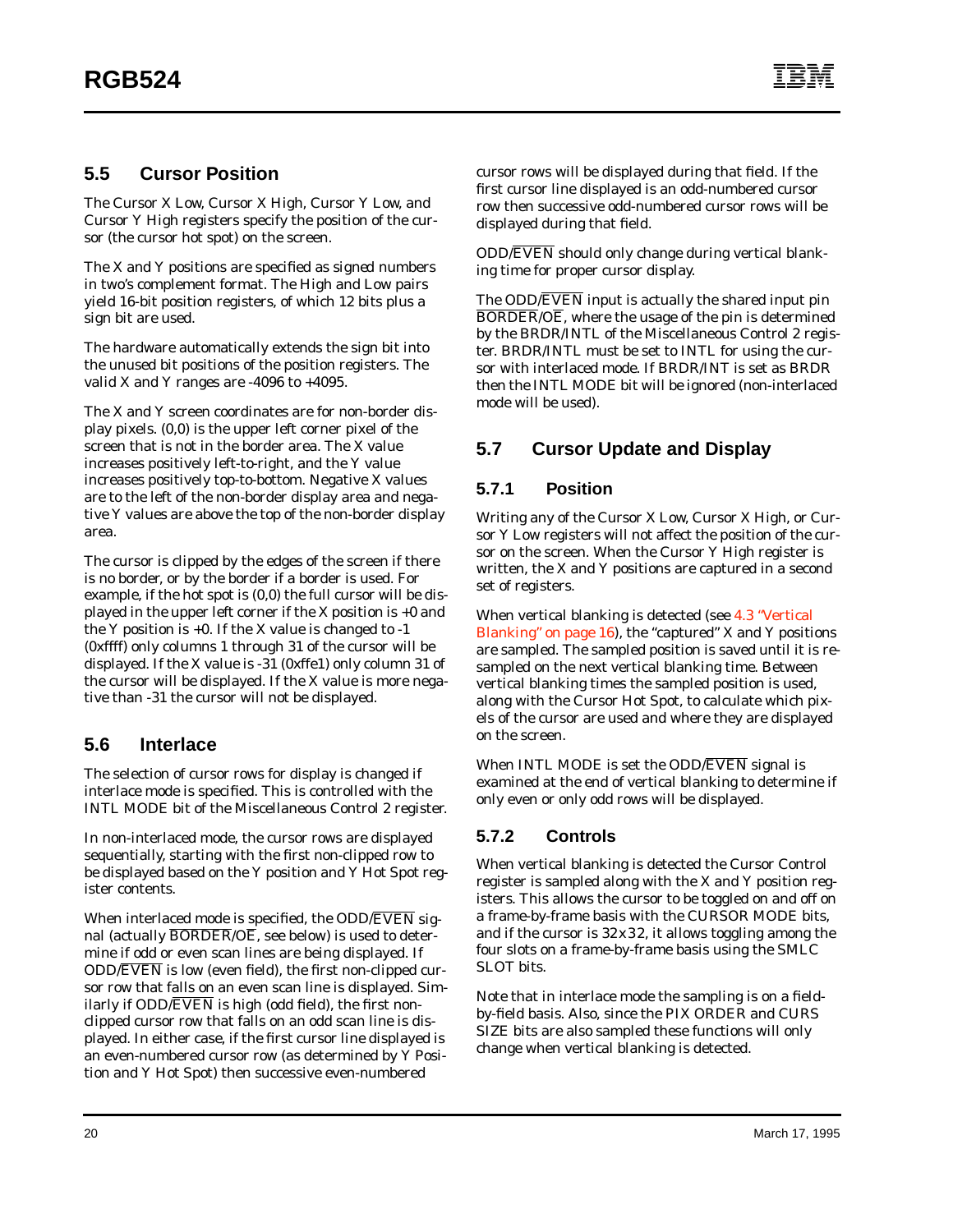#### <span id="page-26-0"></span>**5.7.3 Other**

Changes to the Cursor Color registers and the Cursor X and Y Hot Spot registers are propagated to the cursor logic as soon as they are made, so if they are updated while the cursor is being displayed the cursor image will be disturbed.

Changes to the cursor array are also propagated to the cursor logic as soon as they are made. Also, as noted above, microprocessor read accesses of the cursor array may interfere with the cursor display logic. For example, with a 32x 32 cursor being displayed from slot 0, microprocessor read accesses to slot 1 may cause the display of the slot 0 cursor to be disturbed.

It is recommended that Cursor Array Reads and changes to the Cursor Color registers and the Cursor X and Y Hot Spot registers be made only when the cursor is disabled, off screen, or during vertical blanking time.

|                                | <b>CURSOR MODE</b>                     |                                        |                                        |  |  |
|--------------------------------|----------------------------------------|----------------------------------------|----------------------------------------|--|--|
| <b>CURSOR</b><br><b>PIXELS</b> | Mode 0<br><b>CURSOR</b><br>$MODE = 01$ | Mode 1<br><b>CURSOR</b><br>$MODE = 10$ | Mode 2<br><b>CURSOR</b><br>$MODE = 11$ |  |  |
| 0 <sub>0</sub>                 | Transparent                            | Cursor Color 1                         | Transparent                            |  |  |
| 01                             | Cursor Color 1                         | <b>Cursor Color 2</b>                  | Transparent                            |  |  |
| 10                             | Cursor Color 2                         | Transparent                            | <b>Cursor Color 1</b>                  |  |  |
|                                | Cursor Color 3                         | Complement                             | Cursor Color 2                         |  |  |

**Table 8. Cursor Modes**

# **6.0 DAC Control**

Several miscellaneous features of the DACs are controlled by the DAC Operation register.

# **6.1 SOG - Composite Sync-On-Green**

When the SOG bit is set, the signal on the HCSYNCIN input will be merged with the pixel data on the green DAC. The incoming signal may be inverted and/or delayed before presentation at the DAC.

# **6.2 BRB - Blank Red and Blue DACs**

When this is set the red and blue DACs are set to the blanking level. This is intended for use when a monochrome display is driven by the green DAC.

# **6.3 DSR - DAC Slew Rate**

This bit affects the rise and fall times of the DAC analog outputs (slew rate). The default value (off) uses a "slow" rate, typically 14 ns. When the bit is set to "on", the slew rate will be "fast", typically 2 ns. The rise and fall times are measured using the 10% point and 90% point.

The faster slew rate will yield the sharpest pixels if the monitor can support that rate. For some monitors it may be desirable to set the DACs to the slower slew rate.

#### **6.4 DPE - DAC Blanking Pedestal Enable**

When off, the DAC pedestal is disabled (blanking level = 0 IRE). When on, the pedestal is enabled (7.5 IRE).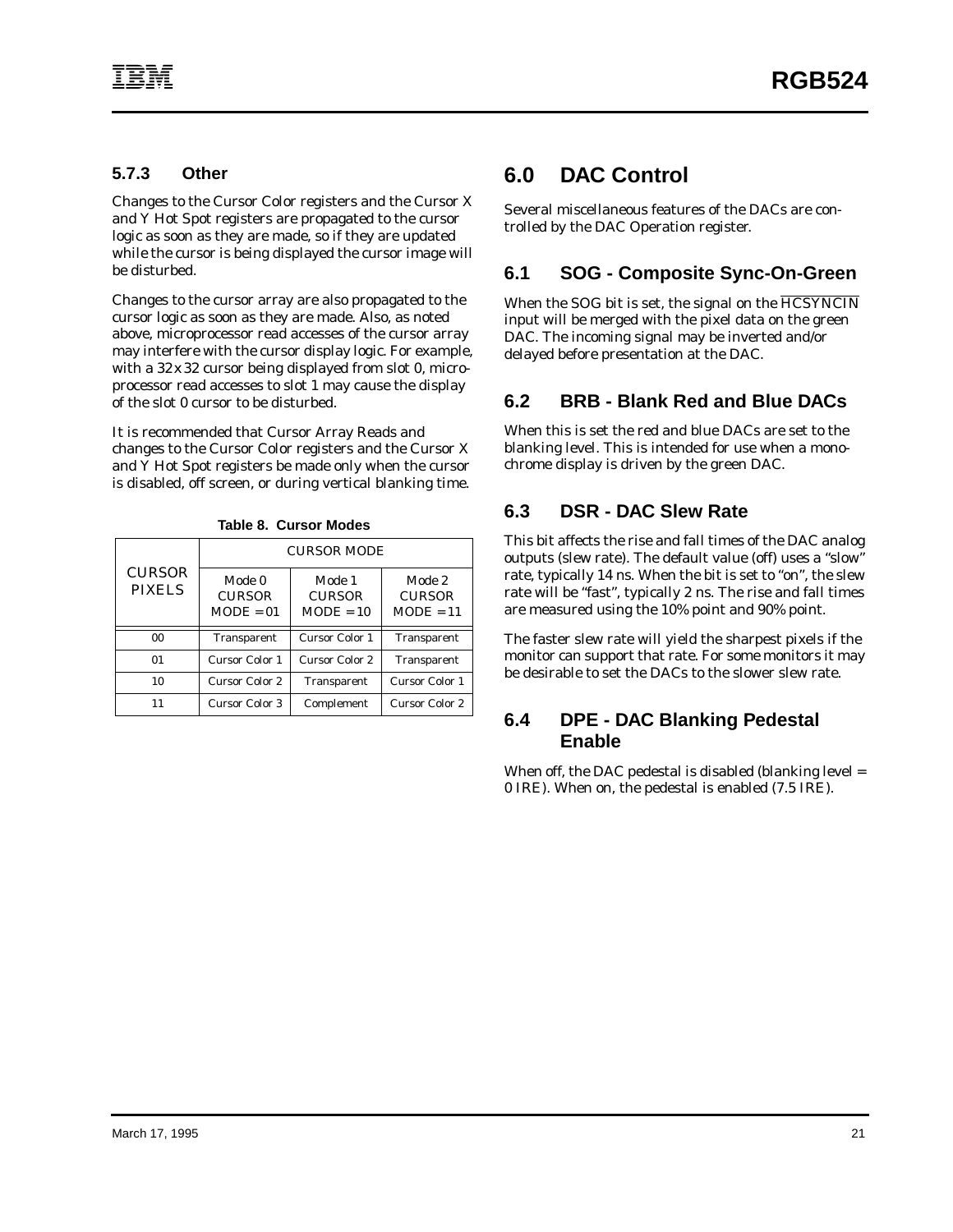# <span id="page-27-0"></span>**7.0 Power Management**

The following registers are used to control power dissipation:

- ❑ Power Management (index 0x0005)
- ❑ Miscellaneous Clock Control (index 0x0002)
- ❑ Sync Control (index 0x0003)
- ❑ Miscellaneous Control 1 (index 0x0070)

#### **7.1 DAC Power**

The analog portion of the DACs can be shut down with the DAC PWR bit of the Power Management register. A small amount of current (approximately 100 µA) will continue to be drawn through the VREFIN input. This can be eliminated if the voltage on VREFIN is reduced to 0 V.

## **7.2 Driver Power**

The power dissipated by the logic output signals can be reduced by 3-stating the drivers. This is done for the SCLK driver by setting the SCLK DSAB bit of the Miscellaneous Clock Control register. The DDOTCLK driver can also be 3-stated by setting the DDOT DSAB bit of the Miscellaneous Clock Control register. HSYNCOUT and **VSYNCOUT** are 3-stated by setting HSYN CNTL and VSYN CNTL bits of the Sync Control register. The SENSE output is 3-stated by setting the SENS DSAB bit of the Miscellaneous Control 1 register.

The remaining drivers are the microprocessor D[7:0] signals. These are normally 3-stated and will not dissipate power unless a microprocessor read is performed.

#### **7.3 Clocking Power**

Most of the digital logic power dissipation occurs as a result of clocking. The ICLK PWR, SCLK PWR, DDOT PWR, and SYNC PWR bits of the Power Management register are used to inhibit the digital logic clocking.

The ICLK PWR bit, when set, inhibits all internal clocking except for the following:

- ❑ The PLL.
- ❑ The palette arrays and the cursor array control logic. The clocks to the internal logic are left running because this is required for microprocessor access.
- ❑ SCLK and DDOTCLK The circuitry that generates these clocks is left running in case external components need to run off these clocks.
- ❑ The horizontal and vertical sync delay circuits. These circuits are left running to allow sync signals to propagate to the display monitor.

When the ICLK PWR bit is set the DAC outputs will remain stuck at whatever was last clocked into the DACs, unless the DACs are shut down with DAC PWR.

The SCLK PWR bit may be set to disable the clocking to the SCLK generator. The resultant static SCLK output may be left at either the low or high state. As noted above, the SCLK output may be 3-stated with the SCLK DSAB bit of the Miscellaneous Clock Control register.

The DDOT PWR bit may be set to disable the clocking to the DDOTCLK generator. The resultant static DDOT-CLK output may be left at either the low or high state. As noted above, the DDOTCLK output may be 3-stated with the DDOT DSAB bit of the Miscellaneous Clock Control register.

The SYNC PWR bit may be set to disable the clocking to the horizontal and vertical sync circuits. These outputs may be left at either the low or high state. (But note that the outputs can be forced high or low or 3-stated with the HSYN CNTL and VSYN CNTL bits of the Sync Control register.)

The starting and stopping of clocks with the SCLK PWR, DDOT PWR, and SYNC PWR bits is asynchronous. Thus, "chopped" pulses may be produced on the SCLK, DDOTCLK, HSYNCOUT and VSYNCOUT outputs when these bits are changed.

Similarly, changing the ICLK PWR bit can disturb the stopping and starting of the internal clocks such that the display is disturbed for a frame. It is recommended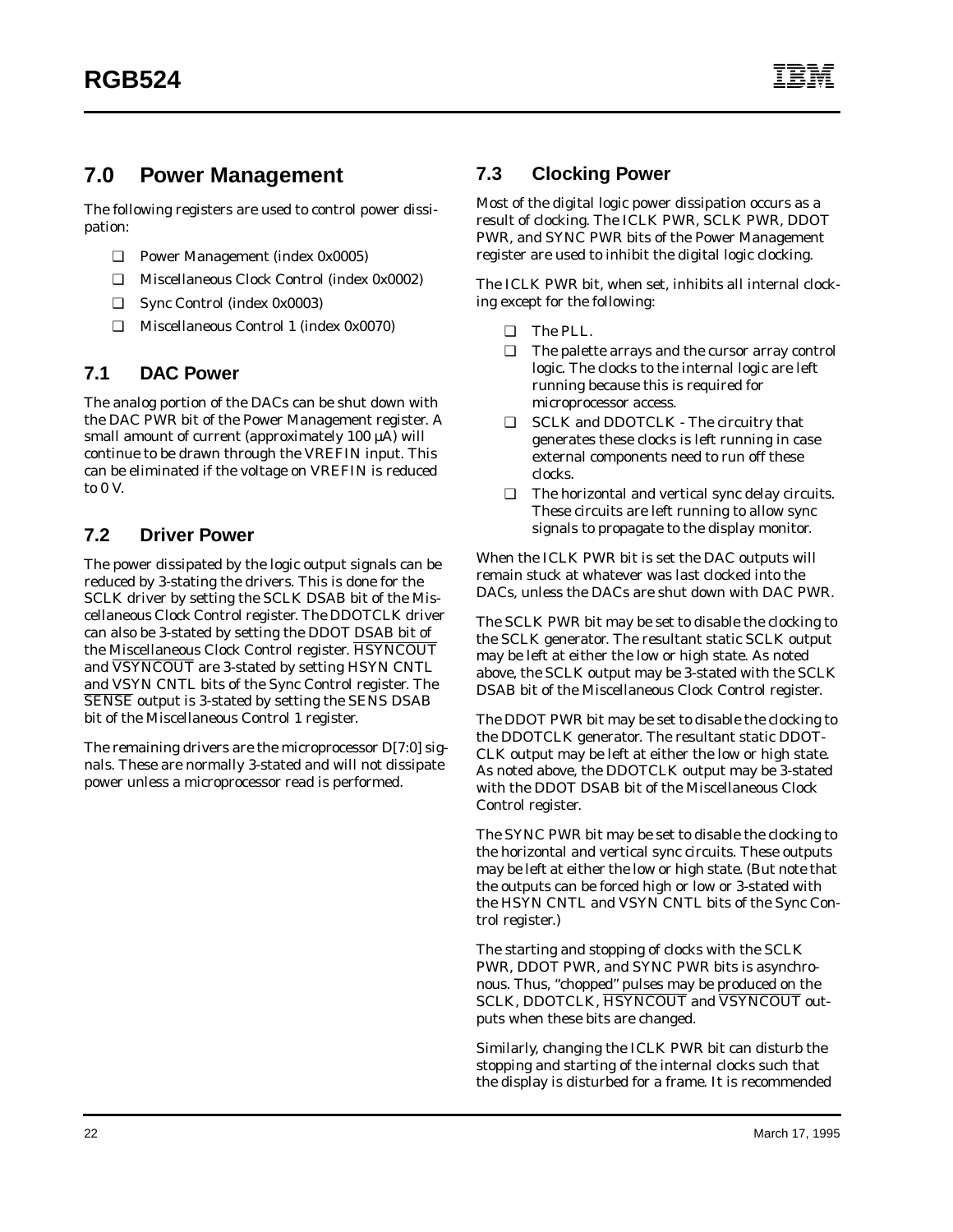that the DACs be blanked with the BLANK CNTL bit of the Miscellaneous Control 2 register before shutting off the clocks, and that a frame be run by after turning on the clocks before the DACs are unblanked again with BLANK CNTL.

## **7.4 PLL Power**

The PLL uses approximately 3 mW of power. It can be shut off with the PLL ENAB bit of the Miscellaneous Clock Control register. This, in conjunction with turning off the DACs and 3-stating the drivers, produces the lowest power consumption.

Note that in general the PLL drives SCLK, and the incoming LCLK is generally derived externally from SCLK. If the PLL is disabled, SCLK will stop running regardless of the setting of SCLK PWR, DDOTCLK will stop running regardless of the setting of DDOT PWR, internal clocking will stop regardless of the setting of ICLK PWR, sync signal clocking will stop regardless of the setting of SYNC PWR, and external circuitry running off SCLK and/or DDOTCLK will stop running.

If EXTCLK is used instead of the PLL the same effect can be achieved by stopping EXTCLK.

# **8.0 Diagnostic Support**

#### **8.1 Data Masks**

The Pixel data inputs may be masked by the VRAM Mask registers to diagnose frame buffer problems. Each active bit in the VRAM Mask register controls four bits of the pixel port. Masked bytes introduce zeroes into the data path.

#### **8.2 MISR**

The MISR employs a 24-bit shift register with feedback to accumulate a signature of the data presented to the DACs during one screen frame. Signature accumulation is controlled by vertical blanking detection and Miscellaneous Control 1 register bit 7. After MC1(7) changes from '0'b to '1'b, vertical blanking resets the signature to zero at the start of a frame. Signature accumulation ends when vertical blanking goes "on" to end a frame, regardless of the state of MC1(7). The MISR signature can now be read with three cycles from the microprocessor interface. MC1(7) must be written to a '0'b and then a '1'b before a new signature can be generated. In interlace mode, the MISR accumulates one complete frame starting with the ODD field.

## **8.3 DAC Comparators**

Each DAC output is connected to a comparator. Both latched and unlatched copies of the comparator outputs can be read from the DAC Sense register. The logical AND of either the latched or unlatched comparator bits is presented on the SENSE output. The reference inputs of the comparators are connected to the chip CVREF pin. With the internally applied reference voltage of 0.35 V, the corresponding Sense bit will be '1'b when the DAC output is 0 to 0.28 V or '0'b when it is 0.42 V to 0.70 V. These values apply when the DAC is doubly terminated in 75 Ω, RREF=698 Ω, and no sync or blank is present.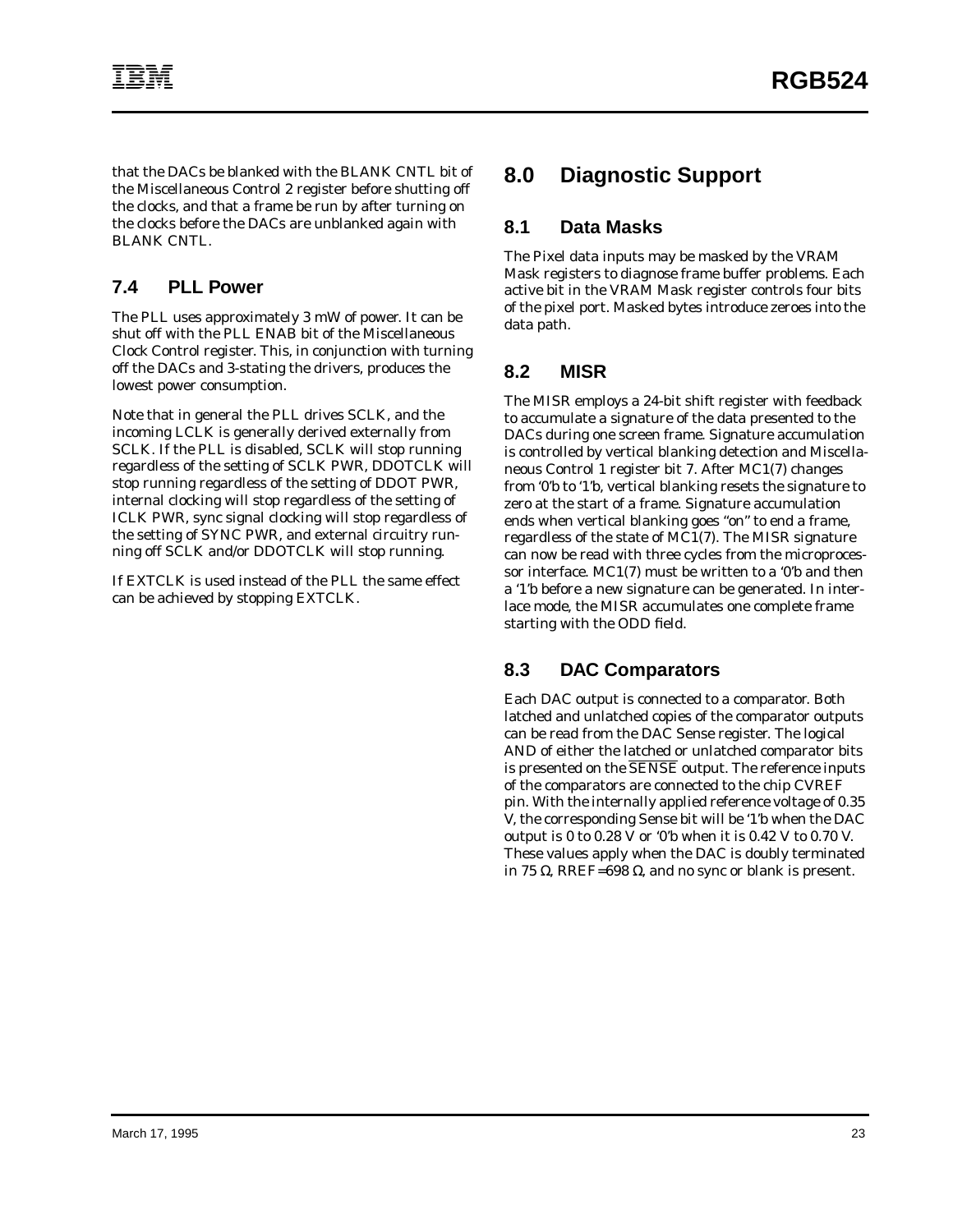# **9.0 Internal Register - Summary**

Table 9 is a summary of the internal registers. Detailed descriptions are given in Section [10.0](#page-31-0).

For correct operation, and to preserve upward compatibility, the registers listed as "Reserved" must not be written to. Within a register, individual bits listed as "Reserved" must be set to '0's.

| Table 9. Internal Register Summary |  |  |  |  |
|------------------------------------|--|--|--|--|
|------------------------------------|--|--|--|--|

| RS[2:0] | Index                | R/W                     | Reset<br>Value | <b>Register Name</b>                               |
|---------|----------------------|-------------------------|----------------|----------------------------------------------------|
| 000     |                      |                         | $\overline{U}$ | <b>Palette Address (Write</b><br>Mode)             |
| 001     |                      | J                       | U              | <b>Palette Data</b>                                |
| 010     |                      | $\overline{\checkmark}$ | U              | <b>Pixel Mask</b>                                  |
| 011     |                      |                         | U              | Palette Address (Read<br>Mode)                     |
| 100     | L,                   | ✓                       | U              | <b>Index Low</b>                                   |
| 101     |                      | ✓                       | U              | <b>Index High</b>                                  |
| 110     |                      | ✓                       | U              | <b>Index Data (Indexed)</b><br>Registers)          |
| 111     |                      | ✓                       | U              | <b>Index Control</b>                               |
| 110     | 0x0000               | <b>RO</b>               | Rev            | <b>Revision Level</b>                              |
| 110     | 0x0001               | <b>RO</b>               | 0x02           | ID                                                 |
| 110     | 0x0002               | ✓                       | 0x00           | Miscellaneous Clock<br>Control                     |
| 110     | 0x0003               | ✓                       | 0x00           | <b>Sync Control</b>                                |
| 110     | 0x0004               |                         | 0x00           | <b>Horizontal Sync</b><br>Position                 |
| 110     | 0x0005               | J                       | 0x00           | <b>Power Management</b>                            |
| 110     | 0x0006               | J                       | 0x00           | <b>DAC</b> Operation                               |
| 110     | 0x0007               | ✓                       | 0x00           | <b>Palette Control</b>                             |
| 110     | 0x0008               | J                       | 0x01           | <b>System Clock Control</b>                        |
| 110     | 0x0009               | $\frac{1}{2}$           |                | (Reserved)                                         |
| 110     | 0x000a               | √                       | U              | <b>Pixel Format</b>                                |
| 110     | 0x000b               | $\overline{\checkmark}$ | U              | <b>8 BPP Control</b>                               |
| 110     | 0x000c               | ✓                       | U              | 16 BPP Control                                     |
| 110     | 0x000d               |                         | U              | 24 BPP Packed<br>Control                           |
| 110     | 0x000e               | ✓                       | U              | 32 BPP Control                                     |
| 110     | 0x000f               |                         |                | (Reserved)                                         |
| 110     | 0x0010               | ✓                       | 0x00           | Pixel PLL Control 1                                |
| 110     | 0x0011               | ✓                       | 0x00           | Pixel PLL Control 2                                |
| 110     | $0x0012 -$<br>0x0013 |                         |                | (Reserved)                                         |
| 110     | 0x0014               |                         | U              | <b>Fixed Pixel PLL</b><br><b>Reference Divider</b> |

|  |  | Table 9. Internal Register Summary (Continued) |
|--|--|------------------------------------------------|
|  |  |                                                |

| RS[2:0] | Index             | R/W                     | Reset<br>Value | <b>Register Name</b>                          |
|---------|-------------------|-------------------------|----------------|-----------------------------------------------|
| 110     | 0x0015            |                         | 0x08           | <b>System PLL Reference</b><br><b>Divider</b> |
| 110     | 0x0016            |                         | 0x41           | System PLL VCO<br><b>Divider</b>              |
| 110     | 0x0017-<br>0x001f |                         |                | (Reserved)                                    |
| 110     | 0x0020            | ✓                       | 0x00           | F0 (M0)                                       |
| 110     | 0x0021            | ✓                       | 0x00           | F1 (N0)                                       |
| 110     | 0x0022            | ✓                       | 0x00           | F2 (M1)                                       |
| 110     | 0x0023            | ✓                       | 0x00           | F3 (N1)                                       |
| 110     | 0x0024            | ✓                       | 0x00           | F4 (M2)                                       |
| 110     | 0x0025            | $\checkmark$            | 0x00           | F5 (N2)                                       |
| 110     | 0x0026            | ✓                       | 0x00           | F6 (M3)                                       |
| 110     | 0x0027            | ✓                       | 0x00           | F7 (N3)                                       |
| 110     | 0x0028            | ✓                       | 0x00           | F8 (M4)                                       |
| 110     | 0x0029            | ✓                       | 0x00           | F9 (N4)                                       |
| 110     | 0x002a            | ✓                       | 0x00           | F10 (M5)                                      |
| 110     | 0x002b            | ✓                       | 0x00           | F11 (N5)                                      |
| 110     | 0x002c            | ✓                       | 0x00           | F12 (M6)                                      |
| 110     | 0x002d            | ✓                       | 0x00           | F13 (N6)                                      |
| 110     | 0x002e            | ✓                       | 0x00           | F14 (M7)                                      |
| 110     | 0x002f            | ✓                       | 0x00           | F15 (N7)                                      |
| 110     | 0x0030            | ✓                       | 0x00           | <b>Cursor Control</b>                         |
| 110     | 0x0031            | $\checkmark$            | U              | <b>Cursor X Low</b>                           |
| 110     | 0x0032            | ✓                       | U              | <b>Cursor X High</b>                          |
| 110     | 0x0033            | ✓                       | U              | <b>Cursor Y Low</b>                           |
| 110     | 0x0034            | ✓                       | U              | <b>Cursor Y High</b>                          |
| 110     | 0x0035            | ✓                       | U              | <b>Cursor Hot Spot X</b>                      |
| 110     | 0x0036            | ✓                       | U              | <b>Cursor Hot Spot Y</b>                      |
| 110     | 0x0037-<br>0x003f |                         |                | (Reserved)                                    |
| 110     | 0x0040            | ✓                       | U              | <b>Cursor Color 1 Red</b>                     |
| 110     | 0x0041            | ✓                       | U              | <b>Cursor Color 1 Green</b>                   |
| 110     | 0x0042            | ✓                       | U              | <b>Cursor Color 1 Blue</b>                    |
| 110     | 0x0043            | $\overline{\checkmark}$ | U              | <b>Cursor Color 2 Red</b>                     |
| 110     | 0x0044            | ✓                       | U              | <b>Cursor Color 2 Green</b>                   |
| 110     | 0x0045            | ✓                       | U              | <b>Cursor Color 2 Blue</b>                    |
| 110     | 0x0046            | ✓                       | U              | <b>Cursor Color 3 Red</b>                     |
| 110     | 0x0047            | ✓                       | U              | <b>Cursor Color 3 Green</b>                   |
| 110     | 0x0048            | ✓                       | U              | <b>Cursor Color 3 Blue</b>                    |
| 110     | 0x0049-<br>0x005f | $\frac{1}{2}$           | $\blacksquare$ | (Reserved)                                    |
| 110     | 0x0060            | ✓                       | U              | <b>Border Color Red</b>                       |
|         |                   |                         |                |                                               |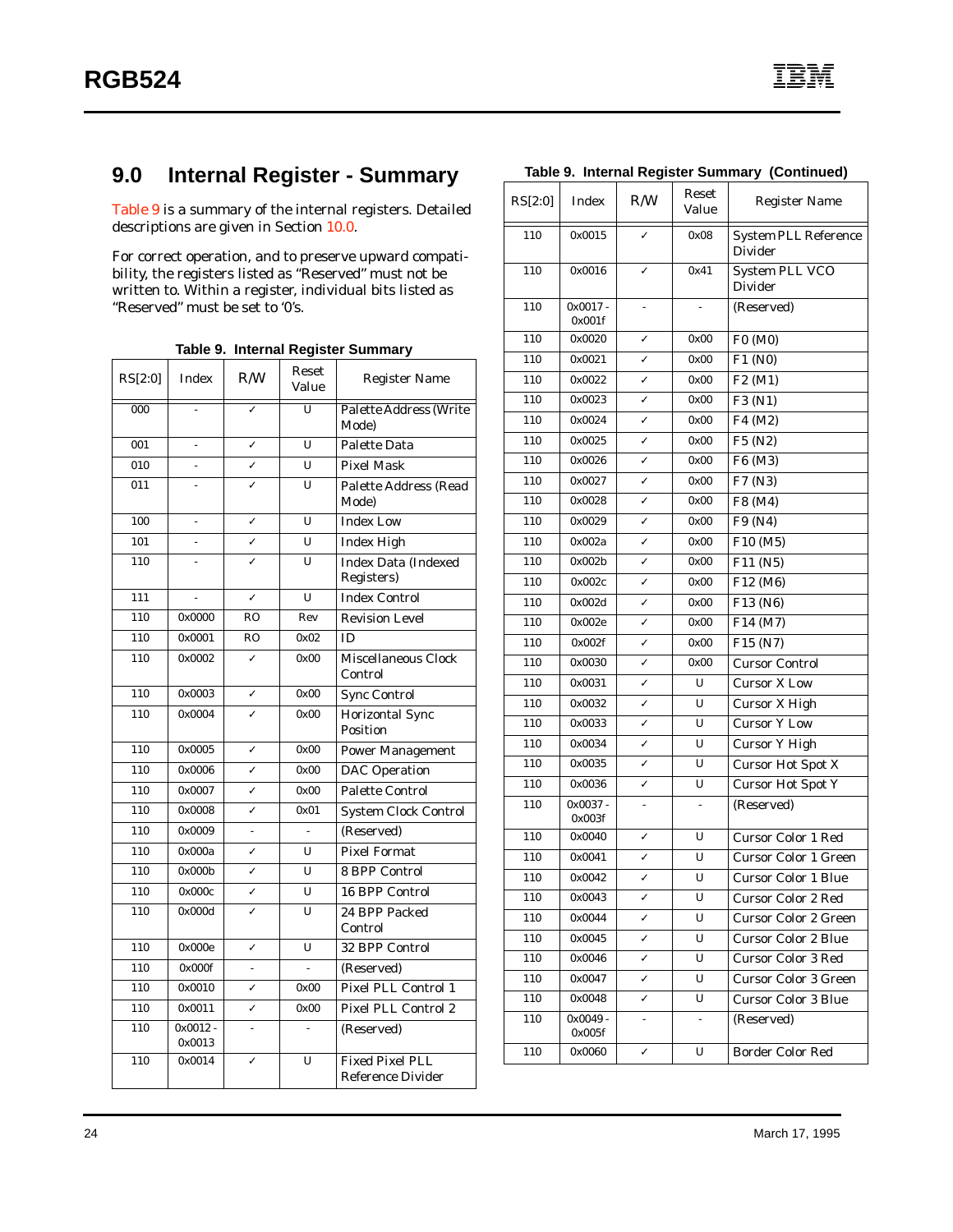| RS[2:0]                                       | <b>Index</b>         | R/W            | Reset<br>Value | <b>Register Name</b>                        |
|-----------------------------------------------|----------------------|----------------|----------------|---------------------------------------------|
| $\overline{110}$                              | 0x0061               | ✓              | $\overline{U}$ | <b>Border Color Green</b>                   |
| 110                                           | 0x0062               | ✓              | U              | <b>Border Color Blue</b>                    |
| 110                                           | $0x0063 -$<br>0x006f |                |                | (Reserved)                                  |
| 110                                           | 0x0070               | ✓              | 0x00           | <b>Miscellaneous</b><br>Control 1           |
| 110                                           | 0x0071               | ✓              | 0x00           | <b>Miscellaneous</b><br>Control 2           |
| 110                                           | 0x0072               | ✓              | 0x00           | <b>Miscellaneous</b><br>Control 3           |
| 110                                           | $0x0073 -$<br>0x0081 |                |                | (Reserved)                                  |
| 110                                           | 0x0082               | <b>RO</b>      | U              | <b>DAC</b> Sense                            |
| 110                                           | 0x0083               | $\overline{a}$ |                | (Reserved)                                  |
| 110                                           | 0x0084               | <b>RO</b>      | U              | <b>MISR Red</b>                             |
| 110                                           | 0x0085               |                |                | (Reserved)                                  |
| 110                                           | 0x0086               | <b>RO</b>      | U              | <b>MISR Green</b>                           |
| 110                                           | 0x0087               |                |                | (Reserved)                                  |
| 110                                           | 0x0088               | <b>RO</b>      | U              | <b>MISR Blue</b>                            |
| 110                                           | $0x0089 -$<br>0x008d |                |                | (Reserved)                                  |
| 110                                           | 0x008e               | <b>RO</b>      | 0x00           | Pixel PLL VCO<br>Divider Input              |
| 110                                           | 0x008f               | <b>RO</b>      | U              | <b>Pixel PLL Reference</b><br>Divider Input |
| 110                                           | 0x0090               | ✓              | U              | <b>VRAM Mask Low</b>                        |
| 110                                           | 0x0091               | $\checkmark$   | U              | <b>VRAM Mask High</b>                       |
| 110                                           | $0x0092 -$<br>0x00ff |                |                | (Reserved)                                  |
| 110                                           | $0x0100 -$<br>0x04ff | ✓              | U              | <b>Cursor Array</b>                         |
| 110                                           | 0x0500<br>$0x07$ ff  |                |                | (Reserved)                                  |
| RO=Read Only, U=Undefined, Rev=Revision Level |                      |                |                |                                             |

## **Table 9. Internal Register Summary (Continued)**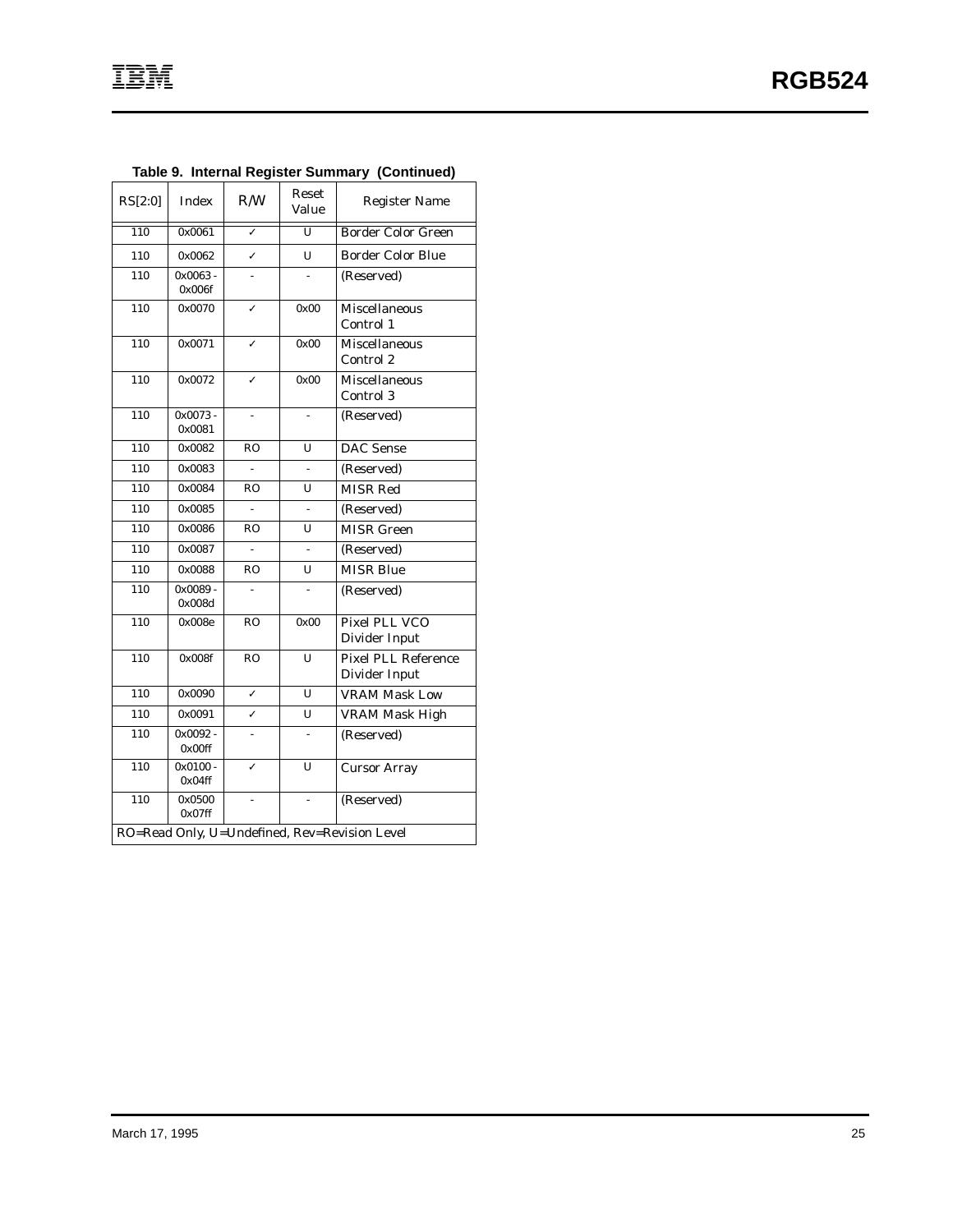# <span id="page-31-0"></span>**10.0 Register Descriptions**

#### **10.1 Direct Access Registers**

The direct access registers are addressed using RS[2:0] inputs.

#### **Palette Address (Write Mode)**



| $RS[2:0]$ :                      | 000        |
|----------------------------------|------------|
| Access:                          | Read/Write |
| <b>Power on Value: Undefined</b> |            |

**Bits 7 - 0** WRITE Address - Palette address in write mode.

Operation of this register is discussed in [1.0 "Micropro](#page-6-0)[cessor Access" on page 1.](#page-6-0)

#### **Palette Data**



**RS[2:0]**: 001 **Access**: Read/Write

**Power on Value**: Undefined

The format of the palette data depends on the color resolution, 6 or 8 bit.

#### **6 bit color resolution**

**Miscellaneous Control 2 COL RES = 0**

**Bits 7 - 6** 00

On WRITEs bits 7:6 from the microprocessor are discarded, bits 5:0 are written to bits 7:2 internally, and internal bits 1:0 are set to '00'. On reads internal bits 7:2 are read as bits 5:0, an bits 7:6 are returned as '00'.

**8 bit color resolution Miscellaneous Control 2 COL RES = 1**

| Bits 7-0 | 8 bit palette data. Bits 7:0 are writ- |
|----------|----------------------------------------|
|          | ten/read internally as bits 7:0        |

Operation of this register is discussed in [1.0 "Micropro](#page-6-0)[cessor Access" on page 1.](#page-6-0)

**Pixel Mask**

|  |  | <b>Pixel Mask</b> |  |  |
|--|--|-------------------|--|--|
|  |  |                   |  |  |

| $RS[2:0]$ :                      | 010        |
|----------------------------------|------------|
| Access:                          | Read/Write |
| <b>Power on Value: Undefined</b> |            |
| Bits $7 - 0$                     | Pixel Mask |

In indirect color modes this register masks the pixel values used to index into the palettes. Each bit is ANDed with its corresponding pixel bit. A value of 0xff is required to pass the pixel values to the palettes unchanged

The same mask is applied to each of the red, green, and blue pixel addresses into the palettes.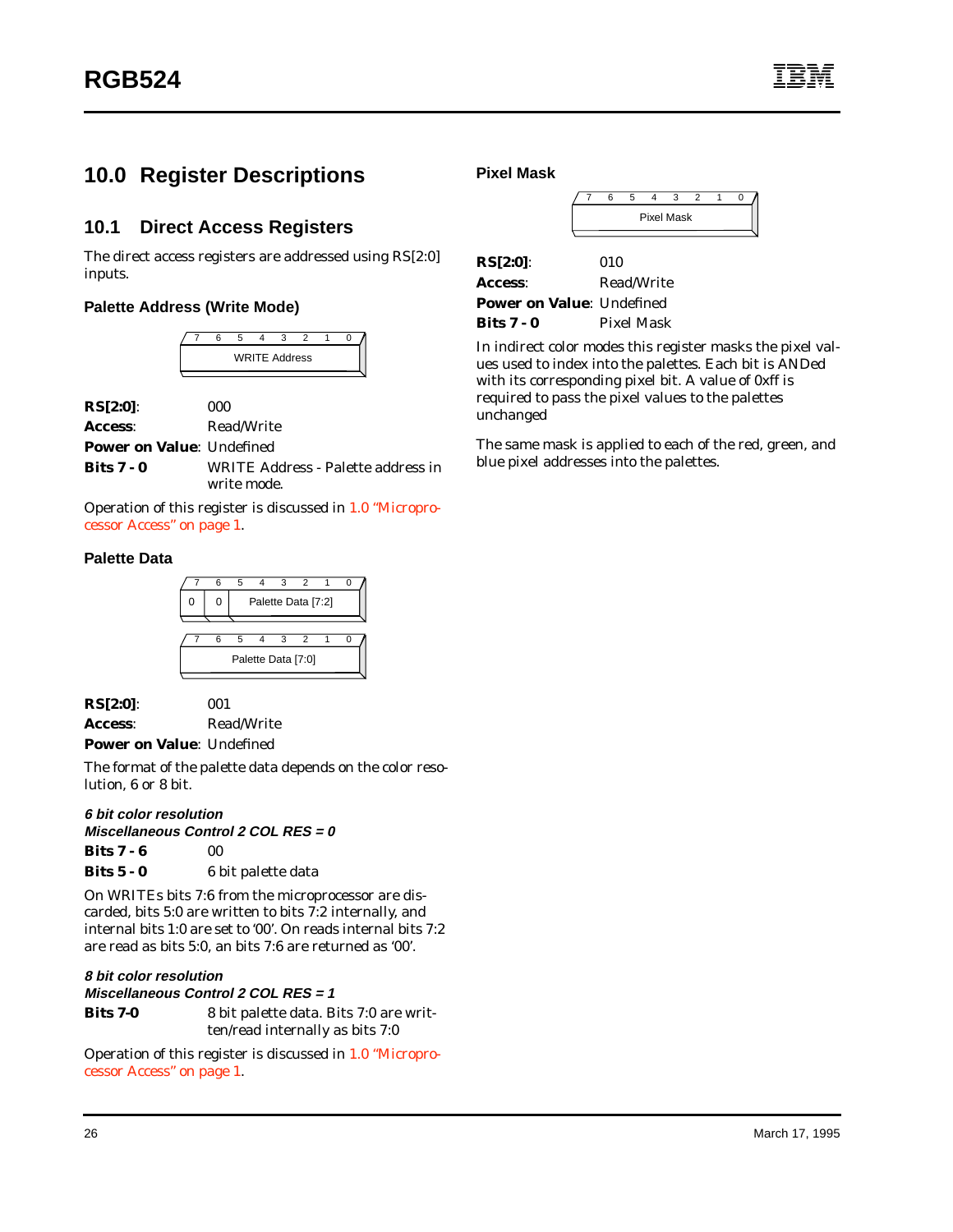**Palette Address (Read Mode) / Palette Access State**

| <b>READ Address</b> |  |  |  |  |  |  |  |
|---------------------|--|--|--|--|--|--|--|
|                     |  |  |  |  |  |  |  |

| RS[2:0]: | 011   |
|----------|-------|
| Access:  | Write |

**Power on Value**: -

**Bits 7 - 0** READ Address - Palette address in read mode.

| <b>READ Address</b> |  |  |  |  |  |  |  |  |  |
|---------------------|--|--|--|--|--|--|--|--|--|
|                     |  |  |  |  |  |  |  |  |  |

| $RS[2:0]$ :                      | 011                                             |
|----------------------------------|-------------------------------------------------|
| Access:                          | Read                                            |
| <b>Power on Value: Undefined</b> |                                                 |
| <b>PADR RFMT:</b>                |                                                 |
| <b>Bits 7 - 0</b>                | READ Address - Palette address in<br>read mode. |

| Reserved |  |  |  |  |  |  |  |
|----------|--|--|--|--|--|--|--|
|          |  |  |  |  |  |  |  |

| $RS[2:0]$ :                      | 011                                                                                                                                       |
|----------------------------------|-------------------------------------------------------------------------------------------------------------------------------------------|
| Access:                          | Read                                                                                                                                      |
| <b>Power on Value: Undefined</b> |                                                                                                                                           |
| <b>PADR RFMT:</b>                |                                                                                                                                           |
| Bits $7 - 2$                     | Reserved                                                                                                                                  |
| Bits $1 - 0$                     | ACC STATE - Palette Access State.<br>Reports which mode was used on last<br>write of Palette Address Register.<br><b>Write Mode</b><br>00 |
|                                  | Read Mode<br>11                                                                                                                           |

Note that the palette address to be read is written into this register, but the contents that are read depends on the PADR RFMT bit in the Miscellaneous Control 1 register. Operation of these registers is discussed in [1.0](#page-6-0) ["Microprocessor Access" on page 1.](#page-6-0)

**Index Low**

| RS[2:0]:                         | 100              |
|----------------------------------|------------------|
| Access:                          | Read/Write       |
| <b>Power on Value: Undefined</b> |                  |
| Bits $7 - 0$                     | <b>Index Low</b> |

This register, together with Index High, forms the internal index register. It selects the register that will be accessed when the Indexed Data register is written or read.

#### **Index High**

|  | Reserved | Index |  |  |  |
|--|----------|-------|--|--|--|

| RS[2:0]:                         | 101             |
|----------------------------------|-----------------|
| Access:                          | Read/Write      |
| <b>Power on Value: Undefined</b> |                 |
| Bits $7 - 3$                     | <b>Reserved</b> |
| <b>Bits 2 - 1</b>                | Index High      |

This register provides the high-order bits of the internal index register.

If auto-increment is turned on, the resulting index is not defined if an increment past the maximum index value occurs.

#### **Indexed Data**

|  |  | <b>Indexed Data</b> |  |  |
|--|--|---------------------|--|--|
|  |  |                     |  |  |

| RS[2:0]:                         | 110                 |
|----------------------------------|---------------------|
| <b>Access:</b>                   | Read/Write          |
| <b>Power on Value: Undefined</b> |                     |
| <b>Bits 7 - 0</b>                | <b>Indexed Data</b> |

A write or read to this register will write or read the register addressed by the internal index register (Index High and Index Low).

Following a write or read to Indexed Data, the index register will be incremented if auto-increment is turned on (INDX CNTL bit of the Index Control register).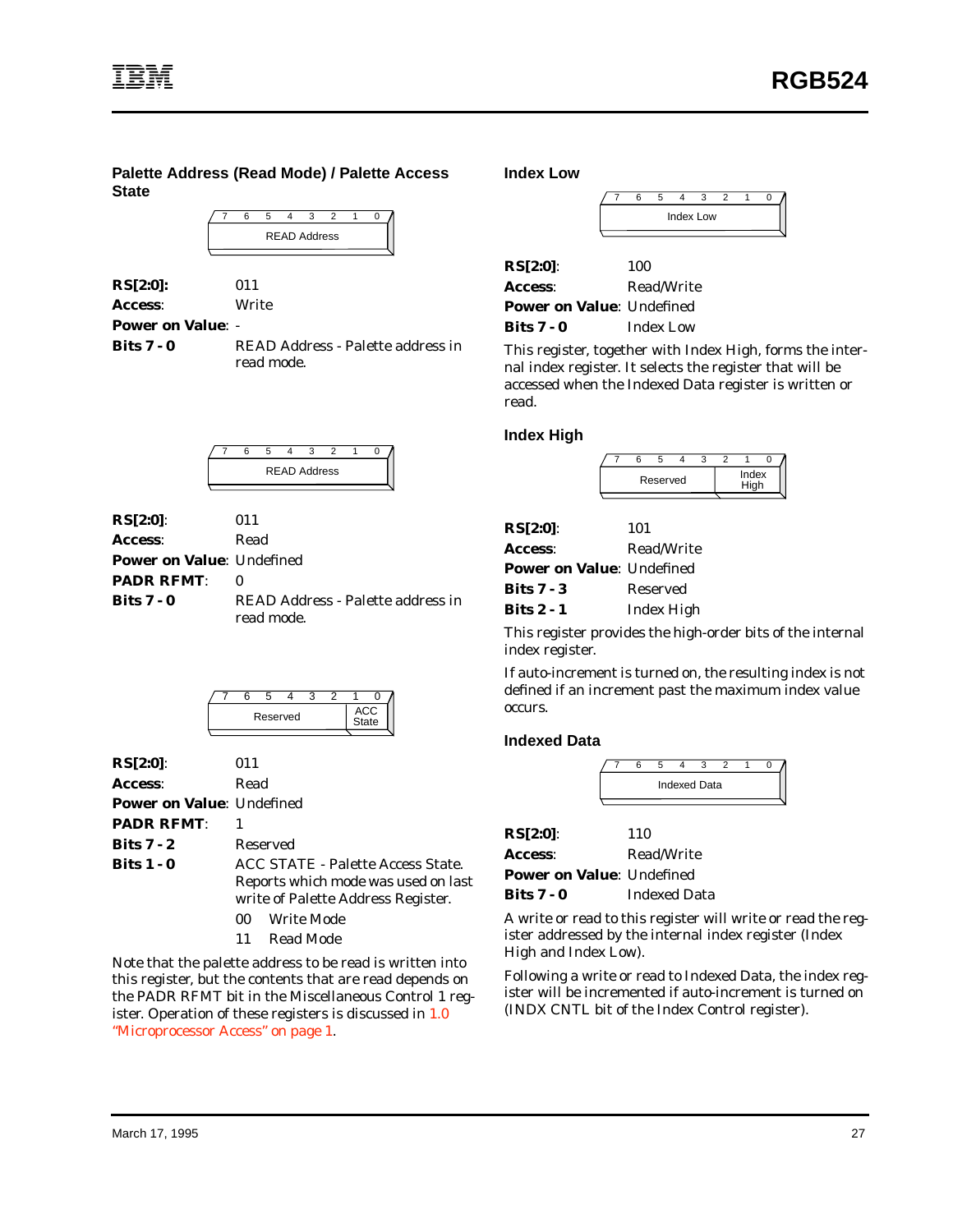**Index Control**

|  |  | Reserved |  |  |  |
|--|--|----------|--|--|--|
|  |  |          |  |  |  |

| $RS[2:0]$ :                      | 111                                                                                        |
|----------------------------------|--------------------------------------------------------------------------------------------|
| Access:                          | Read/Write                                                                                 |
| <b>Power on Value: Undefined</b> |                                                                                            |
| Bits $7 - 1$                     | Reserved                                                                                   |
| <b>Bit 0</b>                     | <b>INDX CNTL - Index Control. Con-</b><br>trols auto-increment of the index reg-<br>ister. |
|                                  | Off - no auto-increment.<br>$_{0}$                                                         |
|                                  | On - the index register (Index<br>1<br>Utale and Index Level will incre                    |

High and Index Low) will increment by one following a write or read to Indexed Data.

#### **10.2 Indexed Registers**

The indexed registers are accessed by setting the desired address into the internal index register (Index High and Index Low) and writing or reading the Indexed Data register.

#### **10.2.1 Miscellaneous Control**

7 6 5 4 3 2 1 0

#### **Miscellaneous Control 1**

|                             | MISR VMSK PADR SENSSENS<br>CNTL CNTL RFMT DSAB SEL<br>VRAM<br>Reserved<br>SIZE |
|-----------------------------|--------------------------------------------------------------------------------|
|                             |                                                                                |
| Index:                      | 0x0070                                                                         |
| <b>Access:</b>              | <b>Read/Write</b>                                                              |
| <b>Power on Value: 0x00</b> |                                                                                |
| Bit 7                       | <b>MISR CNTL</b>                                                               |
|                             | Off. If the MISR is running, it<br>0                                           |
|                             | will stop at the beginning of the                                              |
|                             | next frame.                                                                    |
|                             | On. The MISR will start accu-<br>1                                             |
|                             | mulating a signature at the                                                    |
|                             | start of the next frame (end of<br>vertical blanking).                         |
| Bit 6                       | <b>VMSK CNTL - VRAM Mask Control</b>                                           |
|                             | No VRAM masking.<br>0                                                          |
|                             | The VRAM inputs on the<br>1                                                    |
|                             | PIX[63:00] inputs will be                                                      |
|                             | masked under control of the                                                    |
|                             | <b>VRAM Mask High and VRAM</b>                                                 |
|                             | Mask Low registers.                                                            |
|                             | This bit has no effect when the VGA                                            |
|                             | port is selected.                                                              |
| Bit 5                       | PADR RFMT - Palette Address Reg-                                               |
|                             | ister (Read Mode) Format. Specifies<br>the contents returned from the Pal-     |
|                             | ette Address register, read mode                                               |
|                             | $(RS[2:0] = 011)$                                                              |
|                             | Return the eight bits of the read<br>0<br>address                              |
|                             | 1<br>Return the palette access state                                           |
|                             | in the two low order bits                                                      |
| Bit 4                       | <b>SENS DSAB - SENSE Driver Disable</b>                                        |
|                             | <b>SENSE</b> driver enabled<br>0                                               |
|                             | SENSE driver disabled (3-<br>$\mathbf{1}$                                      |
|                             | stated)                                                                        |
| <b>Bit 3</b>                | <b>SENS SEL - Sense Select. Selects</b>                                        |
|                             | which bit of the DAC Sense register                                            |
|                             | is presented on the SENSE driver.                                              |
|                             | <b>Bit 3 - Unlatched Sense</b><br>0                                            |
| <b>Bits 2 - 1</b>           | <b>Bit 7 - Latched Sense</b><br>1<br>Reserved                                  |
| Bit 0                       | VRAM SIZE - VRAM interface width                                               |
|                             | 0<br>32 bits. PIX[31:0] used,                                                  |
|                             | PIX[63:32] ignored.                                                            |
|                             | 64 bits. PIX[63:00] used.<br>1                                                 |
|                             | (This bit has no effect when the VGA port is selected.)                        |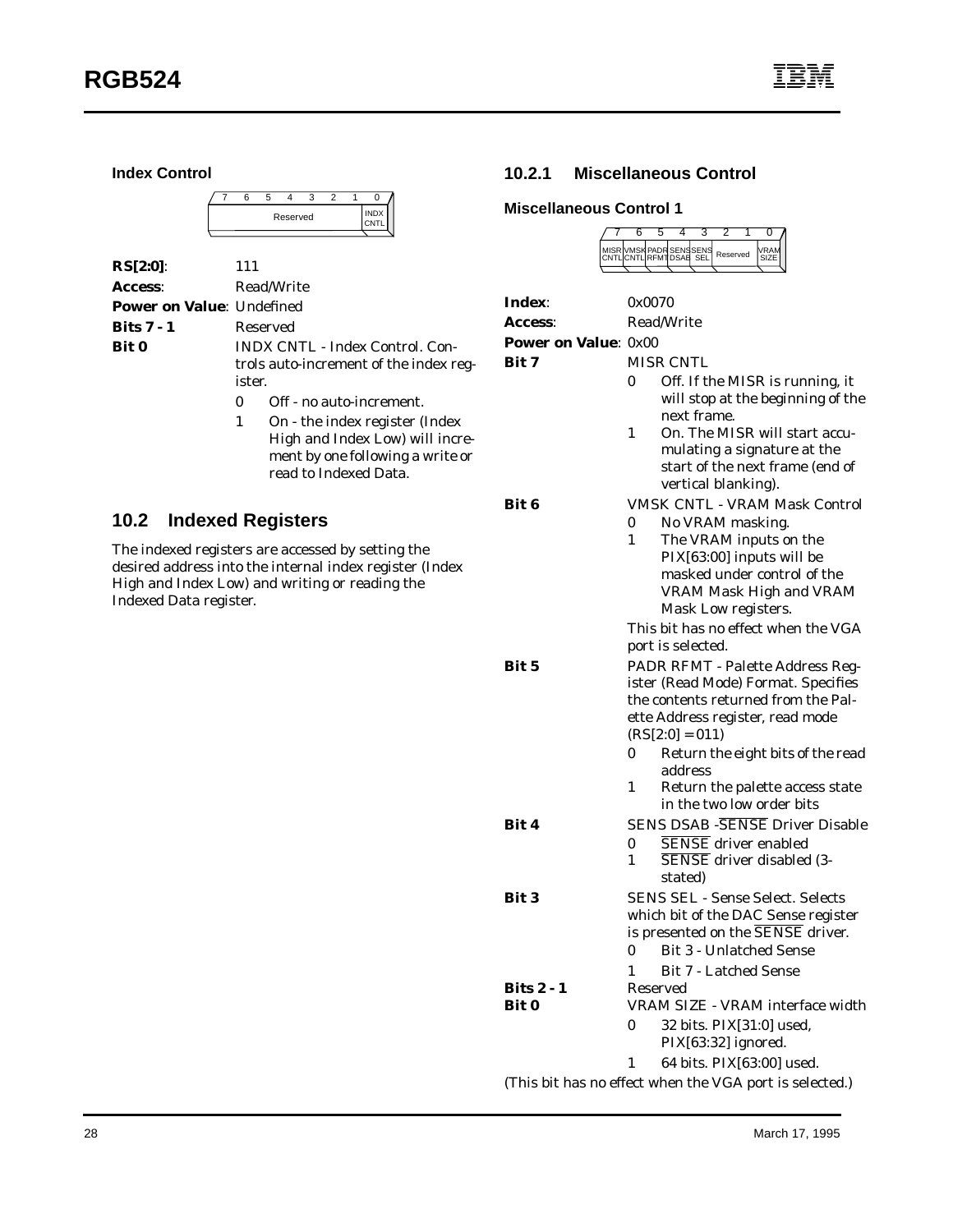| <b>Miscellaneous Control 2</b>                                                                                                                                                                                                                                                                                                                                                                                                                       |                                                                                                                                                                                                                                                                                                                                                                                                                                                            | <b>Bit 3</b> | <b>RSVD</b> - Reserved                                                                                                                                                                                                                                                                                                                                                                                                                                                                                                            |  |  |
|------------------------------------------------------------------------------------------------------------------------------------------------------------------------------------------------------------------------------------------------------------------------------------------------------------------------------------------------------------------------------------------------------------------------------------------------------|------------------------------------------------------------------------------------------------------------------------------------------------------------------------------------------------------------------------------------------------------------------------------------------------------------------------------------------------------------------------------------------------------------------------------------------------------------|--------------|-----------------------------------------------------------------------------------------------------------------------------------------------------------------------------------------------------------------------------------------------------------------------------------------------------------------------------------------------------------------------------------------------------------------------------------------------------------------------------------------------------------------------------------|--|--|
|                                                                                                                                                                                                                                                                                                                                                                                                                                                      | $\overline{2}$<br>7<br>6<br>5<br>4<br>3<br>$\mathbf{1}$<br>0                                                                                                                                                                                                                                                                                                                                                                                               | Bit 2        | <b>COL RES - Color Resolution</b>                                                                                                                                                                                                                                                                                                                                                                                                                                                                                                 |  |  |
|                                                                                                                                                                                                                                                                                                                                                                                                                                                      | INTL BLANK RSVD<br>COL BRDR/PORT<br><b>PCLK</b>                                                                                                                                                                                                                                                                                                                                                                                                            |              | 6-bit<br>0                                                                                                                                                                                                                                                                                                                                                                                                                                                                                                                        |  |  |
|                                                                                                                                                                                                                                                                                                                                                                                                                                                      | mode   cntl<br>RES INTL<br><b>SEL</b><br>SEL                                                                                                                                                                                                                                                                                                                                                                                                               |              | 8-bit<br>1                                                                                                                                                                                                                                                                                                                                                                                                                                                                                                                        |  |  |
| Index:<br><b>Access:</b>                                                                                                                                                                                                                                                                                                                                                                                                                             | 0x0071<br>Read/Write                                                                                                                                                                                                                                                                                                                                                                                                                                       |              | With 6-bit color resolution only 6 bits<br>of microprocessor data are loaded<br>into the palettes. Microprocessor                                                                                                                                                                                                                                                                                                                                                                                                                 |  |  |
|                                                                                                                                                                                                                                                                                                                                                                                                                                                      |                                                                                                                                                                                                                                                                                                                                                                                                                                                            |              | data bits D[5:0] are written to/read                                                                                                                                                                                                                                                                                                                                                                                                                                                                                              |  |  |
| <b>Power on Value: 0x00</b><br><b>Bits 7 - 6</b><br>PCLK SEL - Pixel Clock Select. Spec-<br>ifies the source of the internal pixel<br>clock.<br>00<br><b>LCLK</b> input<br><b>Internal PLL output</b><br>01<br>10<br><b>REFCLK</b> input<br><b>Reserved</b><br>11<br><b>Note:</b> A selection of 00 (LCLK input)<br>for the pixel clock is required<br>and only valid when PORT SEL<br>$= 0$ (VGA data inputs), or 32<br>BPP is selected with a VRAM |                                                                                                                                                                                                                                                                                                                                                                                                                                                            | Bit 1        | from palette bits [7:2]. Internally 00<br>is written to palette bits [1:0], and on<br>reads D[7:6] are forced to 00.<br>Also with 6-bit color resolution the<br>two low order bits presented from the<br>palettes to the DACs are controlled<br>by Palette Control bit 6BIT LIN.<br>With 8-bit color resolution all 8 bits<br>from/to the microprocessor are writ-<br>ten/read to the palette, and the 8 bits<br>presented to the DACs are unmodi-<br>fied. The 6BIT LIN bit has no effect.<br>BRDR/INTL - Border/Interlace. Con- |  |  |
| Bit 5                                                                                                                                                                                                                                                                                                                                                                                                                                                | width of 32.<br><b>INTL MODE - Interlace Mode. Con-</b><br>trols effect of BORDER/OE input on<br>cursor when this input is used as the<br><b>ODD/EVEN</b> interlace control.<br>Non-interlaced. The BOR-<br>$\mathbf{0}$<br>$\overline{\text{DER}}$ / $\overline{\text{OE}}$ input is ignored.<br>Interlaced. If the cursor is<br>$\mathbf{1}$<br>turned on, the BORDER/OE<br>input will be used to select dis-<br>play of the odd or even cursor<br>rows. | Bit 0        | trols usage of BORDER/OE input.<br>$\overline{BORDER}/\overline{OE}$ input used to<br>$\bf{0}$<br>indicate "BORDER". (Interlace<br>operation is not supported.)<br><b>BORDER/OE</b> input used to<br>1<br>indicate "ODD/EVEN". (Border<br>operation is not supported.)<br><b>PORT SEL - Port Select</b><br>$\bf{0}$<br>VGA Data inputs.<br>1<br>VRAM pixel port inputs.                                                                                                                                                           |  |  |
| Bit 4                                                                                                                                                                                                                                                                                                                                                                                                                                                | This bit has no effect when<br>BRDR/INTL (bit 1) is set '0' (BOR-<br>DER/OE used as BORDER input).<br><b>BLANK CNTL - Blanking Control</b><br>0<br>Normal operation.<br>DACs are blanked. No pixel<br>$\mathbf{1}$<br>data is presented on the DACs,<br>but all other operations remain<br>normal, including the collection<br>of a signature if the MISR is                                                                                               |              |                                                                                                                                                                                                                                                                                                                                                                                                                                                                                                                                   |  |  |

turned on.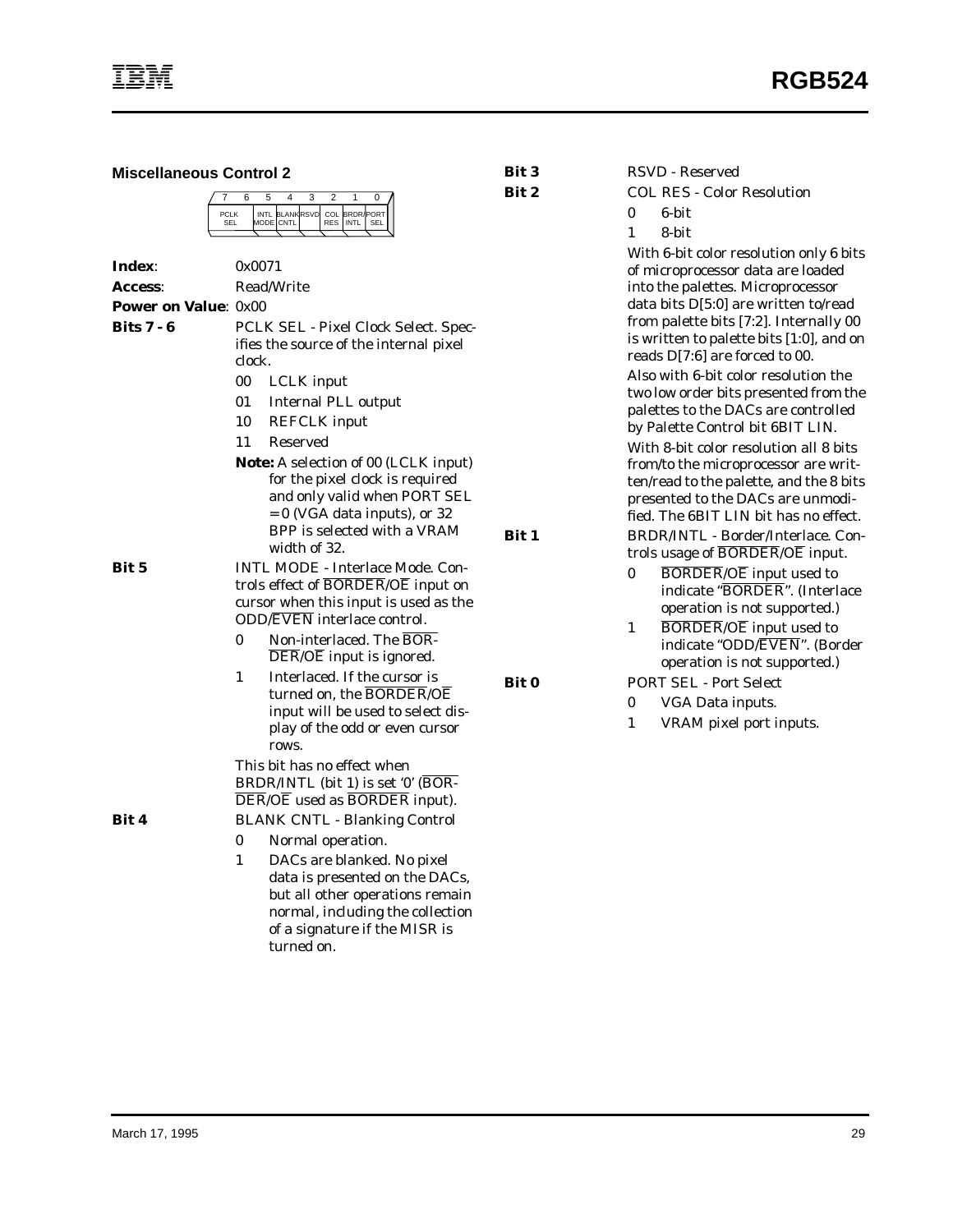| <b>Miscellaneous Control 3</b> |                                                                                                                                                                                                                                                                                                                                                                                                                                                    | <b>Miscellaneous Clock Cor</b> |                                                                                                                                                          |  |
|--------------------------------|----------------------------------------------------------------------------------------------------------------------------------------------------------------------------------------------------------------------------------------------------------------------------------------------------------------------------------------------------------------------------------------------------------------------------------------------------|--------------------------------|----------------------------------------------------------------------------------------------------------------------------------------------------------|--|
|                                | 3<br>$\overline{2}$<br>6<br>5<br>$\overline{4}$<br>1<br>0<br>SWAP RSVD<br><b>SWAP</b><br>Reserved<br><b>RB</b><br><b>NIB</b>                                                                                                                                                                                                                                                                                                                       |                                | 6<br>5<br>4<br>DDOTSCLK B24P SCL<br>DSAB DSAB DDOT INV                                                                                                   |  |
| Index:                         | 0x0072                                                                                                                                                                                                                                                                                                                                                                                                                                             | Index:                         | 0x0002                                                                                                                                                   |  |
| Access:                        | Read/Write                                                                                                                                                                                                                                                                                                                                                                                                                                         | Access:                        | Read/Wri                                                                                                                                                 |  |
| <b>Power on Value: 0x00</b>    |                                                                                                                                                                                                                                                                                                                                                                                                                                                    | <b>Power on Value: 0x00</b>    |                                                                                                                                                          |  |
| Bit 7                          | SWAP RB - Swap Red and Blue pixel<br>components. In 16, 24, and 32 BPP,<br>this bit causes the red and blue com-<br>ponents of the pixels to be swapped.<br>In indirect mode, the swapping takes<br>place before the Palette.<br>0<br>Normal operation.                                                                                                                                                                                            | Bit 7                          | <b>DDOT D:</b><br>able<br><b>DDOTCL</b><br>$\bf{0}$<br>DD<br>D <sub>D</sub><br>1<br>stat                                                                 |  |
|                                | Swap Red and Blue components<br>1<br>of the pixel. This bit only has an<br>effect in 16, 24, and 32 BPP.                                                                                                                                                                                                                                                                                                                                           | Bit 6                          | SCLK DS<br>$\bf{0}$<br>SCI<br>SCI<br>1                                                                                                                   |  |
| Bits $6 - 2$                   | Reserved                                                                                                                                                                                                                                                                                                                                                                                                                                           | Bit 5                          | B <sub>24</sub> P <sub>DD</sub>                                                                                                                          |  |
| Bit 1                          | SWAP NIB - Swap nibbles within<br>bytes. Used with 4 BPP.<br>$\bf{0}$<br>Use high nibble (e.g.,<br>PIX[07:04]) for first pixel, use<br>low nibble (e.g., PIX[03:00]) for<br>next pixel.<br>1<br>Use low nibble (e.g., PIX[03:00])<br>for first pixel, use high nibble<br>$(e.g., PIX[07:04])$ for next pixel.<br>The same nibble order is applied to<br>each of the incoming bytes. This bit<br>has no effect if the pixel format is not<br>4 BPP. | Bit 4                          | driven or<br>Packed P<br>$\bf{0}$<br>Use<br>und<br>bits<br>1<br>Out<br>SCI<br>When a f<br>Packed is<br>bit has no<br>Pixel PLI<br><b>SCLK IN</b><br>put. |  |
| <b>Bit 0</b>                   | Reserved                                                                                                                                                                                                                                                                                                                                                                                                                                           | Bits $3 - 1$                   | <b>DDOT D</b>                                                                                                                                            |  |
| selected.                      | This register has no effect when the VGA port is                                                                                                                                                                                                                                                                                                                                                                                                   |                                | tor. Speci<br>to the int<br>produce t<br>nal.<br>000 Pixe<br>001 Pixe<br>010 Pixe<br>$0.4.4$ The                                                         |  |

#### ntrol

|  | ี่ค |                                           |          |  |
|--|-----|-------------------------------------------|----------|--|
|  |     | DDOTSCLK B24P SCLK<br>DSAB DSAB DDOT INVT | DDOT DIV |  |
|  |     |                                           |          |  |

| Index:               | 0x0002                                  |                                                                                                                                                      |  |  |  |  |
|----------------------|-----------------------------------------|------------------------------------------------------------------------------------------------------------------------------------------------------|--|--|--|--|
| Access:              |                                         | <b>Read/Write</b>                                                                                                                                    |  |  |  |  |
| Power on Value: 0x00 |                                         |                                                                                                                                                      |  |  |  |  |
| Bit 7                | DDOT DSAB - DDOTCLK driver dis-<br>able |                                                                                                                                                      |  |  |  |  |
|                      |                                         | DDOTCLK driver enabled                                                                                                                               |  |  |  |  |
|                      | 0                                       | <b>DDOTCLK</b> driver enabled                                                                                                                        |  |  |  |  |
|                      | 1                                       | DDOTCLK driver disabled (3-<br>stated)                                                                                                               |  |  |  |  |
| Bit 6                |                                         | <b>SCLK DSAB - SCLK driver disable</b>                                                                                                               |  |  |  |  |
|                      | 0                                       | <b>SCLK</b> driver enabled                                                                                                                           |  |  |  |  |
|                      | 1                                       | SCLK driver disabled (3-stated)                                                                                                                      |  |  |  |  |
| Bit 5                |                                         | B24P DDOT - Selects which clock is<br>driven on DDOTCLK when 24 Bit<br>Packed Pixel format is selected.                                              |  |  |  |  |
|                      | $\mathbf{0}$                            | Use divided Pixel PLL output<br>under control of DDOT DIV<br>bits.                                                                                   |  |  |  |  |
|                      | 1                                       | Output the same signal as<br><b>SCLK.</b>                                                                                                            |  |  |  |  |
|                      |                                         | When a format other than 24 BPP<br>Packed is selected, the B24P DDOT<br>bit has no effect and the divided<br>Pixel PLL output is used.               |  |  |  |  |
| Bit 4                |                                         | <b>SCLK INVT - Inverts the SCLK out-</b>                                                                                                             |  |  |  |  |
|                      | put.                                    |                                                                                                                                                      |  |  |  |  |
| Bits 3 - 1           | nal.                                    | DDOT DIV - DDOTCLK divide fac-<br>tor. Specifies the divide factor applied<br>to the internal Pixel PLL output to<br>produce the DDOTCLK output sig- |  |  |  |  |
|                      |                                         | 000 Pixel PLL out/1                                                                                                                                  |  |  |  |  |
|                      |                                         | 001 Pixel PLL out/2                                                                                                                                  |  |  |  |  |
|                      |                                         | 010 Pixel PLL out/4                                                                                                                                  |  |  |  |  |
|                      |                                         | 011 Pixel PLL out/8                                                                                                                                  |  |  |  |  |
|                      |                                         | 100 Pixel PLL out/16                                                                                                                                 |  |  |  |  |
|                      | 101                                     | Reserved                                                                                                                                             |  |  |  |  |
|                      |                                         | 110 Reserved                                                                                                                                         |  |  |  |  |
|                      |                                         | 111 Reserved                                                                                                                                         |  |  |  |  |
| Bit 0                |                                         | PPLL ENAB - Pixel PLL Enable                                                                                                                         |  |  |  |  |
|                      | 0                                       | <b>Pixel PLL programming</b><br>disabled.                                                                                                            |  |  |  |  |
|                      | 1                                       | Pixel PLL programming<br>enabled.                                                                                                                    |  |  |  |  |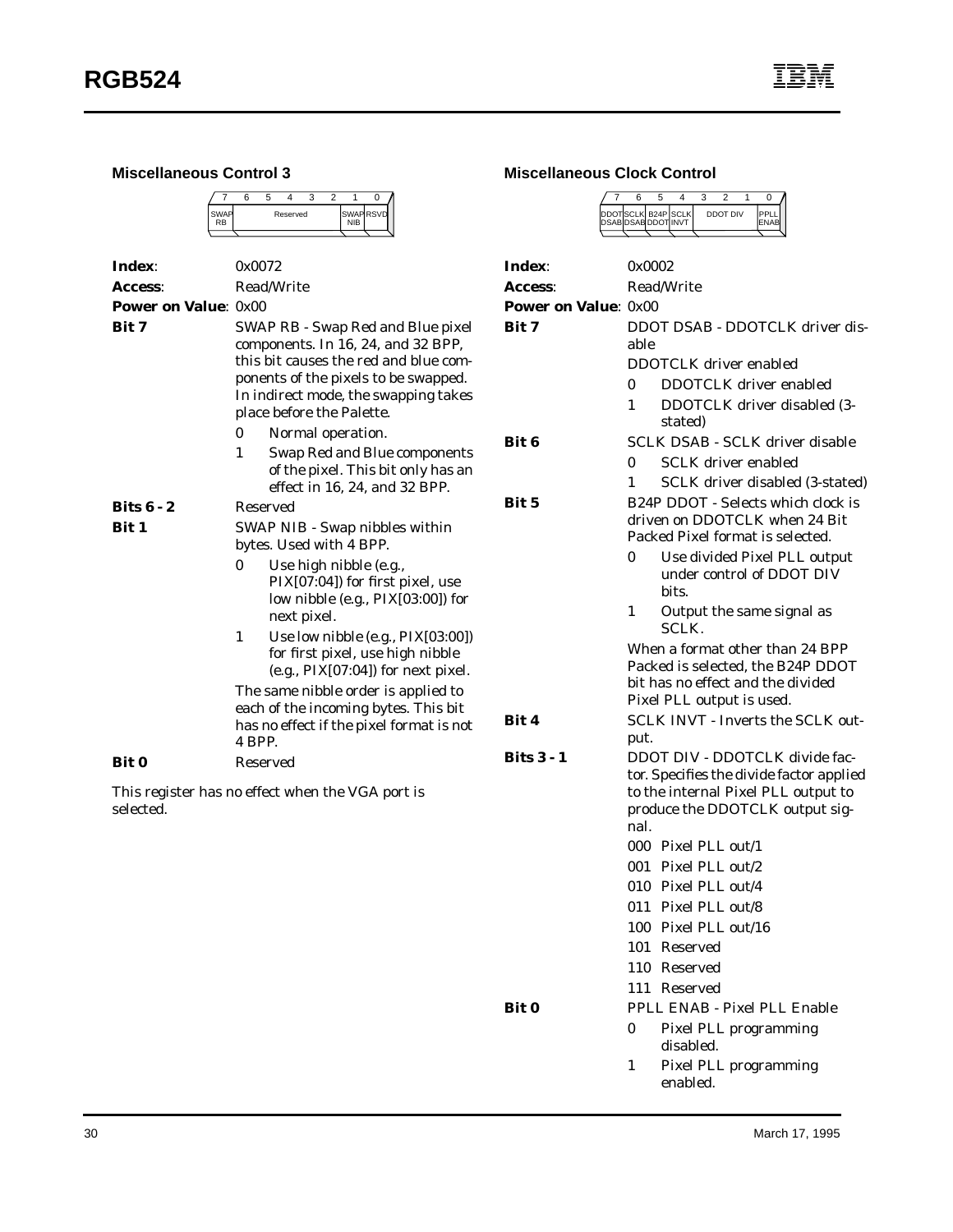**Sync Control**

|  | ีค                                      |  |                      |                            |  |
|--|-----------------------------------------|--|----------------------|----------------------------|--|
|  | DLY CSYNVSYNHSYN<br>CNTL INVTLINVTLINVT |  | <b>VSYN</b><br>CNTI. | <b>HSYN</b><br><b>CNTI</b> |  |
|  |                                         |  |                      |                            |  |

| Index:                      | 0x0003                                                                                                                                                                                                                                                                                                                                                                 |                                                                                                                                                               | Index:                                 | 0x0004                                                                                                                                                                                                                            |
|-----------------------------|------------------------------------------------------------------------------------------------------------------------------------------------------------------------------------------------------------------------------------------------------------------------------------------------------------------------------------------------------------------------|---------------------------------------------------------------------------------------------------------------------------------------------------------------|----------------------------------------|-----------------------------------------------------------------------------------------------------------------------------------------------------------------------------------------------------------------------------------|
| <b>Access:</b>              |                                                                                                                                                                                                                                                                                                                                                                        | Read/Write                                                                                                                                                    | <b>Access:</b>                         | Read/Write                                                                                                                                                                                                                        |
| <b>Power on Value: 0x00</b> |                                                                                                                                                                                                                                                                                                                                                                        |                                                                                                                                                               | <b>Power on Value: 0x00</b>            |                                                                                                                                                                                                                                   |
| Bit 7                       | DLY CNTL - Sync Delay Control.<br>Specifies whether delay matching the<br>pixel pipeline delay should be added<br>to the horizontal sync signal.<br>$\bf{0}$<br>Add matching delay<br>Do not add delay<br>1<br>This bit only has effect when the<br>SOG bit of the DAC Operation regis-<br>ter is off. If SOG is on (composite<br>sync enabled) then matching pipeline |                                                                                                                                                               | <b>Bits 7 - 4</b><br><b>Bits 3 - 0</b> | Reserved<br>HSYN POS - Horizontal Sync Posi-<br>tion. Specifies number of additional<br>pixel delays to add to the horizontal<br>sync signal and the composite sync<br>signal.<br>00000 pixels<br>0001 1 pixel<br>00102 pixels    |
| Bit 6                       |                                                                                                                                                                                                                                                                                                                                                                        | delay is not added to horizontal sync.<br><b>CSYN INVT - Invert incoming</b><br><b>HCSYNCIN</b> when used as Composite                                        |                                        | 00113 pixels<br>0100 4 pixels<br>01015 pixels                                                                                                                                                                                     |
|                             | Sync<br>$\bf{0}$                                                                                                                                                                                                                                                                                                                                                       | Do not invert incoming<br><b>HCSYNCIN</b>                                                                                                                     |                                        | 01106 pixels<br>01117 pixels<br>10008 pixels                                                                                                                                                                                      |
| Bit 5                       | 1<br>0                                                                                                                                                                                                                                                                                                                                                                 | <b>Invert incoming HCSYNCIN</b><br>VSYN INVT - Vertical Sync Invert<br>Do not invert incoming                                                                 |                                        | 10019 pixels<br>1010 10 pixels<br>1011 11 pixels                                                                                                                                                                                  |
| Bit 4                       | 1                                                                                                                                                                                                                                                                                                                                                                      | <b>VSYNCIN</b><br><b>Invert incoming VSYNCIN</b><br><b>HSYN INVT - Invert incoming</b>                                                                        |                                        | 1100 12 pixels<br>1101 13 pixels<br>1110 14 pixels                                                                                                                                                                                |
|                             | tal Sync<br>0<br>1                                                                                                                                                                                                                                                                                                                                                     | <b>HCSYNCIN</b> when used as Horizon-<br>Do not invert incoming<br><b>HCSYNCIN</b><br><b>Invert incoming HCSYNCIN</b>                                         |                                        | 111115 pixels<br>If the SOG bit of the DAC Operation<br>register is on, the additional pixel<br>delays are added to composite sync.<br>If SOG is off, then the delays are                                                         |
| <b>Bits 3 - 2</b>           | Control<br>00<br>01<br>10<br>11                                                                                                                                                                                                                                                                                                                                        | <b>VSYN CNTL - Vertical Sync Output</b><br>Normal output<br>VSYNCOUT forced high<br><b>VSYNCOUT</b> forced low<br>VSYNCOUT disabled (3-<br>stated)            |                                        | added to horizontal sync, under the<br>control of the DLY CNTL bit of the<br>Sync Control register. (The addi-<br>tional delay specified by the Horizon-<br>tal Position register will only be<br>added if DLY CNTL is set to 0.) |
| <b>Bits 1 - 0</b>           | 00<br>01<br>10<br>11                                                                                                                                                                                                                                                                                                                                                   | HSYN CNTL - Horizontal Sync Out-<br>put Control<br>Normal output<br><b>HSYNCOUT</b> forced high<br><b>HSYNCOUT</b> forced low<br>HSYNCOUT disabled (3-stated) |                                        |                                                                                                                                                                                                                                   |

#### **Horizontal Sync Control**

7 6 5 4 3 2 1 0 Reserved | HSYN POS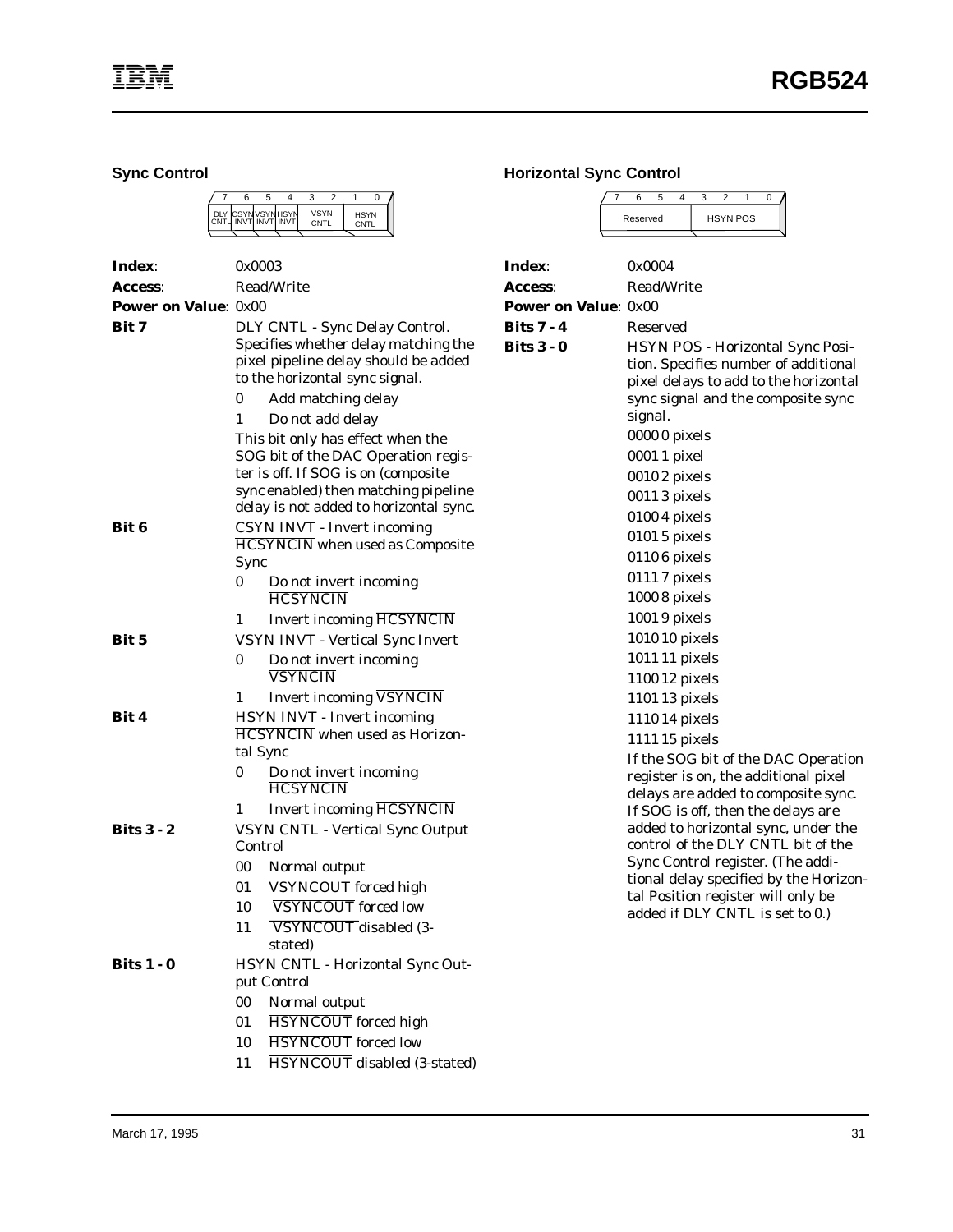## **Power Management**



| Index:                      | 0x0005   |                                                                 |  |  |  |  |
|-----------------------------|----------|-----------------------------------------------------------------|--|--|--|--|
| <b>Access:</b>              |          | <b>Read/Write</b>                                               |  |  |  |  |
| <b>Power on Value: 0x00</b> |          |                                                                 |  |  |  |  |
| Bits $7 - 5$                | Reserved |                                                                 |  |  |  |  |
| Bit 4                       |          | <b>SCLK PWR - SCLK Power Control</b>                            |  |  |  |  |
|                             | 0        | <b>Normal Operation</b>                                         |  |  |  |  |
|                             | 1        | Disable clocks to SCLK genera-                                  |  |  |  |  |
|                             |          | tor                                                             |  |  |  |  |
| Bit 3                       |          | <b>DDOT PWR - DDOTCLK Power Con-</b>                            |  |  |  |  |
|                             | trol     |                                                                 |  |  |  |  |
|                             | $\bf{0}$ | <b>Normal Operation</b>                                         |  |  |  |  |
|                             | 1        | Disable clocks to DDOTCLK<br>generator                          |  |  |  |  |
| Bit 2                       |          | <b>SYNC PWR - Sync Power Control</b>                            |  |  |  |  |
|                             | 0        | <b>Normal Operation</b>                                         |  |  |  |  |
|                             | 1        | Disable clocks to horizontal and                                |  |  |  |  |
|                             |          | vertical sync circuits                                          |  |  |  |  |
| Bit 1                       | Control  | <b>ICLK PWR - Internal Clock Power</b>                          |  |  |  |  |
|                             | 0        | <b>Normal Operation</b>                                         |  |  |  |  |
|                             | 1        | Disable all internal clocks                                     |  |  |  |  |
|                             |          | except those for the SCLK gen-                                  |  |  |  |  |
|                             |          | erator, DDOTCLK generator,                                      |  |  |  |  |
|                             |          | and horizontal and vertical sync<br>circuits.                   |  |  |  |  |
|                             |          | A clock is left running to allow                                |  |  |  |  |
|                             |          | microprocessor access of the                                    |  |  |  |  |
|                             |          | palette and cursor array, but                                   |  |  |  |  |
|                             |          | otherwise the palette and cur-<br>sor RAMs will not be clocked. |  |  |  |  |
|                             |          | The two RAMs will retain their                                  |  |  |  |  |
|                             |          | contents.                                                       |  |  |  |  |
| Bit 0                       |          | DAC PWR - DAC Analog Power Con-                                 |  |  |  |  |
|                             | trol     |                                                                 |  |  |  |  |
|                             | 0        | <b>Normal Operation</b>                                         |  |  |  |  |
|                             | 1        | Disable analog power to the<br><b>DACs</b>                      |  |  |  |  |

## **DAC Operation**

|  | Reserved |  |  |  | SOG BRB DSR   DPE |  |
|--|----------|--|--|--|-------------------|--|
|  |          |  |  |  |                   |  |

| Index:                      | 0x0006 |                                                  |  |  |  |  |
|-----------------------------|--------|--------------------------------------------------|--|--|--|--|
| Access:                     |        | Read/Write                                       |  |  |  |  |
| <b>Power on Value: 0x00</b> |        |                                                  |  |  |  |  |
| <b>Bits 7 - 4</b>           |        | Reserved                                         |  |  |  |  |
| <b>Bit 3</b>                |        | SOG - Composite Sync-On-Green                    |  |  |  |  |
|                             | 0      | Sync is disabled on Green DAC.                   |  |  |  |  |
|                             | 1      | Sync is enabled on Green DAC.                    |  |  |  |  |
| <b>Bit 2</b>                |        | BRB - Blank Red and Blue DACs                    |  |  |  |  |
|                             | 0      | Red and Blue DACs have nor-<br>mal function.     |  |  |  |  |
|                             | 1      | Red and Blue DACs are always<br>blanked.         |  |  |  |  |
| <b>Bit 1</b>                |        | <b>DSR - DAC Slew Rate</b>                       |  |  |  |  |
|                             | 0      | Slow - typically 14 ns                           |  |  |  |  |
|                             | 1      | Fast - typically 2 ns                            |  |  |  |  |
| <b>Bit 0</b>                |        | DPE - DAC blanking Pedestal                      |  |  |  |  |
|                             | Enable |                                                  |  |  |  |  |
|                             | 0      | Blanking pedestal disabled<br>$(0$ IRE)          |  |  |  |  |
|                             | 1      | Blanking pedestal enabled<br>$(7.5 \text{ IRE})$ |  |  |  |  |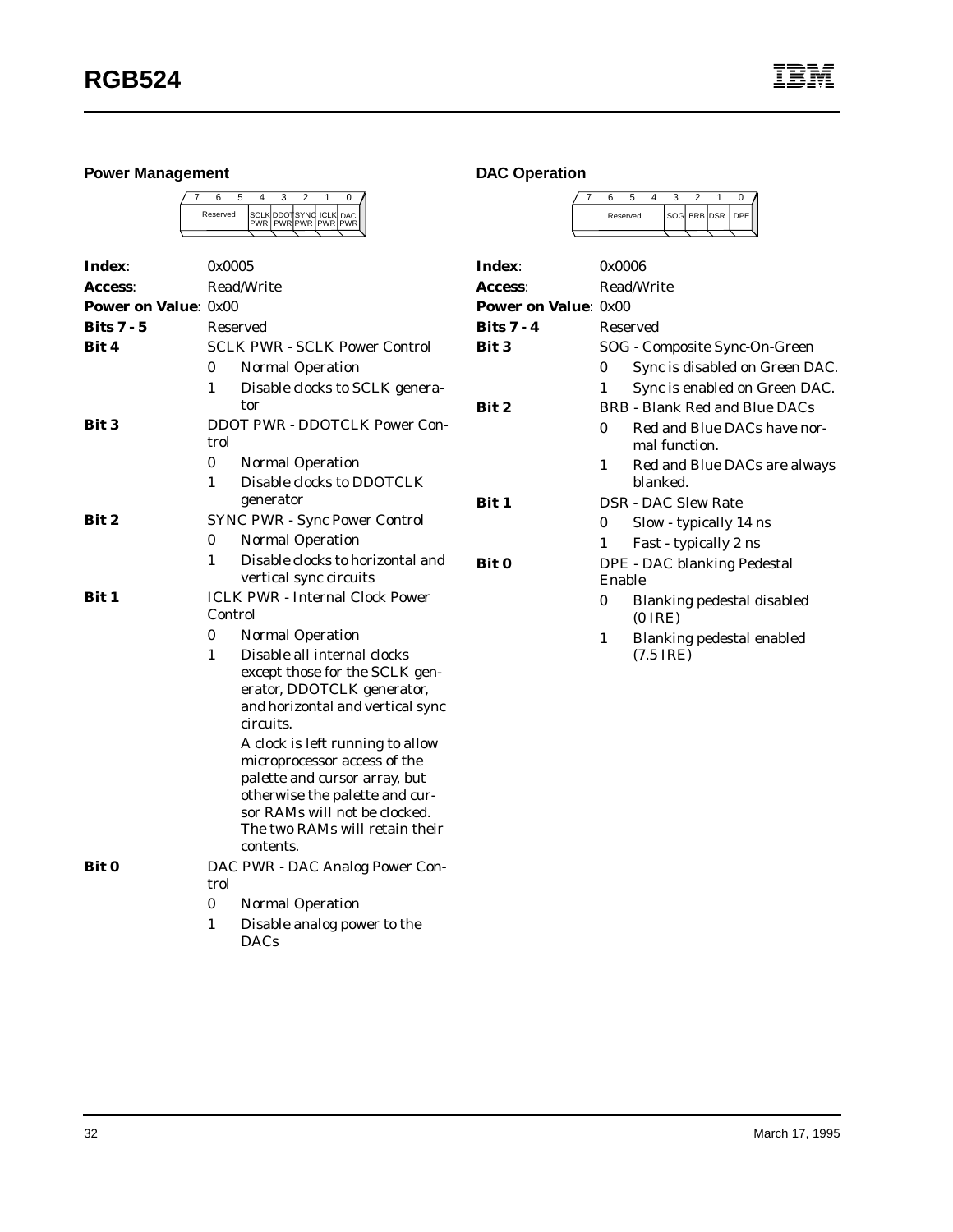**Palette Control**

|       | ี |          |  |           |  |  |
|-------|---|----------|--|-----------|--|--|
| 6 Bit |   | Reserved |  | Partition |  |  |
|       |   |          |  |           |  |  |

**Index**: 0x0007 **Access**: Read/Write **Power on Value**: 0x00 **Bit 7** 6BIT LIN - 6 Bit Linear Color 0 Apply linear palette output 1 Do not apply linear palette output This bit only has effect with indirect color modes, and when Color Resolution is set to 6 bits (Miscellaneous Control 2 COL RES bit  $= 0$ ). For the 8 bits of palette output for each color, the high order two bits 7 and 6 will be substituted for the two low order bits 1 and 0. **Bits 6 - 4** Reserved. **Bits 3 - 0** PALETTE PARTITION - Selects which partition to use within the palettes when the pixel format is either 4 BPP, 15 BPP indirect color, or 16 BPP indirect color. With 4 BPP the palettes are divided into 16 partitions. Each partition contains 16 entries. Bits 3 - 0 select 1 of the 16 partitions. With 15 BPP (555) indirect color, the palettes are divided into 8 partitions. Each partition contains 32 entries. Bits 3 - 1 select 1 of the 8 partitions and bit 0 is not used. With 16 BPP (565) indirect color, the palettes are divided into 4 partitions. Each partition contains 64 entries. All 64 entries of the Green palette are used in each partition. For the Red and Blue palettes only the first 32 entries of each partition are used. Bits 3 - 2 select 1 of the 4 partitions and bits 1 and 0 are not used.

The PARTITION bits have no effect when the pixel format is not 4 BPP, 15 BPP, or 16 BPP. Also, with 15 BPP and 16 BPP the PARTITION bits have no effect unless

- 1. Indirect color is chosen (16 BPP Control register bits B16  $DCOL = 00$ ,  $AND$
- 2. Contiguous addressing is chosen (16 BPP Control register bit  $SPR/CNT = 1$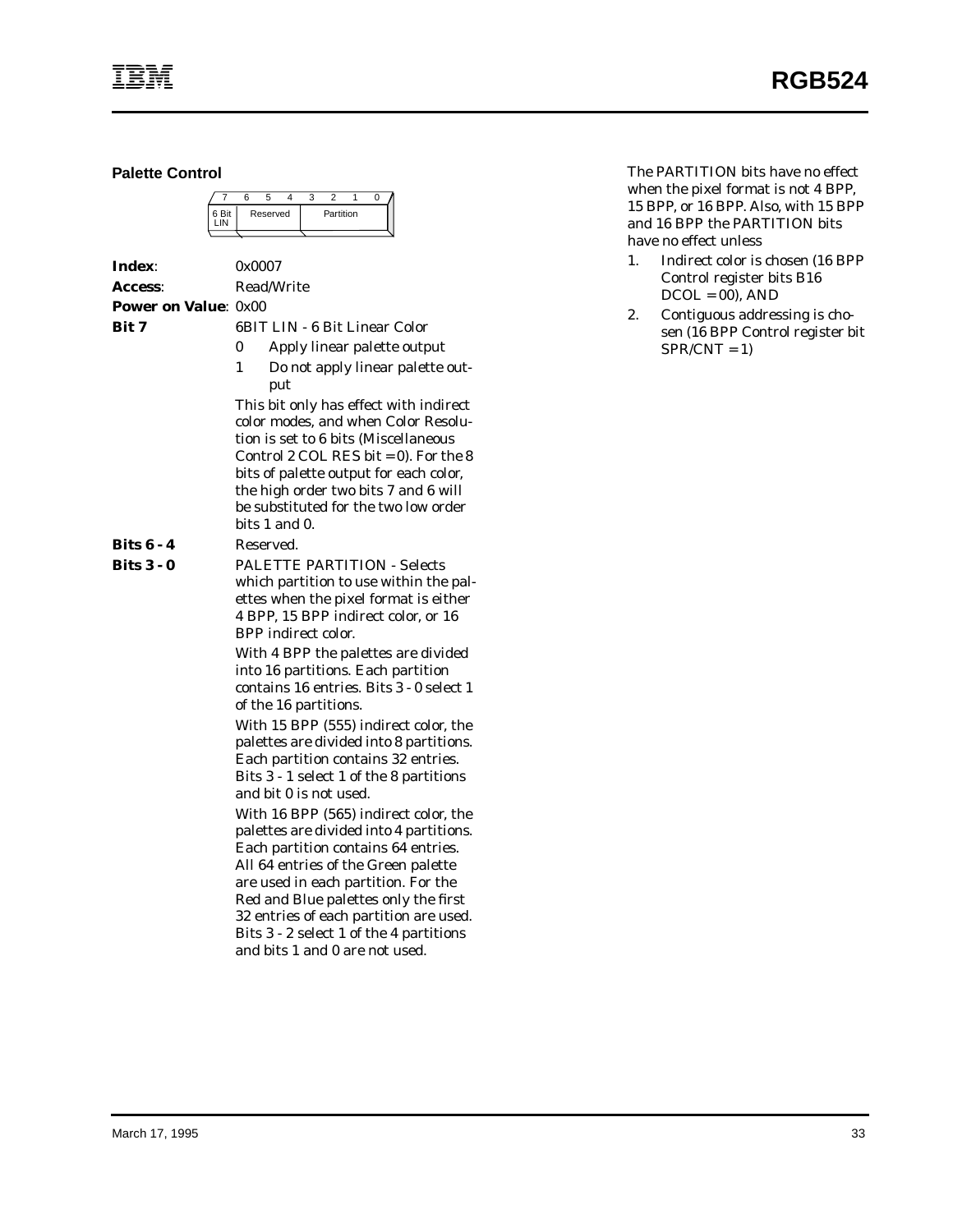#### **System Clock Control**

|  | <b>RSVD</b> SYSC<br><b>IDSAB</b> |  | Reserved | SYSCSPLL<br><b>ISRC</b> | <b>ENAB</b> |
|--|----------------------------------|--|----------|-------------------------|-------------|
|  |                                  |  |          |                         |             |

| Index:                      | 0x0008                                 |                                           |  |  |  |  |
|-----------------------------|----------------------------------------|-------------------------------------------|--|--|--|--|
| Access:                     |                                        | Read/Write                                |  |  |  |  |
| <b>Power on Value: 0x01</b> |                                        |                                           |  |  |  |  |
| <b>Bit 7</b>                |                                        | RSVD - Reserved                           |  |  |  |  |
| Bit 6                       | SYSC DSAB - SYSCLK driver dis-<br>able |                                           |  |  |  |  |
|                             | 0                                      | SYSCLK driver enabled                     |  |  |  |  |
|                             | 1                                      | SYSCLK driver disabled (3-<br>stated)     |  |  |  |  |
| $Bits 5 - 2$                | Reserved                               |                                           |  |  |  |  |
| Bit 1                       |                                        | SYSC SRC - SYSCLK output source           |  |  |  |  |
|                             | 0                                      | <b>SYSCLK PLL output</b>                  |  |  |  |  |
|                             | 1                                      | <b>REFCLK</b> input                       |  |  |  |  |
| <b>Bit 0</b>                |                                        | SPLL ENAB - System PLL enable             |  |  |  |  |
|                             | 0                                      | <b>SYSCLK PLL programming</b><br>disabled |  |  |  |  |
|                             | 1                                      | <b>SYSCLK PLL programming</b><br>enabled  |  |  |  |  |

## **10.2.2 Pixel Representation**

## **Pixel Format**

|  | Reserved |  | Format |  |
|--|----------|--|--------|--|
|  |          |  |        |  |

| Index:                           | 0x000a              |  |
|----------------------------------|---------------------|--|
| Access:                          | <b>Read/Write</b>   |  |
| <b>Power on Value: Undefined</b> |                     |  |
| Bits $7 - 3$                     | Reserved            |  |
| <b>Bits 2 - 0</b>                | <b>Pixel Format</b> |  |
|                                  | 000 Reserved        |  |
|                                  | 001 Reserved        |  |
|                                  | 010 4 BPP           |  |
|                                  | 011 8 BPP           |  |
|                                  | 100 15/16 BPP       |  |
|                                  | 101 24 BPP Packed   |  |
|                                  | 110 32 BPP          |  |
|                                  | 111 Reserved        |  |
|                                  |                     |  |

This register has no effect when the VGA port is selected.

The 24 BPP Packed format requires the VRAM SIZE (Miscellaneous Control 1 register bit 0) to be set for 64 bits. If VRAM SIZE is set to 32 bits, the product operation will be undefined if the 24 BPP Packed format is selected.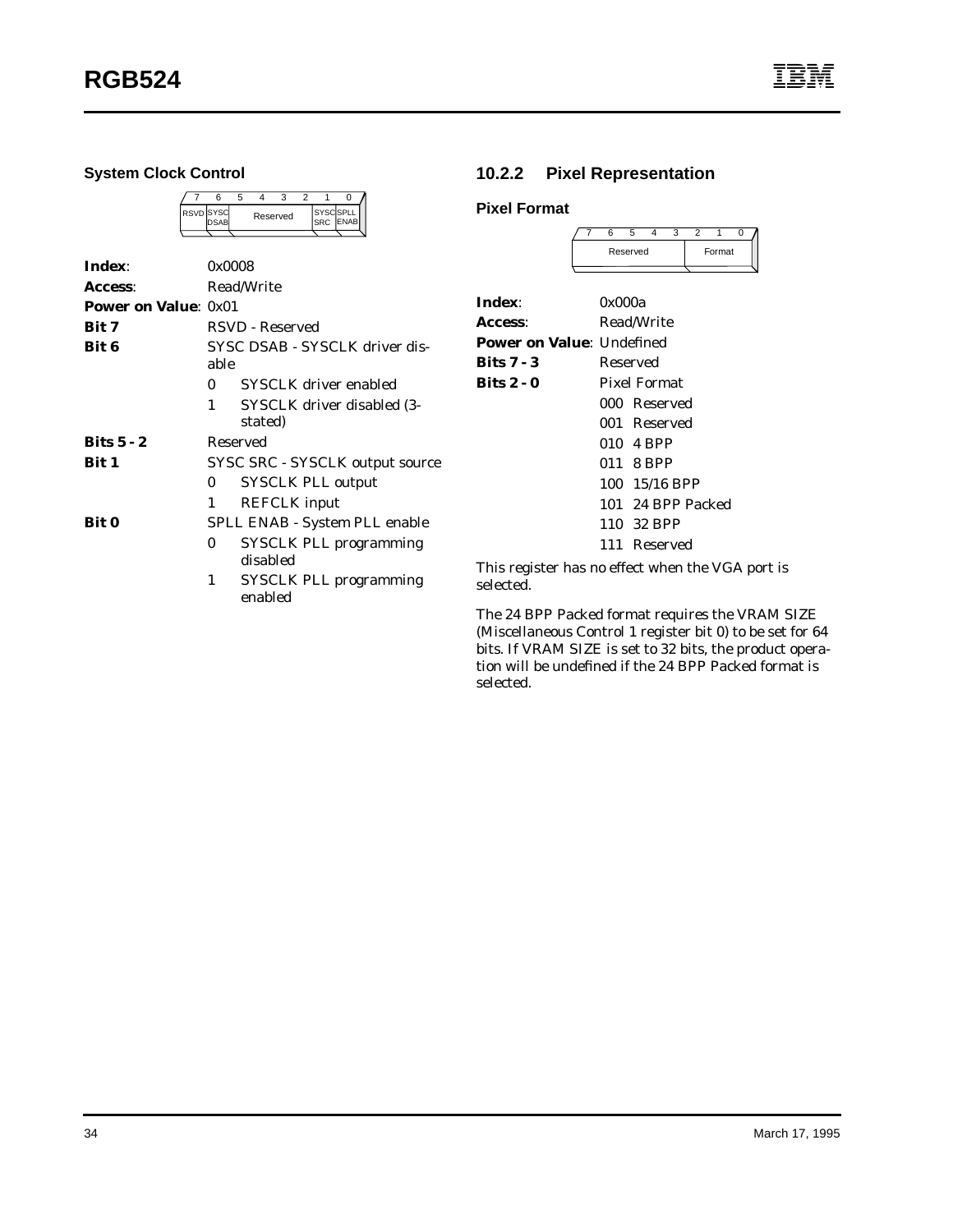#### **8 Bit Pixel Control**

|  |  | Reserved |  | B8 |
|--|--|----------|--|----|
|  |  |          |  |    |

| Index:                           | 0x000b   |                                                                                                     |  |  |  |  |
|----------------------------------|----------|-----------------------------------------------------------------------------------------------------|--|--|--|--|
| Access:                          |          | Read/Write                                                                                          |  |  |  |  |
| <b>Power on Value: Undefined</b> |          |                                                                                                     |  |  |  |  |
| <b>Bits 7 - 1</b>                | Reserved |                                                                                                     |  |  |  |  |
| <b>Bit 0</b>                     | trol     | B8 DCOL - 8 BPP Direct Color Con-                                                                   |  |  |  |  |
|                                  | $\bf{0}$ | Indirect Color (through the pal-<br>ette).                                                          |  |  |  |  |
|                                  | 1        | Direct Color (palette bypass).<br>Since the same 8-bit value will<br>be applied to each of the Red. |  |  |  |  |

Green, and Blue DACs a monochrome image will be displayed.

This register only affects 8 BPP mode.

#### **16 Bit Pixel Control**

|  | ี             |  |  |                                      |  |
|--|---------------|--|--|--------------------------------------|--|
|  | B16 DCOL BY16 |  |  | Reserved   ZIB/ 555/ SPR/<br>565 CNT |  |
|  |               |  |  |                                      |  |

| Index:                            | 0x000c                                                                                                                                                                                                                                                                                                                                                                                                                            |
|-----------------------------------|-----------------------------------------------------------------------------------------------------------------------------------------------------------------------------------------------------------------------------------------------------------------------------------------------------------------------------------------------------------------------------------------------------------------------------------|
| <b>Access:</b>                    | Read/Write                                                                                                                                                                                                                                                                                                                                                                                                                        |
| <b>Power on Value</b> : Undefined |                                                                                                                                                                                                                                                                                                                                                                                                                                   |
| Bits 7 - 6                        | B <sub>16</sub> DCOL - 16 BPP Direct Color<br>Control                                                                                                                                                                                                                                                                                                                                                                             |
|                                   | 00<br><b>Indirect Color (always goes</b><br>through the palette). Either the<br>555 or 565 format can be<br>selected. The SPR/CNT bit<br>determines if the access of the<br>palettes is sparse or contiguous.<br>If CNT (contiguous), then the<br><b>PARTITION</b> bits of the Palette<br>Control register determine<br>which partition of the palettes<br>is used. If SPR (Sparse) the<br>ZIB/LIN bit must be set to 0<br>(ZIB). |

01 Dynamic Bypass. The high order bit of each 16-bit pixel (PIX[15], PIX[31], PIX[47], PIX[63]) is used to select on a pixel-by-pixel basis to either go through the palette (indirect color) or bypass the palette (direct color). When this mode is selected the following conditions apply:

> 1. The 555/565 bit has no effect. Internally, the pixel format is forced to 5 bits per color (555).

2. The SPR/CNT bit has no effect. Internally, sparse addressing (SPR) is forced for palette access.

3. The ZIB/LIN bit has no effect. Internally, the low order bits for each color are forced to '0's (ZIB) for both access of the palette (indirect color) and palette bypass (direct color).

4. The Pixel Mask is applied to the pixel data regardless of whether or not the palette is bypassed.

10 Reserved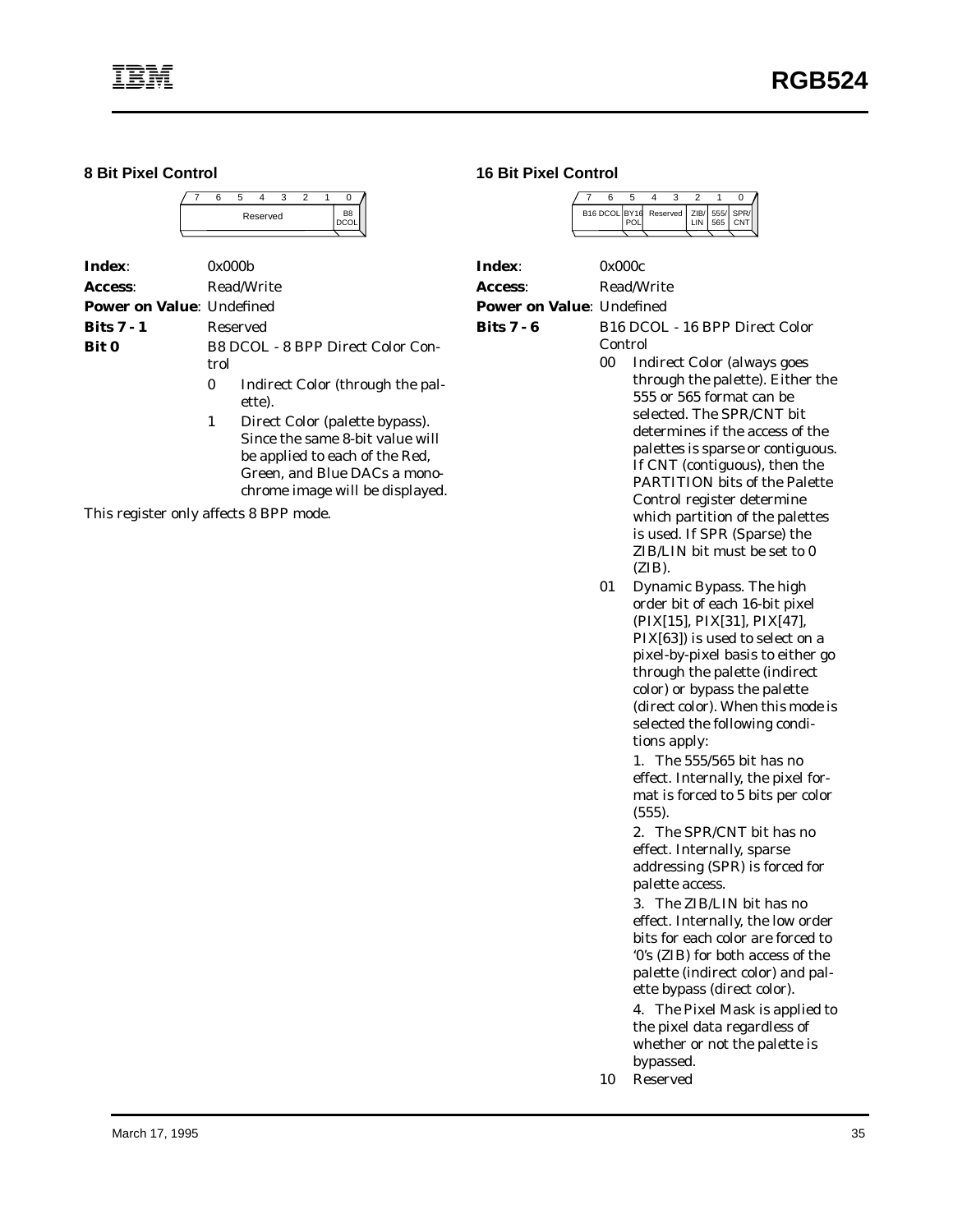| Bit 5                                      | 11<br>0<br>0<br>$\mathbf{1}$<br>1 | Direct Color (always bypasses<br>the palette). Either the 555 or<br>565 format can be selected. The<br>ZIB/LIN bit determines the<br>expansion to 24 bits (low order<br>bit fill). The SPR/CNT bit has<br>no effect.<br>BY16 POL - Bypass control bit polar-<br>ity. Determines the meaning of<br>the dynamic bypass control bit<br>(PIX[15], PIX[31]).<br><b>Control Bit Forces Bypass</b><br><b>Control BitPixel Path</b><br><b>Through Palette</b><br>(Indirect Color)<br><b>Bypass Palette</b><br>(Direct Color)<br><b>Control Bit Forces Lookup</b>                                                                         | <b>24 Bit Packed Pixel Control</b><br>Index:<br>Access:<br>Power on Value: Undefined<br><b>Bits 7 - 1</b><br><b>Bit 0</b> | 0<br>1 | 6<br>0x000d | 5<br>4<br>3<br>$\overline{2}$<br>0<br>$\mathbf{1}$<br>B <sub>24</sub> P<br>Reserved<br><b>DCOL</b><br>Read/Write<br>Reserved<br>B24P DCOL - 24 BPP Packed Direct<br><b>Color Control</b><br>Indirect Color (through the pal-<br>ette).<br>Direct Color (palette bypass).<br>This register only affects 24 BPP Packed mode. |
|--------------------------------------------|-----------------------------------|----------------------------------------------------------------------------------------------------------------------------------------------------------------------------------------------------------------------------------------------------------------------------------------------------------------------------------------------------------------------------------------------------------------------------------------------------------------------------------------------------------------------------------------------------------------------------------------------------------------------------------|---------------------------------------------------------------------------------------------------------------------------|--------|-------------|----------------------------------------------------------------------------------------------------------------------------------------------------------------------------------------------------------------------------------------------------------------------------------------------------------------------------|
|                                            |                                   | <b>Control BitPixel Path</b>                                                                                                                                                                                                                                                                                                                                                                                                                                                                                                                                                                                                     |                                                                                                                           |        |             |                                                                                                                                                                                                                                                                                                                            |
|                                            | $\pmb{0}$<br>$\mathbf{1}$<br>01.  | <b>Bypass Palette</b><br>(Direct Color)<br><b>Through Palette</b><br>(Indirect Color)<br>The BY16 POL bit has no effect<br>unless the B16 DCOL bits are set to                                                                                                                                                                                                                                                                                                                                                                                                                                                                   |                                                                                                                           |        |             |                                                                                                                                                                                                                                                                                                                            |
| <b>Bits 4 - 3</b>                          | Reserved                          |                                                                                                                                                                                                                                                                                                                                                                                                                                                                                                                                                                                                                                  |                                                                                                                           |        |             |                                                                                                                                                                                                                                                                                                                            |
| Bit 2                                      | 0<br>$\mathbf{1}$                 | ZIB/LIN - Bit fill selection. For direct<br>color this bit specifies how the low<br>order bits of each color, R,G,B are<br>filled when 555 or 565 formats are<br>expanded to 24 bits.<br>ZIB - Zero Intensity Black. Low<br>order bits are set to 0.<br>LIN - Linear. The low order bits<br>are set to the values of the high<br>order bits.<br>For indirect color if CNT (contiguous)<br>addressing is selected, then ZIB/LIN<br>has no effect. If SPR (sparse)<br>addressing is selected then ZIB/LIN<br>must be set to 0 (ZIB). The palette<br>addressing is undefined if LIN bit fill<br>is selected with sparse addressing. |                                                                                                                           |        |             |                                                                                                                                                                                                                                                                                                                            |
| Bit 1                                      |                                   | 555/565 - Selects 5 bits per color<br>$(555)$ or 5 red, 6 green, 5 blue $(565)$ .                                                                                                                                                                                                                                                                                                                                                                                                                                                                                                                                                |                                                                                                                           |        |             |                                                                                                                                                                                                                                                                                                                            |
|                                            | 555<br>0<br>565<br>1              |                                                                                                                                                                                                                                                                                                                                                                                                                                                                                                                                                                                                                                  |                                                                                                                           |        |             |                                                                                                                                                                                                                                                                                                                            |
| <b>Bit 0</b>                               |                                   | SPR/CNT - Sparse/Continuous. In                                                                                                                                                                                                                                                                                                                                                                                                                                                                                                                                                                                                  |                                                                                                                           |        |             |                                                                                                                                                                                                                                                                                                                            |
|                                            | 0<br><b>Sparse</b><br>1           | indirect mode, selects whether index<br>into palette is sparse or contiguous.<br>Contiguous                                                                                                                                                                                                                                                                                                                                                                                                                                                                                                                                      |                                                                                                                           |        |             |                                                                                                                                                                                                                                                                                                                            |
| This register only affects 15/16 BPP mode. |                                   |                                                                                                                                                                                                                                                                                                                                                                                                                                                                                                                                                                                                                                  |                                                                                                                           |        |             |                                                                                                                                                                                                                                                                                                                            |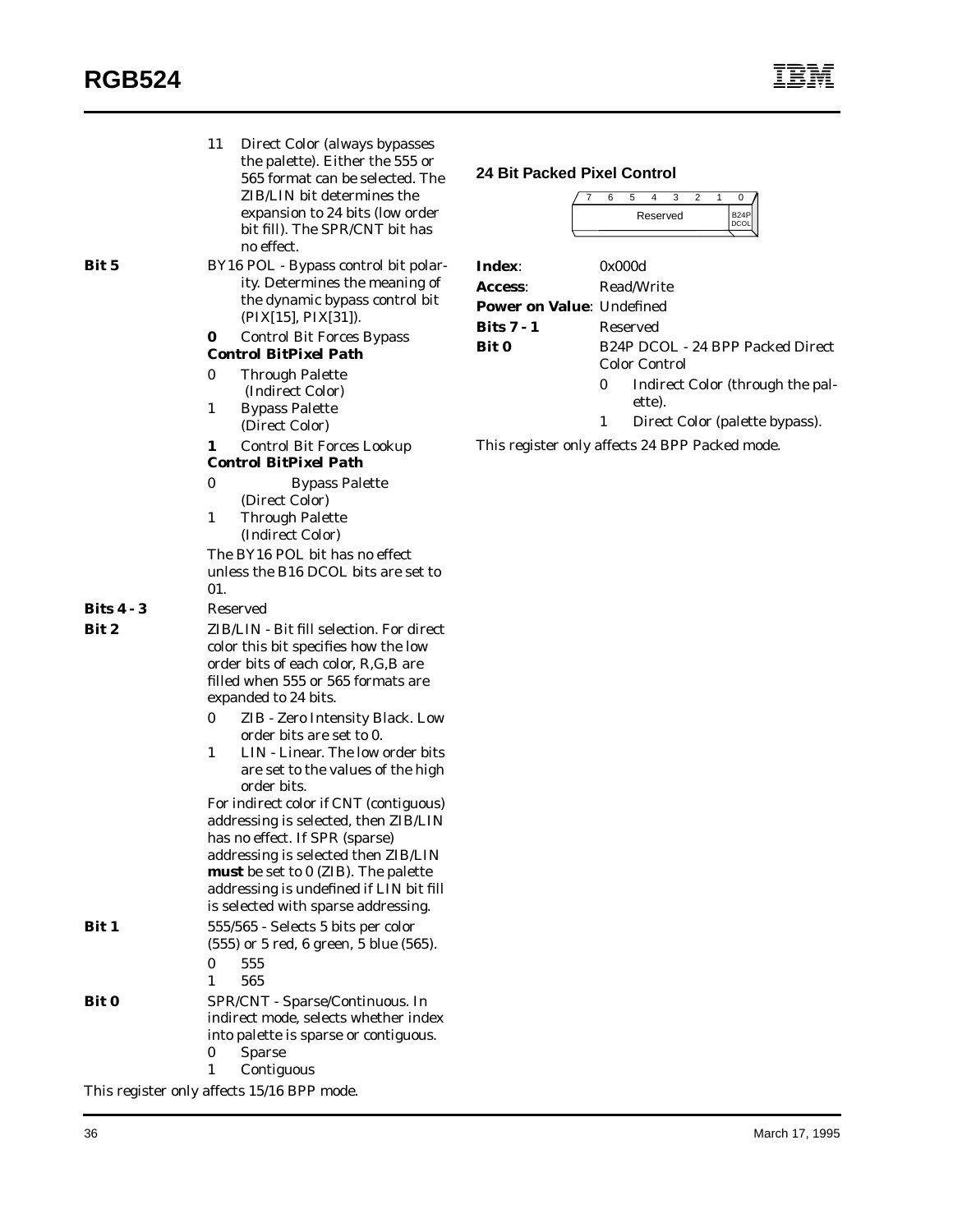**32 Bit Pixel Control**

|  | Reserved |  | POL | BY32 B32 DCOL |
|--|----------|--|-----|---------------|
|  |          |  |     |               |

| Index:                            | 0x000e    |                                                                                                                    |
|-----------------------------------|-----------|--------------------------------------------------------------------------------------------------------------------|
| <b>Access:</b>                    |           | Read/Write                                                                                                         |
| <b>Power on Value</b> : Undefined |           |                                                                                                                    |
| Bit 7 - 3                         | Reserved  |                                                                                                                    |
| Bit 2                             | PIX[56]). | BY32 POL - Bypass control bit polar-<br>ity. Determines the meaning of the<br>dynamic bypass control bit (PIX[24], |
|                                   | 0         | <b>Control Bit Forces Bypass</b><br><b>Control BitPixel Path</b>                                                   |
|                                   | 0         | <b>Through Palette</b><br>(Indirect Color)                                                                         |
|                                   | 1         | <b>Bypass Palette</b><br>(Direct Color)                                                                            |
|                                   | 1         | <b>Control Bit Forces Lookup</b>                                                                                   |
|                                   |           | <b>Control BitPixel Path</b>                                                                                       |
|                                   | 0         | <b>Bypass Palette</b><br>(Direct Color)                                                                            |
|                                   | 1         | <b>Through Palette</b><br>(Indirect Color)                                                                         |

The BY32 POL bit has no effect unless the B32 DCOL bits are set to 01

**Bits 1 - 0** B32 DCOL - 32 BPP Direct Color Control

- 00 Indirect Color (always goes through the palette). 24 bits (8 bits each for Red, Green, Blue) are used to index into the palettes. The 8 high order bits (PIX[31:24], PIX[63:56]) are not used.
- 01 Dynamic Bypass. A control bit in the high order byte (PIX[24], PIX[56]) is used to select on a pixel-by-pixel basis to either go through the palette (indirect color) or bypass the palette (direct color). The remaining bits in the high order byte (PIX[31:25], PIX[63:57]) are not used. In this mode, the Pixel Mask is applied to the pixel data regardless of whether or not the palette is bypassed.
- 10 Reserved
- 11 Direct Color (always bypasses the palette). 24 bits (8 bits each for Red, Green, Blue) are presented to the DACs. The 8 high order bits (PIX[31:24], PIX[63:56]) are not used.

This register only affects 32 BPP mode.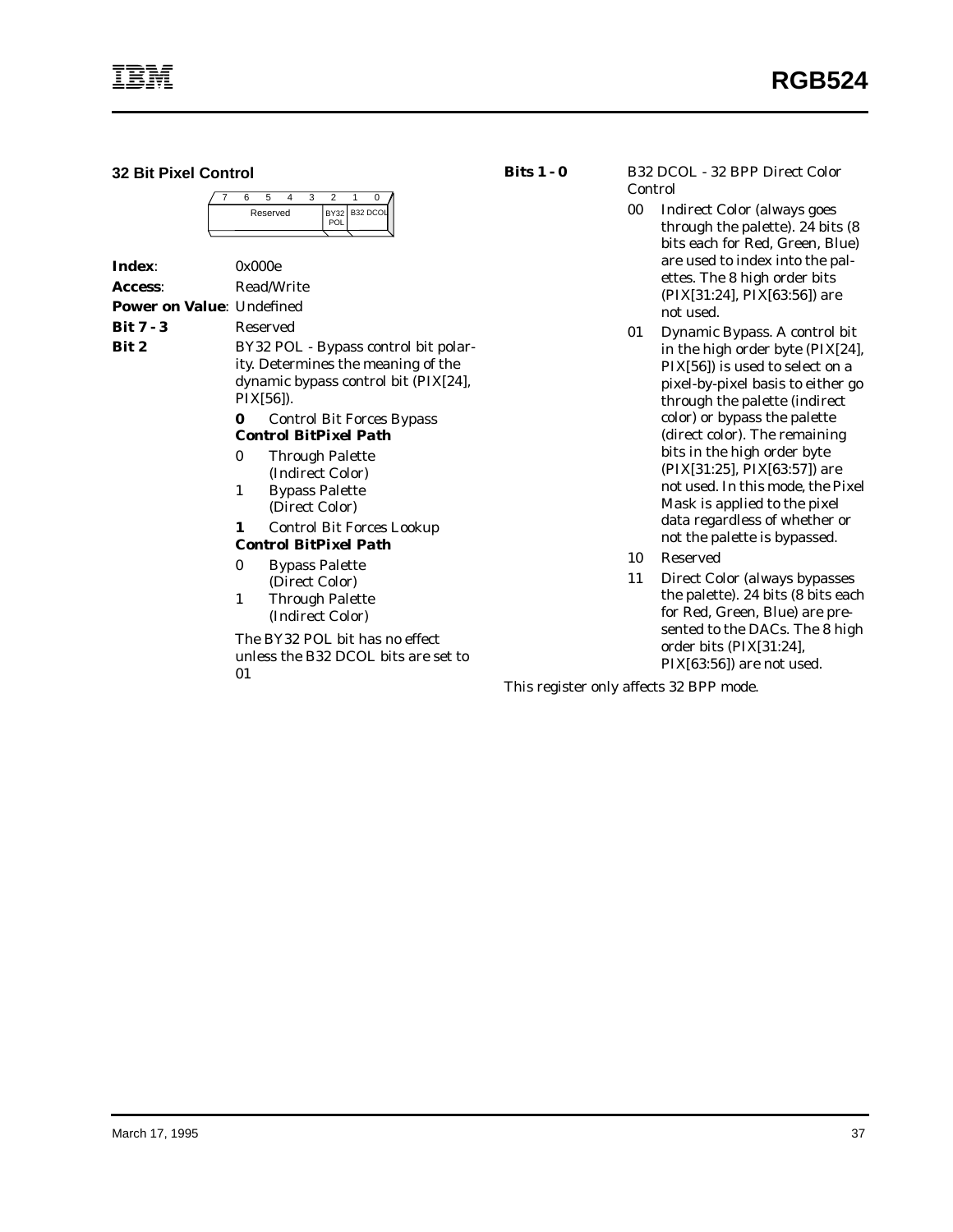## **10.2.3 Pixel Clock Frequency Selection**

#### **Pixel PLL Control 1**

|  | Reserved |  | EXT/INT |  |
|--|----------|--|---------|--|
|  |          |  |         |  |

|                              | Read/Write                                                                                                                                                                                                                                                  |
|------------------------------|-------------------------------------------------------------------------------------------------------------------------------------------------------------------------------------------------------------------------------------------------------------|
| <b>Power on Value</b> : 0x00 |                                                                                                                                                                                                                                                             |
|                              | Reserved                                                                                                                                                                                                                                                    |
|                              | <b>EXT/INT</b>                                                                                                                                                                                                                                              |
|                              | Determines the source and selection<br>for the Pixel PLL programming reg-                                                                                                                                                                                   |
|                              | 000 External FS[1:0] inputs                                                                                                                                                                                                                                 |
|                              | One of the F0 - F3 registers is<br>selected with external signals<br>FS[1:0]. The selected register<br>provides the Pixel PLL VCO<br>divider value. The Fixed Pixel<br>PLL Reference Divider register<br>is used to pre-scale the PLL ref-<br>erence clock. |
|                              | 001 External FS[1:0] inputs (4 value<br>M/N programming)                                                                                                                                                                                                    |
|                              | Four pairs of registers M0/N0,<br>M1/N1, M2/N2, M3/N3 are<br>selected with external signals<br>FS[1:0] to provide the VCO<br>divider/reference divider inputs<br>to the Pixel PLL.                                                                          |
|                              | 0x0010<br>isters.                                                                                                                                                                                                                                           |

The Fixed PLL Reference Divider register is not used. 010 Pixel PLL Control 2 register bits [3:0] (16 value direct programming)

> One of the F0 - F15 registers is selected with Pixel PLL Control 2 register bits [3:0]. The selected register provides the Pixel PLL VCO divider value. The Fixed Pixel PLL Reference Divider register is used to prescale the Pixel PLL reference clock.

- 011 Pixel PLL Control 2 register bits [2:0] (8 value M/N direct programming) Eight pairs of registers M0/N0, M1/N1, M2/N2, M3/N3, M4/N4, M5/N5, M6/N6, M7/N7 are selected with Pixel PLL Control 2 register bits [2:0] to provide the VCO divider/reference divider inputs to the Pixel PLL. The Fixed Pixel PLL Reference Divider register is not used. Pixel PLL Control 2 register bit 3 has no effect.
- 100 Reserved
- 101 Reserved
- 110 Reserved
- 111 Reserved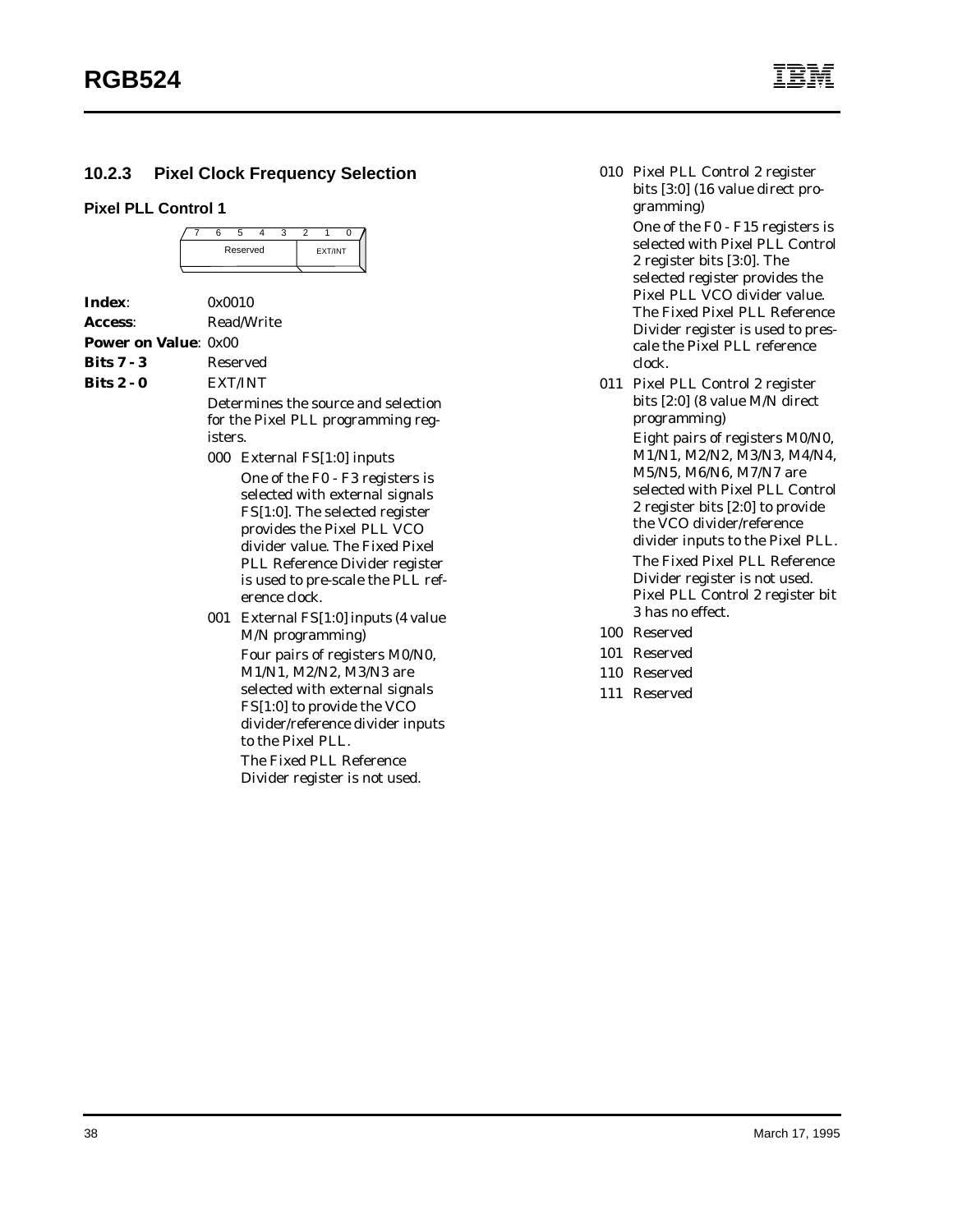#### **Pixel PLL Control 2**

|  | Reserved |  |  | INT FS |  |
|--|----------|--|--|--------|--|
|  |          |  |  |        |  |

**Index**: 0x0011 Access: Read/Write

**Power on Value**: 0x00

**Bits 7 - 3** Reserved

**Bits 3 - 0** INT FS - Internal Frequency Selection. Identifies which Pixel PLL programming registers to use when Pixel PLL Control 1 register bits EXT/INT specify internal frequency selection  $\overline{\text{EXT}/\text{INT}} = 010$  or 011).

|         | $EXT/INT = 000$             | $EXT/INT = 001$ |                      |  |  |  |
|---------|-----------------------------|-----------------|----------------------|--|--|--|
| FS[1:0] | <b>Selected</b><br>Register | FS[1:0]         | Selected<br>Register |  |  |  |
| 00      | F0                          | 00              | <b>M0, N0</b>        |  |  |  |
| 01      | F1                          | 01              | M1, N1               |  |  |  |
| 10      | F2                          | 10              | M2, N2               |  |  |  |
|         | F3                          | 11              | M3, N3               |  |  |  |

**Note**: FS[1:0] are the chip inputs FS[1:0]. Pixel PLL Control 2 register is not used when Pixel PLL Control 1 register bits EXT/INT = 000 or 001.

|                       | $\mathbf{EXT}/\mathbf{INT} = 010$ | $EXT/INT = 011$                                           |                                 |  |  |  |
|-----------------------|-----------------------------------|-----------------------------------------------------------|---------------------------------|--|--|--|
| <b>INT</b><br>FS[3:0] | Selected<br>Register              | <b>INT</b><br>FS[2:0]                                     | Selected<br>Register            |  |  |  |
| 0000                  | F <sub>0</sub>                    | 000                                                       | M0, N0                          |  |  |  |
| 0001                  | F1                                | 001                                                       | M1, N1                          |  |  |  |
| 0010                  | F2                                | 010                                                       | M2, N2                          |  |  |  |
| 0011                  | F <sub>3</sub>                    | 011                                                       | M3, N3                          |  |  |  |
| 0100                  | F4                                | 100                                                       | M4, N4                          |  |  |  |
| 0101                  | F5                                | 101                                                       | M5, N5                          |  |  |  |
| 0110                  | F <sub>6</sub>                    | 110                                                       | M6, N6                          |  |  |  |
| 0111                  | F7                                | 111                                                       | M7, N7                          |  |  |  |
| 1000                  | F8                                |                                                           |                                 |  |  |  |
| 1001                  | F9                                | <b>Note:</b> When Pixel PLL<br>Control 1 EXT/INT bits $=$ |                                 |  |  |  |
| 1010                  | F10                               | 010 or 011, Pixel PLL                                     |                                 |  |  |  |
| 1011                  | F <sub>11</sub>                   |                                                           | Control 2 bits INT FS[3:0]      |  |  |  |
| 1100                  | F12                               | select the frequency                                      |                                 |  |  |  |
| 1101                  | F <sub>13</sub>                   |                                                           | $register(s)$ . For $EXT/INT =$ |  |  |  |
| 1110                  | F14                               | 011, INT FS[3] bit is not<br>used and has no effect.      |                                 |  |  |  |
| 1111                  | F15                               |                                                           |                                 |  |  |  |

#### **Fixed Pixel PLL Reference Divider**

|                                   |          | հ          | 5 | 3 |                      |  |  |                                  |  |
|-----------------------------------|----------|------------|---|---|----------------------|--|--|----------------------------------|--|
|                                   | Reserved |            |   |   | <b>REF DIV COUNT</b> |  |  |                                  |  |
|                                   |          |            |   |   |                      |  |  |                                  |  |
| Index:                            |          | 0x0014     |   |   |                      |  |  |                                  |  |
| <b>Access:</b>                    |          | Read/Write |   |   |                      |  |  |                                  |  |
| <b>Power on Value</b> : Undefined |          |            |   |   |                      |  |  |                                  |  |
| <b>Bits 7 - 5</b>                 |          | Reserved   |   |   |                      |  |  |                                  |  |
| Bits 4 - 0                        |          |            |   |   |                      |  |  | REF DIV COUNT - Reference Divide |  |
|                                   |          | Count      |   |   |                      |  |  |                                  |  |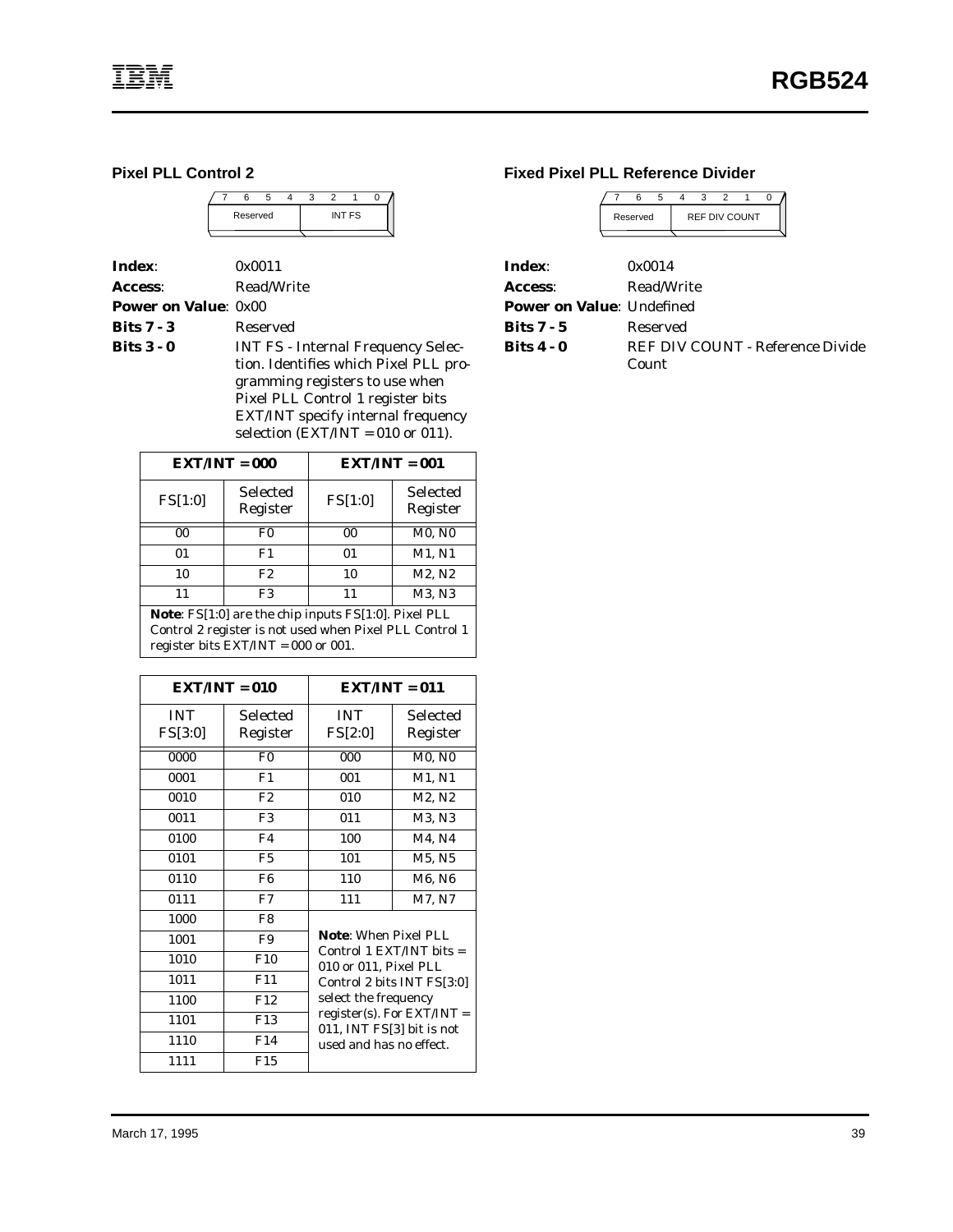#### **F0-F15: Pixel Frequency 0 to Frequency 15**

|  | а |  |                      |  |
|--|---|--|----------------------|--|
|  |   |  | <b>VCO DIV COUNT</b> |  |
|  |   |  |                      |  |

| Index:                       | $0x0020 - 0x002f$          |
|------------------------------|----------------------------|
| <b>Access:</b>               | Read/Write                 |
| <b>Power on Value</b> : 0x00 |                            |
| <b>Bits 7 - 6</b>            | DF - Desired Frequency     |
| <b>Bits 5 - 0</b>            | VCO DIV COUNT - VCO Divide |
|                              | Count                      |

The above register diagram shows the format for the 16 pixel frequency registers F0 - F15. This format is selected when the EXT/INT bits (Pixel PLL Control 1 register, bits  $2:0$ ) = 000 or 010. The selected F0-F15 register provides the Pixel PLL with the DF value and the VCO divide count. All 16 frequency registers work with the same reference divide count, provided by the Fixed Pixel PLL Reference Divider register.

These 16 registers have a different format (M, N) (shown on the following page), when EXT/INT = 001 or 011.

**M0-M7, N0-N7**



|                             | 0x0028, 0x002A, 0x002C, 0x002E |
|-----------------------------|--------------------------------|
| Access:                     | Read/Write                     |
| <b>Power on Value: 0x00</b> |                                |
| Bits $7 - 6$                | DF - Desired Frequency         |
| Bits $5 - 0$                | VCO DIV COUNT - VCO Divide     |
|                             | Count                          |
|                             |                                |
|                             |                                |

|  | Reserved | <b>REF DIV COUNT</b> |  |  |  |  |  |
|--|----------|----------------------|--|--|--|--|--|
|  |          |                      |  |  |  |  |  |

| Index:                       | 0x0021, 0x0023, 0x0025, 0x0027,           |
|------------------------------|-------------------------------------------|
|                              | 0x0029. 0x002B. 0x002D. 0x002F            |
| <b>Access:</b>               | Read/Write                                |
| <b>Power on Value</b> : 0x00 |                                           |
| Bits 7 - 5                   | Reserved                                  |
| Bits 4 - 0                   | REF DIV COUNT - Reference Divide<br>Count |
|                              |                                           |

The above diagrams show the formats for the 8 'M' and 8 "N" pixel frequency registers. These formats are selected when the EXT/INT bits (Pixel PLL Control 1 Register, bits  $2:0$ ) = 001 or 011.

The 8 registers are grouped into four pairs, M0/N0, M1/N1, M2/N2, M3/N3. For a given pair, the "M" register provides the Pixel PLL with the DF value and the VCO divide count, and the "N" register provides the Pixel PLL with the reference divide count.

As described above these 16 registers have a different format  $(F)$  when  $EXT/INT = 000$  or 010.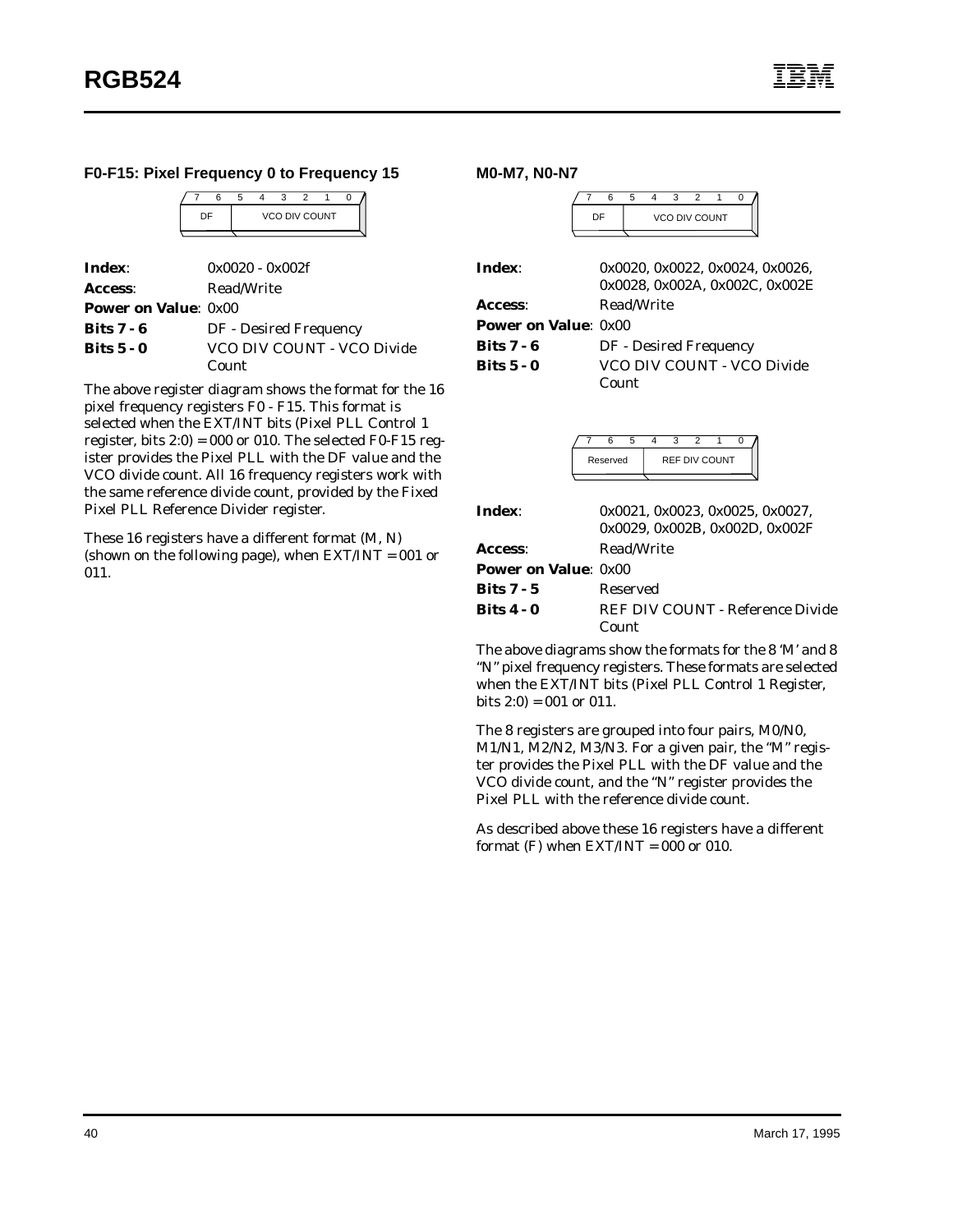**Index:** 

## **10.2.4 System Clock Frequency Selection**

### **System PLL Reference Divider**

| <b>REF DIV COUNT</b><br>Reserved | 0x0015 |  | 6 | 5 | 3 | 2 |  |  |
|----------------------------------|--------|--|---|---|---|---|--|--|
|                                  |        |  |   |   |   |   |  |  |
|                                  |        |  |   |   |   |   |  |  |

| Access:                     | Read/Write                       |
|-----------------------------|----------------------------------|
| <b>Power on Value: 0x08</b> |                                  |
| Bits $7 - 5$                | Reserved                         |
| Bits $4 - 0$                | REF DIV COUNT - Reference Divide |
|                             | Count                            |

#### **System PLL VCO Divider**

|                              | 6<br>5                     |  |  |  |  |  |  |
|------------------------------|----------------------------|--|--|--|--|--|--|
|                              | <b>VCO DIV COUNT</b><br>DF |  |  |  |  |  |  |
|                              |                            |  |  |  |  |  |  |
| Index:                       | 0x0016                     |  |  |  |  |  |  |
| <b>Access:</b>               | Read/Write                 |  |  |  |  |  |  |
| <b>Power on Value</b> : 0x41 |                            |  |  |  |  |  |  |
| Bits 7 - 6                   | DF - Desired Frequency     |  |  |  |  |  |  |
| Bits 5 - 0                   | VCO DIV COUNT - VCO Divide |  |  |  |  |  |  |
|                              | Count                      |  |  |  |  |  |  |

The System PLL Reference Divider and VCO Divider registers provide the programming values for the system clock (SYSCLK) PLL. The power on values will cause the PLL to produce a SYSCLK frequency of 33 MHz if the incoming reference clock (REFCLK) is 16 MHz.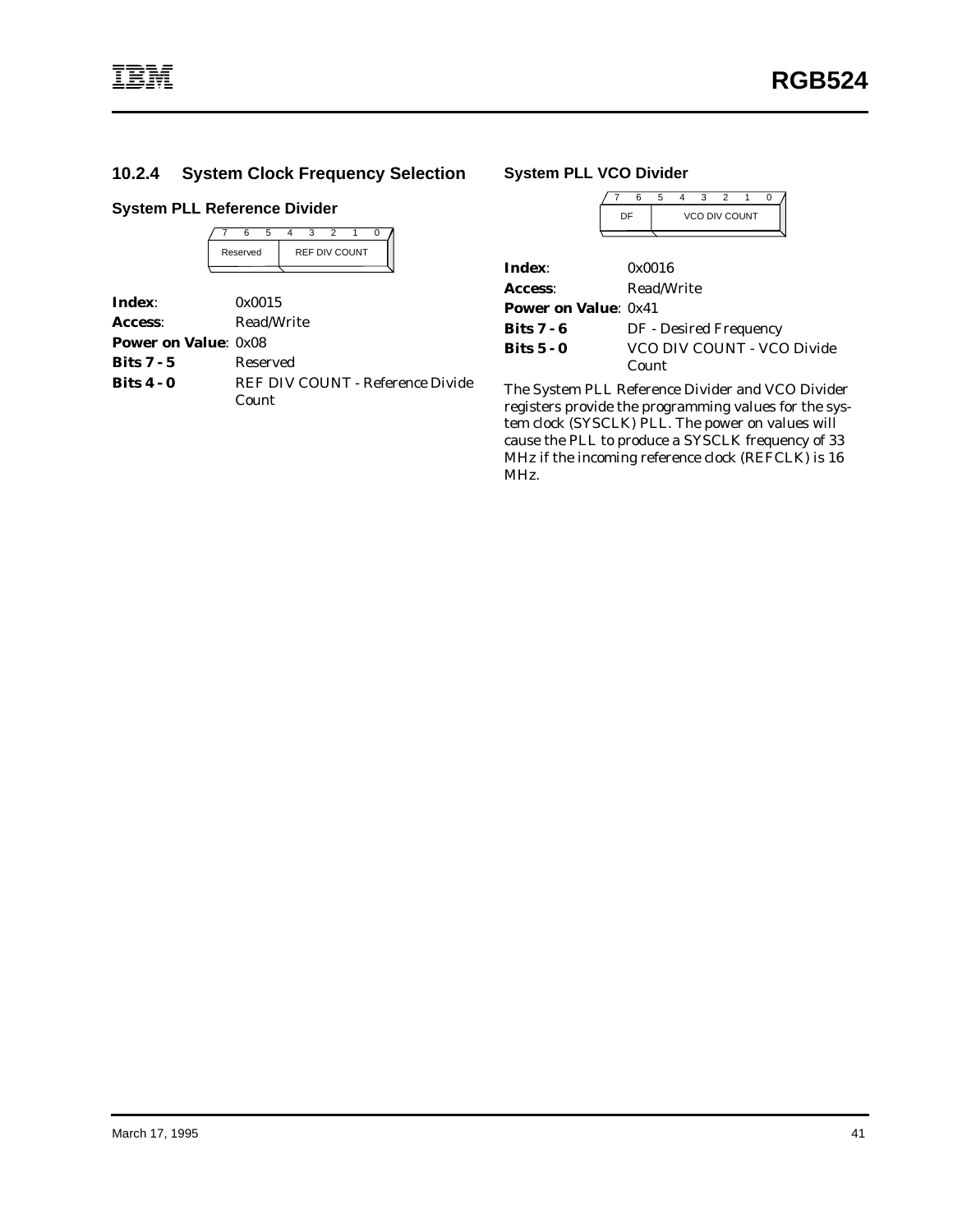## **10.2.5 Cursor**

#### **Cursor Control**

|  | <b>SMI C PART</b> | ORDR READ CNTL SIZE | <b>PIX LOC UPDT CURS</b> | Cursor |      |  |
|--|-------------------|---------------------|--------------------------|--------|------|--|
|  |                   |                     |                          |        | Mode |  |

| Index:                       | 0x0030                                                                                     |                                                                                  |       |  |  |  |  |  |
|------------------------------|--------------------------------------------------------------------------------------------|----------------------------------------------------------------------------------|-------|--|--|--|--|--|
| <b>Access:</b>               |                                                                                            | Read/Write                                                                       |       |  |  |  |  |  |
| <b>Power on Value</b> : 0x00 |                                                                                            |                                                                                  |       |  |  |  |  |  |
| Bits 7 - 6                   |                                                                                            | <b>SMLC PART - Small Cursor Parti-</b>                                           |       |  |  |  |  |  |
|                              | tion. Selects 1 of 4 partitions within                                                     |                                                                                  |       |  |  |  |  |  |
|                              | the cursor array to use for the $32x32$                                                    |                                                                                  |       |  |  |  |  |  |
|                              | cursor:                                                                                    |                                                                                  |       |  |  |  |  |  |
|                              | 00.                                                                                        | $0x0100 - 0x01$ ff                                                               |       |  |  |  |  |  |
|                              |                                                                                            | $01 \quad 0x0200 - 0x02$ ff                                                      | Bit 2 |  |  |  |  |  |
|                              |                                                                                            | $10 \quad 0x0300 - 0x03f$                                                        |       |  |  |  |  |  |
|                              | 11                                                                                         | $0x0400 - 0x04ff$                                                                |       |  |  |  |  |  |
|                              | <b>Bits 1 - 0</b><br>These bits have no effect when the<br>cursor size is $64 \times 64$ . |                                                                                  |       |  |  |  |  |  |
| Bit 5                        |                                                                                            | PIX ORDR - Pixel Order. Specifies<br>ordering of pixel bits in the bytes of      |       |  |  |  |  |  |
|                              |                                                                                            | the cursor array.                                                                |       |  |  |  |  |  |
|                              | 0                                                                                          | Right-to-left                                                                    |       |  |  |  |  |  |
|                              |                                                                                            | 3<br>$\overline{2}$<br>6<br>5<br>4<br>1<br>0<br>$n+3$<br>$n+2$<br>$n+0$<br>$n+1$ |       |  |  |  |  |  |
|                              | 1                                                                                          | Left-to-right                                                                    |       |  |  |  |  |  |

**Bit 4** LOC READ - Location Read-back Value. Specifies the value obtained by microprocessor reads of the Cursor X Low, Cursor X High, Cursor Y Low, and Cursor Y High registers.

7 6 5 4 3 2 1 0  $n+0$  |  $n+1$  |  $n+2$  |  $n+3$ 

- 0 Written Value the value last written.
- 1 Actual Location the location presently used for display. This will be different than the written value if a location register has been written but the location has not yet been updated. Following a cursor location update the "Written Value" and the "Actual Location" will be the same.

**Bit 3** UPDT CNTL - Cursor Location Update Control. Controls when Cursor Location registers are sampled to change the cursor position.

- 0 Delayed A write to the Cursor Y High register arms the circuitry for the update. The position is then updated (the cursor moves to the new location) when a vertical blanking period is detected.
- 1 Immediate Move the cursor immediately following a write to any of the Cursor X Low, Cursor X High, Cursor Y Low, or Cursor Y High registers.

**Cursor Size** 

- 0 32x32
- 1 64x64

**8 Bits 1** Cursor Mode

- 00 OFF
- 01 Mode 0 (3 colors)
- 10 Mode 1 (2 colors and highlighting)
- 11 Mode 2 (2 colors)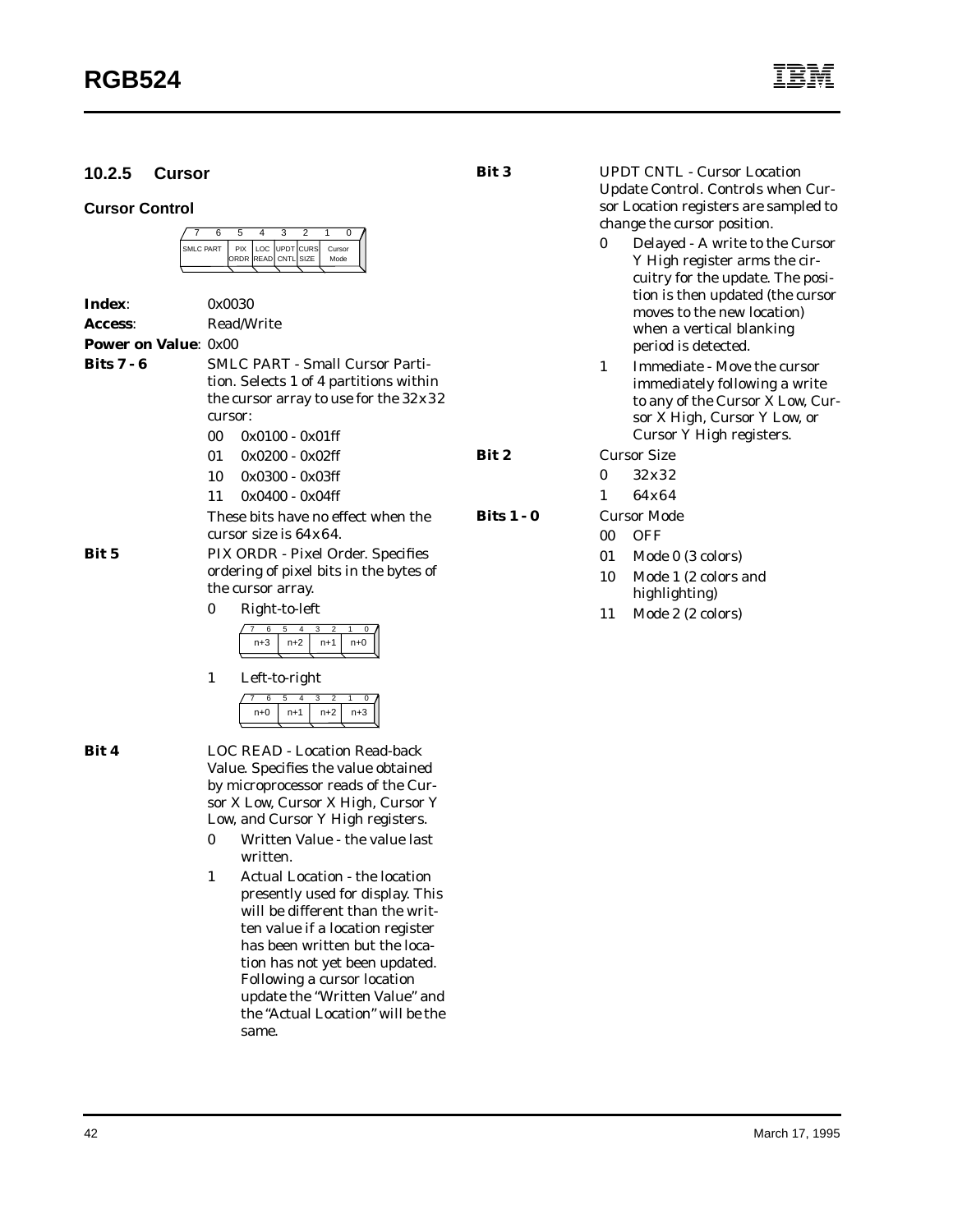#### **Cursor X Low**

| Cursor X Low |  |  |  |  |  |  |  |  |  |
|--------------|--|--|--|--|--|--|--|--|--|
|              |  |  |  |  |  |  |  |  |  |

| Index:                           | 0x0031     |
|----------------------------------|------------|
| Access:                          | Read/Write |
| <b>Power on Value: Undefined</b> |            |

**Bits 7 - 0** Cursor X Low. The low order bits of the cursor X (horizontal) position.

A write to this register will update the cursor position:

- 1. When both the Cursor Y High register is written and vertical blanking is detected, OR
- 2. Immediately

under control of the UPDT CNTL bit of the Cursor Control register.

The value read back:

- 1. Written Value, or
- 2. Actual Location

is controlled by the LOC READ bit of the Cursor Control register:

#### **Cursor X High**

|                                  | 6          | 5               | 4 | 3 | 2 |               |  |
|----------------------------------|------------|-----------------|---|---|---|---------------|--|
|                                  |            | SIGN SIGN EXTND |   |   |   | Cursor X High |  |
|                                  |            |                 |   |   |   |               |  |
| Index:                           |            | 0x0032          |   |   |   |               |  |
| Access:                          | Read/Write |                 |   |   |   |               |  |
| <b>Power on Value: Undefined</b> |            |                 |   |   |   |               |  |

| Bit 7      | Sign                                   |
|------------|----------------------------------------|
| Bits 6 - 4 | SIGN EXTND - Sign Extended.            |
|            | These bits are always the same as bit  |
|            | 7. On a write these bits are discarded |
|            | and replaced with the value written    |
|            | to bit 7. On a read they will return   |
|            | the same value as bit 7.               |
| Bits 3 - 0 | Cursor X High. The high order bits of  |

Cursor X High and Cursor X Low form a combined register that holds a signed cursor X position in two's complement form. The X position range is -4096 to +4095.

the cursor X (horizontal) position.

A write to this register will update the cursor position:

- 1. When both the Cursor Y High register is written and vertical blanking is detected, OR
- 2. Immediately

under control of the UPDT CNTL bit of the Cursor Control register

The value read back:

- 1. Written Value, or
- 2. Actual Location

is controlled by the LOC READ bit of the Cursor Control register.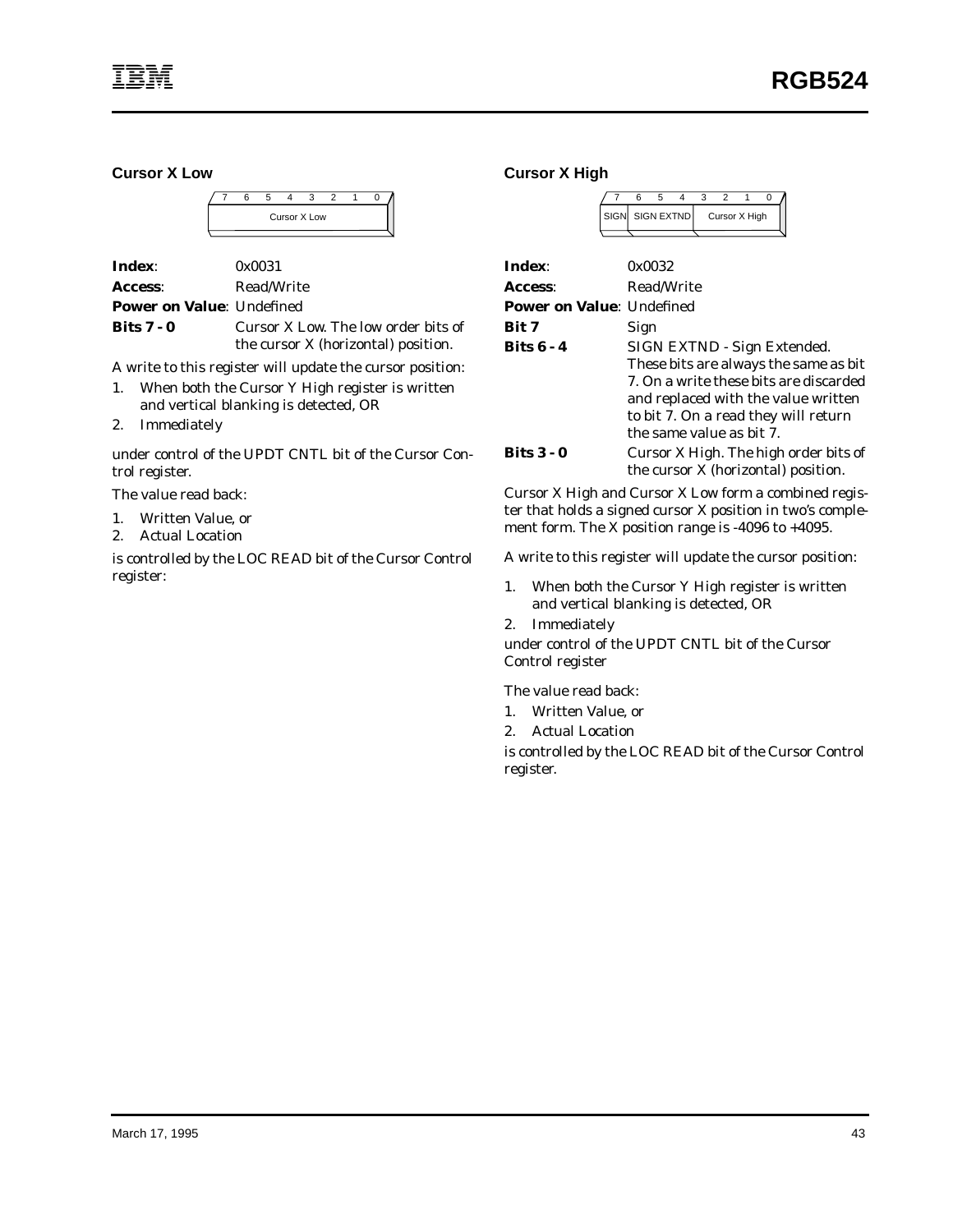**Cursor Y Low**



**Index**: 0x0033 Access: Read/Write **Power on Value**: Undefined

**Bits 7 - 0** Cursor Y Low. The low order bits of the cursor Y (vertical) position.

A write to this register will update the cursor position:

- 1. When both the Cursor Y High register is written and vertical blanking is detected, or
- 2. Immediately

under control of the UPDT CNTL bit of the Cursor Control register.

The value read back:

- 1. Written Value, or
- 2. Actual Location

is controlled by the LOC READ bit of the Cursor Control register.

**Cursor Y High**

| SIGN SIGN EXTND |  | Cursor Y High |  |
|-----------------|--|---------------|--|

| Index:                           | 0x0034                                                                                                                                                                                                                    |
|----------------------------------|---------------------------------------------------------------------------------------------------------------------------------------------------------------------------------------------------------------------------|
| Access:                          | Read/Write                                                                                                                                                                                                                |
| <b>Power on Value: Undefined</b> |                                                                                                                                                                                                                           |
| Bit 7                            | Sign                                                                                                                                                                                                                      |
| <b>Bits 6 - 4</b>                | SIGN EXTND - Sign Extended.<br>These bits are always the same as bit<br>7. On a write these bits are discarded<br>and replaced with the value written<br>to bit 7. On a read they will return<br>the same value as bit 7. |
| Bits $3 - 0$                     | Cursor Y High. The high order bits of<br>the cursor Y (vertical) position.                                                                                                                                                |

Cursor Y High and Cursor Y Low form a combined register that holds a signed cursor Y position in two's complement form. The Y position range is -4096 to +4095.

A write to this register will update the cursor position:

- 1. When vertical blanking is detected, or
- 2. Immediately

under control of the UPDT CNTL bit of the Cursor Control register.

The value read back:

- 1. Written Value, or
- 2. Actual Location

is controlled by the LOC READ bit of the Cursor Control register.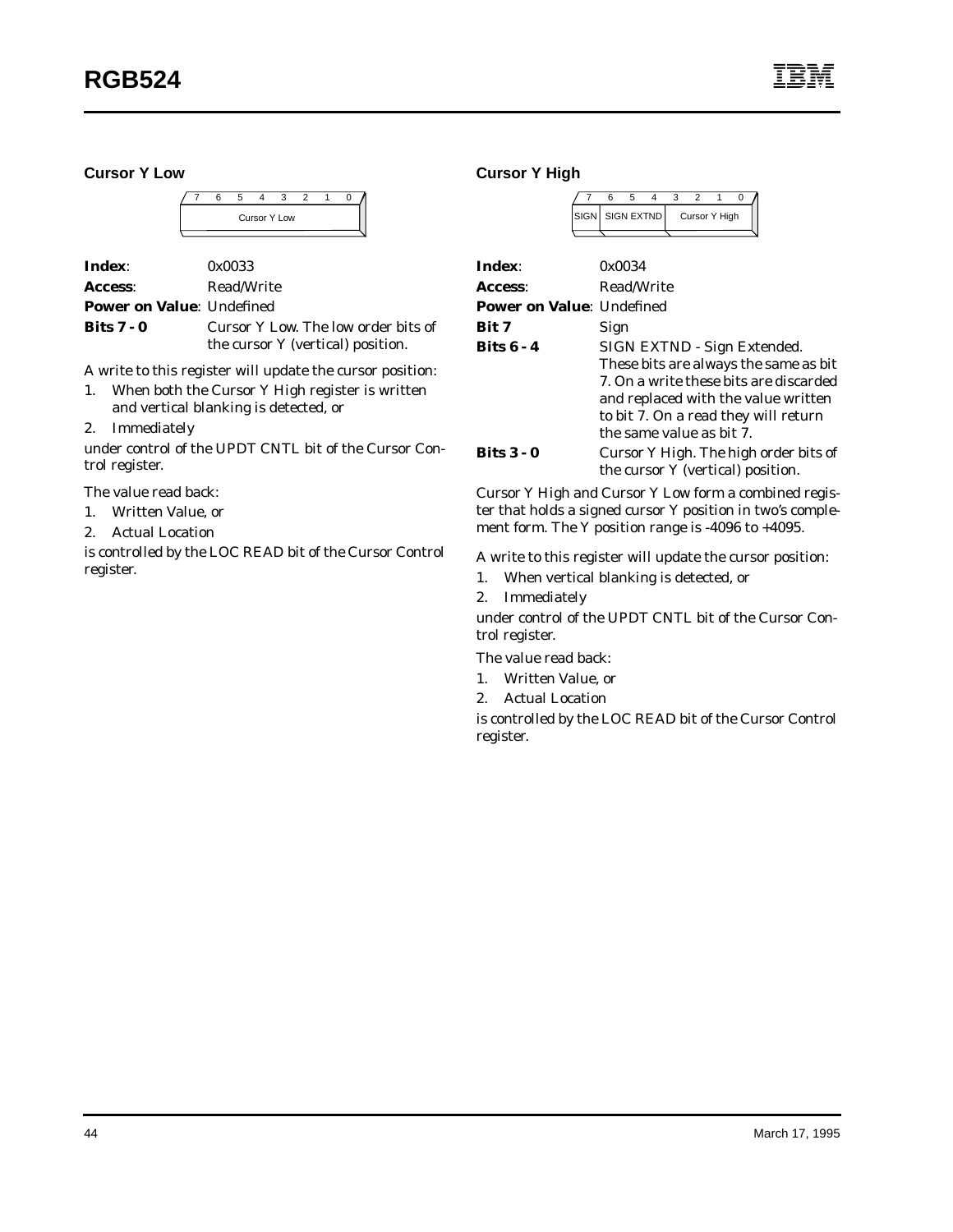#### **Cursor Hot Spot X**



| Index:                           | 0x0035                                                                                  |
|----------------------------------|-----------------------------------------------------------------------------------------|
| Access:                          | Read/Write                                                                              |
| <b>Power on Value: Undefined</b> |                                                                                         |
| $.32x.32$ Cursor                 |                                                                                         |
| Bits $7 - 5$                     | Reserved                                                                                |
| <b>Bits 4 - 0</b>                | <b>HOT SPOT X. Specifies which pixel</b><br>in a cursor row is the X position<br>pixel. |
| $64x64$ Cursor                   |                                                                                         |
| <b>Bits 7 - 6</b>                | Reserved                                                                                |
| Bits $5 - 0$                     | <b>HOT SPOT X. Specifies which pixel</b><br>in a cursor row is the X position<br>pixel. |

#### **Cursor Hot Spot Y**



| Index:                                             | 0x0036                                                                                     |
|----------------------------------------------------|--------------------------------------------------------------------------------------------|
| Access:                                            | Read/Write                                                                                 |
| <b>Power on Value: Undefined</b><br>$32x32$ Cursor |                                                                                            |
| Bits $7 - 5$                                       | Reserved                                                                                   |
| Bits $4 - 0$                                       | <b>HOT SPOT Y. Specifies which pixel</b><br>in a cursor column is the Y position<br>pixel. |
| $64x64$ Cursor                                     |                                                                                            |
| <b>Bits 7 - 6</b>                                  | Reserved                                                                                   |
| Bits $5 - 0$                                       | HOT SPOT Y. Specifies which pixel<br>in a cursor column is the Y position<br>pixel.        |

#### **Cursor Color 1 Red**

|                                                       | 6 | 5                    | 4                  | 3 |  |  |
|-------------------------------------------------------|---|----------------------|--------------------|---|--|--|
|                                                       |   |                      | Cursor Color 1 Red |   |  |  |
| Index:<br>Access:<br><b>Power on Value: Undefined</b> |   | 0x0040<br>Read/Write |                    |   |  |  |
| Bits $7 - 0$                                          |   | Cursor Color 1 Red   |                    |   |  |  |

## **Cursor Color 1 Green**

|  |  | Cursor Color 1 Green |  |  |
|--|--|----------------------|--|--|
|  |  |                      |  |  |

| Index:                           | 0x0041               |
|----------------------------------|----------------------|
| Access:                          | Read/Write           |
| <b>Power on Value: Undefined</b> |                      |
| Bits $7 - 0$                     | Cursor Color 1 Green |

## **Cursor Color 1 Blue**

|  |  | <b>Cursor Color 1 Blue</b> |  |  |
|--|--|----------------------------|--|--|
|  |  |                            |  |  |

| Index:                           | 0x0042              |
|----------------------------------|---------------------|
| Access:                          | Read/Write          |
| <b>Power on Value: Undefined</b> |                     |
| Bits $7 - 0$                     | Cursor Color 1 Blue |

#### **Cursor Color 2 Red**

|  | Cursor Color 2 Red |  |  |
|--|--------------------|--|--|
|  |                    |  |  |

| Index:                            | 0x0043                    |
|-----------------------------------|---------------------------|
| Access:                           | Read/Write                |
| <b>Power on Value</b> : Undefined |                           |
| Bits 7 - 0                        | <b>Cursor Color 2 Red</b> |

#### **Cursor Color 2 Green**

| Cursor Color 2 Green |  |  |  |  |  |  |  |  |
|----------------------|--|--|--|--|--|--|--|--|
|                      |  |  |  |  |  |  |  |  |

| Index:                           | 0x0044               |
|----------------------------------|----------------------|
| Access:                          | Read/Write           |
| <b>Power on Value: Undefined</b> |                      |
| <b>Bits 7 - 0</b>                | Cursor Color 2 Green |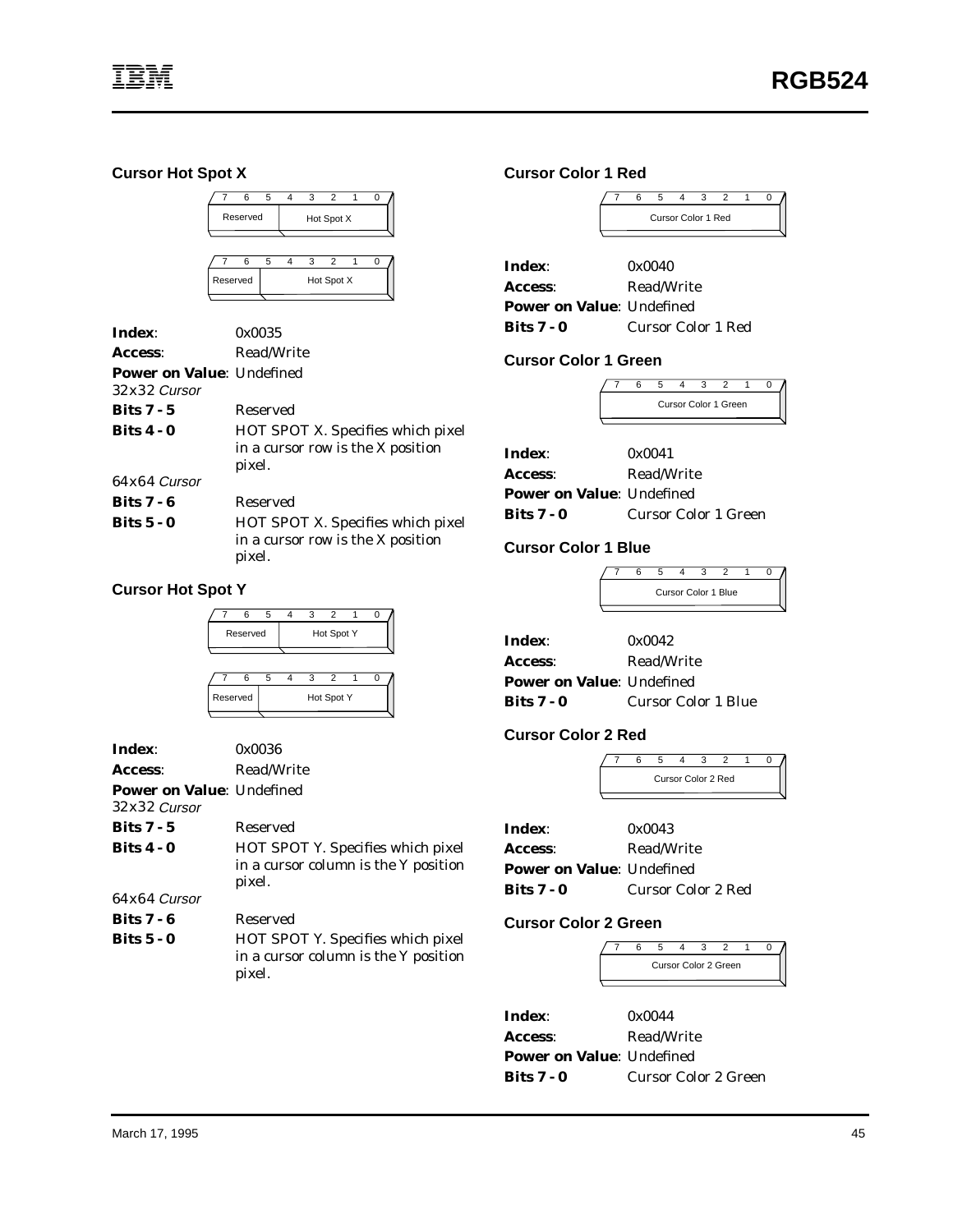### **Cursor Color 2 Blue**



| Index:                           | 0x0045                     |
|----------------------------------|----------------------------|
| Access:                          | Read/Write                 |
| <b>Power on Value: Undefined</b> |                            |
| Bits $7 - 0$                     | <b>Cursor Color 2 Blue</b> |

#### **Cursor Color 3 Red**



| Index:                           | 0x0046                    |
|----------------------------------|---------------------------|
| Access:                          | Read/Write                |
| <b>Power on Value: Undefined</b> |                           |
| Bits $7 - 0$                     | <b>Cursor Color 3 Red</b> |

#### **Cursor Color 3 Green**

| Cursor Color 3 Green |  |  |  |  |  |  |  |
|----------------------|--|--|--|--|--|--|--|

| Index:                           | 0x0047                      |
|----------------------------------|-----------------------------|
| Access:                          | Read/Write                  |
| <b>Power on Value: Undefined</b> |                             |
| Bits $7 - 0$                     | <b>Cursor Color 3 Green</b> |

### **Cursor Color 3 Blue**

|  | <b>Cursor Color 3 Blue</b> |  |  |  |
|--|----------------------------|--|--|--|

| Index:                           | 0x0048              |
|----------------------------------|---------------------|
| Access:                          | Read/Write          |
| <b>Power on Value: Undefined</b> |                     |
| Bits $7 - 0$                     | Cursor Color 3 Blue |

## **10.2.6 Border Color**

#### **Border Color Red**

|  | <b>Border Color Red</b> |  |  |  |  |  |  |  |
|--|-------------------------|--|--|--|--|--|--|--|
|  |                         |  |  |  |  |  |  |  |

| Index:                           | 0x0060                  |
|----------------------------------|-------------------------|
| Access:                          | Read/Write              |
| <b>Power on Value: Undefined</b> |                         |
| <b>Bits 7 - 0</b>                | <b>Border Color Red</b> |

#### **Border Color Green**

| <b>Border Color Green</b> |  |  |  |  |  |  |  |  |
|---------------------------|--|--|--|--|--|--|--|--|

| Index:                           | 0x0061                    |
|----------------------------------|---------------------------|
| Access:                          | Read/Write                |
| <b>Power on Value: Undefined</b> |                           |
| <b>Bits 7 - 0</b>                | <b>Border Color Green</b> |

#### **Border Color Blue**

7 6 5 4 3 2 1 0 Border Color Blue

| Index:                           | 0x0062                   |
|----------------------------------|--------------------------|
| Access:                          | Read/Write               |
| <b>Power on Value: Undefined</b> |                          |
| <b>Bits 7 - 0</b>                | <b>Border Color Blue</b> |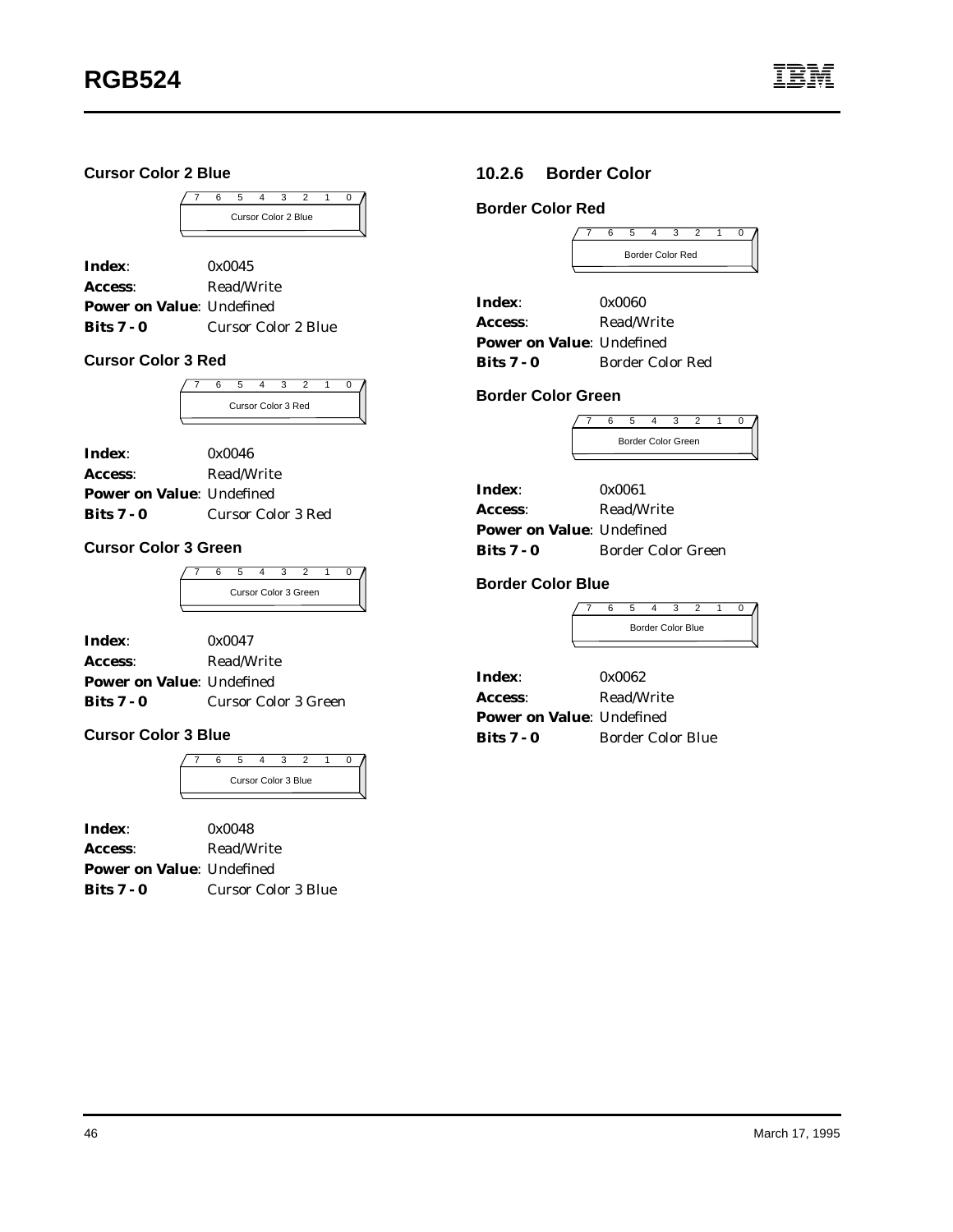## <span id="page-52-0"></span>**10.2.7 Diagnostic Support**

#### **Revision Level**

|  | ี |  |  |                       |  |  |  |
|--|---|--|--|-----------------------|--|--|--|
|  |   |  |  | <b>Revision Level</b> |  |  |  |
|  |   |  |  |                       |  |  |  |

| Index:                                | 0x0000                        |
|---------------------------------------|-------------------------------|
| Access:                               | <b>Read Only</b>              |
| <b>Power on Value: Revision Level</b> |                               |
| Bits $7 - 0$                          | <b>Product Revision Level</b> |

The value in this register indicates the revision level of

**ID**

the product.

| חו |  |  |  |  |  |
|----|--|--|--|--|--|

| <b>Index:</b>               | 0x0001           |
|-----------------------------|------------------|
| <b>Access:</b>              | <b>Read Only</b> |
| <b>Power on Value: 0x02</b> |                  |

**Bits 7 - 0** Product Identification Code

This register distinguishes among the various members of the IBM Microelectronics Palette DAC family. The value of 0x02 indicates that this product is one of several that have two clock generators.

#### **DAC Sense**

|  | LSNS LBLU LGRNLRED SENS BLUE GRN RED<br><b>COMPICOMPICOMP</b> |  |  | <b>COMPCOMPCOMP</b> |  |
|--|---------------------------------------------------------------|--|--|---------------------|--|
|  |                                                               |  |  |                     |  |

| Index:                           | 0x0082                                                    |
|----------------------------------|-----------------------------------------------------------|
| Access:                          | Read Only                                                 |
| <b>Power on Value: Undefined</b> |                                                           |
| Bit 7                            | <b>LSNS</b> - Latched Sense                               |
| Bit 6                            | LBLU COMP - Latched Blue DAC                              |
|                                  | <b>Comparator Output</b>                                  |
| <b>Bit 5</b>                     | LGRN COMP - Latched Green DAC<br><b>Comparator Output</b> |
|                                  |                                                           |
| Bit 4                            | LRED COMP - Latched Red DAC                               |
|                                  | <b>Comparator Output</b>                                  |
| <b>Bit 3</b>                     | <b>SENS - Sense</b>                                       |
| <b>Bit 2</b>                     | <b>BLU COMP - Blue DAC Comparator</b>                     |
|                                  | Output                                                    |
| Bit 1                            | <b>GRN COMP - Green DAC Compara-</b>                      |
|                                  | tor Output                                                |
| Bit 0                            | RED COMP - Red DAC Comparator<br>Output                   |

Bits 2,1,0 are the outputs of the three DAC reference comparators. The DAC output voltages are compared against the 0.35 V internal reference voltage (presented on COMPVREF). These bits are the "raw" outputs of the comparators.

Bits 6,5,4 are latched copies of bits 2,1,0. The latches are clocked during active line time (when BLANK [and BORDER, when a border is used] are both high).

Bit 3 (Sense) represents the combined status of bits 2,1,0. If any of these bits is 0, bit 3 will be 0.

Bit 7 (Latched Sense) represents the combined status of bits 6,5,4. If any of these bits is 0, bit 7 will be 0.

Either bit 3 or bit 7 will be presented on the SENSE output, depending on the SENS SEL bit of the Miscellaneous Control 1 register.

If the selected bit is 0, SENSE will be low. If the selected bit is 1, SENSE will be high.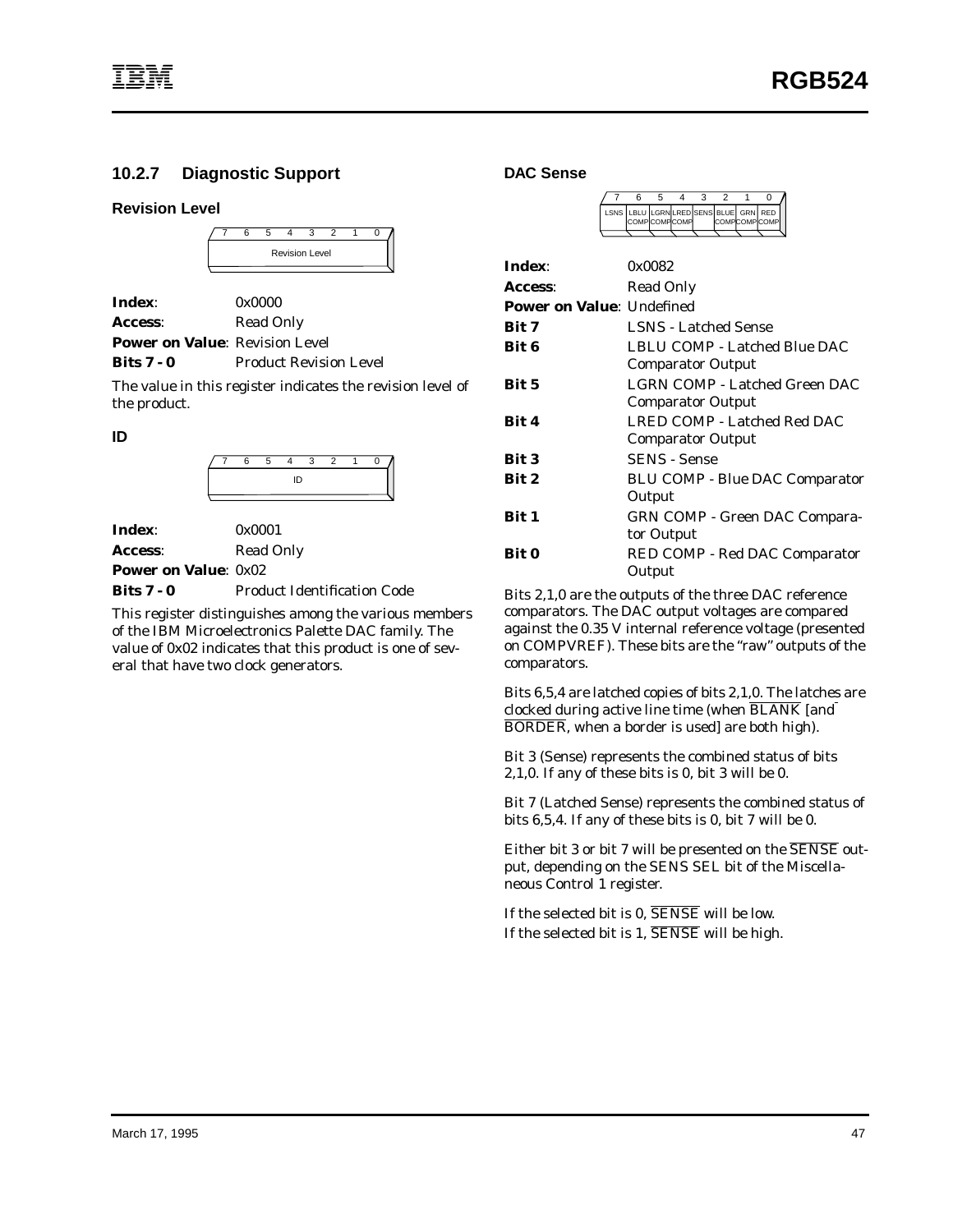**MISR Red**

| <b>MISR Red</b> |  |  |  |  |  |
|-----------------|--|--|--|--|--|
|                 |  |  |  |  |  |

| Index:                           | 0x0084                            |
|----------------------------------|-----------------------------------|
| <b>Access:</b>                   | Read Only                         |
| <b>Power on Value: Undefined</b> |                                   |
| <b>Bits 7 - 0</b>                | Multiple Input Signature Register |
|                                  | Red                               |

This register along with MISR GREEN and MISR BLUE is used to accumulate a diagnostic signature on the values presented to the DACs. The input to the Red DAC is the parallel data input to this portion of the MISR.

#### **MISR Green**



| <b>Index:</b>                    | 0x0086                            |
|----------------------------------|-----------------------------------|
| <b>Access:</b>                   | Read Only                         |
| <b>Power on Value: Undefined</b> |                                   |
| Bits $7 - 0$                     | Multiple Input Signature Register |
|                                  | Green                             |

This register along with MISR RED and MISR BLUE is used to accumulate a diagnostic signature on the values presented to the DACs. The input to the Green DAC is the parallel data input to this portion of the MISR.

#### **MISR Blue**

|  |  | <b>MISR Blue</b> |  |  |
|--|--|------------------|--|--|
|  |  |                  |  |  |

| Index:                           | 0x0088                            |
|----------------------------------|-----------------------------------|
| Access:                          | Read Only                         |
| <b>Power on Value: Undefined</b> |                                   |
| Bits $7 - 0$                     | Multiple Input Signature Register |
|                                  | Blue                              |

This register along with MISR RED and MISR GREEN is used to accumulate a diagnostic signature on the values presented to the DACs. The input to the Blue DAC is the parallel data input to this portion of the MISR.

**Note:** The reset, accumulation, and hold function of the MISR is controlled by the MISR CNTL bit of the Miscellaneous Control 1 register, and the BLANK input. See [8.0 "Diagnostic Support" on page 23](#page-28-0) for more information.

#### **PLL VCO Divider Input**

| <b>VCO DIV COUNT</b> |  |  |  |  |  |  |
|----------------------|--|--|--|--|--|--|
|                      |  |  |  |  |  |  |

| Index:                      | 0x008e                     |
|-----------------------------|----------------------------|
| Access:                     | <b>Read Only</b>           |
| <b>Power on Value: 0x00</b> |                            |
| Bits $7 - 6$                | DF - Desired Frequency     |
| Bits $5 - 0$                | VCO DIV COUNT - VCO Divide |
|                             | Count                      |

This register allows readback of the selected PLL VCO divider input. It is one of these registers:

- ❑ F0, F1, F2, F3, F4, F5, F6, F7, F8, F9, F10, F11, F12, F13, F14, F15
- ❑ M0, M1, M2, M3, M4, M5, M6, M7

as determined by the PLL Control 1 EXT/INT bits (2:0), the inputs FS[3:0], and PLL Control 2 INT FS bits (3:0).

#### **PLL Reference Divider Input**

|                        | 5<br>3                            |  |  |
|------------------------|-----------------------------------|--|--|
|                        | <b>REF DIV COUNT</b><br>Reserved  |  |  |
| Index:                 | 0x008f                            |  |  |
| <b>Access:</b>         | <b>Read Only</b>                  |  |  |
|                        | <b>Power on Value</b> : Undefined |  |  |
| Bits 7 - 5<br>Reserved |                                   |  |  |
| <b>Bits 4 - 0</b>      | REF DIV COUNT - Reference Divide  |  |  |
|                        | Count                             |  |  |

This register allows readback of the input to the PLL reference divider.

❑ Fixed PLL Reference Divider

❑ N0, N1, N2, N3, N4, N5, N6, N7

as determined by the PLL Control 1 EXT/INT bits (2:0), the inputs FS[3:0], and PLL Control 2 INT FS bits (3:0).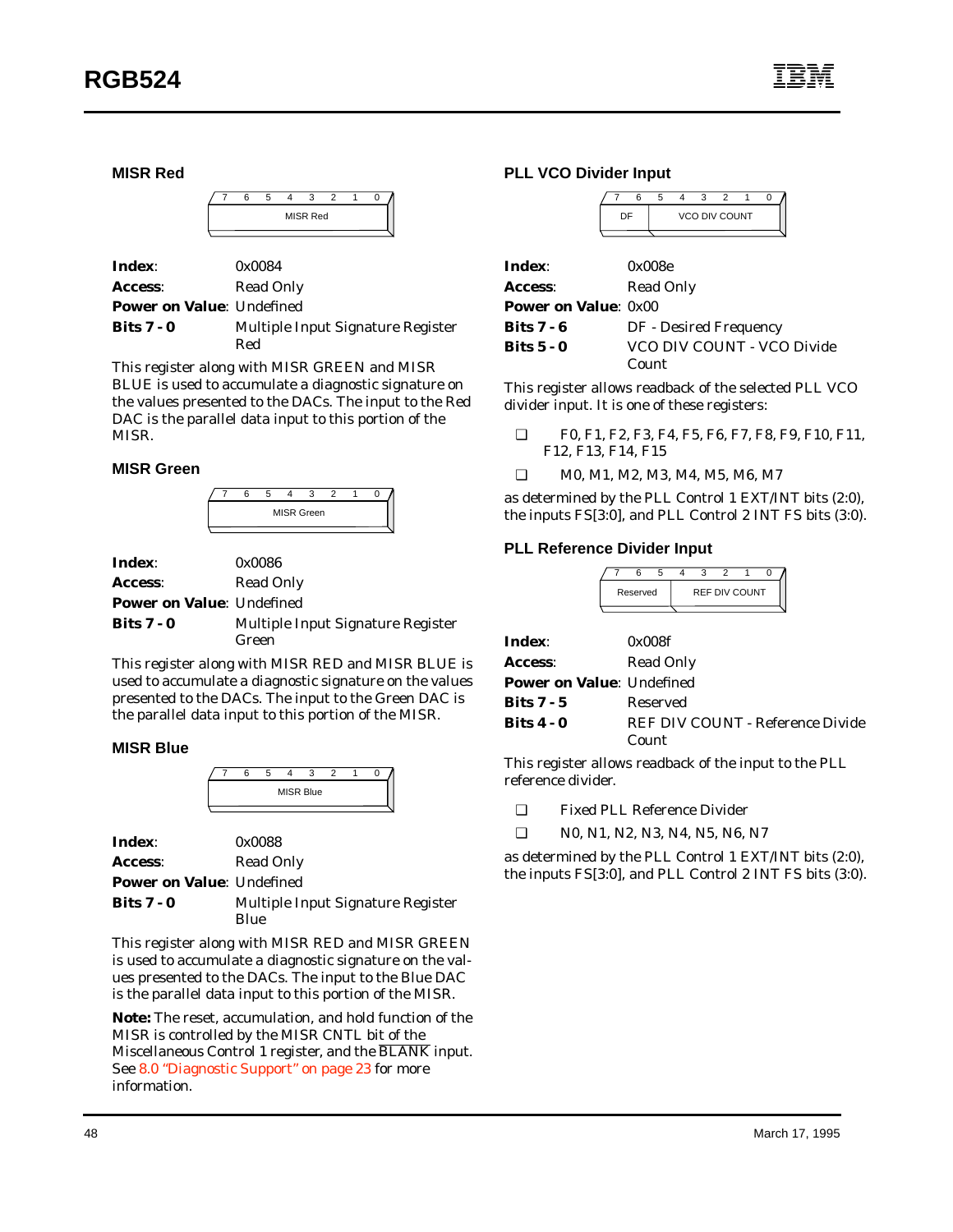#### **VRAM Mask Low**

|  |  |  | I MASKIMASKMASKMASKMASKMASKMASKMASKI           |
|--|--|--|------------------------------------------------|
|  |  |  | 31:28 27:24 23:2019:16 15:12 11:08 07:04 03:00 |

| Index:                           | 0x0090                     |
|----------------------------------|----------------------------|
| Access:                          | Read/Write                 |
| <b>Power on Value: Undefined</b> |                            |
| Bit 7                            | Mask VRAM PIX inputs 31:28 |
| <b>Bit 6</b>                     | Mask VRAM PIX inputs 27:24 |
| <b>Bit 5</b>                     | Mask VRAM PIX inputs 23:20 |
| Bit 4                            | Mask VRAM PIX inputs 19:16 |
| Bit 3                            | Mask VRAM PIX inputs 15:12 |
| Bit 2                            | Mask VRAM PIX inputs 11:08 |
| Bit 1                            | Mask VRAM PIX inputs 07:04 |
| <b>Bit 0</b>                     | Mask VRAM PIX inputs 03:00 |

A value of 1 on any of the bits in this register masks (forces to 0) the corresponding received VRAM pixel port inputs. This register has no effect on the inputs unless enabled with the VMSK CNTL bit of the Miscellaneous Control 1 register.

#### **VRAM Mask High**

| Index:                           | 0x0091                     |
|----------------------------------|----------------------------|
| Access:                          | Read/Write                 |
| <b>Power on Value: Undefined</b> |                            |
| Bit 7                            | Mask VRAM PIX inputs 63:60 |
| Bit 6                            | Mask VRAM PIX inputs 59:56 |
| Bit 5                            | Mask VRAM PIX inputs 55:52 |
| Bit 4                            | Mask VRAM PIX inputs 51:48 |
| <b>Bit 3</b>                     | Mask VRAM PIX inputs 47:44 |
| Bit 2                            | Mask VRAM PIX inputs 43:40 |
| Bit 1                            | Mask VRAM PIX inputs 39:36 |
| <b>Bit 0</b>                     | Mask VRAM PIX inputs 35:32 |

A value of 1 on any of the bits in this register masks (forces to 0) the corresponding received VRAM pixel port inputs. This register has no effect on the inputs unless enabled with the VMSK CNTL bit of the Miscellaneous Control 1 register.

**Note:** The mask function is intended to be used with the MISR for diagnostics. [See 8.0 "Diagnostic Support" on](#page-28-0) [page 23](#page-28-0) for more details.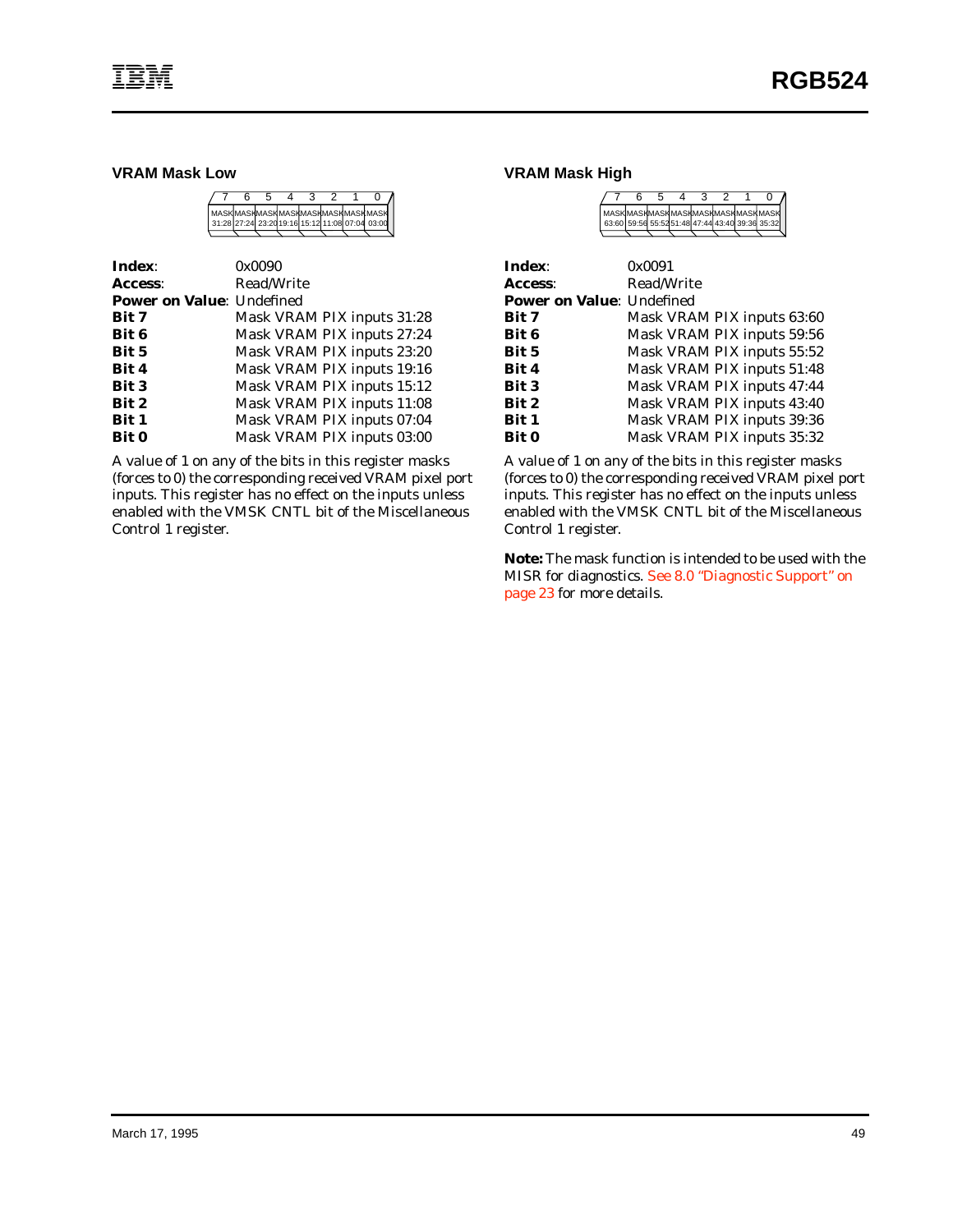# <span id="page-55-0"></span>**11.0 Pin Descriptions**

| <b>Signal</b>                                                            | Typ<br>e    | Pin(s)                                                                                                                                                                                                                                                                              | <b>Description</b>                                                                                                                                                                                                                                                                                                                                                                                        |  |
|--------------------------------------------------------------------------|-------------|-------------------------------------------------------------------------------------------------------------------------------------------------------------------------------------------------------------------------------------------------------------------------------------|-----------------------------------------------------------------------------------------------------------------------------------------------------------------------------------------------------------------------------------------------------------------------------------------------------------------------------------------------------------------------------------------------------------|--|
|                                                                          |             |                                                                                                                                                                                                                                                                                     | <b>Clocks and Clock Controls</b>                                                                                                                                                                                                                                                                                                                                                                          |  |
| <b>REFCLK</b>                                                            | I           | 80                                                                                                                                                                                                                                                                                  | Reference Clock. A fixed frequency of 2 MHz to 100 MHz applied to this pin<br>provides the reference clock for the programmable pixel and system clock<br>PLLs. When the Direct Programming method is used the REFCLK<br>frequency range is 4 MHz to 62 MHz on 2 MHz boundaries.                                                                                                                          |  |
| FS[1:0]                                                                  | $\bf{I}$    | 96,83                                                                                                                                                                                                                                                                               | Frequency Select. These two inputs select one of four sets of registers<br>containing the programming values for the pixel PLL.                                                                                                                                                                                                                                                                           |  |
| <b>DDOTCLK</b>                                                           | O           | 116                                                                                                                                                                                                                                                                                 | Divided Dot Clock. The output of the pixel PLL, divided by 1, 2, 4, 8 or 16.<br>The divide factor is under register control. In 24 BPP Packed pixel mode the<br>SCLK signal can be selected for this output instead of the divided pixel PLL<br>output, under register control.<br>This output can be 3-stated under register control.                                                                    |  |
| <b>SCLK</b>                                                              | $\Omega$    | 113                                                                                                                                                                                                                                                                                 | Serial Clock. A divided version of the pixel PLL, where the divide ratio is<br>determined by the required bandwidth of the incoming pixels. When the PIX<br>port is selected, the SCLK frequency is a function of the VRAM width and<br>the pixel format (bits per pixel). SCLK is equal to the pixel PLL output when<br>the VGA port is selected.<br>This output can be 3-stated under register control. |  |
| <b>LCLK</b>                                                              | $\mathbf I$ | 109                                                                                                                                                                                                                                                                                 | Load Clock. Latches data from the PIX port, the VGA port, and the video<br>control inputs.                                                                                                                                                                                                                                                                                                                |  |
| SYSCLK                                                                   | 0           | 75                                                                                                                                                                                                                                                                                  | System Clock. The output of the SYSCLK programmable PLL. Also the<br>REFCLK input can be steered to this output.<br>This output can be 3-stated under register control.                                                                                                                                                                                                                                   |  |
|                                                                          |             |                                                                                                                                                                                                                                                                                     | <b>Video Data Inputs</b>                                                                                                                                                                                                                                                                                                                                                                                  |  |
| PIX[63:0]                                                                | 1           | 10,9,8,7,67,66,65,64,<br>123, 122, 121, 120. 119, 118,<br>117,140,139,138,137,136,<br>135, 134, 133, 74, 71, 70, 69,<br>68, 6, 5, 4, 3, 2, 1, 144, 143,<br>131, 130, 129, 128, 127, 126,<br>125, 124, 56, 55, 54, 53, 52,<br>50,63,48,47,62,46,61,60,<br>59, 58, 45, 44, 57, 49, 43 | Pixel data in from VRAMs.<br>Pixel data in can be selected as 64 or 32 bits using the VRAM SIZE bit of the<br>Miscellaneous Control 1 register. For 32 bit use inputs PIX[63:32] are not<br>used.<br>Latched on rising edge of LCLK.                                                                                                                                                                      |  |
| <b>VGA[7:0]</b>                                                          | I           | 42,41,40,39,38,37,36,35                                                                                                                                                                                                                                                             | VGA data in. Latched on rising edge of LCLK.                                                                                                                                                                                                                                                                                                                                                              |  |
| Type: $I = Input$ , $O = Output$ , $B = Bidirectional$ , $C = Component$ |             |                                                                                                                                                                                                                                                                                     |                                                                                                                                                                                                                                                                                                                                                                                                           |  |

#### **Table 10. Pin Descriptions**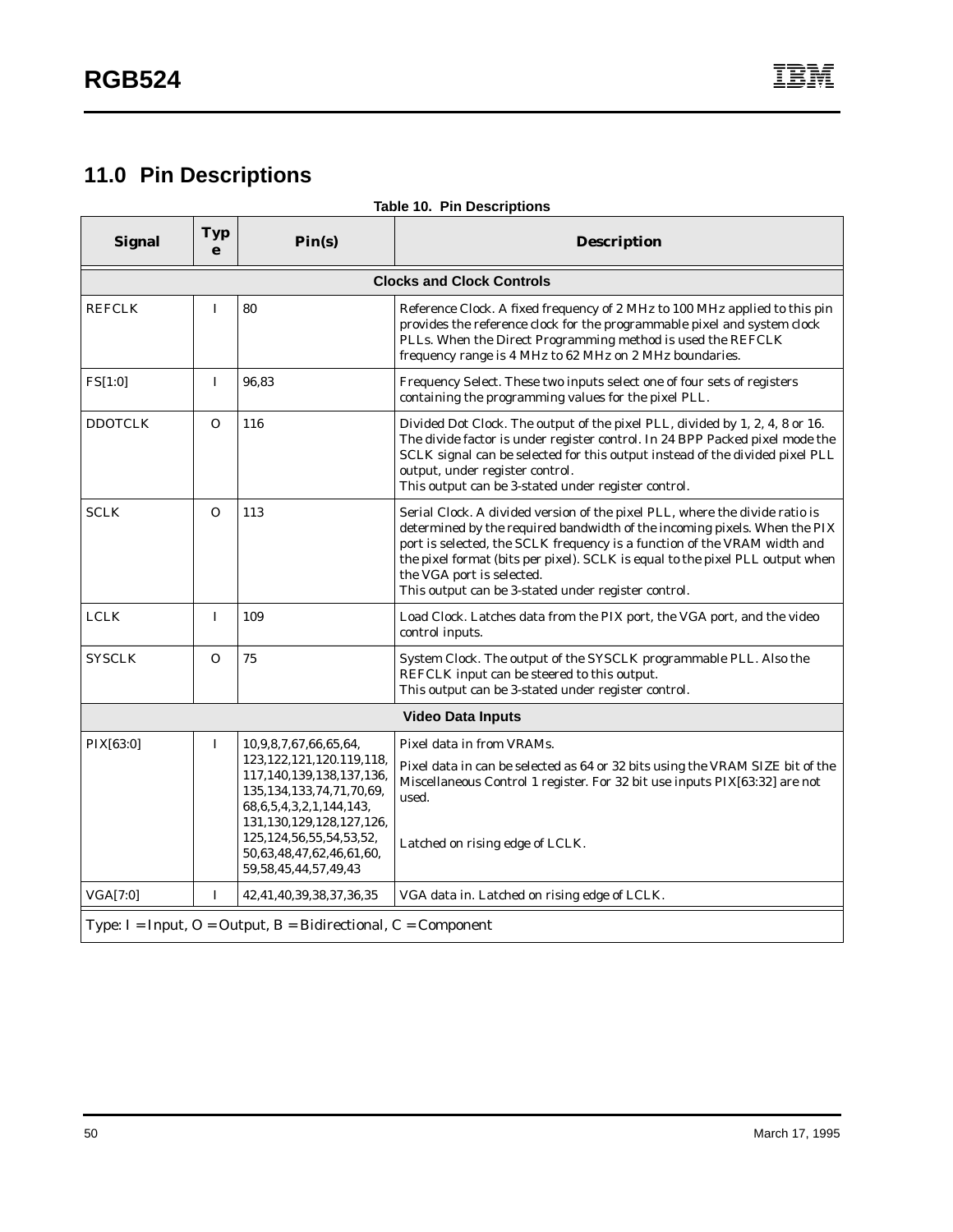| <b>Signal</b>                                                            | <b>Typ</b><br>e | Pin(s) | <b>Description</b>                                                                                                                                                                                                                                                                                                                                                                                      |  |  |  |
|--------------------------------------------------------------------------|-----------------|--------|---------------------------------------------------------------------------------------------------------------------------------------------------------------------------------------------------------------------------------------------------------------------------------------------------------------------------------------------------------------------------------------------------------|--|--|--|
| <b>Video Control Inputs</b>                                              |                 |        |                                                                                                                                                                                                                                                                                                                                                                                                         |  |  |  |
| <b>BLANK</b>                                                             | I               | 78     | A low level indicates blanking time; a high level indicates active picture time<br>(pixel data, cursor, or border displayed).<br>Latched on rising edge of LCLK.                                                                                                                                                                                                                                        |  |  |  |
| <b>BORDER/OE</b>                                                         | I               | 79     | This is a shared input. It may be used either as a border indicator, or as<br>an interlace control. Within this document, this input may be referred to as<br><b>BORDER</b> or ODD/EVEN, depending on usage.                                                                                                                                                                                            |  |  |  |
|                                                                          |                 |        | When used as BORDER: When BLANK is high (picture time), a low level on<br><b>BORDER</b> indicates the contents of the border registers should be displayed,<br>and a high level indicates that pixel data or cursor should be displayed.<br>When BLANK is low (blanking time) BORDER must be low. If no border is<br>to be displayed BORDER should be tied to BLANK.<br>Latched on rising edge of LCLK. |  |  |  |
|                                                                          |                 |        | When used as $O/\overline{E}$ (ODD/ $\overline{EVEN}$ ): Used in interlace mode to identify a field<br>as odd or even; determines which row of cursor RAM to display if the cursor<br>is enabled.<br>In this usage the input should only change during vertical blanking.                                                                                                                               |  |  |  |
| <b>HCSYNCIN</b>                                                          | I               | 77     | This is a shared input. It may be used either as horizontal sync in or<br>composite sync in.                                                                                                                                                                                                                                                                                                            |  |  |  |
|                                                                          |                 |        | When used as Horizontal Sync In, a delayed copy of this signal is presented<br>on HSYNCOUT to align the timing of horizontal sync to the pixel data at the<br>DACs. The incoming polarity can be inverted under register control.<br>Latched on rising edge of LCLK.                                                                                                                                    |  |  |  |
|                                                                          |                 |        | When used as Composite Sync In, when enabled, this signal is presented on<br>the Green DAC with the video data. The signal is delayed to match the delay<br>of the pixel data. The incoming polarity can be inverted under register<br>control.                                                                                                                                                         |  |  |  |
|                                                                          |                 |        | Latched on rising edge of LCLK                                                                                                                                                                                                                                                                                                                                                                          |  |  |  |
| <b>VSYNCIN</b>                                                           | I               | 76     | Vertical Sync In. A copy of this signal is presented on VSYNCOUT. The<br>incoming polarity can be inverted under register control.                                                                                                                                                                                                                                                                      |  |  |  |
| <b>Video Control Outputs</b>                                             |                 |        |                                                                                                                                                                                                                                                                                                                                                                                                         |  |  |  |
| <b>HSYNCOUT</b>                                                          | 0               | 32     | Horizontal Sync Out. This is a copy of HCSYNCIN (or inverted<br>HCSYNCIN), delayed by the same number of pixel clocks as seen by the<br>pixel data at the input to the DACs. It can be forced to a high or low level or<br>3-stated under register control. The amount of delay may also be adjusted<br>with the Horizontal Sync Position register.                                                     |  |  |  |
| <b>VSYNCOUT</b>                                                          | $\mathbf{O}$    | 12     | Vertical Sync Out. This is a copy of VSYNCIN (or inverted VSYNCIN). It can<br>be forced to a high or low level or 3-stated under register control.                                                                                                                                                                                                                                                      |  |  |  |
| Type: $I = Input$ , $O = Output$ , $B = Bidirectional$ , $C = Component$ |                 |        |                                                                                                                                                                                                                                                                                                                                                                                                         |  |  |  |

**Table 10. Pin Descriptions (Continued)**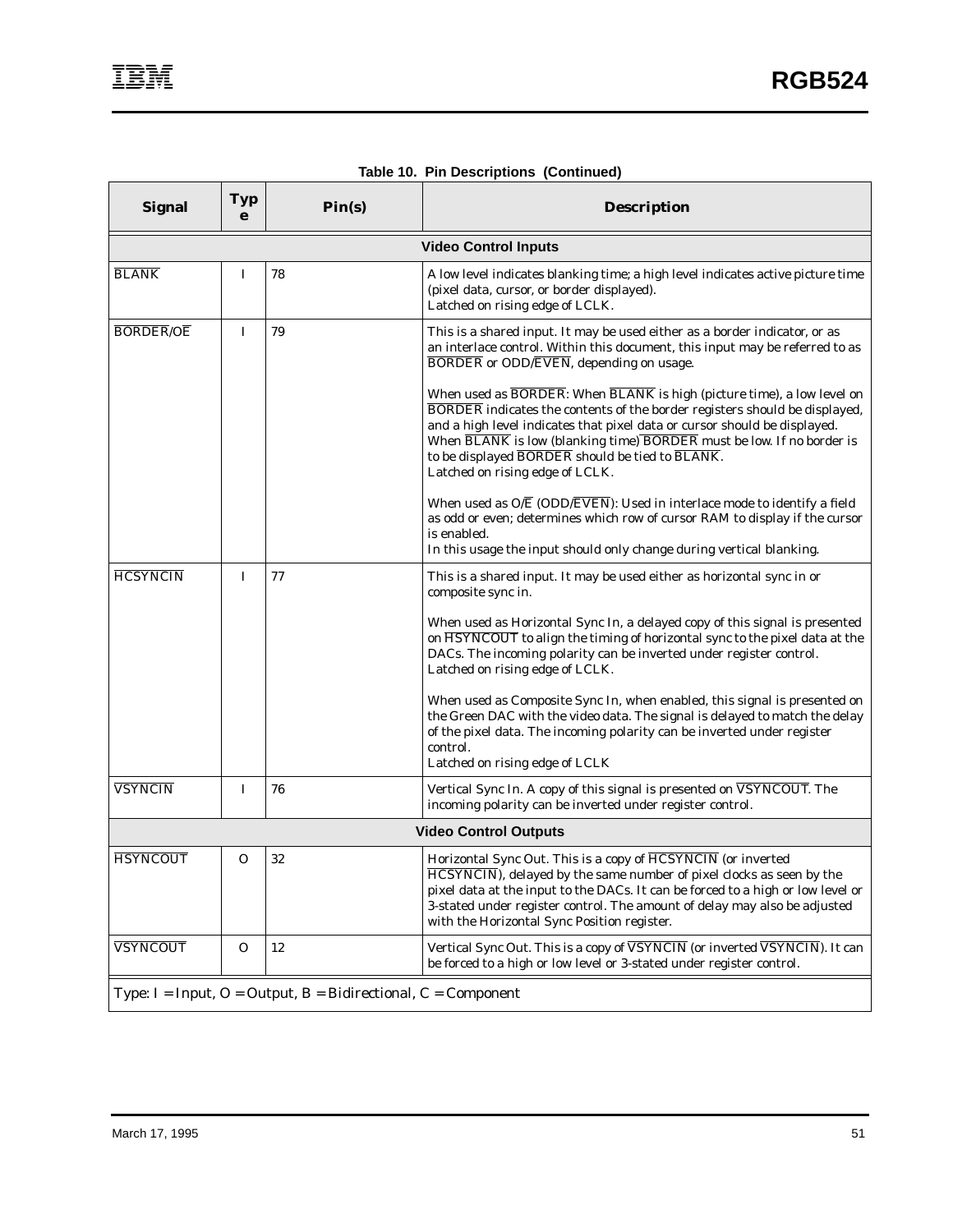| <b>Signal</b>                                                            | <b>Typ</b><br>e | Pin(s)                              | <b>Description</b>                                                                                                                                                                                                                                                                                                                                                                                 |  |  |
|--------------------------------------------------------------------------|-----------------|-------------------------------------|----------------------------------------------------------------------------------------------------------------------------------------------------------------------------------------------------------------------------------------------------------------------------------------------------------------------------------------------------------------------------------------------------|--|--|
|                                                                          |                 |                                     | <b>Microprocessor Interface</b>                                                                                                                                                                                                                                                                                                                                                                    |  |  |
| $\overline{\text{WR}}$                                                   | I               | 103                                 | Write strobe. Writes data into the register selected by RS[2:0] The leading<br>edge samples RS[2:0]. The trailing edge clocks the data on D[7:0] into the<br>selected register.                                                                                                                                                                                                                    |  |  |
| $\overline{RD}$                                                          | $\bf{I}$        | 102                                 | Read strobe. Drives the register contents selected by RS[2:0] onto D[7:0].<br>The leading edge samples RS[2:0]. When $\overline{\text{RD}}$ is low the D[7:0] drivers are<br>enabled.                                                                                                                                                                                                              |  |  |
| RS[2:0]                                                                  | $\mathbf I$     | 101,100,99                          | Register selects. Sampled on the leading edge of $\overline{\text{WR}}$ and $\overline{\text{RD}}$ and used to<br>select one of the direct access registers. See Direct Access Registers for more<br>details.                                                                                                                                                                                      |  |  |
| D[7:0]                                                                   | B               | 112,111,110,108,<br>107,106,105,104 | Bidirectional data bus for internal register write and read data. The drivers<br>are enabled when $\overline{\text{RD}}$ is low, otherwise they are 3-stated.                                                                                                                                                                                                                                      |  |  |
| <b>Miscellaneous</b>                                                     |                 |                                     |                                                                                                                                                                                                                                                                                                                                                                                                    |  |  |
| <b>RESET</b>                                                             | $\mathbf I$     | 81                                  | Internal register and PLL reset. Resets bits of certain registers to a given<br>state. (Generally set to VGA operation. See register descriptions for details.)<br>Also initializes PLL circuits. A reset is required following power on to<br>guarantee proper PLL operation.                                                                                                                     |  |  |
| <b>VGAMODE</b>                                                           | $\Omega$        | 98                                  | Indicates the VGA port is the selected pixel port. This output is the inverted<br>state of Miscellaneous Control 2 register bit 0 (PORT SEL).                                                                                                                                                                                                                                                      |  |  |
| <b>SENSE</b>                                                             | $\Omega$        | 11                                  | DAC sense comparator output. Goes low when one or more of the three DAC<br>outputs is above the comparator voltage reference. The three individual<br>comparator outputs are also available as register bits.<br>Either unlatched or latched comparator outputs may be selected for<br>generating the SENSE output, under register control.<br>This output can be 3-stated under register control. |  |  |
| <b>Video Outputs</b>                                                     |                 |                                     |                                                                                                                                                                                                                                                                                                                                                                                                    |  |  |
| <b>RED</b>                                                               | O               | 20                                  | RED video out.                                                                                                                                                                                                                                                                                                                                                                                     |  |  |
| <b>GREEN</b>                                                             | $\Omega$        | 28                                  | <b>GREEN</b> video out.                                                                                                                                                                                                                                                                                                                                                                            |  |  |
| <b>BLUE</b>                                                              | $\Omega$        | 30                                  | <b>BLUE</b> video out.                                                                                                                                                                                                                                                                                                                                                                             |  |  |
| Type: $I = Input$ , $O = Output$ , $B = Bidirectional$ , $C = Component$ |                 |                                     |                                                                                                                                                                                                                                                                                                                                                                                                    |  |  |

## **Table 10. Pin Descriptions (Continued)**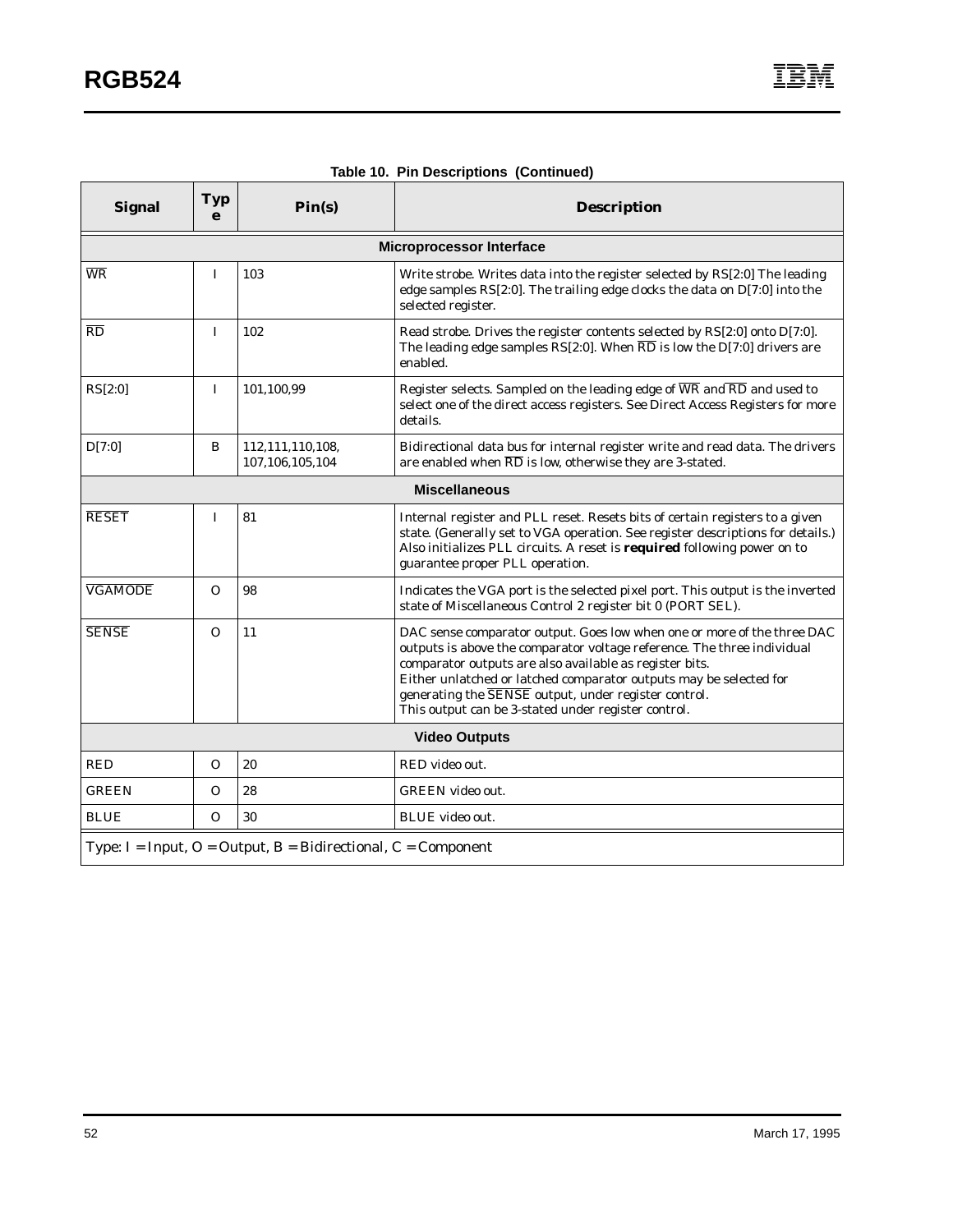| <b>Signal</b>                                                            | Typ<br>e           | Pin(s) | <b>Description</b>                                                                                                                                                                                                                                                                                                                                                                                                                         |  |  |  |  |
|--------------------------------------------------------------------------|--------------------|--------|--------------------------------------------------------------------------------------------------------------------------------------------------------------------------------------------------------------------------------------------------------------------------------------------------------------------------------------------------------------------------------------------------------------------------------------------|--|--|--|--|
|                                                                          | <b>DAC Support</b> |        |                                                                                                                                                                                                                                                                                                                                                                                                                                            |  |  |  |  |
| <b>VREFIN</b>                                                            | $\mathbf C$        | 18     | Voltage Reference In for the DACs. Connect 1.235 V to this pin and decouple<br>it with a 10 nF ceramic capacitor to DACGND.                                                                                                                                                                                                                                                                                                                |  |  |  |  |
| <b>RREF</b>                                                              | $\mathbf C$        | 26     | Resistor Reference. Connect a resistor from this pin to DACGND. This pin<br>connects to an internal op amp which compares the voltage on this pin to<br>that of VREFIN, and adjusts the current flowing out of the RREF pin such<br>that the voltage developed across the reference resistor matches VREFIN.<br>The value of the resistor determines the full scale output current of the<br>DACs. A value of 698 $\Omega$ is recommended. |  |  |  |  |
| <b>CVREF</b>                                                             | $\mathcal{C}$      | 15     | Comparator Voltage Reference. An internal voltage divider between<br>VREFIN and DACGND sets this pin to 0.35V. It is used internally by<br>comparators to sense the values of the DAC outputs. Decouple this pin to<br>DACGND with a 1nF ceramic capacitor.                                                                                                                                                                                |  |  |  |  |
| <b>GREF</b>                                                              | $\mathcal{C}$      | 14     | DAC Gate Reference. Output of DAC op amp and input to gates of devices<br>connecting DACVDD to the DAC current switches. Decouple this pin to<br>DACVDD with a 1 nF ceramic capacitor.                                                                                                                                                                                                                                                     |  |  |  |  |
| <b>PLL Support</b>                                                       |                    |        |                                                                                                                                                                                                                                                                                                                                                                                                                                            |  |  |  |  |
| RCI <sub>0</sub>                                                         | $\mathbf C$        | 92     | Pixel PLL Loop filter. Connect to parallel 1.3 K $\Omega$ resistor and 680 pF<br>capacitor.<br>Return parallel resistor and capacitor to RCRET0 through 8.2 nF capacitor.                                                                                                                                                                                                                                                                  |  |  |  |  |
| <b>RCRET0</b>                                                            | $\mathcal{C}$      | 91     | Pixel PLL Loop filter return. Connect as described above under RCIO.                                                                                                                                                                                                                                                                                                                                                                       |  |  |  |  |
| RCI1                                                                     | $\mathcal{C}$      | 87     | SYSCLK PLL Loop filter. Connect to parallel 1.3 $K\Omega$ resistor and 680 pF<br>capacitor.<br>Return parallel resistor and capacitor to RCRET1 through 8.2 nF capacitor.                                                                                                                                                                                                                                                                  |  |  |  |  |
| RCRET1                                                                   | $\mathbf C$        | 86     | SYSCLK PLL Loop filter return. Connect as described above under RCI1.                                                                                                                                                                                                                                                                                                                                                                      |  |  |  |  |
| Type: $I = Input$ , $O = Output$ , $B = Bidirectional$ , $C = Component$ |                    |        |                                                                                                                                                                                                                                                                                                                                                                                                                                            |  |  |  |  |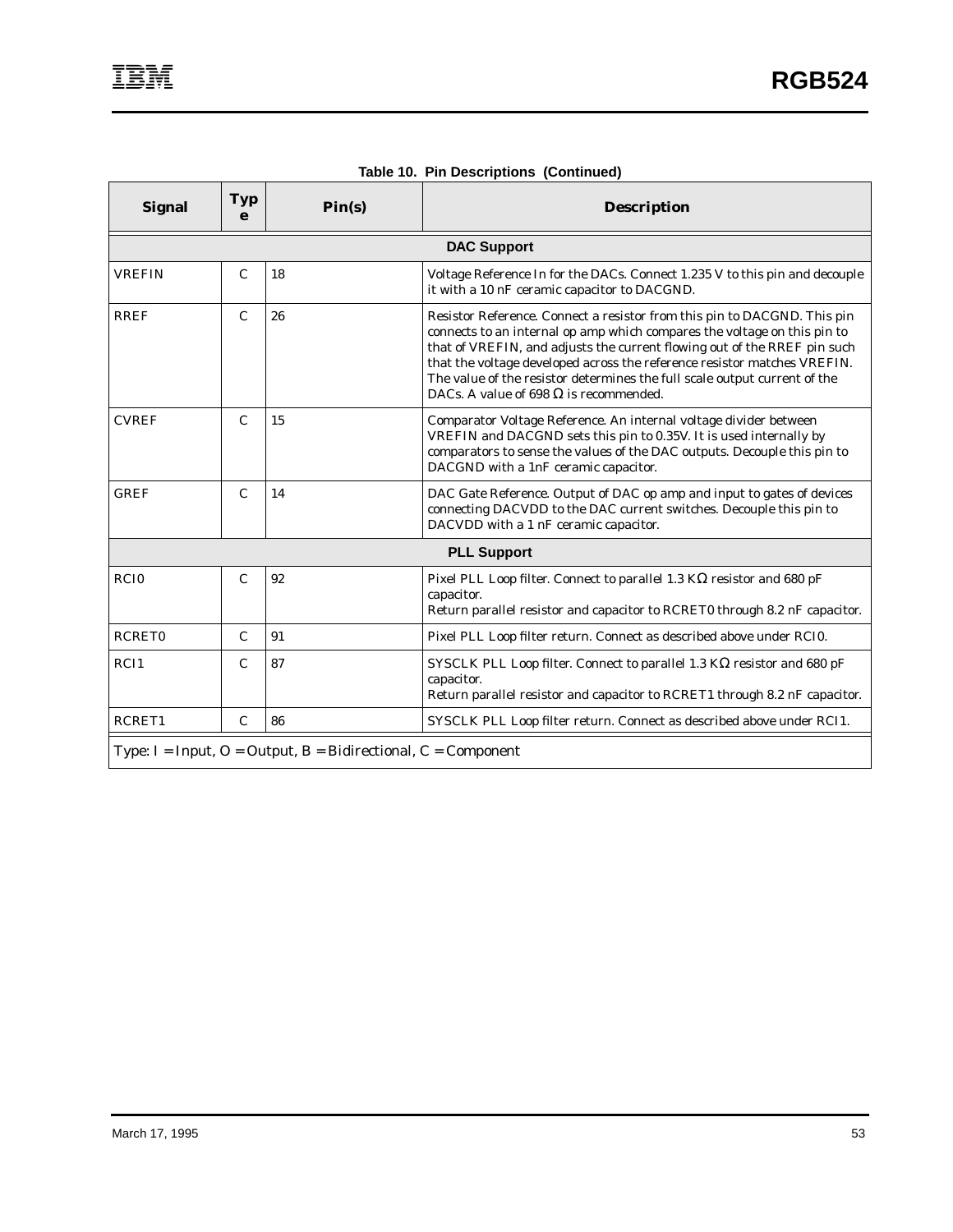| <b>Signal</b>          | <b>Typ</b><br>e | $\text{Pin}(s)$                                                          | <b>Description</b>                                                                                                                         |
|------------------------|-----------------|--------------------------------------------------------------------------|--------------------------------------------------------------------------------------------------------------------------------------------|
|                        |                 |                                                                          | <b>Manufacturing Test</b>                                                                                                                  |
| <b>TESTMODE</b>        | I               | 94                                                                       | This input must be low for functional use. Leave it unconnected. An internal<br>pulldown resistor causes this input to be at ground level. |
| $\overline{DI1}$       | I               | 84                                                                       | This input must be high for functional use.                                                                                                |
| $\overline{DI2}$       | L               | 85                                                                       | This input must be high for functional use.                                                                                                |
| $\overline{\text{RI}}$ | I               | 95                                                                       | This input must be high for functional use. An external 1 $K\Omega$ resistor to<br>VDD is recommended.                                     |
|                        |                 |                                                                          | <b>Power and Ground</b>                                                                                                                    |
| <b>VDD</b>             |                 | 34,73,115,142                                                            | Logic Power (3.3 V)                                                                                                                        |
| <b>GND</b>             |                 | 17, 33, 51, 72, 82, 97, 114,<br>132,141                                  | Logic Ground                                                                                                                               |
| <b>DACVDD</b>          |                 | 13, 19, 21, 24, 27, 29                                                   | DAC Power (3.3 V)                                                                                                                          |
| <b>DACGND</b>          |                 | 16,22,23,25,31                                                           | DAC Ground                                                                                                                                 |
| <b>PLLVDD</b>          |                 | 90,93                                                                    | PLL Power (3.3 V)                                                                                                                          |
| <b>PLLGND</b>          |                 | 88,89                                                                    | <b>PLL Ground</b>                                                                                                                          |
|                        |                 | Type: $I = Input$ , $O = Output$ , $B = Bidirectional$ , $C = Component$ |                                                                                                                                            |

| Table 10. Pin Descriptions (Continued) |  |
|----------------------------------------|--|
|----------------------------------------|--|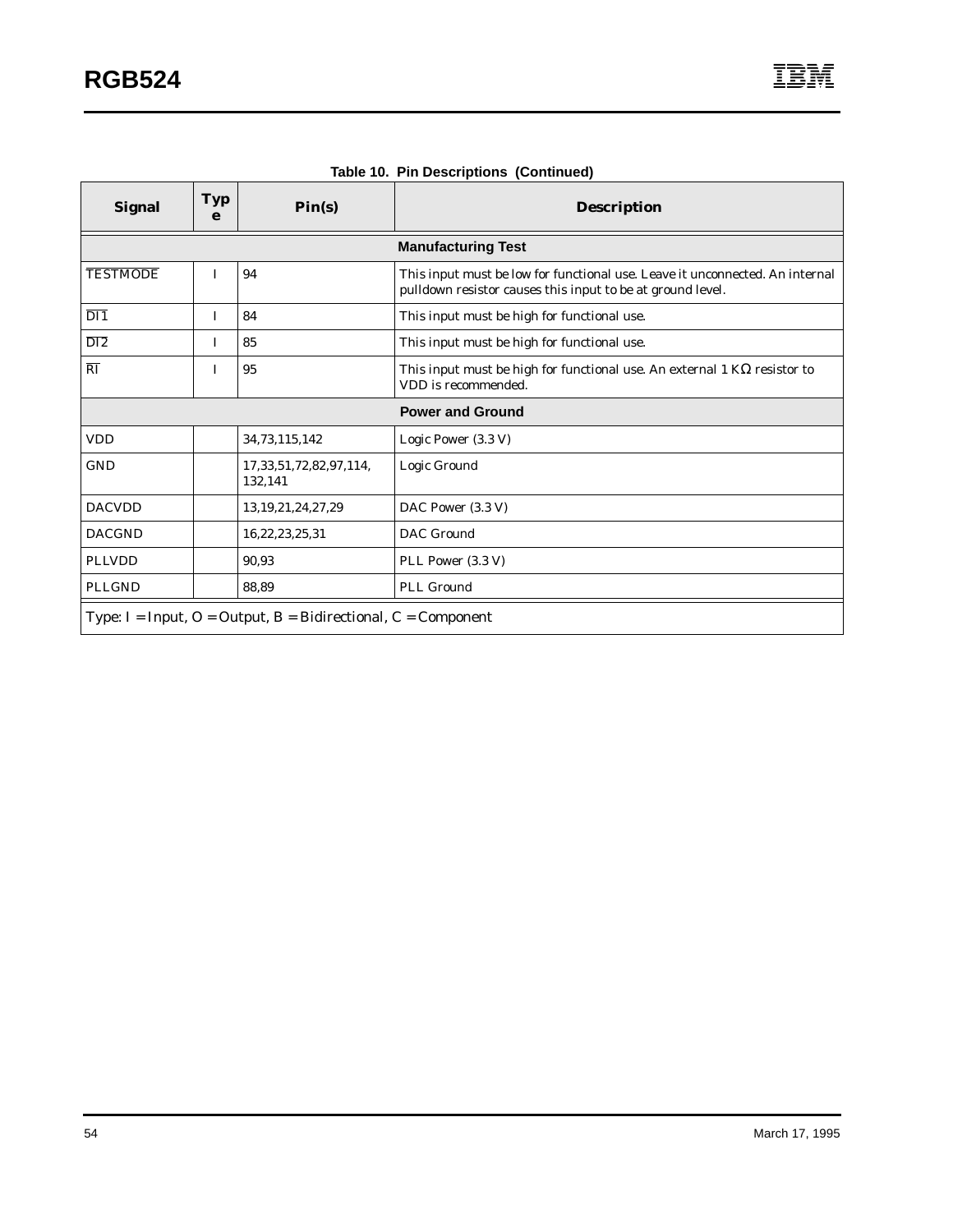| Pin | <b>Signal</b>   | <b>Description</b>      | Pin             | <b>Signal</b>  | <b>Description</b> | Pin | <b>Signal</b>            | <b>Description</b>      | Pin | <b>Signal</b>  | <b>Description</b>      |
|-----|-----------------|-------------------------|-----------------|----------------|--------------------|-----|--------------------------|-------------------------|-----|----------------|-------------------------|
| 001 | <b>PIX[30]</b>  | Pixel Data In           | 037             | VGA[2]         | VGA Data In        | 073 | <b>VDD</b>               | Logic Power (+3.3 V)    | 109 | <b>LCLK</b>    | Load Clock In           |
| 002 | PIX[31]         | Pixel Data In           | $_{038}$        | VGA[3]         | VGA Data In        | 074 | PIX[40]                  | Pixel Data In           | 110 | D[5]           | Microprocessor Data     |
| 003 | PIX[32]         | Pixel Data In           | <b>d</b> 39     | VGA[4]         | VGA Data In        | 075 | <b>SYSCLK</b>            | <b>System Clock Out</b> | 111 | D[6]           | Microprocessor Data     |
| 004 | PIX[33]         | Pixel Data In           | <b>d</b> 40     | VGA[5]         | VGA Data In        | 076 | <b>VSYNCIN</b>           | Vertical Sync In        | 112 | D[7]           | Microprocessor Data     |
| 005 | PIX[34]         | Pixel Data In           | 041             | VGA[6]         | VGA Data In        | 077 | <b>HCSYNCIN</b>          | Hor/Comp Sync In        | 113 | <b>SCLK</b>    | <b>Serial Clock Out</b> |
| 006 | PIX[35]         | Pixel Data In           | 042             | VGA[7]         | VGA Data In        | 078 | <b>BLANK</b>             | Blank In                | 114 | GND            | Logic Ground            |
| 007 | <b>PIX[60]</b>  | Pixel Data In           | $q_{43}$        | <b>PIX[0]</b>  | Pixel Data In      | 079 | <b>BORDER/OE</b>         | Border/Interlace In     | 115 | <b>VDD</b>     | Logic Power (+3.3 V)    |
| 008 | PIX[61]         | Pixel Data In           | 044             | PIX[3]         | Pixel Data In      | 080 | <b>REFCLK</b>            | PLL Ref. Clock In       | 116 | <b>DDOTCLK</b> | Divided Dot Clock Out   |
| 009 | PIX[62]         | Pixel Data In           | <b>d</b> 45     | PIX[4]         | Pixel Data In      | 081 | <b>RESET</b>             | Reset                   | 117 | PIX[49]        | Pixel Data In           |
| 010 | PIX[63]         | Pixel Data In           | <b>d46</b>      | PIX[9]         | Pixel Data In      | 082 | <b>GND</b>               | Logic Ground            | 118 | <b>PIX[50]</b> | Pixel Data In           |
| 011 | <b>SENSE</b>    | <b>DAC</b> Sense        | 047             | PIX[11]        | Pixel Data In      | 083 | FS[0]                    | <b>Frequency Select</b> | 119 | PIX[51]        | Pixel Data In           |
| 012 | <b>VSYNCOUT</b> | Vertical Sync Out       | <b>d</b> 48     | PIX[12]        | Pixel Data In      | 084 | $\overline{DI1}$         | Driver Inhibit 1 (Test) | 120 | PIX[52]        | Pixel Data In           |
| 013 | <b>DACVDD</b>   | DAC Power (+3.3V)       | <b>d</b> 49     | PIX[1]         | Pixel Data In      | 085 | $\overline{DI2}$         | Driver Inhibit 2 (Test) | 121 | PIX[53]        | Pixel Data In           |
| 014 | <b>GREF</b>     | DAC Gate Ref            | <b>d</b> 50     | <b>PIX[14]</b> | Pixel Data In      | 086 | RCRET1                   | Sys Loop Filter Rtrn    | 122 | PIX[54]        | Pixel Data In           |
| 015 | <b>CVREF</b>    | DAC Comp. VREF          | 0 <sub>51</sub> | GND            | Logic Ground       | 087 | RCI1                     | <b>Sys Loop Filter</b>  | 123 | PIX[55]        | Pixel Data In           |
| 016 | <b>DACGND</b>   | <b>DAC</b> Ground       | 052             | PIX[15]        | Pixel Data In      | 088 | PLLGND                   | PLL Ground              | 124 | <b>PIX[20]</b> | Pixel Data In           |
| 017 | GND             | Logic Ground            | $q_{53}$        | PIX[16]        | Pixel Data In      | 089 | PLLGND                   | PLL Ground              | 125 | PIX[21]        | Pixel Data In           |
| 018 | <b>VREFIN</b>   | DAC Voltage Ref         | 0 <sub>54</sub> | PIX[17]        | Pixel Data In      | 090 | <b>PLLVDD</b>            | PLL Power (+3.3V)       | 126 | PIX[22]        | Pixel Data In           |
| 019 | <b>DACVDD</b>   | DAC Power (+3.3V)       | 0 <sub>55</sub> | PIX[18]        | Pixel Data In      | 091 | <b>RCRET0</b>            | Pix Loop Filter Rtrn    | 127 | PIX[23]        | Pixel Data In           |
| 020 | <b>RED</b>      | + Red Output            | <b>d</b> 56     | PIX[19]        | Pixel Data In      | 092 | <b>RCIO</b>              | Pix Loop Filter         | 128 | PIX[24]        | Pixel Data In           |
| 021 | <b>DACVDD</b>   | DAC Power (+3.3V)       | 057             | PIX[2]         | Pixel Data In      | 093 | <b>PLLVDD</b>            | PLL Power (+3.3V)       | 129 | PIX[25]        | Pixel Data In           |
| 022 | <b>DACGND</b>   | <b>DAC</b> Ground       | 0 <sub>58</sub> | PIX[5]         | Pixel Data In      | 094 | <b>TESTMODE</b>          | Test Mode (Test)        | 130 | PIX[26]        | Pixel Data In           |
| 023 | <b>DACGND</b>   | <b>DAC</b> Ground       | <b>d</b> 59     | PIX[6]         | Pixel Data In      | 095 | RĪ                       | Receiver Inhibit (Test) | 131 | PIX[27]        | Pixel Data In           |
| 024 | <b>DACVDD</b>   | DAC Power (+3.3V)       | <b>d60</b>      | PIX[7]         | Pixel Data In      | 096 | FS[1]                    | <b>Frequency Select</b> | 132 | GND            | Logic Ground            |
| 025 | <b>DACGND</b>   | <b>DAC</b> Ground       | <b>d</b> 61     | PIX[8]         | Pixel Data In      | 097 | GND                      | Logic Ground            | 133 | PIX[41]        | Pixel Data In           |
| 026 | <b>RREF</b>     | <b>DAC Resistor Ref</b> | d62             | PIX[10]        | Pixel Data In      | 098 | <b>VGAMODE</b>           | <b>VGA Mode Out</b>     | 134 | PIX[42]        | Pixel Data In           |
| 027 | <b>DACVDD</b>   | DAC Power (+3.3V)       | d63             | PIX[13]        | Pixel Data In      | 099 | RS[0]                    | Register Select [0]     | 135 | PIX[43]        | Pixel Data In           |
| 028 | <b>GREEN</b>    | + Green Output          | <b>d</b> 64     | PIX[56]        | Pixel Data In      | 100 | RS[1]                    | Register Select [1]     | 136 | PIX[44]        | Pixel Data In           |
| 029 | <b>DACVDD</b>   | DAC Power (+3.3V)       | <b>d</b> 65     | PIX[57]        | Pixel Data In      | 101 | RS[2]                    | Register Select [2]     | 137 | PIX[45]        | Pixel Data In           |
| 030 | <b>BLUE</b>     | + Blue Output           | <b>d66</b>      | PIX[58]        | Pixel Data In      | 102 | $\overline{\mathrm{RD}}$ | Microprocessor Read     | 138 | PIX[46]        | Pixel Data In           |
| 031 | <b>DACGND</b>   | <b>DAC</b> Ground       | d67             | PIX[59]        | Pixel Data In      | 103 | WR                       | Microprocessor Write    | 139 | PIX[47]        | Pixel Data In           |
| 032 | <b>HSYNCOUT</b> | Horizontal Sync Out     | <b>d68</b>      | PIX[36]        | Pixel Data In      | 104 | D[0]                     | Microprocessor Data     | 140 | PIX[48]        | Pixel Data In           |
| 033 | <b>GND</b>      | Logic Ground            | d69             | PIX[37]        | Pixel Data In      | 105 | D[1]                     | Microprocessor Data     | 141 | GND            | Logic Ground            |
| 034 | <b>VDD</b>      | Logic Power (+3.3 V)    | <b>d70</b>      | PIX[38]        | Pixel Data In      | 106 | D[2]                     | Microprocessor Data     | 142 | VDD            | Logic Power (+3.3 V)    |
| 035 | VGA[0]          | VGA Data In             | 071             | PIX[39]        | Pixel Data In      | 107 | D[3]                     | Microprocessor Data     | 143 | PIX[28]        | Pixel Data In           |
| 036 | VGA[1]          | VGA Data In             | $q_{72}$        | GND            | Logic Ground       | 108 | D[4]                     | Microprocessor Data     | 144 | PIX[29]        | Pixel Data In           |

**Table 11. Signal List by Pin Number**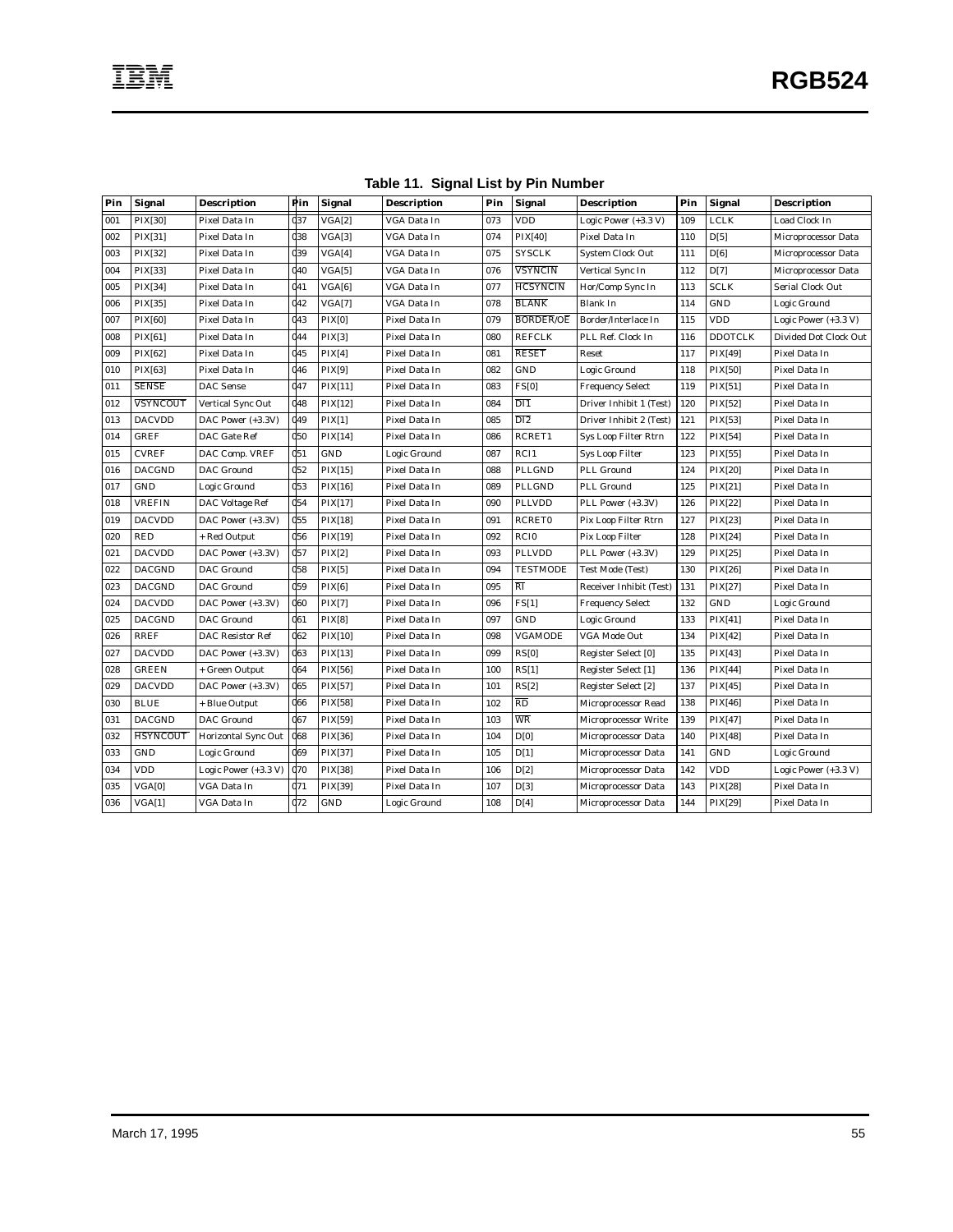# **12.0 Electrical and Timing Specifications**

| Parameter                | Symbol                        |              | 170 MHz | 220 MHz | Units |              |
|--------------------------|-------------------------------|--------------|---------|---------|-------|--------------|
|                          |                               | Min.         | Max.    | Min.    | Max.  |              |
| <b>Power Supply</b>      | VDD, DACVDD,<br><b>PLLVDD</b> | 3.0          | 3.6     | 3.0     | 3.6   | <b>Volts</b> |
| Case Temperature         | $T_{C}$                       | $\mathbf{0}$ | 100     | 0       | 100   | °С           |
| DAC Output Load          | $R_{L}$                       | 37.5         | 50      | 37.5    | 50    | W            |
| <b>Reference Voltage</b> | $\rm V_{REF}$                 | 1.204        | 1.266   | 1.204   | 1.266 | <b>Volts</b> |

#### **Table 12. Recommended Operating Conditions**

| <b>Parameter</b>                                      | Symbol              | Min.   | Max.     | Units        |
|-------------------------------------------------------|---------------------|--------|----------|--------------|
| <b>Power Supply</b>                                   | VDD, DACVDD, PLLVDD | $-0.5$ | 3.8      | <b>Volts</b> |
| <b>Signal Pin Voltage</b>                             |                     | $-0.5$ | 5.5      | <b>Volts</b> |
| DAC Output Short Circuit Duration                     | $T_{SC}$            |        | $\infty$ | seconds      |
| <b>Case Temperature</b>                               | $T_{C}$             | 0      | 145      | °С           |
| Soldering Temperature (5 seconds, 0.25 in. from case) | $T_{SOL}$           |        | 260      | °С           |
| Vapor Phase Soldering Temperature (1 minute)          | $T_{V,SOL}$         |        | 220      | $^{\circ}C$  |

|  |  |  | Table 14. DC Characteristics |
|--|--|--|------------------------------|
|--|--|--|------------------------------|

| Parameter                                    | Symbol          | Min.       | <b>Typical</b> | Max.       | Units         |
|----------------------------------------------|-----------------|------------|----------------|------------|---------------|
| <b>DAC</b> Outputs                           |                 |            |                |            |               |
| Resolution                                   |                 | 8          | 8              | 8          | <b>Bits</b>   |
| <b>Integral Linearity Error</b>              | <b>ILE</b>      |            |                | 3/4        | LSB.          |
| Differential Linearity Error                 | <b>DLE</b>      |            |                | 3/4        | LSB.          |
| <b>Grey Scale Error</b>                      |                 |            |                | 5          | % Grey Scale  |
| Monotonicity                                 |                 | Guaranteed | Guaranteed     | Guaranteed |               |
| Coding                                       |                 |            |                |            | <b>Binary</b> |
| <b>CMOS Digital Inputs</b>                   |                 |            |                |            |               |
| Input High Voltage ( $V_{DD}$ = 3.3 V)       | V <sub>IH</sub> | 2.0        |                | 5.5        | <b>Volts</b>  |
| <b>Input Low Voltage</b>                     | $V_{IL}$        | $-0.5$     |                | 0.8        | <b>Volts</b>  |
| Input High Current ( $V_{IH} = 2.4V$ )       | $I_{IH}$        |            |                | 20         | μA            |
| Input Low Current ( $V_{II} = 0.0 V$ )       | $I_{IL}$        | $-20$      |                |            | μA            |
| Input Capacitance (f=1 MHz, $V_{IN}$ =2.4V)  | $C_{IN}$        |            | $\overline{4}$ | 8          | pF            |
| <b>Digital Outputs</b>                       |                 |            |                |            |               |
| Output High Voltage $(I_{OH} = -12$ mA)      | $V_{OH}$        | 2.4        |                |            | <b>Volts</b>  |
| Output Low Voltage $(I_{OL} = 6 \text{ mA})$ | $V_{OL}$        |            |                | 0.4        | <b>Volts</b>  |
| Hi-Z Current ( $0 \le V \le 3.6$ V)          | $I_{OZ}$        | $-20$      |                | 20         | μA            |
| <b>Analog Outputs</b>                        |                 |            |                |            |               |
| DAC Inaccuracy                               |                 |            |                | $\tau$     | $\%$          |
| DAC-to-DAC Mismatch                          |                 |            |                | 5          | $\%$          |
| <b>Output Compliance</b>                     | $V_{OC}$        | $-0.5$     |                | 1.2        | <b>Volts</b>  |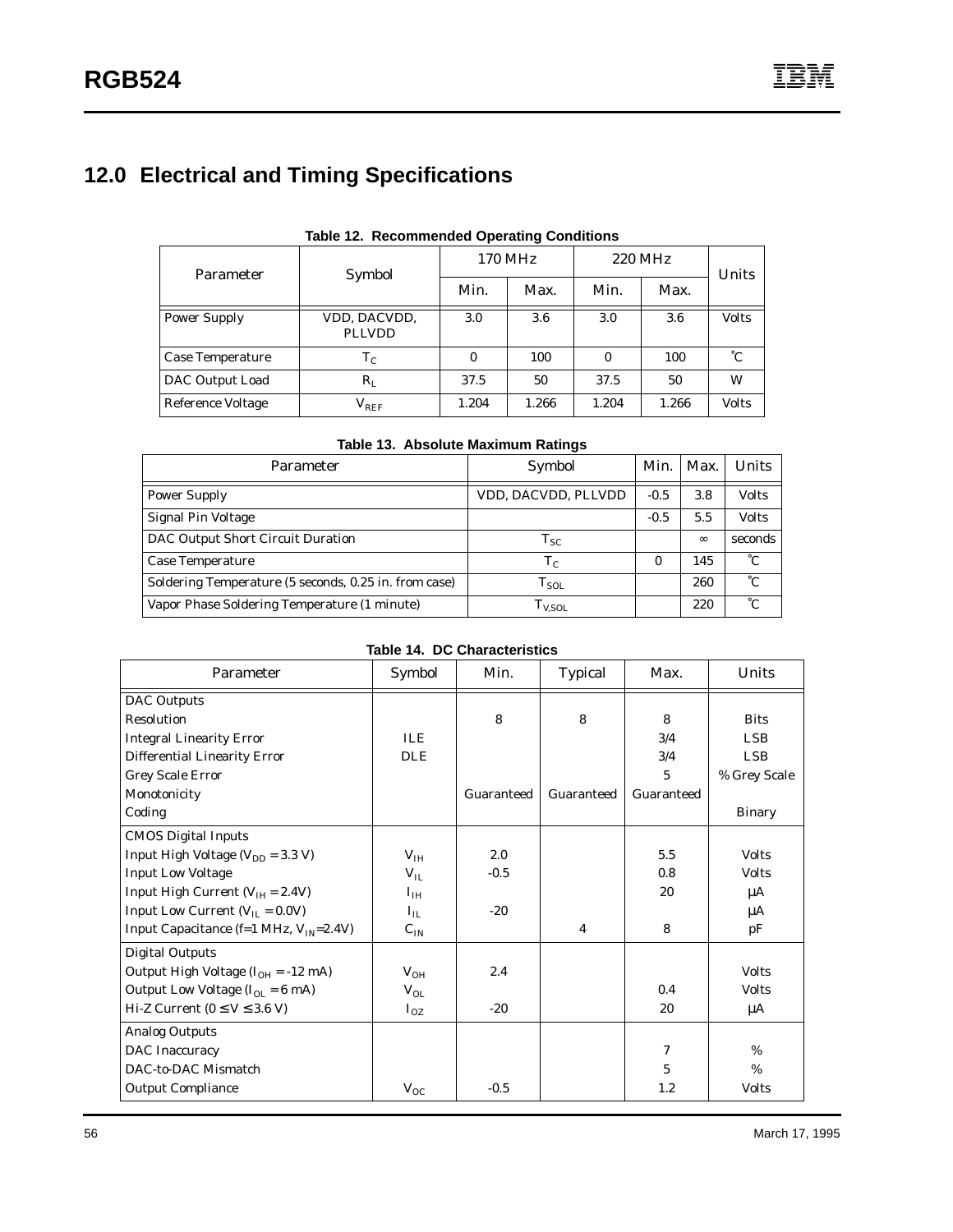| Parameter                                            | Symbol         | Spec.  | 170 MHz                 | <b>220 MHz</b>   | Units      |
|------------------------------------------------------|----------------|--------|-------------------------|------------------|------------|
| RS[2:0] Setup                                        | $\mathbf{t}_1$ | min    | 10                      | 10               | ns         |
| $RS[2:0]$ Hold                                       | t <sub>2</sub> | min    | 10                      | 10               | ns         |
| $\overline{\text{RD}}$ , WR Low                      | $t_3$          | min    | 50                      | 50               | ns         |
| $\overline{\text{RD}}$ , $\overline{\text{WR}}$ High | $t_4$          | min    | $6 \times$ pclk         | $6 \times$ pclk  | ns         |
| RD Low to Data Bus Driven                            | $t_5$          | min    | $\boldsymbol{2}$        | $\overline{2}$   | ns         |
| RD Low to Data Bus Valid                             | $t_6$          | max    | 40                      | 40               | <b>ns</b>  |
| RD High to Data Bus 3-Stated                         | $t_7$          | max    | 20                      | 20               | ns         |
| Data Bus Hold from RD High                           | $t_8$          | min    | $\boldsymbol{2}$        | $\overline{2}$   | ns         |
| Write Data Setup                                     | $t_{9}$        | min    | 10                      | 10               | ns         |
| <b>Write Data Hold</b>                               | $t_{10}$       | min    | 10                      | 10               | <b>ns</b>  |
| LCLK, SCLK Low                                       | $t_{11}$       | min    | $\overline{\mathbf{4}}$ | $\boldsymbol{4}$ | ns         |
| LCLK, SCLK High                                      | $t_{12}$       | min    | $\overline{4}$          | 4                | ns         |
| LCLK, SCLK Cycle                                     | $t_{13}$       |        |                         |                  |            |
| 16:1 MUX Mode                                        |                | max    | 10.6                    | 13.75            | <b>MHz</b> |
| 8:1 MUX Mode                                         |                | max    | 21.25                   | 27.5             | <b>MHz</b> |
| 4:1 MUX Mode                                         |                | max    | 42.5                    | 55               | MHz        |
| 2:1 MUX Mode                                         |                | max    | 85                      | 100              | <b>MHz</b> |
| 1:1 MUX Mode                                         |                | max    | 100                     | 100              | <b>MHz</b> |
| 16:1 MUX Mode                                        |                | min    | 94.12                   | 72.7             | ns         |
| 8:1 MUX Mode                                         |                | min    | 47.06                   | 36.4             | ns         |
| 4:1 MUX Mode                                         |                | min    | 23.53                   | 18.2             | ns         |
| 2:1 MUX Mode                                         |                | min    | 11.77                   | 10               | ns         |
| 1:1 MUX Mode                                         |                | min    | 10                      | 10               | ns         |
| PIX[63:0] Setup                                      | $t_{14}$       | min    | $\mathbf{1}$            | $\mathbf{1}$     | ns         |
| PIX[63:0] Hold                                       | $t_{15}$       |        |                         |                  |            |
| 1:1 MUX Mode                                         |                | min    | $\overline{\mathbf{4}}$ | 4                | ns         |
| Not 1:1 MUX Mode                                     |                | min    | $\overline{2}$          | $\overline{2}$   | ns         |
| VGA[7:0], BLANK, BORDER/OE                           | $t_{16}$       | min    | 3                       | 3                | ns         |
| HCSYNCIN, Setup(1)                                   |                |        |                         |                  |            |
| VGA[7:0], BLANK, BORDER/OE                           | $t_{17}$       | min    | 3                       | 3                | <b>ns</b>  |
| HCSYNCIN, Hold(1)                                    |                |        |                         |                  |            |
| <b>SCLK to LCLK skew</b>                             | $t_{18}$       | min    | $-2$                    | $-2$             | ns         |
| (T=SCLK cycle time)                                  |                | max    | $T-8$                   | $T-8$            | ns         |
| Supply Current (1)                                   |                | typ(2) | 450                     | 650              | mA         |
|                                                      |                | max(3) | 716                     | 890              | mA         |

**Table 15. AC Characteristics**

Notes:

1. Supply current is the total of  $I_{\text{VDD}}$ ,  $I_{\text{VDDDAC}}$  and  $I_{\text{VDDPLL}}$ .

2. Typical power dissipation is for VDD, VDDDAC, VDDPLL = 3.3 V, TA = 20 ˚C, with typical pixel patterns such as displayed with graphical user interfaces, and

 $170~\mathrm{MHz}$  part running at  $135~\mathrm{MHz}$  (e.g., for  $1280~\mathrm{x}$   $1024~\mathrm{screen})$ 

220 MHz part running at 216 MHz (e.g., for 1600 x 1280 screen)

3. Maximum power dissipation is for VDD, VDDDAC, VDDPLL = 3.6 V, TA = 0 ˚C, with alternating full black/full white pixels running at the maximum specified frequency (170/220 MHz)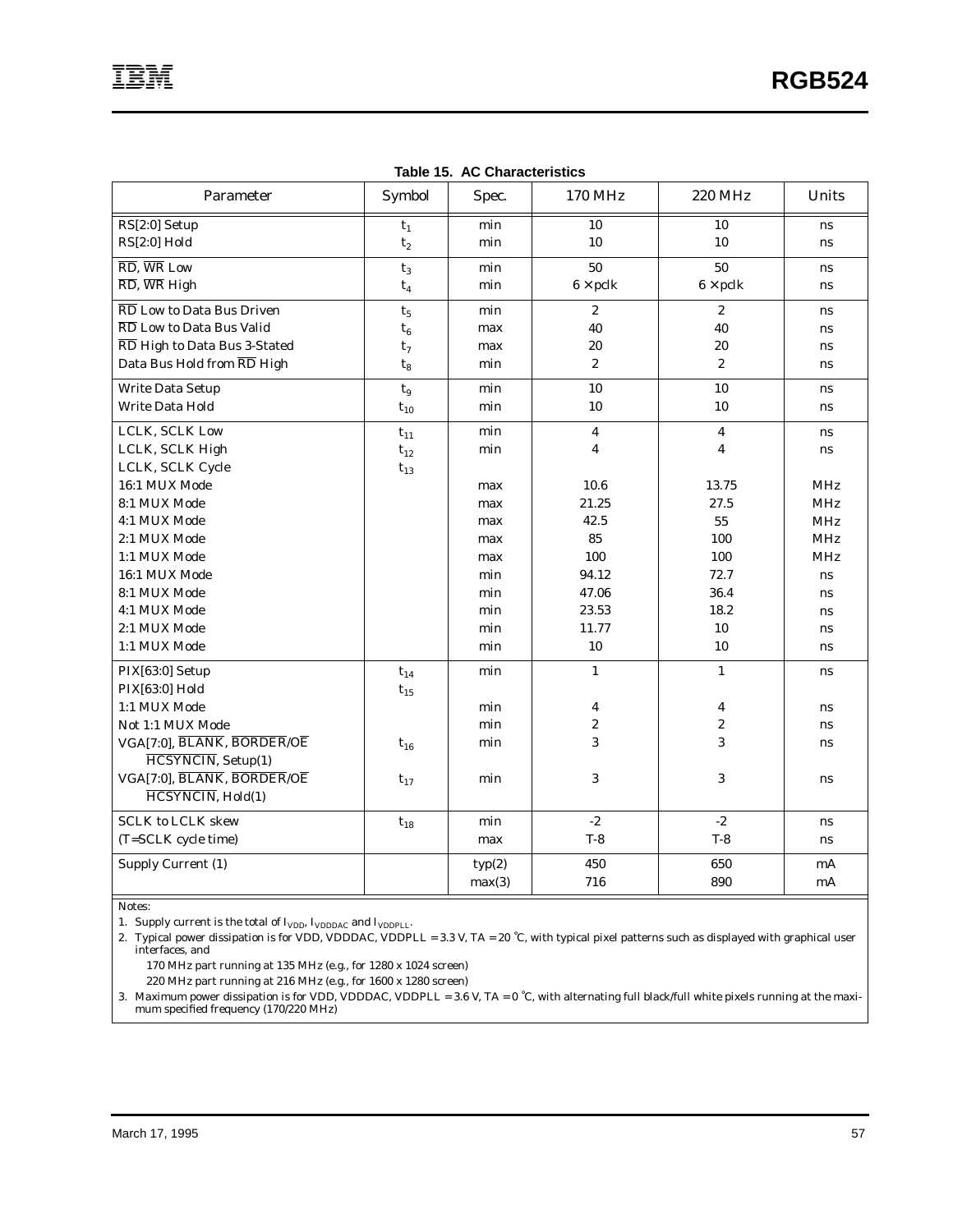

*Figure 3. Microprocessor Interface Timing*



*Figure 4. Pixel Data and Video Control Interface Timing*



*Figure 5. SCLK and LCLK Timing*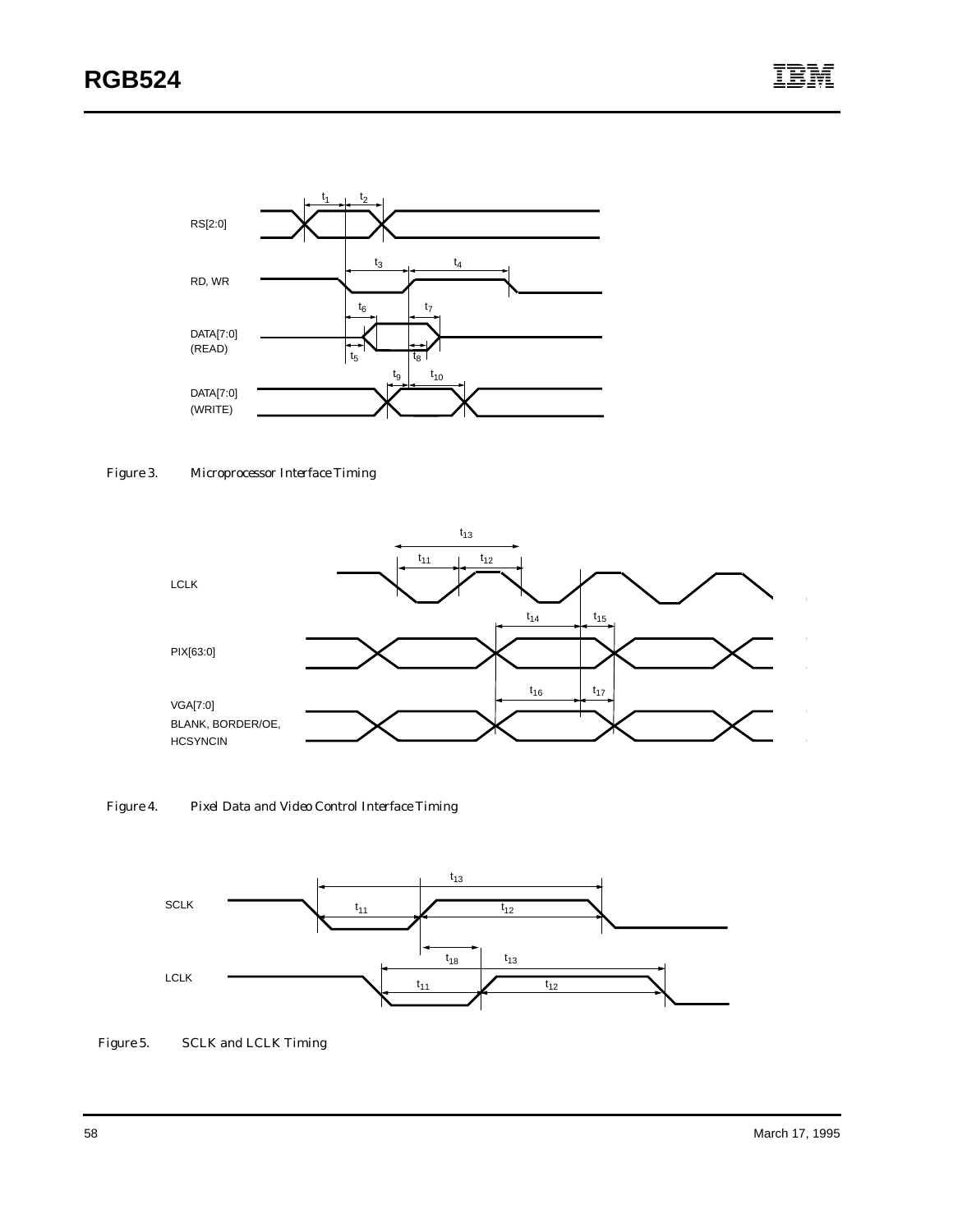# **13.0 Video Waveforms**



**Table 16. Composite Video Output Waveform**

|                                                            |            |                |              | Doubly terminated 75 ohms, RREF=698 ohms |            |          |            |                |      |            |            |       |
|------------------------------------------------------------|------------|----------------|--------------|------------------------------------------|------------|----------|------------|----------------|------|------------|------------|-------|
| Sync                                                       |            | No             |              |                                          | No         |          |            | <b>Yes</b>     |      |            | <b>Yes</b> |       |
| <b>Pedestal</b>                                            |            | N <sub>o</sub> |              |                                          | <b>Yes</b> |          |            | N <sub>o</sub> |      |            | <b>Yes</b> |       |
| Value                                                      | <b>IRE</b> | mA             | V            | <b>IRE</b>                               | mA         | V        | <b>IRE</b> | mA             | V    | <b>IRE</b> | mA         | V     |
| <b>WHITE</b>                                               |            | 18.65          | 0.70         |                                          | 19.05      | 0.714    |            | 26.67          | 1.00 |            | 26.67      | 1.00  |
|                                                            |            |                |              |                                          |            |          |            |                |      |            |            |       |
|                                                            |            |                |              |                                          |            |          |            |                |      |            |            |       |
|                                                            | 100        |                |              | 92.5                                     |            |          | 100        |                |      | 92.5       |            |       |
|                                                            |            |                |              |                                          |            |          |            |                |      |            |            |       |
|                                                            |            |                |              |                                          |            |          |            |                |      |            |            |       |
| <b>BLACK</b>                                               |            | $\bf{0}$       | $\mathbf{0}$ | 7.5                                      | 1.43       | 0.054    |            | 8.02           | 0.30 | 7.5        | 9.05       | 0.340 |
| <b>BLANK</b>                                               |            |                |              |                                          | $\bf{0}$   | $\bf{0}$ |            |                |      |            | 7.62       | 0.286 |
|                                                            |            |                |              |                                          |            |          | $-30$      |                |      |            |            |       |
|                                                            |            |                |              |                                          |            |          |            |                |      | $-40$      |            |       |
| <b>SYNC</b>                                                |            |                |              |                                          |            |          |            | $\bf{0}$       | 0    |            | $\bf{0}$   | 0     |
| Note: RS-343A levels and tolerances assumed on all levels. |            |                |              |                                          |            |          |            |                |      |            |            |       |

#### **Table 17. Composite Video Output Waveform**

|                                                            |            |                |          | Doubly terminated 100 ohms, RREF=927 ohms |            |          |            |            |      |            |            |          |
|------------------------------------------------------------|------------|----------------|----------|-------------------------------------------|------------|----------|------------|------------|------|------------|------------|----------|
| Sync                                                       |            | No             |          |                                           | No         |          |            | <b>Yes</b> |      |            | <b>Yes</b> |          |
| <b>Pedestal</b>                                            |            | N <sub>o</sub> |          |                                           | <b>Yes</b> |          |            | No         |      |            | <b>Yes</b> |          |
| <b>Value</b>                                               | <b>IRE</b> | mA             | V        | <b>IRE</b>                                | mA         | V        | <b>IRE</b> | mA         | V    | <b>IRE</b> | mA         | V        |
| <b>WHITE</b>                                               |            | 13.99          | 0.70     |                                           | 14.28      | 0.714    |            | 20.00      | 1.00 |            | 20.00      | 1.00     |
|                                                            |            |                |          |                                           |            |          |            |            |      |            |            |          |
|                                                            |            |                |          |                                           |            |          |            |            |      |            |            |          |
|                                                            | 100        |                |          | 92.5                                      |            |          | 100        |            |      | 92.5       |            |          |
|                                                            |            |                |          |                                           |            |          |            |            |      |            |            |          |
|                                                            |            |                |          |                                           |            |          |            |            |      |            |            |          |
| <b>BLACK</b>                                               |            | $\bf{0}$       | $\bf{0}$ | 7.5                                       | 1.07       | 0.054    |            | 6.01       | 0.30 | 7.5        | 6.78       | 0.340    |
| <b>BLANK</b>                                               |            |                |          |                                           | $\bf{0}$   | $\bf{0}$ |            |            |      |            | 5.71       | 0.286    |
|                                                            |            |                |          |                                           |            |          | $-30$      |            |      |            |            |          |
|                                                            |            |                |          |                                           |            |          |            |            |      | -40        |            |          |
| <b>SYNC</b>                                                |            |                |          |                                           |            |          |            | 0          | 0    |            | $\bf{0}$   | $\bf{0}$ |
| Note: RS-343A levels and tolerances assumed on all levels. |            |                |          |                                           |            |          |            |            |      |            |            |          |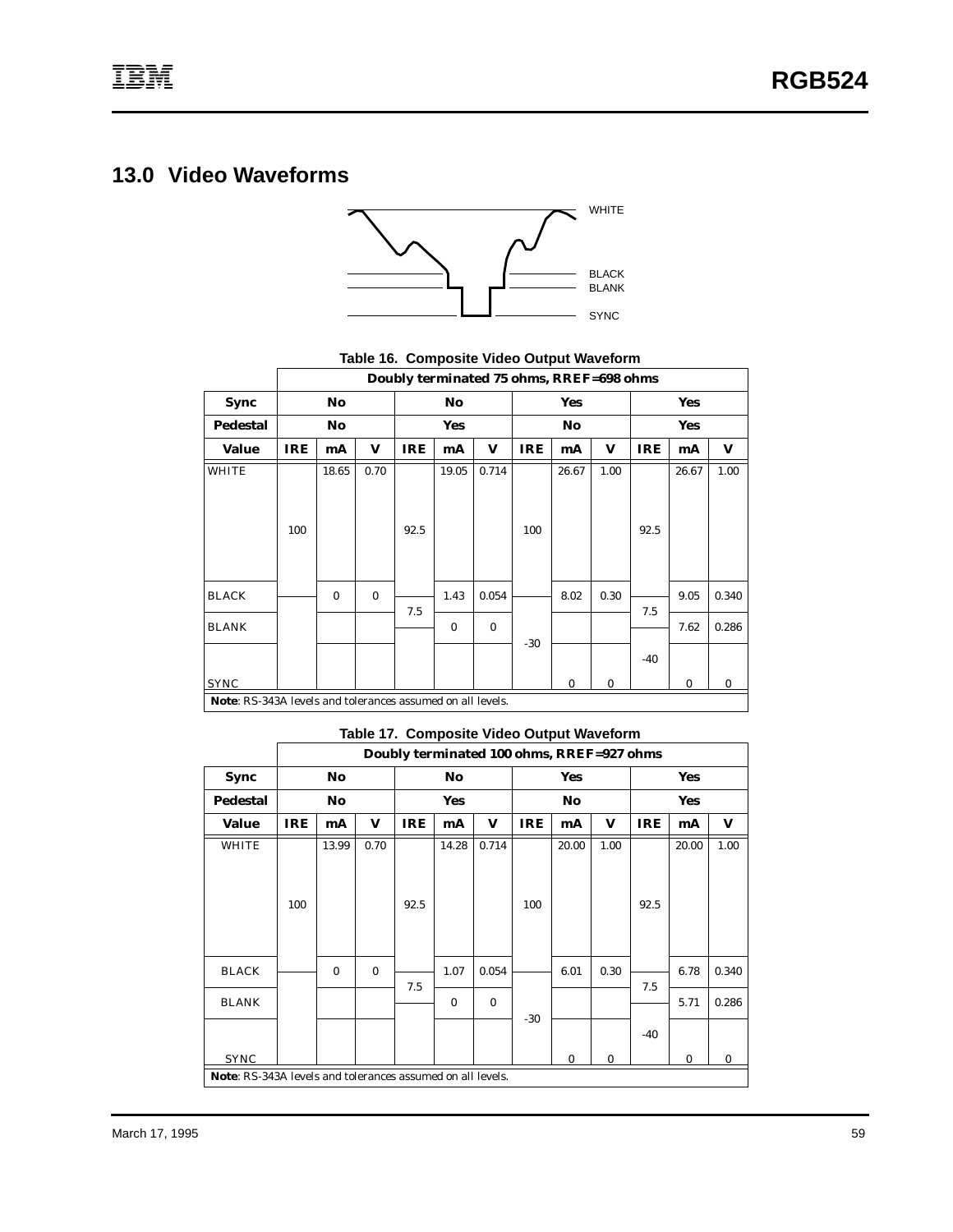# <span id="page-65-0"></span>**14.0 Package Information**



# **15.0 Ordering Information**

|  | Table 18. Part Numbers |
|--|------------------------|
|--|------------------------|

| Part Number                 | <b>Speed</b>        |
|-----------------------------|---------------------|
| <b>IBM 37RGB524 CF 17 A</b> | 170 MH <sub>z</sub> |
| <b>IBM 37RGB524 CF 22 A</b> | 220 MHz             |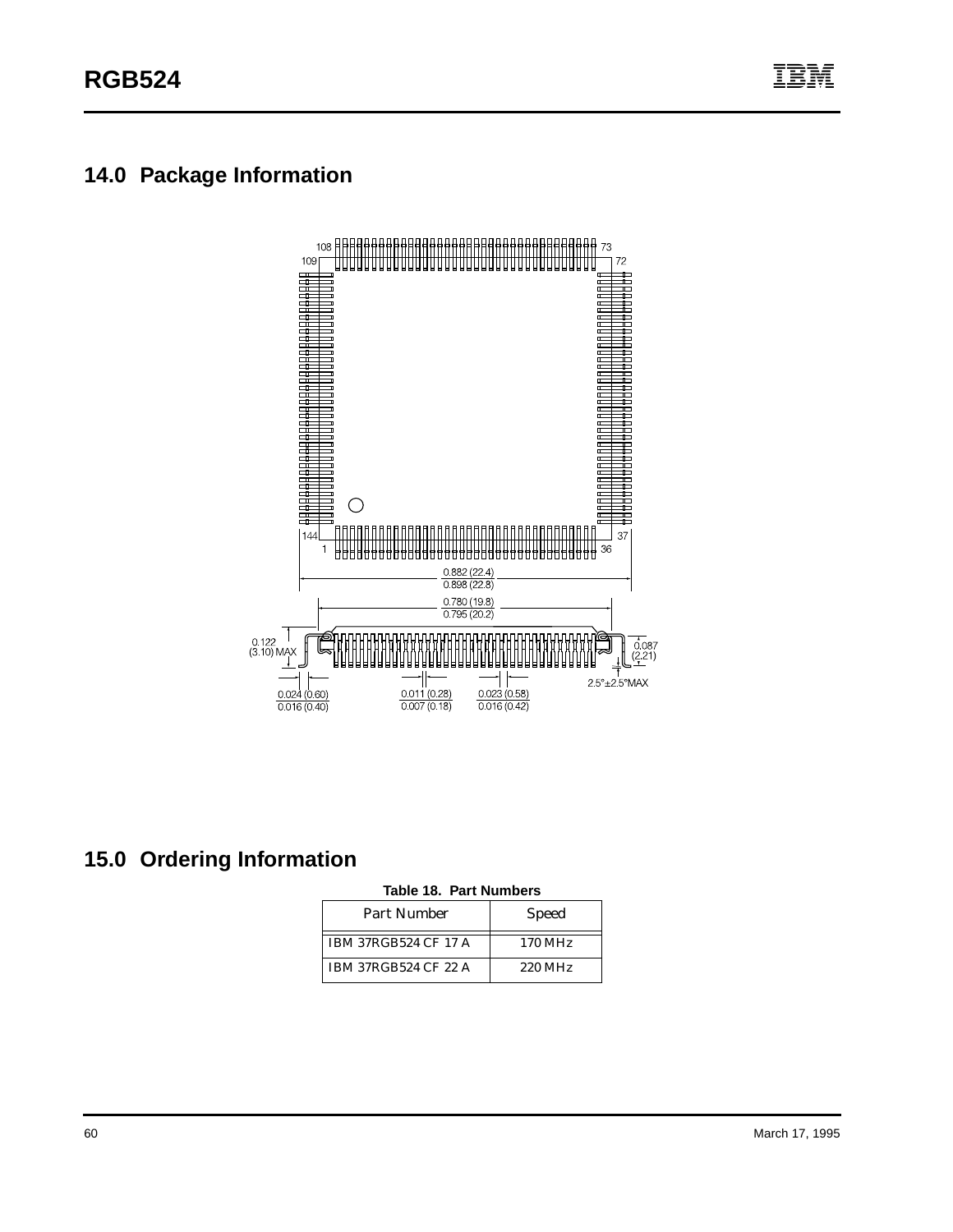# **16.0 Change Summary**

**Table 19. Summary of Changes**

| Date     |    | Changes                                                                                                                                                                                                                                                                                                                                                                                                                                                                    |  |  |
|----------|----|----------------------------------------------------------------------------------------------------------------------------------------------------------------------------------------------------------------------------------------------------------------------------------------------------------------------------------------------------------------------------------------------------------------------------------------------------------------------------|--|--|
| 05/24/94 | 1. | First publication.                                                                                                                                                                                                                                                                                                                                                                                                                                                         |  |  |
| 06/14/94 | 1. | Section 3.3.4, "24 BPP," and "Pixel Format Register" description redefined stating that if 24 BPP Packed<br>format is selected with the Pixel Format register, but the VRAM SIZE bit in the Miscellaneous Control 1<br>register is set for 32 bits, then the product operation is undefined.                                                                                                                                                                               |  |  |
|          | 2. | Section 10.2.7, "Diagnostic Support," the Power on Value for the ID register is changed from 0x01 to 0x02.                                                                                                                                                                                                                                                                                                                                                                 |  |  |
|          | 3. | Cross references expanded to include section numbers with headings where applicable.                                                                                                                                                                                                                                                                                                                                                                                       |  |  |
|          | 4. | Expanded the table of contents to include register description headings and page numbers.                                                                                                                                                                                                                                                                                                                                                                                  |  |  |
|          | 5. | Miscellaneous typographical errors corrected.                                                                                                                                                                                                                                                                                                                                                                                                                              |  |  |
| 07/20/94 | 1. | Corrected description of pixel PLL operation following a reset. Section 2.7.1, "Pixel PLL," now indicates<br>that the PLL will run at a frequency in the kilohertz range following a reset (or when it is "disabled"). The<br>values of the PLL Control 2 register, and the PLL programming registers F0 - F15 are now shown to have<br>reset values of 0x00. These values will cause the pixel frequency to be in the range of 1.25 KHz to 62.5<br>KHz following a reset. |  |  |
|          |    | Also indicated that SYSCLK PLL will run in kilohertz range when disabled. The SYSCLK PLL operation<br>following a reset continues to be the same: it comes up enabled at a pre-programmed frequency.                                                                                                                                                                                                                                                                       |  |  |
|          | 2. | In section 2.8, "PLL Programming," a statement was removed that indicated a check for minimum VRF<br>was unnecessary for M over N programming with an input reference above 4 MHz. This is not true.                                                                                                                                                                                                                                                                       |  |  |
| 03/17/95 | 1. | Removed "PRELIMINARY" designation.                                                                                                                                                                                                                                                                                                                                                                                                                                         |  |  |
|          | 2. | In "Product Highlights" on cover page, fixed typo. Package is 144 QFP, not 208 QFP.                                                                                                                                                                                                                                                                                                                                                                                        |  |  |
|          | 3. | Added a note to section 2.5.1, "DDOTCLK," that there is no particular phase relationship between<br>DDOTCLK and SCLK.                                                                                                                                                                                                                                                                                                                                                      |  |  |
|          | 4. | Added section 2.13, "PLL Interaction," describing a programming requirement to prevent the two PLLs<br>from interfering with each other.                                                                                                                                                                                                                                                                                                                                   |  |  |
|          | 5. | Added note to Section 9.0, "Internal Register - Summary," requiring setting of reserved register bits to '0',<br>and not writing to reserved registers.                                                                                                                                                                                                                                                                                                                    |  |  |
|          | 6. | Fixed typo in Table 10. "Pin Descriptions" on page 50. SCLK is pin 113, not 75.                                                                                                                                                                                                                                                                                                                                                                                            |  |  |
|          | 7. | Changed part numbers for ordering In Table 18 (e.g. from "IBM37-RGB524-CF-17C"<br>to "IBM 37RGB524 CF 17 A".                                                                                                                                                                                                                                                                                                                                                               |  |  |
|          | 8. | Added appendix A.0 "Relationship to RGB624" on page 62.                                                                                                                                                                                                                                                                                                                                                                                                                    |  |  |
|          | 9. | Added appendix C.0 "Switching Into VGA Mode" on page 64. This appendix recommends a particular<br>software sequence for switching from the VRAM port to the VGA port, for compatibility with the RGB513,<br>RGB514, and RGB525 products.                                                                                                                                                                                                                                   |  |  |
|          |    | 10. Added appendix D.0 "-A Revision Level" on page 65. This describes a fix to a problem with the SCLK<br><b>INVT</b> function.                                                                                                                                                                                                                                                                                                                                            |  |  |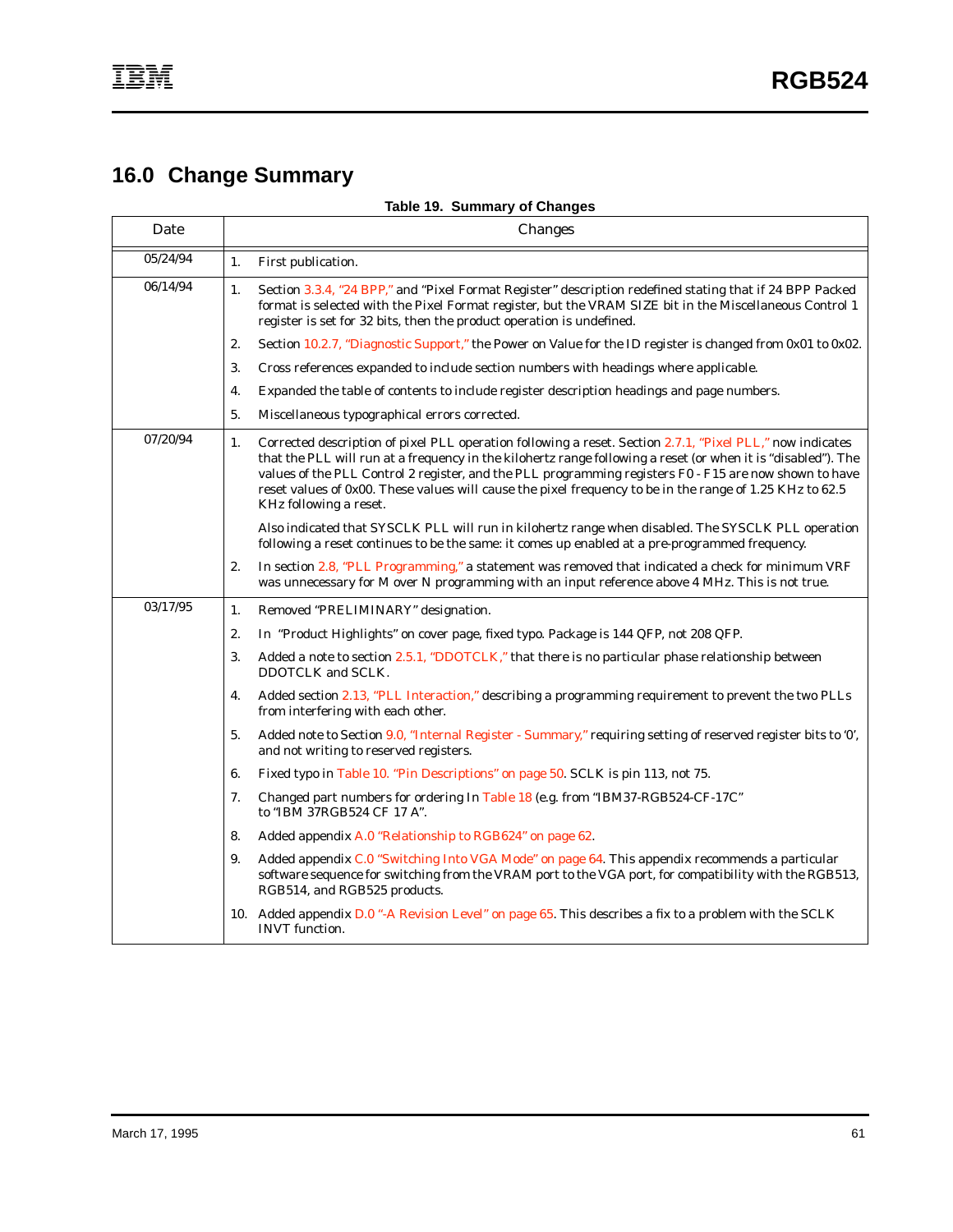# <span id="page-67-0"></span>**Appendix**

# **A.0 Relationship to RGB624**

The RGB524 Palette DAC uses a 144-pin QFP package and has the following features: 64-bit pixel data path, packed 24-bit pixels, two on-chip programmable clock generators, video clocks up to 220 MHz, on-chip 64x64 hardware cursor, triple monotonic 8-bit DAC's to display 16.8 million colors.

Another product is available, the RGB624, that is pin-for-pin compatible with the RGB524, and shares the same register set. In addition, the RGB624 offers the following features:

- ❑ YUV pixel support, with fully programmable YUV-RGB conversion.
- ❑ Mixed YUV/RGB pixels, with selection based on a "tag" bit.
- ❑ Overlay/Underlay layers, with selection based on a "chroma key" or "luma key"
- ❑ An "advanced function" hardware cursor. This provides the same cursor functions as the RGB524, and in addition provides a "translucent" cursor in which the underlying pixels appear to "shine through" the displayed cursor.
- ❑ Enhanced PLL programming. While retaining the PLL programming features of previous generation RGB Palette DACs for compatibility, the RGB624 offers a new mode for programming the PLLs. Called "full M over N", this new mode has larger M and N ranges, and removes restrictions on M and N combinations that exist with the previous generation. Full M over N gives finer control in programming for the desired output frequencies, and allows the internal operating points of the PLLs to be fine tuned.

In general the RGB524 can be used as the "base feature" set for a graphics adapter, and the additional features of the RGB624 can be added to an existing design by "dropping in" the RGB624, and enabling the new features by providing additional programming. See the RGB624 data sheet (Document number IOG624DSU) for a detailed description of the new features.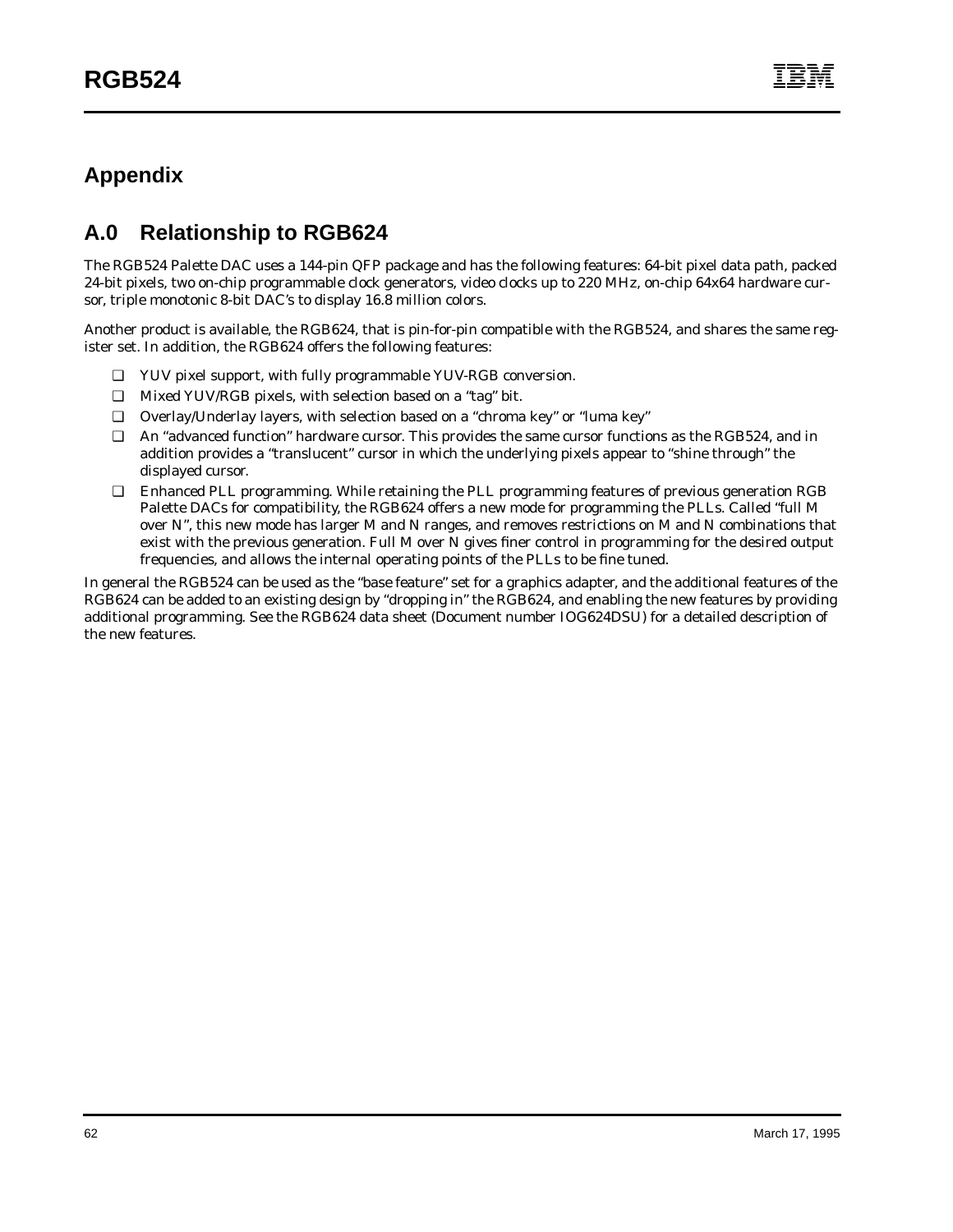## **B.0 Relationship to Previous Generation RGB525**

The RGB524 is a superset of the RGB525 and is generally upward register compatible with the RGB525. The principal differences are these:

- ❑ A second programmable clock generator is added for driving SYSCLK. This clock is also known as MCLK.
- ❑ The RGB524 speed ratings are 170 and 220 MHz, whereas the RGB525 is offered in 170, 220, and 250 MHz speeds.
- ❑ The RGB524 uses a 144 pin QFP, whereas the RGB525 uses a 208 pin QFP.

In addition, there are some I/O and register bit differences to accommodate the smaller package size and to add the second clock generator (PLL). The RGB524 share these same differences from the RGB525:

- 11. The HCSYNCIN input on the RGB524 is two separate inputs on the RGB525: HSYNCIN and CSYNCIN.
- 12. The BORDER/OE input on the RGB524 is two separate inputs on the RGB525: BORDER and ODD/EVEN. A new bit, BRDR/INTL, is added to the Miscellaneous Control 2 register to select the function of this input.
- 13. The RGB525 has an input, "EXTCLK," which can serve as an alternate to the REFCLK input, either as the input reference to the PLL, or as the pixel clock. The RGB524 does not have this input.

On the RGB525 bit 4 of the PLL Control 1 register selects the reference source of the PLL, REFCLK or EXTCLK. On the RGB524 this bit is reserved.

Bits 7 - 6 of the Miscellaneous Control 2 register select the source of the pixel clock. On the RGB525 a setting of '10' will select EXTCLK. On the RGB524 this setting selects REFCLK.

14. The RGB525 pixel clock generator resets to the "off" condition and must be programmed before it is enabled. This allows a wide range of incoming REFCLK frequencies.

The RGB524 pixel clock generator is the same, but the new SYSCLK PLL powers up enabled, with default programming values. REFCLK is shared between the two PLLs. This may restrict the REFCLK frequency, depending on how the generated SYSCLK is used at reset time.

- 15. System Clock Control (index 0x0008), System PLL Reference Divider (index 0x0015), and System PLL VCO Divider (index 0x0016) registers are added for controlling and programming the SYSCLK PLL.
- 16. The Miscellaneous Clock Control register has a bit added, SCLK INVT, that inverts the out-going SCLK. This is intended as an aid for meeting tight timings at the card level.
- 17. Two external frequency selects FS[3], FS[2] are eliminated. This restricts the external pixel frequency selection to four sets of values. Using internal selection, 16 values (direct programming) or 8 values (M/N programming) can still be chosen, the same as for the RGB525.
- 18. The ID register is changed to a value of "0x02".
- 19. In the Miscellaneous Control 3 register, the SWAP WORD bit is deleted. This RGB525 feature is not available on the RGB524.
- 20. The RGB525 pixel PLL requires two external resistors RPLLI and REXT. The two PLLs on the RGB524 do not require these resistors. Each PLL still requires external loop filter components.
- 21. The RGB525 TESTMODE input is TESTMODE on the RGB524. TESTMODE now has an internal pull-down resistor, so it may be left unconnected at the card level.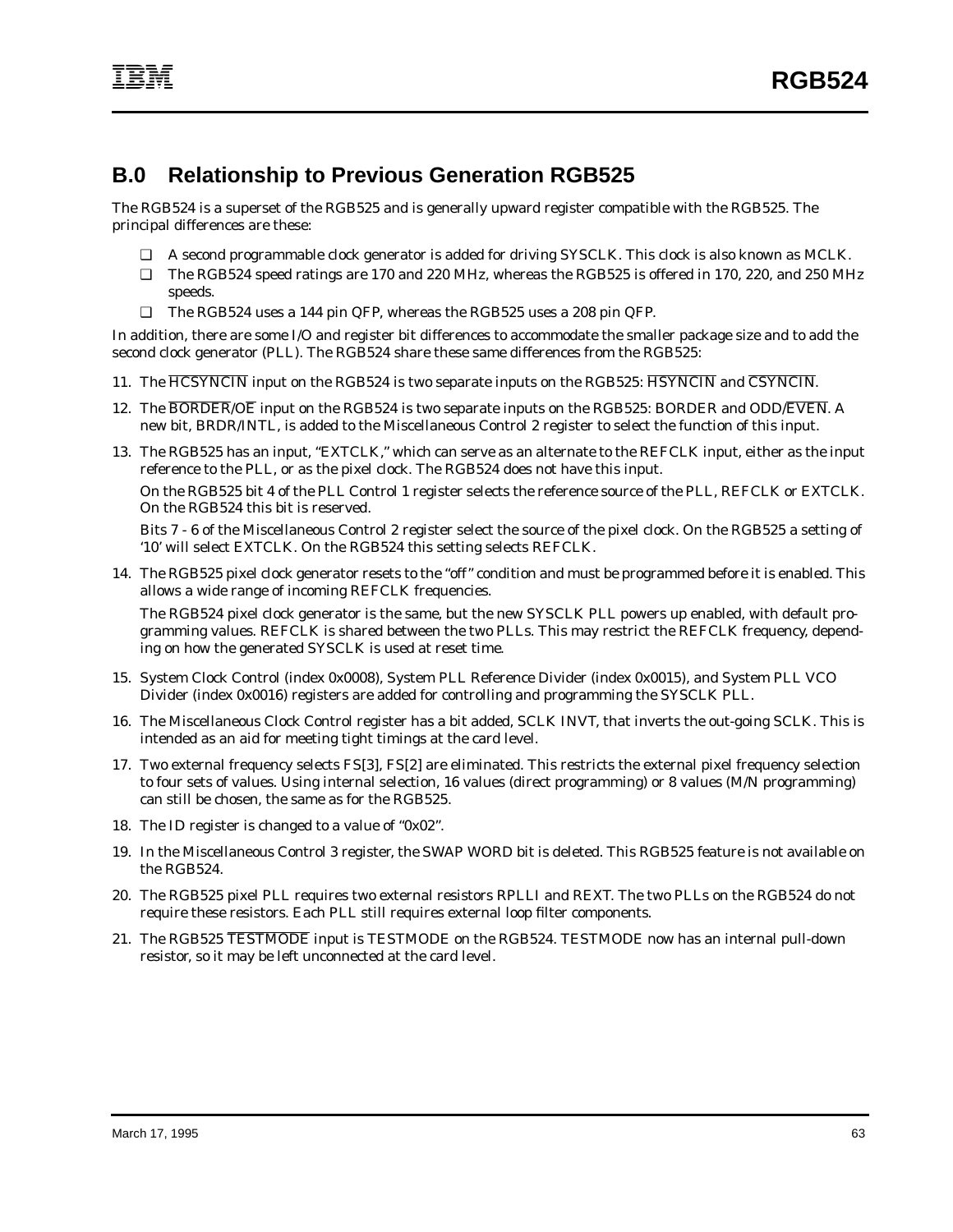## <span id="page-69-0"></span>**C.0 Switching Into VGA Mode**

The RGB524 has two fundamental modes of operation which depend on the input pixel port selected, VGA or VRAM. The port is selected with the "PORT SEL" bit (bit 0) of Miscellaneous Control 2 register.

On the RGB513, RGB514, and RGB525 products, there are two problems that can occur when switching from the VRAM port back to the VGA port. Internally latched data from the previously selected VRAM port can corrupt the VGA data, and the SCLK can stop running momentarily. Both of these problems can be circumvented with a software work-around.

For software compatibility with the RGB513, RGB514, and RGB525 it is recommended that this software workaround also be incorporated in the software used with the RGB524. The RGB524 does not require this software modification, but it does continue to operate correctly (that is, the software patch is transparent to the RGB524.)

The software modification is as follows:

When doing a "mode switch" into VGA mode, the following additional steps should be taken:

- 1. Set bits 1 and 0 to '1's in VRAM Mask Low register, to mask off the lowest VRAM byte. The remaining VRAM Mask bits are "don't care".
- 2. Set bit 6 (VMSK CNTL) in Miscellaneous Control 1 register to '1', to enable the VRAM MASKing.
- 3. Make sure at least one SCLK occurs. This means setting up the chip for VRAM pixel data operation. In particular, make sure that the Pixel Format register is set to one of the valid formats (4 BPP…32 BPP). A valid pixel format must be set or SCLK will not run.
- 4. At this point the low byte of the internal VRAM pixel data should be '0's, and will not interfere with the VGA data.

The VGA Port can now be selected. A two step process is required:  $\mathbf{I}$ 

- 1. Write to the Miscellaneous Control 2 register. Set bit 0 (PORT SEL) to '0' for VGA, but write bits 7 and 6 as '01' (PCLK SEL = Internal PLL.)
- 2. Do a second write to the Miscellaneous Control 2 register. Again, set bit 0 (PORT SEL) to '0' for VGA. But now set bits 7 and 6 to '00' (PCLK SEL = LCLK.) The VGA port is now selected.

When doing a mode switch back to VRAM port operation, make sure that bit 6 (VMSK CNTL) in Miscellaneous Control 1 register is set back to '0', to disable the VRAM MASKing.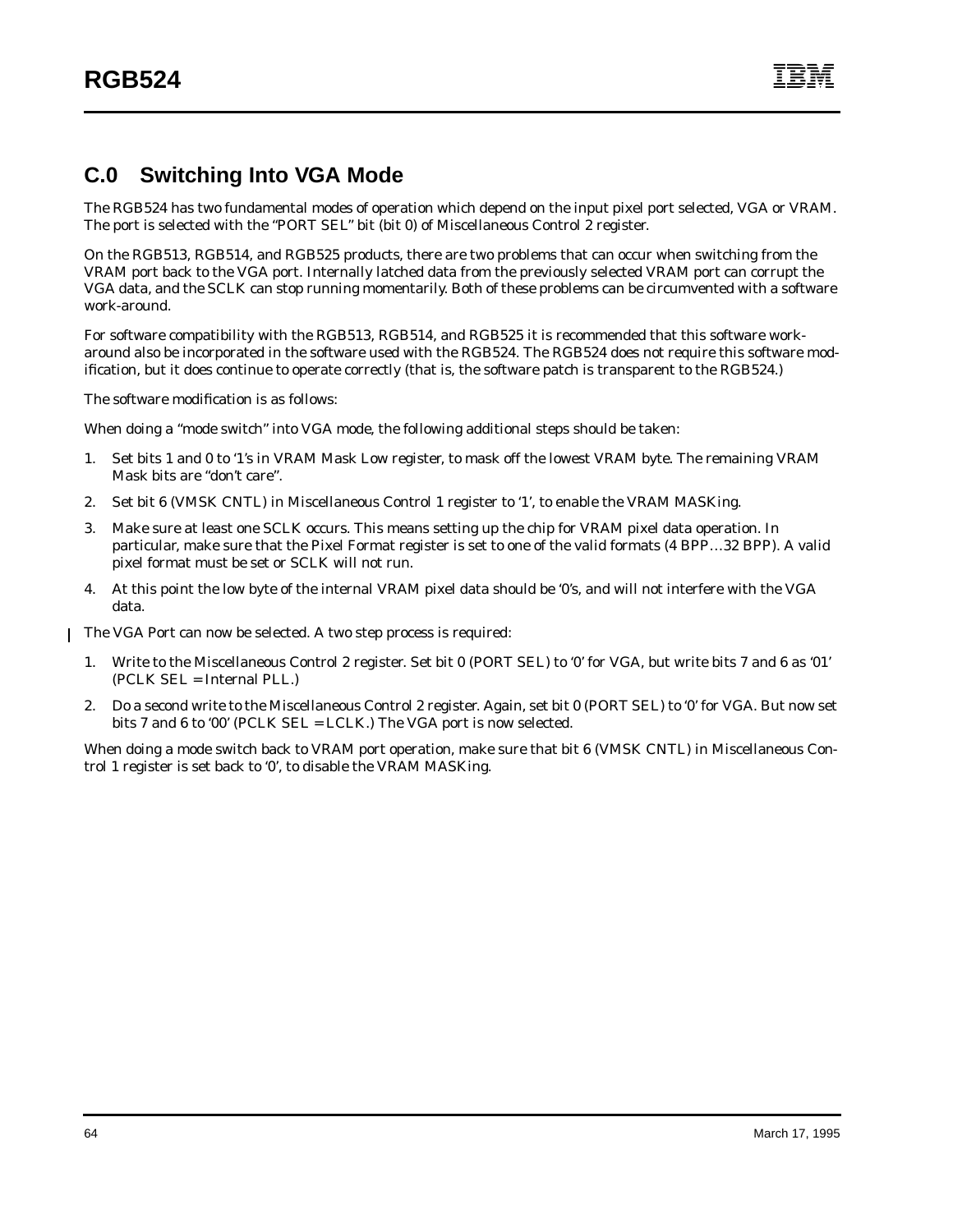## <span id="page-70-0"></span>**D.0 -A Revision Level**

The original RGB524 silicon has a bug: SCLK INVT (Miscellaneous Clock Control register Index 0x0002, bit 4) does not function correctly. A Product Alert, "RGB524/RGB528 SCLK INVERSION" (Document number IOGPAL001) was released which describes this problem. The Product Alert recommends replicating this function with on-card logic.

This silicon has been replaced with a revision that has the following changes:

- 1. The SCLK INVT function operates correctly.
- 2. The value in the Revision Level register (index 0x0000) is changed.
- 3. The part number is changed.

The following table summarizes these changes:

| <b>Part Number</b>                             | <b>SCLK INVT</b>  | <b>Revision Level</b> |
|------------------------------------------------|-------------------|-----------------------|
| IBM37-RGB524-CF-17C<br>IBM37-RGB524-CF-22C     | NON-FUNCTIONAL    | 0xf0                  |
| IBM37-RGB524-CF-17C-A<br>IBM37-RGB524-CF-22C-A | <b>FUNCTIONAL</b> | 0xe0                  |